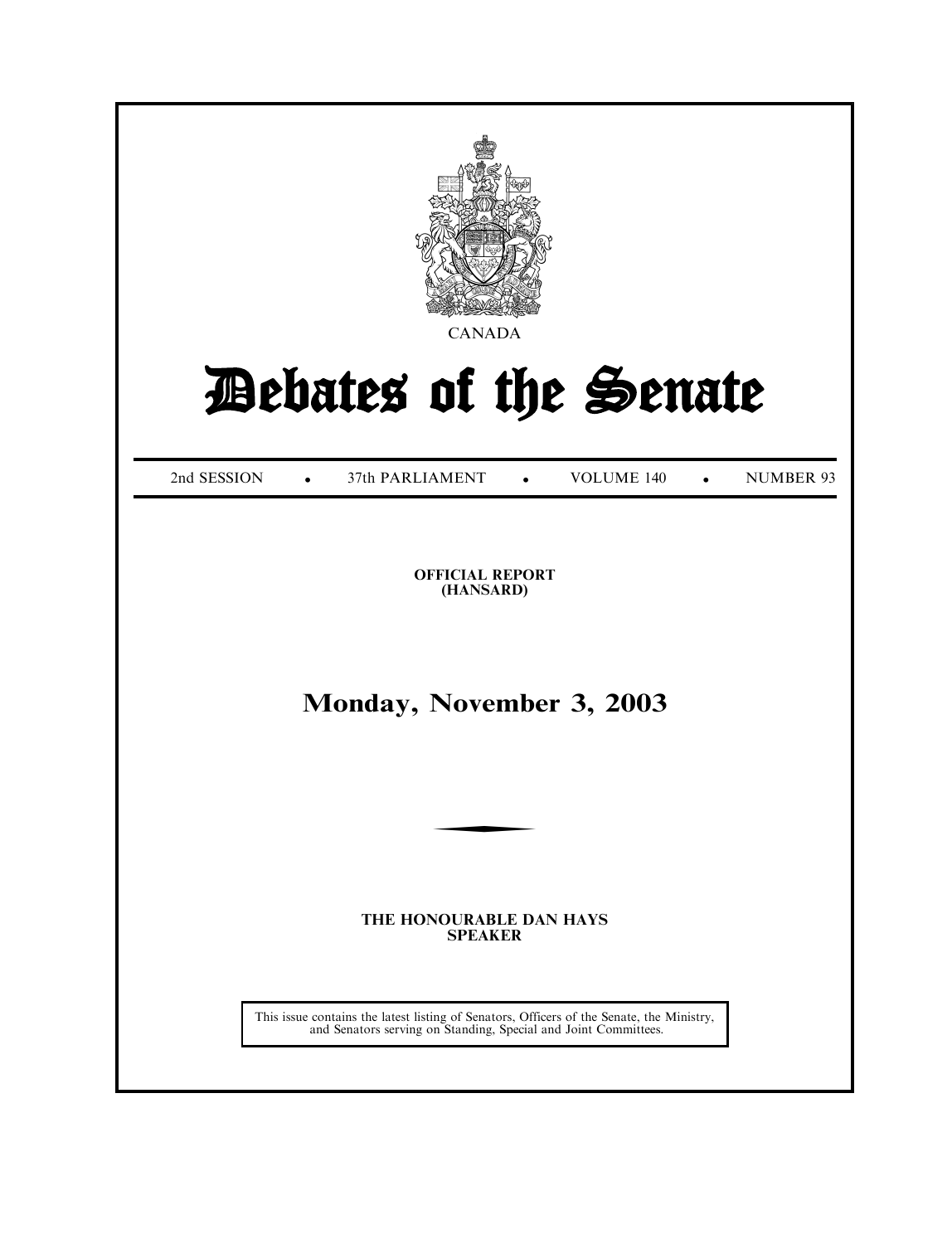# **CONTENTS**

(Daily index of proceedings appears at back of this issue).

Debates and Publications: Chambers Building, Room 943, Tel. 996-0193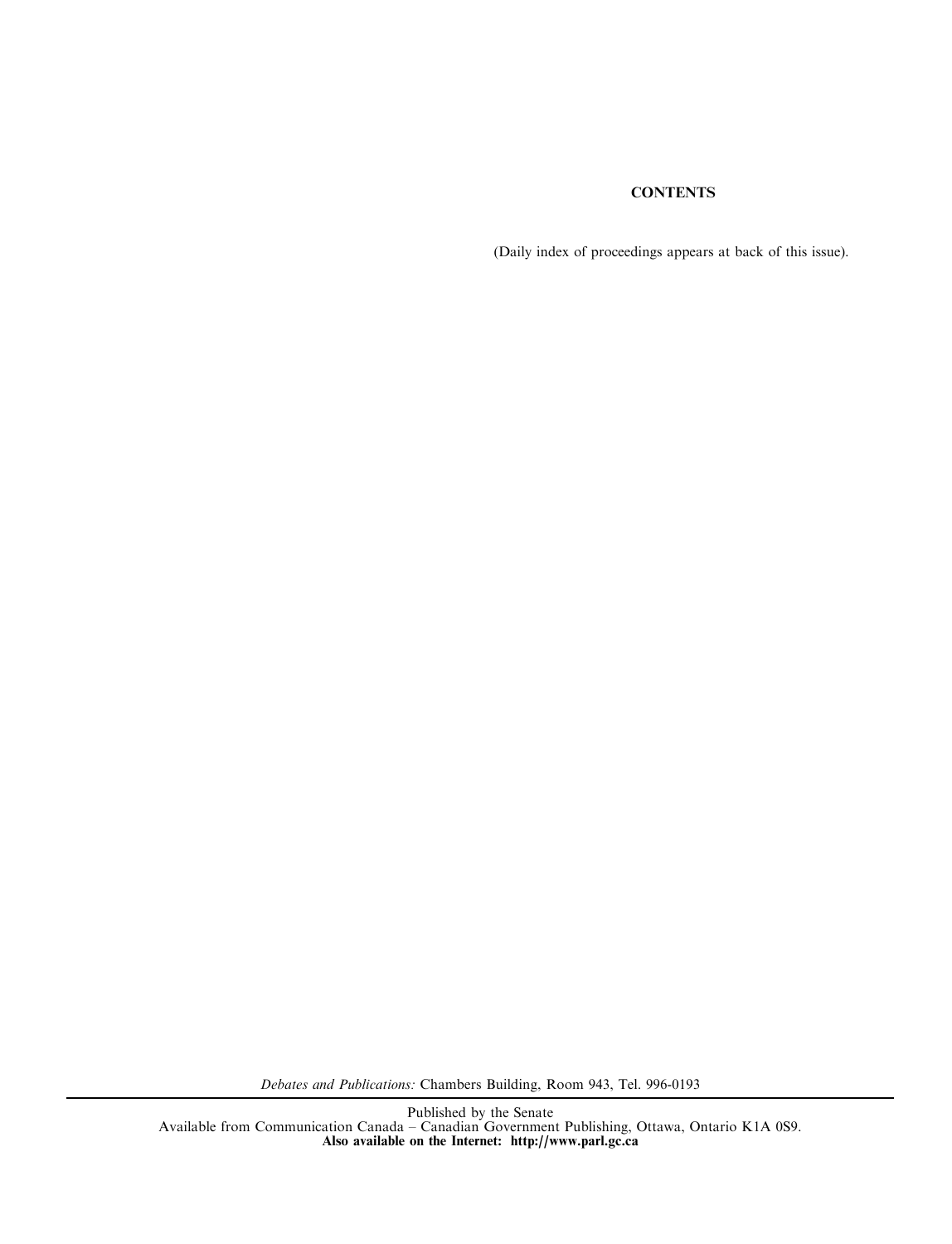# THE SENATE

#### Monday, November 3, 2003

The Senate met at 2 p.m., the Speaker in the Chair.

Prayers.

# SENATORS' STATEMENTS

## QUESTION OF PRIVILEGE

#### **NOTICE**

Hon. No**ë**l A. Kinsella (Deputy Leader of the Opposition): Honourable senators, pursuant to Senate rule 43(7) of the Rules of the Senate of Canada, I rise to give oral notice that I shall raise a question of privilege this afternoon. Earlier today, pursuant to rule 43(3) of the Rules of the Senate, I gave written notice to the Clerk of the Senate of a question of privilege in respect to a meeting of the Standing Committee on Rules, Procedures and the Rights of Parliament that took place on Friday October 31, 2003, even though the Speaker had not yet ruled on the point of order raised on Thursday, October 30, 2003, respecting the process under which committees may sit outside their designated time slots.

At the appropriate time, I shall be asking His Honour the Speaker to rule on the facts that I will outline in detail at that time in order to make a determination as to whether or not there is, as I believe there is, a prima facie case of breach of privilege. If so, I will be prepared to move an appropriate motion.

[*Translation*]

# OFFICIAL LANGUAGES

## TRIP OF COMMITTEE TO THE WEST

Hon. Maria Chaput: Honourable senators, I am very pleased to be able to speak today about the public hearings held last week by the Standing Senate Committee on Official Languages in Western Canada, my province of Manitoba in particular. I would like to start by thanking the chair and vice-chair, Senators Losier-Cool and Keon, who are in large part responsible for the success of the hearings.

I thank them also for selecting Saint-Boniface as the venue for meetings with representatives of the Franco-Manitobans and the Fransaskois. My thanks also to the other senators on the committee for having taken an interest in the cause of my fellow citizens and helping me to defend that cause. Finally, I am also grateful to the Centre culturel franco-manitobain for their kindness in providing accommodations for our meetings as well as the necessary logistical support.

Above all, I would like to thank the witnesses from Manitoba who appeared before our committee, from the overview of life in French in Manitoba provided by the Société franco-manitobaine to the incredible round table in which four provincial ministers took part, and to representatives of the Franco-Manitoban school division and the Collège universitaire de Saint-Boniface. Through them, we were able to gain some understanding of the trials and successes of French language education in my province.

I particularly want to point out the very high quality of the presentations by our witnesses, all the more remarkable since they had less than three weeks to prepare. Their presentations have better equipped our committee to pursue its study on education in French in a minority situation. Our committee is one more spokesperson at the federal level on behalf of the francophones of Western Canada. I thank you on their behalf.

[*English*]

## VISIBLE MINORITIES

#### STUDY BY CONFERENCE BOARD OF CANADA

Hon. Donald H. Oliver: Honourable senators, in September I rose in this chamber to speak about a study on barriers to the advancement of visible minorities that the Conference Board of Canada has undertaken at my request. The project is more than a study. It is designed to put in place Canada-wide standards to ensure visible minorities have equal access to employment and senior management positions in both the public and the private sectors.

Today, I am excited to report that the project is entering the second phase of its mandate. This includes completing an analysis of the economic contributions of visible minorities in Canada, focus group sessions with visible minority citizens and recent immigrants, and case studies of exemplary national and international organizations whose policies and practices have successfully created inclusive work environments.

With the general support of both the public and private sector, the board has been able to complete an in-depth review of available literature and data on visible minorities. The screening process for the focus groups and interview guides for the case study are currently under way. The criteria for selecting the case study organizations are rigorous. Those chosen must show that their recruitment and selection techniques for employees are diversity-sensitive; there must be programs for promoting career development available for visible minorities; there must be a pronounced corporate commitment and involvement in the visible minority community; and managerial accountability must be seen when completing performance evaluations and putting training programs in place. Most important, the representation of visible minorities must be in line with the labour market availability, especially when considering visible minority representation in executive and managerial positions.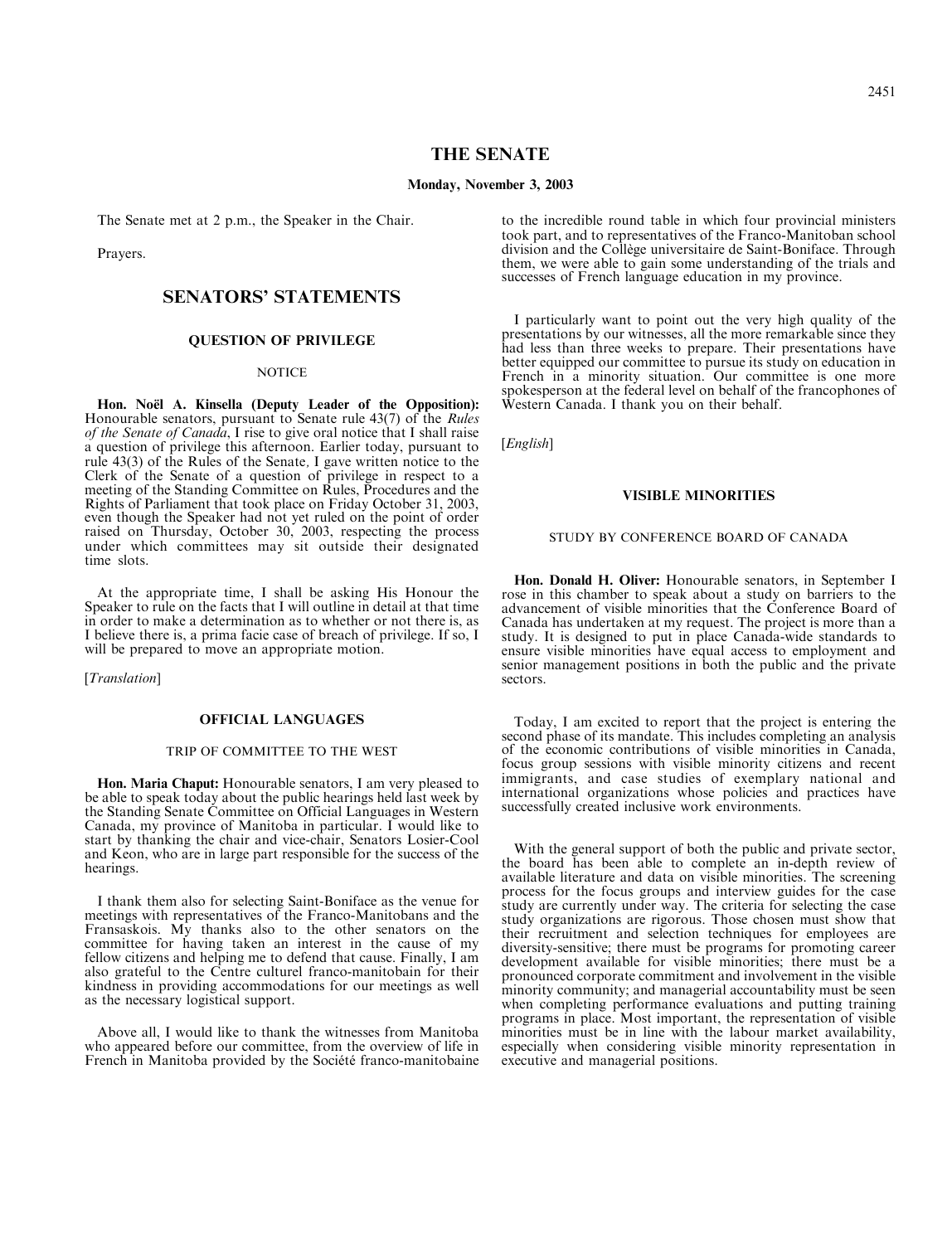Honourable senators, in my opinion, this is the most exciting and important study ever undertaken on behalf of visible minorities in Canada. Through the work of the Conference Board and the generous support of private and public sponsors, we are on our way to creating a more inclusive Canadian society.

ROUTINE PROCEEDINGS

# PARLIAMENT OF CANADA ACT

BILL TO AMEND—REPORT OF COMMITTEE

Hon. Lorna Milne, Chair of the Standing Committee on Rules, Procedures and the Rights of Parliament, presented the following report:

Monday, November 3, 2003

The Committee on Rules, Procedures and the Rights of Parliament has the honour to present its

# TWELFTH REPORT

Your Committee, to which was referred Bill C-34, An Act to amend the Parliament of Canada Act (Ethics Commissioner and Senate Ethics Officer) and other Acts in consequence, has in obedience to the Order of Reference of October 27, 2003, examined the said Bill and now reports the same without amendment.

Your Committee notes that it instructed the Law Clerk and Parliamentary Counsel to make a clerical correction in the parchment, on page 14, in clause 12, on line 26, of the English version, by replacing the words 'Ethics Commissioner' with the words 'Senate Ethics Officer'.

Respectfully submitted,

#### LORNA MILNE Chair

 $\bullet$  (1410)

The Hon. the Speaker: Honourable senators, when shall this bill be read the third time?

[ Senator Oliver ]

Hon. Fernand Robichaud (Deputy Leader of the Government): Honourable senators, I move that Bill C-34 be placed on the Orders of the Day for third reading at the next sitting of the Senate.

The Hon. the Speaker: Is it your pleasure, honourable senators, to adopt the motion?

Some Hon. Senators: On division.

Motion agreed to, on division, and bill placed on the Orders of the Day for consideration at the next sitting of the Senate.

[*Translation*]

# HAZARDOUS PRODUCTS ACT

BILL TO AMEND—FIRST READING

The Hon. the Speaker informed the Senate that a message had been received from the House of Commons with Bill C-260, to amend the Hazardous Products Act (fire-safe cigarettes).

Bill read first time.

The Hon. the Speaker: Honourable senators, when shall this bill be read the second time?

On motion of Senator Robichaud, bill placed on the Orders of the Day for second reading two days hence.

## CANADA-JAPAN INTER-PARLIAMENTARY GROUP

TWENTY-FOURTH GENERAL ASSEMBLY OF ASEAN INTER-PARLIAMENTARY ORGANIZATION, SEPTEMBER 7-12, 2003—REPORT TABLED

Hon. Marie-P. Poulin: Honourable senators, I have the honour to present, in both official languages, the report of the Twenty-Fourth General Assembly of the Inter-Parliamentary Organization of the Association of Southeast Asian Nations held in Jakarta, Indonesia, from September 7 to 12, 2003.

# OFFICIAL LANGUAGES

#### NOTICE OF MOTION TO AUTHORIZE COMMITTEE TO MEET DURING SITTING OF THE SENATE

Hon. Rose-Marie Losier-Cool: Honourable senators, with leave of the Senate and notwithstanding rule 58(1)(a), I move:

That the Standing Senate Committee on Official Languages have power to sit at 5:30 p.m. today, even though the Senate may then be sitting, and that rule 95(4) be suspended in relation thereto.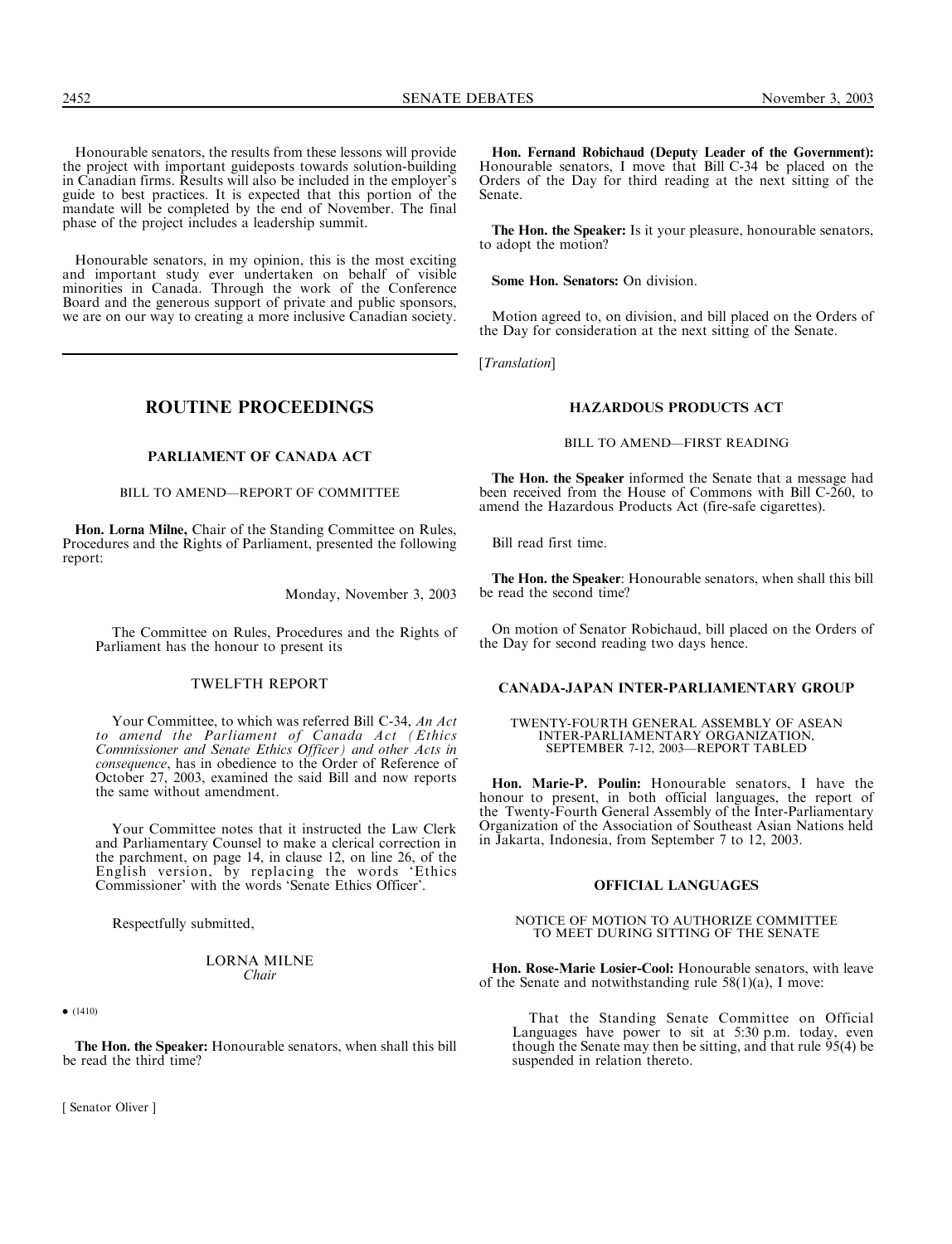[*English*]

The Hon. the Speaker: Honourable senators, is leave granted?

Hon. No**ë**l A. Kinsella (Deputy Leader of the Opposition): Honourable senators, I find myself in a difficult situation that I would like to share with my colleagues. The agenda of the committee, which I saw posted, indicates that a distinguished witness will appear before the committee, but that cannot happen for he will be otherwise occupied in the chamber. The committee will deal with a bill that I sponsored, and I thank the committee for its consideration of the proposed legislation. However, I find myself in a situation in which many honourable senators find themselves — having to be in the chamber and in committee at the same time.

My understanding is that the committee's time slot is when the Senate rises. Therefore, when the Senate rises, I will certainly come before the committee. I have reviewed the scroll with the Honourable Senator Robichaud, and we agree that we will have a full plate of business this afternoon. Knowing today's agenda, which includes a vote, I think it is safe to predict that we will still be sitting at five o'clock this afternoon.

The Hon. the Speaker: Leave is not granted, honourable senators.

#### NATIONAL SECURITY AND DEFENCE

NOTICE OF MOTION TO AUTHORIZE COMMITTEE TO MEET DURING ADJOURNMENT OF THE SENATE

Hon. Colin Kenny: Honourable senators, I give notice that on Tuesday next, November 4, 2003, I will move:

That the Standing Senate Committee on National Security and Defence be empowered, in accordance with rule 95(3)(a), to sit during the adjournment November 17, 2003 and November 24, 2003, even though the Senate may then be adjourned for a period exceeding one week.

#### NOTICE OF MOTION TO AUTHORIZE COMMITTEE TO DEPOSIT INTERIM REPORT WITH CLERK OF THE SENATE

Hon. Colin Kenny: Honourable senators, I give notice that on Tuesday next, November 4, 2003, I will move:

That the Standing Senate Committee on National Security and Defence be permitted, not withstanding usual practices, to deposit an interim report on first responders that it may have ready during the adjournment, and that the report be deemed to have been tabled in the Chamber.

[Translation]

# OFFICIAL LANGUAGES

#### NOTICE OF MOTION TO AUTHORIZE COMMITTEE TO STUDY FRENCH-LANGUAGE BROADCASTING IN FRANCOPHONE MINORITY COMMUNITIES

Hon. Jean-Robert Gauthier: Honourable senators, I give notice that, on Tuesday, November 4, 2003, I will move:

That the Standing Senate Committee on Official Languages be authorized to examine and report on the measures that should be taken to encourage and promote delivery of, and access to, as wide a range as possible of French-language broadcasting in Canada's francophone minority communities; and

That the said Committee report to the Senate on or before February 16, 2004.

Honourable senators, this is the third time in three years that I have made this motion; I am getting tired.

# QUESTION PERIOD

# QUESTIONS ON THE ORDER PAPER

### REQUEST FOR ANSWERS

Hon. Pierre Claude Nolin: Honourable senators, my question is for Senator Robichaud, the Deputy Leader of the Government, who expressed the government's intention to answer written questions. There are many questions on the Order Paper that have been there since October 11, and they all involve the Alternative Fuels Act, which was passed by Parliament. These questions concern the Minister of Transport, the Deputy Minister of Transport and officials at the Department of Transport, the Minister of Intergovernmental Affairs, his deputy minister and officials at that department, and, finally, the Clerk of the Privy Council and Privy Council officials.

When does the Honourable Deputy Leader of the Government think we will have the answers to these questions?

Hon. Fernand Robichaud (Deputy Leader of the Government): Honourable senators, I will certainly bring your question to the attention of the Honourable Senator Carstairs, the Leader of the Government. I am certain she will see to finding out when we will receive the answers to these questions.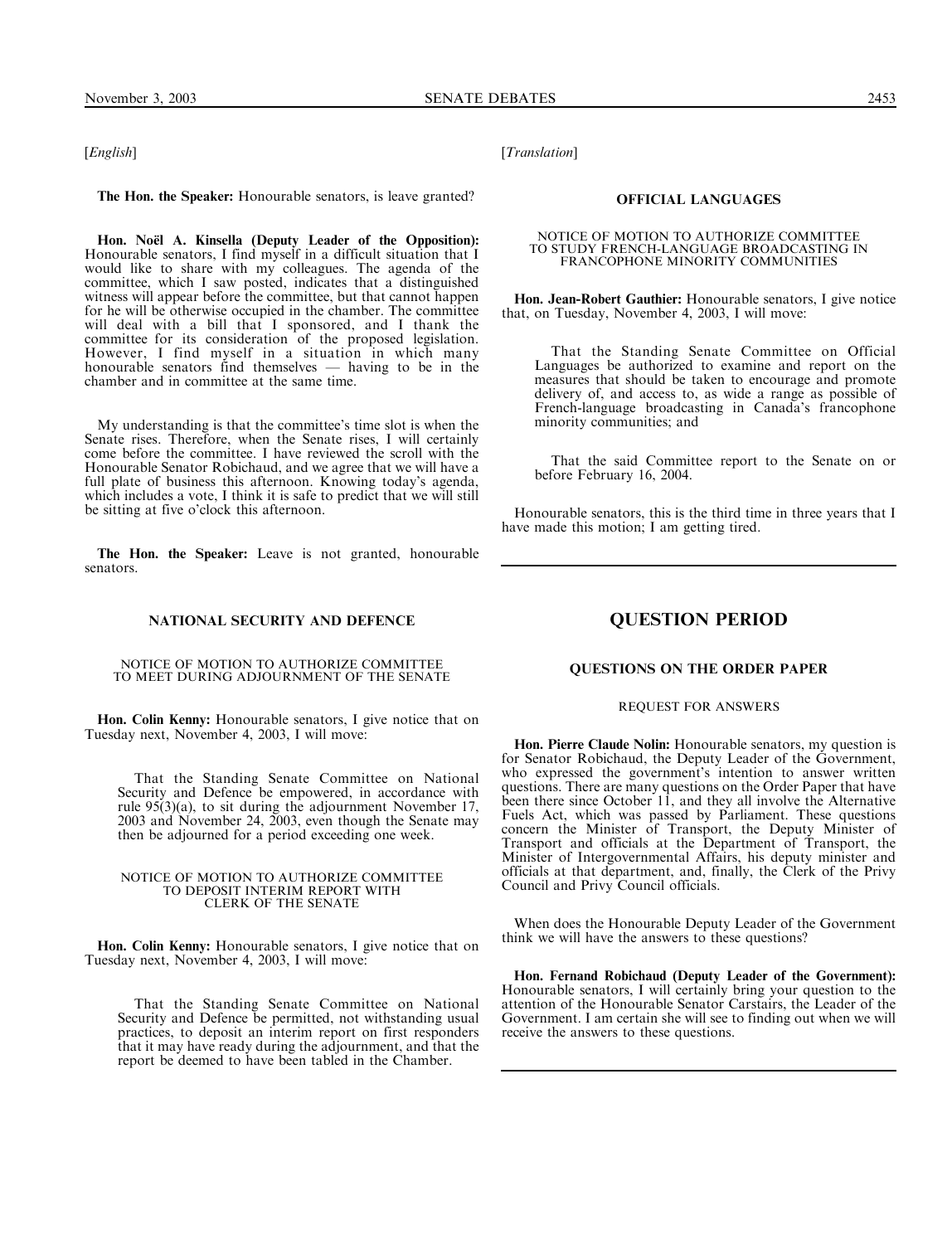[English]

#### PARLIAMENT OF CANADA ACT

# BILL TO AMEND—POINT OF ORDER— SPEAKER'S RULING

The Hon. the Speaker: Honourable senators, before proceeding to Orders of the Day, I would like to deal with the ruling in respect of committees sitting in consideration of Bill C-34.

Honourable senators will recall that last Thursday, October 30, Senator Kinsella rose on a point of order to complain about a meeting of the Standing Committee on Rules, Procedures and the Rights of Parliament earlier that day. The committee met at 10 a.m. to hear two witnesses on Bill C-34, which seeks to amend the Parliament of Canada Act for the purpose of establishing separate ethics officers for the Senate and the House of Commons.

#### $\bullet$  (1420)

Senator Kinsella's objection had to do with the fact that the committee meeting was outside of its usual time slot and that, as a consequence, none of the opposition members were able to fully attend the meeting because of conflicting schedules. The Deputy Leader of the Opposition claimed that what had occurred violated traditional practices, customs and usages of the Senate. In raising his point of order, Senator Kinsella urged me to take this into account and to find that the Thursday morning meeting of the Rules Committee was ''illegally constituted.''

## [*Translation*]

Other senators spoke in favour of the position taken by Senator Kinsella. Senator Lynch-Staunton objected to the fact that only one of the opposition members of the committee was consulted about the Thursday morning meeting. As the Leader of the Opposition put it: ''What we resent, and perhaps it is allowed by the rules, is that a committee chair, with the support of one member of the steering committee, can unilaterally disrupt the schedule of the committee and have it sit at a time of his or her choosing. Maybe that is done and can be done, but surely basic courtesy and our custom and hopefully respect for each other should not allow that to be done.''

#### [*English*]

Honourable senators, Senator Cools also participated in the discussion on the point of order. Among the issues that the senator raised was the fact that, in her understanding, a committee can meet outside its agreed upon time slot only by decision of the entire committee; it is not a decision that can be made by the steering committee alone. In separate statements, Senator Joyal and Senator Andreychuk objected to the difficulty they had in balancing their commitments to committees that meet at the same time. Such conflicts, they explained, made it impossible for them to meet their responsibilities effectively. Taking note of what had occurred last Thursday, Senator Andreychuk stated that, ''The rules must be read in line with

what is fair, just and appropriate. The rules are not there simply to be taken advantage of.'' Senator Grafstein also expressed his discomfort with what had occurred. Finally, Senator Kinsella reiterated his view that I, as Speaker, need to take into account practice, custom and usage because not everything is captured in the Rules of the Senate.

Senator Carstairs, the Leader of the Government, and Senator Milne, the Chair of the Committee on Rules, Procedures and the Rights of Parliament also spoke to the point of order. Claiming that there was no point of order, the Leader of the Government took note of the fact that meeting conflicts are not uncommon, particularly when a great number of committees are sitting. Despite this reality, Senator Carstairs went on to explain that attempts are made to minimize these conflicts and to accommodate the interests of senators, especially early on when the Committee of Selection first establishes the membership of all standing committees. Nonetheless, as Senator Carstairs said, conflicts will inevitably arise due to a variety of factors; it is the nature of the parliamentary system. As the Leader of the Government explained in concluding her intervention: ''The other side clearly does not like what happened. I can respect that they do not like it, but frankly that does not give them a point of order.'

# [Translation]

For her part, Senator Milne explained that the steering committee of the Rules Committee had been empowered by the committee to set the agenda and schedule hearings. This authorization, as the senator stated, did not restrict the committee to meet only within its allotted time slot. According to Senator Milne, the decision to meet on Thursday was made by the steering committee on Tuesday of last week though, unfortunately, it was not announced to the committee at its Wednesday meeting. Nonetheless, as Senator Milne pointed out, proper notice was given of the meeting and the Rules of the Senate were fully respected.

#### [English]

I wish to thank all honourable senators for their participation in the discussion that took place last Thursday. As you may recall, I left the Chair briefly following the exchanges on the point of order to consider my decision. I was prepared to rule on the question, but circumstances intervened to keep me from doing this. I have taken advantage of the additional time and am prepared to make my ruling now.

In considering my decision, I am mindful that I have been urged to take into account the customs, practices and usages of the Senate. I am asked not to rely exclusively on the Rules of the Senate. There is no doubt that our way of doing things in the Senate does not depend just on the written rules. What goes on here and how we work is due, in large measure, to cooperation, collegiality and mutual respect. The Senate traditionally prides itself on its ability to work through consensus when it can. Even when it cannot, it is rare for the Senate to give way to partisan bickering and harsh confrontations pitting the government against the opposition and possibly others, in some cases, in a show of force.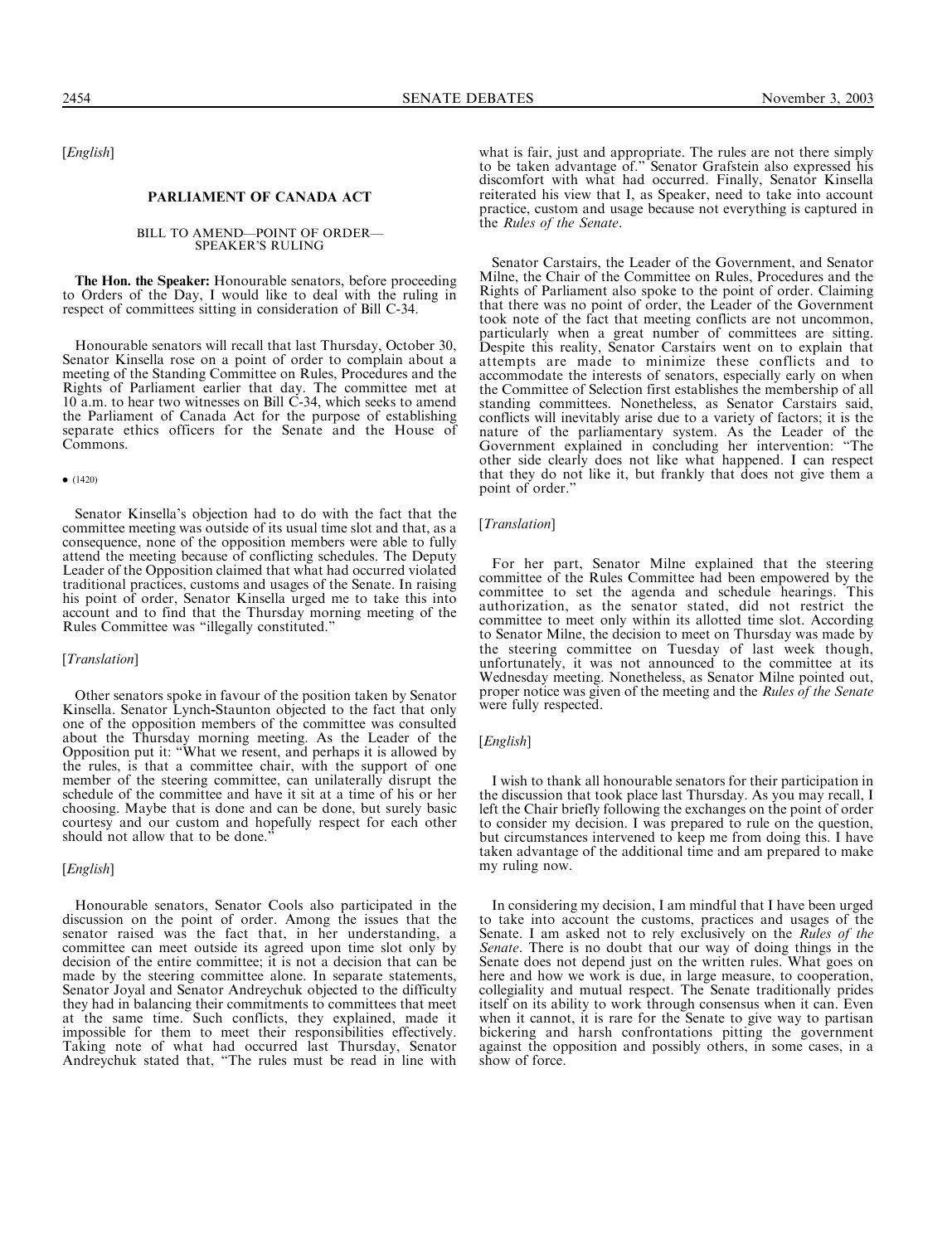At the outset of his point of order, Senator Kinsella recognized the relative importance of practice in comparison to the rules. As he put it, ''Unless there is an explicit rule to trump a practice, the custom must be respected.'' This is good advice, and I have tried to follow it. At the same rime, I have noted that several senators, including both leaders, have recognized that no explicit rules of the Senate were violated when the Rules Committee held its meeting last Thursday morning. The issue, as Senator Lynch-Staunton said, is one of respect and courtesy, and this goes back to the usual approach that the Senate takes to conducting its business. As Speaker, however, I do not have the authority to impose cooperation. This is something that can only be achieved by senators themselves. Whatever the merits of the grievance, my task is to interpret the rules as best I can and to exercise what authority I have in the best interests of the Senate.

Based on the arguments that were presented, there is no reason for me to intervene in this extraordinary way to nullify the proceedings of the Thursday morning meeting of the Rules Committee. Indeed, I do not believe that I have such authority. So far as I can assess it, there was nothing ''illegal'' about the meeting of the Rules Committee. The proper rules have been observed. Notice of the meeting was given and quorum was present. The opposition has indicated its objections, and several senators have complained about the conflicts that arose from simultaneous and overlapping committee meetings. Such conflicts are indeed frustrating and can lead to a genuine sense of grievance. However, there is nothing I can do as Speaker since the Rules of the Senate were not breached.

Comments have been made that the opposition whip did not consent to the Rules Committee meeting outside of its time slot. It has been acknowledged that the consent of both whips is usually obtained before a committee holds a meeting outside its usual time slot. This is a practice or custom that has been developed in recent years to accommodate the interests of the government and the opposition as well as senators generally. It is not a practice that involves the Speaker. I should also observe that it is not a practice that has been incorporated into the Senate's rules. The Senate has not sought to formalize this practice by making it part our rules. It is thus beyond the scope of my authority to enforce.

As was mentioned last Thursday, committees are generally masters of their own procedures. Beauchesne's 6th edition, at citation 760(3) states that the Speaker of the other place has ruled many times ''that it is not competent for the Speaker to exercise procedural control over committees.'' I feel that this is no less true here in the Senate, absent any violation of an explicit Senate rule.

There is, therefore, no point of order.

[Translation]

# ORDERS OF THE DAY

#### BUSINESS OF THE SENATE

Hon. Fernand Robichaud (Deputy Leader of the Government): Honourable senators, under Government Business, I would like to call first Reports of Committees, Item No. 1, and then revert to the order in the Order Paper.

[*English*]

#### THE ESTIMATES, 2003-04

#### REPORT OF NATIONAL FINANCE COMMITTEE ON SUPPLEMENTARY ESTIMATES (A) ADOPTED

On the Order:

Resuming debate on the motion of the Honourable Senator Day, seconded by the Honourable Senator Biron, for the adoption of the ninth report of the Standing Senate Committee on National Finance (Supplementary Estimates  $(A)$  2003-2004), presented in the Senate on October 22, 2003.

Hon. John Lynch-Staunton (Leader of the Opposition): Honourable senators, I want to spend a little time on appreciation of the Estimates by continuing in the same vein as did Senators Comeau and Doody of when they commented last week on the difficulty in analyzing the Estimates, as much of the information in them is incomplete and even misleading. In addition, as was also pointed out, numerous departments and agencies can be involved in the same program; yet, that data is scattered throughout the Estimates book so that it is extremely difficult to get a true expenditure figure on many activities. I was encouraged last Thursday when the Leader of the Government in the Senate volunteered to write to the President of the Treasury Board to, as she put it, ''add my voice to making these Estimates more user-friendly in the future.''

 $\bullet$  (1430)

Honourable senators are not alone, by the way, in having difficulty in understanding the Estimates as now presented. In a ruling on a point of order relating to them only a month ago, the Speaker in the other place ended his ruling by saying, ''The issue underscores the need for Parliament to be presented with clear and complete information to fulfill its responsibilities.''

To re-emphasize how important this is, let me cite one example and add it to those already mentioned by my colleagues.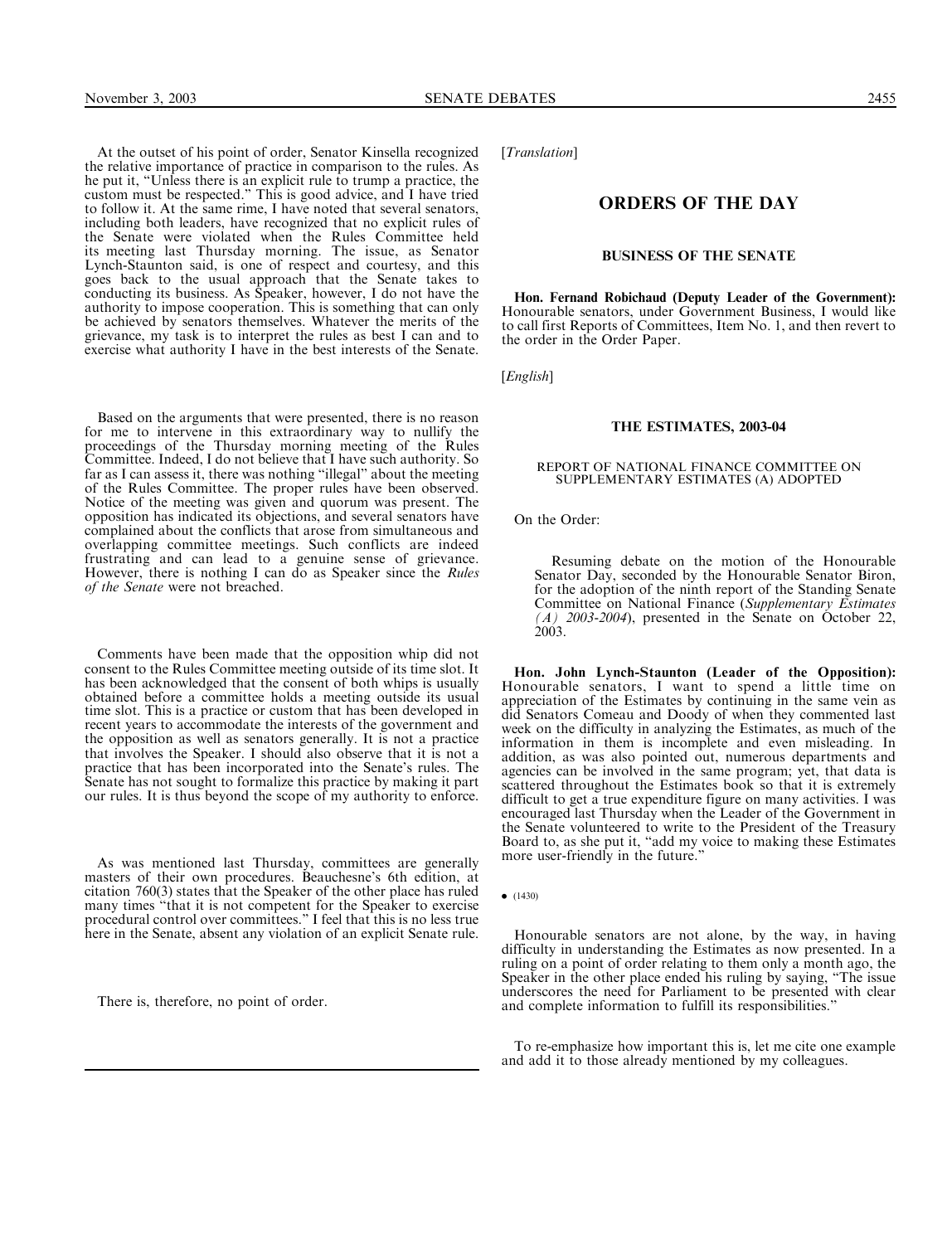The Backgrounder, which is not part of the Blue Book, explains that the \$130.4 million for assistance to the Canadian softwood sector under the Industry Canada chapter is divided between the department itself, \$105.9 million, and the Economic Development Agency of Canada for the region of Quebec, \$24.5 million. In the Blue Book, the \$105.9 million is shown in one page, and the \$24.5 million on another. It takes a sharp eye to spot that both relate to the same program and, without the Backgrounder, it may have escaped even the sharpest of eyes.

As a matter of fact, a review of the Estimates since November 2001, only two years ago, when the Softwood Lumber Assistance Program was first mentioned, reveals that over \$250 million has been devoted to it, divided among International Trade, Natural Resources, Industry Canada and Foreign Affairs. As far as I can tell, the same program has been entrusted to these departments, and perhaps others but they have yet to be found if they are involved, without any visible coordination between them so that it is impossible to have the whole picture of how and where the funds for this one program are being spent.

This procedure is quite current. This way of reporting is also quite current. The upcoming Vancouver Olympics, for instance, to cite a most recent example, involves many departments, and there is no public document to which one can turn to for an immediate update on total government actual and projected spending on this activity.

Senator Doody last week mentioned the \$31 million in the Estimates identified as for ''acquiring real property in Gatineau,'' by the National Capital Commission. No mention of the exact location or the purpose of the acquisition can be found in either the Estimates or the Backgrounder, which is a separate document and which, ironically, has more information in it than the blue book itself, although it does fail in this case to mention the NCC purchase. Only the questioning of Treasury Board officials produced some vague details. Why they could not have been included in the Blue Book is beyond me, particularly as the National Capital Commission has, for years, made no secret of having its sights on what is known as the Weston-Eddy property. Why not identify it as such in the Blue Book?

What is much more troubling is how the transaction evolved, as it is sadly but another example of Parliament, to put it bluntly, being used as a rubber stamp. Let me explain.

On June 18, 2003, Treasury Board approved the inclusion of \$31,122,885 in the Supplementary Estimates toward the acquisition. On June 19, the day after, an Order in Council authorized the purchase. As far as can be ascertained, no public announcement was made of that not negligible transaction until October 2, when the National Capital Commission held a press

conference announcing the acquisition of the industrial lands on the Quebec shore of the Ottawa River. The deed of sale had been signed the day before.

It will be argued that all this was done within long-standing practice, and I have no doubt that it was. Nonetheless, it is a practice which makes a mockery of what used to be one of the most if not the most important responsibilities of Parliament, in particular of the House of Commons, and that is having power over the purse. Of course, Parliament could refuse to vote the amounts already spent, which are just an advance by Treasury Board, but what should happen will not be allowed to happen. In any event, it begs the main question: Why was Parliament not at least informed that an agreement in principle had been reached before the deal was signed, sealed and delivered? Why was the \$31.1 million not included in the Main Estimates in March, as it is obvious from reading the deed of sale that it was a complex transaction that had to have been in the works for many months before?

This is but the latest example of reducing Parliament's role to that of a helpless spectator in an area where it once had significant authority. It may all be legal, but, to use a popular phrase these days, it certainly is not ethical.

On this question of advances by Treasury Board, the Senate Finance Committee studied the use and the scope of the activities funded through the contingency fund for many years and came out with a thorough analysis of the question in a report dated June 6, 2002. I recommend the report, because it is an excellent appreciation of the subject matter. I will limit myself to quoting only a few sentences, as they reflect very well the anxiety that all parliamentarians should be sharing. It is referring to the authority to advance funds by Treasury Board with reimbursement by the departments involved through the supply bill authorization.

Under this authority, it is possible for the Board to make expenditures on initiatives that never receive prior Parliamentary examination. Normally, if a Contingency Fund allocation is provided to a department for a non-paylist expenditure, then the department is required to reimburse the Fund through appropriations obtained in Supplementary Estimates. In this way, the expenditure is brought to the attention of Parliament, which then approves the spending retroactively when it passes the Appropriation Bill.

It is all there. Treasury Board advances, government spends and Parliament approves. In effect, those who have power of the purse are being told, ''You better approve it because you have no choice. You have no idea what we were doing in the mean-time and how we got there, but the money is spent, and therefore you have no option but to approve it.''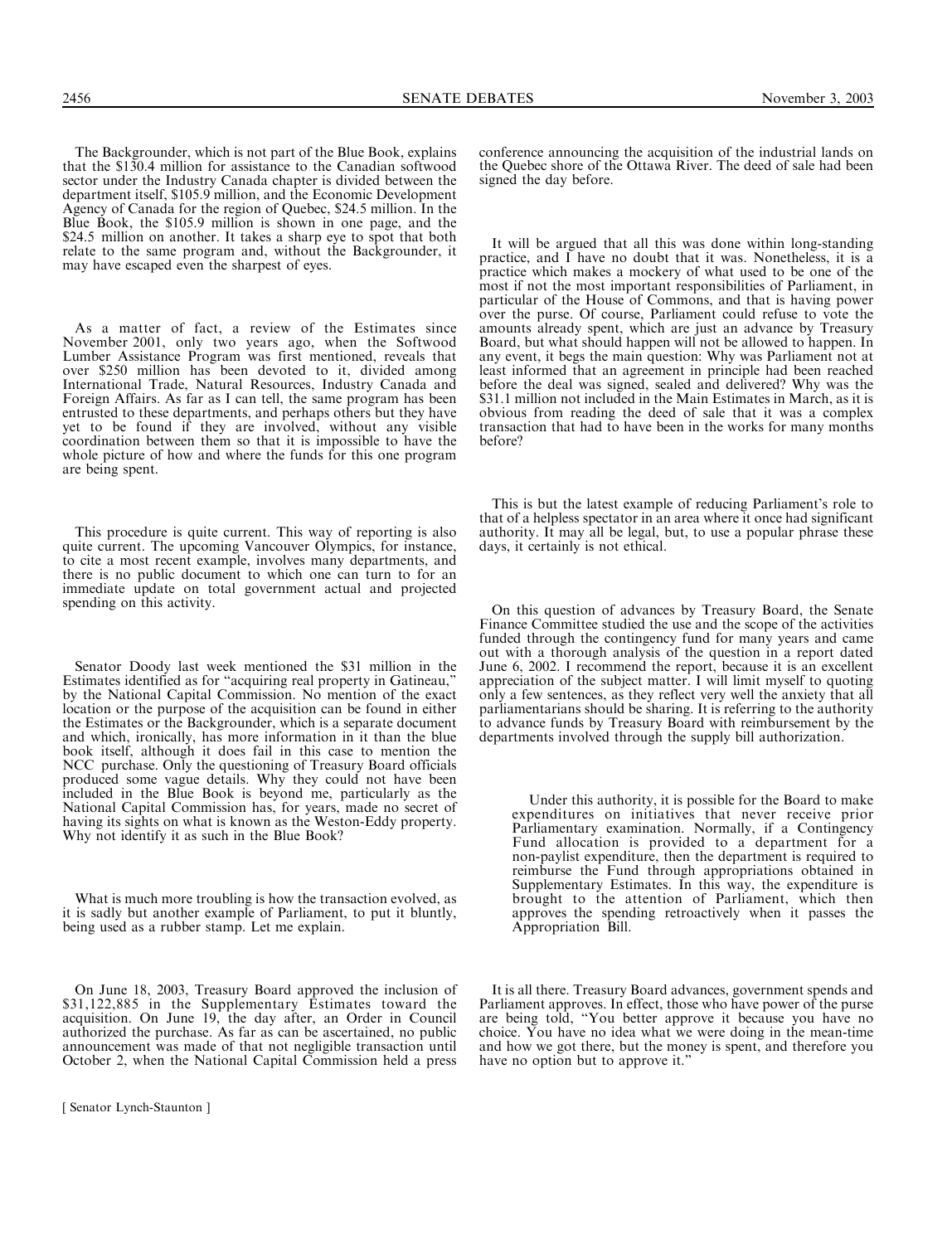On numerous occasions, our committee has discussed with Treasury Board officials making contingency fund guidelines clearer and more in keeping with their original purpose. As the report notes:

The Auditor General observed that the wording of the Government Contingencies Vote is extremely broad, and that the Treasury Board Secretariat has not defined the words ''miscellaneous, minor and unforeseen expenses not otherwise provided for'' in any way. According to her, ''This wording has provided the Secretariat with considerable latitude over the years in the way it interprets the spending authority.'' Furthermore, she noted that during the audit that led to her April 2002 report, it was found that even the analysts at the Secretariat had different views about the meaning of these terms. This latitude in the interpretation of the wording is a concern to some Senators. The Auditor General believes that this situation has given rise to government spending activity that has not received the approval of Parliament. During Committee hearings she stated that:

...government spending on grants, under interim authority from the Government Contingencies Vote, may be falling outside Parliament's intent.

That report ends by stating that Treasury Board is currently reviewing ''its practices and guidelines...'' and ''...expects to announce any change in policy in the Autumn of 2002.''

Here we are a year later, and we are still waiting.

#### [Translation]

Hon. Pierre Claude Nolin: Honourable senators, I wish to speak in this debate on the consideration of the ninth report of the Senate Standing Committee on National Finance, and more specifically on the deal between the National Capital Commission and Weston Ltd. concerning a property located in Gatineau. This property is easily identifiable; it is directly across the river. I think the NCC was right to have been considering acquiring this land for a long time. It is not very pretty to see a cultural symbol such as the Museum of Civilization, and adjacent to it, this plant. This plant does provide employment to Quebeckers in the area, but it is not aesthetically pleasing.

 $\bullet$  (1440)

The NCC never made a mystery of its intention to acquire this land.

It is important, honourable senators, that we examine our role in this issue. We are being asked to concur in this report. I have some reservations. My reservations would not be as strong if there were agreement to put in a note or to take out of the report, or the Estimates, the appropriation of \$31 million that is sought for this transaction.

Treasury Board officials offered to provide information to the honourable senators who sat on the committee to clarify this transaction. This offer by Treasury Board Secretariat officials was important enough to be mentioned in the report. If I am not mistaken, clarification has not yet been given. We are being asked to concur in a report which leaves several questions unanswered.

This has prompted me to make personal inquiries. It turns out that the transaction in question has already taken place. The purchase was finalized in early October, and a receipt was issued at the time of the transaction. Funds in the amount prescribed have been transferred.

This sale is different from simple duly registered sales of real estate, which are commonly conducted in Quebec by notaries public. No warranty applies to this sale. Usually, in a real estate transaction, when the buyer offers to purchase a building without a warranty, questions about the vendor's liability are raised. These questions are necessary. When a buyer purchases a building, particularly one that has been an industrial property since 1888, is it reasonable to claim that the buyer would agree to the purchase without the vendor having to provide a warranty?

Why did the NCC decide to purchase an industrial property without a warranty?

One other interesting fact: this transaction includes a usufruct. People will use this to try to impress us, because it means that the NCC will receive approximately \$28 million over the next 25 years. We are talking about a \$36 million transaction and a multiyear usufruct of approximately \$28 or \$29 million, which is not a huge risk.

So why was the building not transferred with the pre-existing condition on the title, meaning the 25-year lease — which was coincidentally renewed just a few months ago, between Weston and Scott Paper? Why did the NCC not simply purchase the lease too, rather than drafting an agreement to get back a portion of the investment over a period of time?

We are being asked to approve the Main Estimates and, more specifically, the allocation of funds to the NCC, although public servants have offered to clarify this transaction — which they have not yet done. We are being asked to have faith and to give our blessing, because the information will be provided at a later date.

In the event we concur in this report, the Senate will be seized with a bill asking it to concur in the Main Estimates. Are we going to obtain this information? Are we going to obtain the answers to these very troubling questions? I want to know why industrial property was purchased without a warranty. I think we have some idea as to why. We can assume that it is because of the possibility of industrial pollution, the need to decontaminate the site and make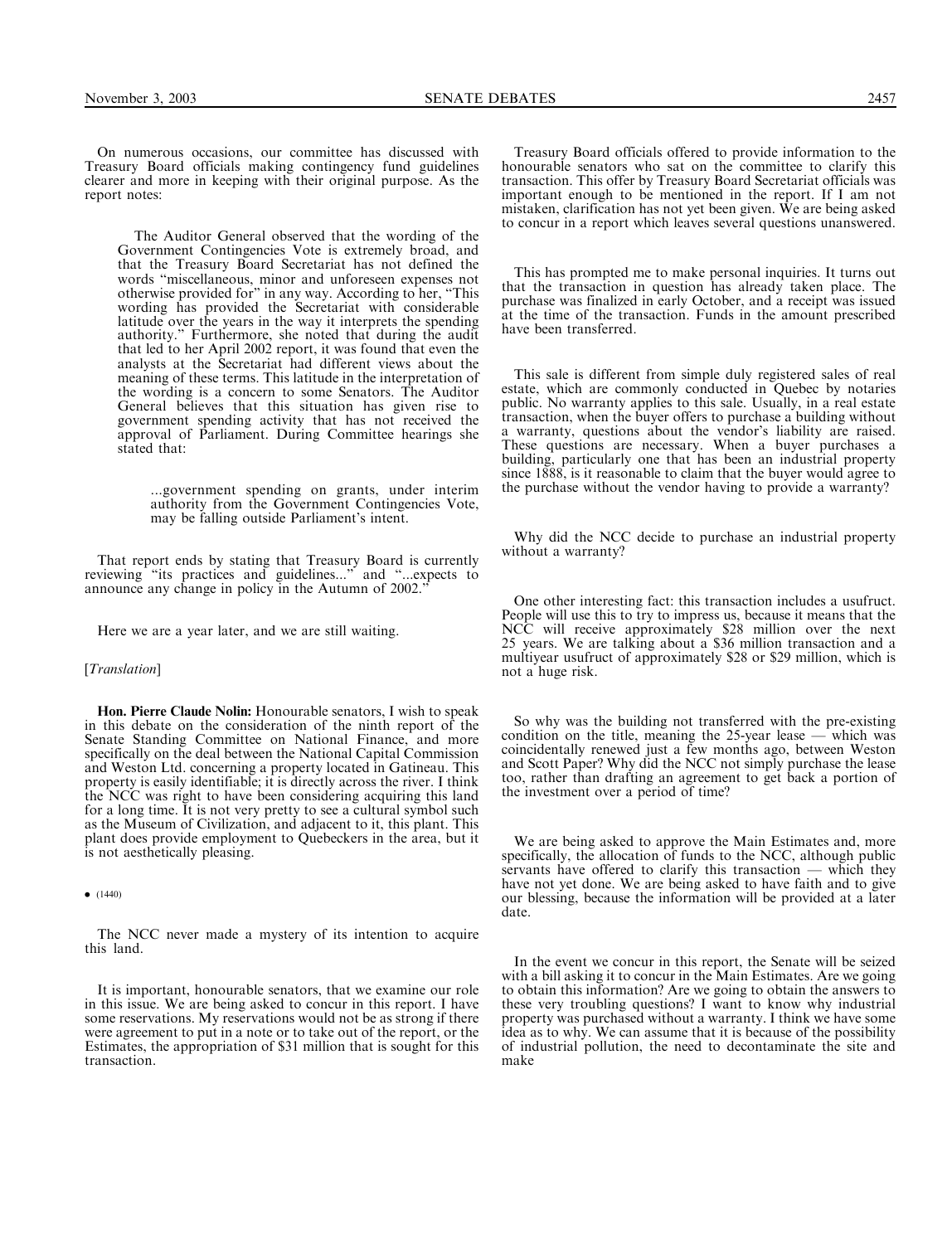Another piece of pertinent information: This property was the object of a memorandum of understanding seven years ago, in 1996. What information did the NCC possess in 2003 when it signed a document of sale as the purchaser, agreeing that the vendor would provide no warranties? What did it learn between 1996 and 2003?

Honourable senators, at the very least, this issue raises some questions. Questions will most definitely have be asked, not only of Treasury Board officials, but also of those who had information after 1996 — and prior to that date, in order to sign the 1996 agreement — until the present. This involves money from our taxes, and the taxes of our children and grandchildren. Is this our objective when we decide to do a conscientious job? Personally, if I am asked to approve a transaction without a warranty, it is my job to ask all the questions and get all the answers.

[*English*]

The Hon. the Speaker: If no other senator is rising to speak, I will ask the chamber: Are we ready for the question?

Hon. Senators: Question!

The Hon. the Speaker: It was moved by the Honourable Senator Day, seconded by the Honourable Senator Biron, that this report be adopted.

Is it your pleasure, honourable senators, to adopt the motion?

Some Hon. Senators: Agreed.

Some Hon. Senators: No.

Motion agreed to and report adopted, on division.

### CRIMINAL CODE

#### BILL TO AMEND—MESSAGE FROM COMMONS— MOTION IN AMENDMENT—ORDER STANDS

On the Order:

Resuming debate on the motion of the Honourable Senator Carstairs, P.C., seconded by the Honourable Senator Robichaud, P.C.:

That, with respect to the House of Commons Message to the Senate dated September 29, 2003 regarding Bill C-10B:

(i) the Senate do not insist on its amendment numbered 2;

(ii) the Senate do not insist on its modified version of amendment numbered 3 to which the House of Commons disagreed;

(iii) the Senate do not insist on its modified version of amendment numbered 4, but it do concur in the amendment made by the House of Commons to amendment numbered 4; and

That a Message be sent to the House of Commons to acquaint that House accordingly,

And on the motion of the Honourable Senator Watt, seconded by the Honourable Senator Adams, that the motion, together with the message from the House of Commons dated September 29, 2003, regarding Bill C-10B, An Act to amend the Criminal Code (cruelty to animals), be referred to the Standing Senate Committee on Legal and Constitutional Affairs for consideration and report.

Hon. No**ë**l A. Kinsella (Deputy Leader of the Opposition): Honourable senators, this message from the other place has been with us for some time. We are somewhat puzzled to see the government effectively filibustering its own bill. However, these are unusual times. It is hard to know whether the senators on the other side are all rowing in the same direction. It seems that at times some are rowing to port; others are rowing to starboard. It is to be hoped that this bill is not a victim of lack of unity.

We have before us a motion in amendment by Senator Watt, and I support that motion in amendment. I would hope that we could at least make a decision on it soon. By ''soon,'' I mean today or tomorrow.

Hopefully, this is not being dragged out by the government because the government cannot make up its mind whether it is for or against the proposition.

#### [Translation]

Hon. Fernand Robichaud (Deputy Leader of the Government): Honourable senators, Senator Kinsella has said the key word. I expect Senator Bryden to be able to speak on this ''soon''. He has just arrived, so he will not be prepared until tomorrow. We will then be able to discuss the matter of the amendment.

# [English]

Hon. John Lynch-Staunton (Leader of the Opposition): Honourable senators, I would ask the deputy leader how he can reconcile refusing some of his own members the opportunity to speak to a government bill by imposing time allocation — a bill he strongly supports — with allowing senators against a particular bill he also supports all the time needed to voice their opposition?

 $\bullet$  (1450)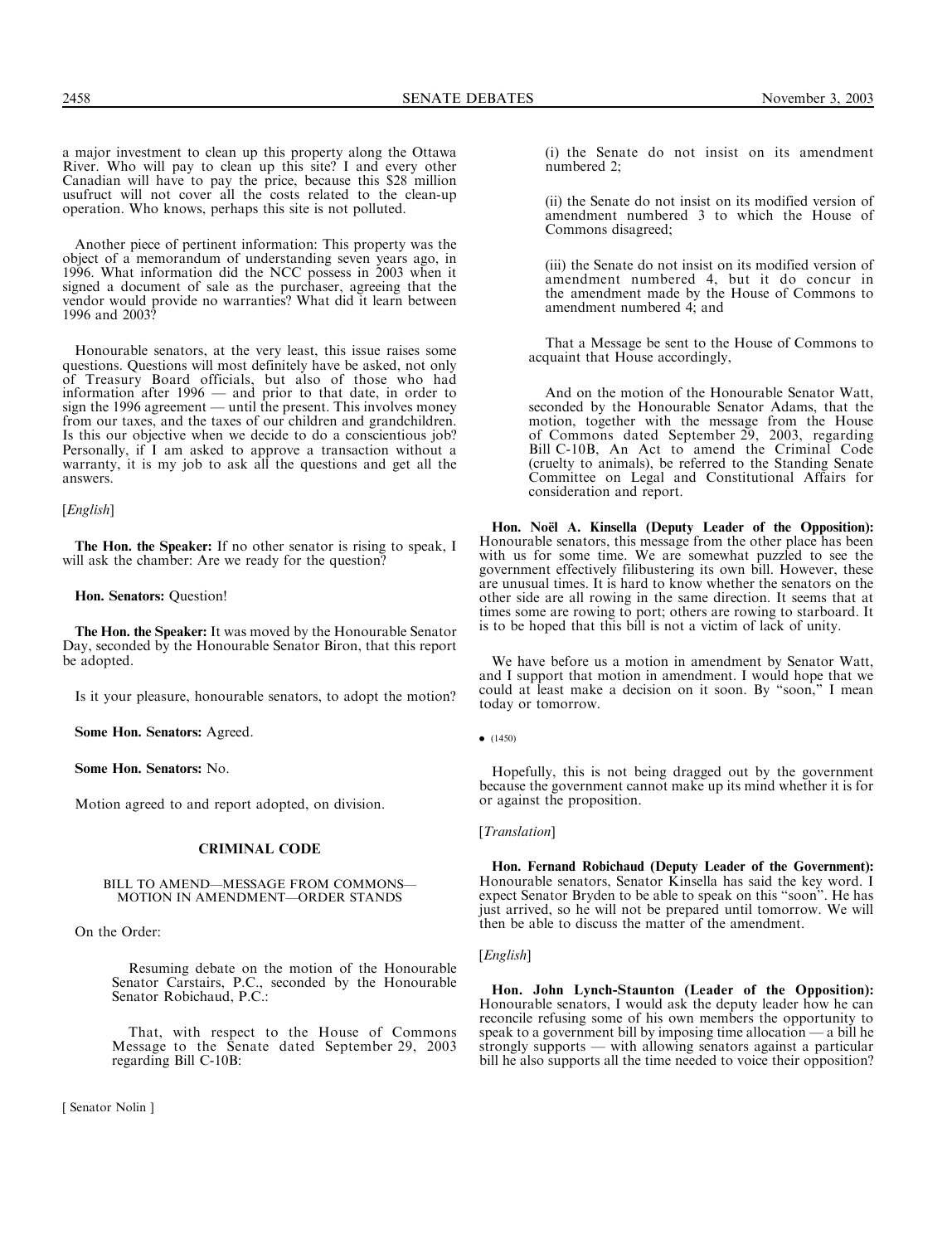# [Translation]

Senator Robichaud: Honourable senators, I have no comments to make on the statement the Honourable Senator Lynch-Staunton has just made. The process is continuing, as is the debate. Things are proceeding as they must.

Senator Lynch-Staunton: As they must, honourable senators, according to the deputy leader's interpretation of procedure.

## [*English*]

Let it be noted that, whatever the fate of this message and the bill itself, the delay in taking a vote on both is not the responsibility of this side. The opposition wants to hasten a decision on it one way or the other. I will ensure that all the protestations that I have been hearing, particularly from those concerned with the cruelty to animals measures, are forwarded to the other side, where the blame continues to lie for not moving along with this.

## [*Translation*]

Senator Robichaud: Honourable senators, I have no doubt that the Leader of the Opposition would do the same.

Order stands.

[*English*]

#### BILL RESPECTING THE EFFECTIVE DATE OF THE REPRESENTATION ORDER OF 2003

## SECOND READING—DEBATE CONTINUED

On the Order:

Resuming debate on the motion of the Honourable Senator Smith, P.C., seconded by the Honourable Senator Léger, for the second reading of Bill C-49, respecting the effective date of the representation order of 2003.

Hon. Terry Stratton: Honourable senators, I rise to participate in the debate on Bill C-49, to accelerate the implementation of new electoral boundaries.

Simply put, this bill advances to April 1, 2004, from August 25, 2004, the date for the new electoral map. New riding boundaries based on the 2001 census will take effect following the first dissolution of Parliament.

Before I turn to the main points I want to make, I should like to review some of the background pertaining to this proposed legislation. Honourable senators, after every decennial census, riding maps are redrawn to reflect population changes. As government background documents for Bill C-49 point out, redistribution is required by the Constitution Act, 1867, and by the principle of effective representation enshrined in section 3 of the Canadian Charter of Rights and Freedoms. The legislative mechanism that underpins Canada's electoral redistribution process is the Electoral Boundaries Readjustment Act.

By this process, changes occur every 10 years, which include the addition of more seats for provinces that have grown significantly in population, and a redrawing of riding maps to reflect population shifts within provinces.

The process under the Electoral Boundaries Readjustment Act includes provincially-based federal electoral boundaries commissions responsible for holding public hearings to facilitate the redistribution process. The commissions, which are chaired by a judge appointed by the chief justice of each province, also includes two residents of each province appointed by the Speaker of the House of Commons. This commission can accept written submissions from the public over the course of their deliberations. As well, members of the House of Commons have an opportunity to have further input through an objections process coordinated by a parliamentary committee. However, final decisions with respect to the redistribution of federal riding boundaries are the responsibility of the commissions.

In making their decisions, the commissions are guided by a number of factors. For instance, except in exceptional circumstances, the population of each electoral district in a province must remain within plus or minus 25 per cent of the average provincial riding population for that province. As well, the commissions also have to consider issues like community of interest and historical patterns within an electoral district in coming to their conclusions. As the 1991 Royal Commission on Electoral Reform and Party Financing pointed out, adhering to criteria of this nature is designed to promote effective representation.

As to the assignment and the redistribution of seats nationally on a province-to-province basis, the Constitution reads that seats in the House of Commons must be assigned to the provinces on the basis of their proportionate populations. This is designed to ensure equality amongst voters. As the 1991 Royal Commission puts it:

Equality of the vote is secured if the assignment of seats to provinces conforms to the principle of proportionate representation and if the drawing of constituency boundaries conforms to the principle of representation by population.

Obviously, the extent to which each of these principles has been actualized in Canada has changed in accordance with the evolution of the mechanisms, both legislative and nonlegislative, that have had a hand in determining electoral boundaries throughout our history as a country. I will come back to this point later, as it speaks to something I am particularly interested in — the relative under-representation of certain Western provinces.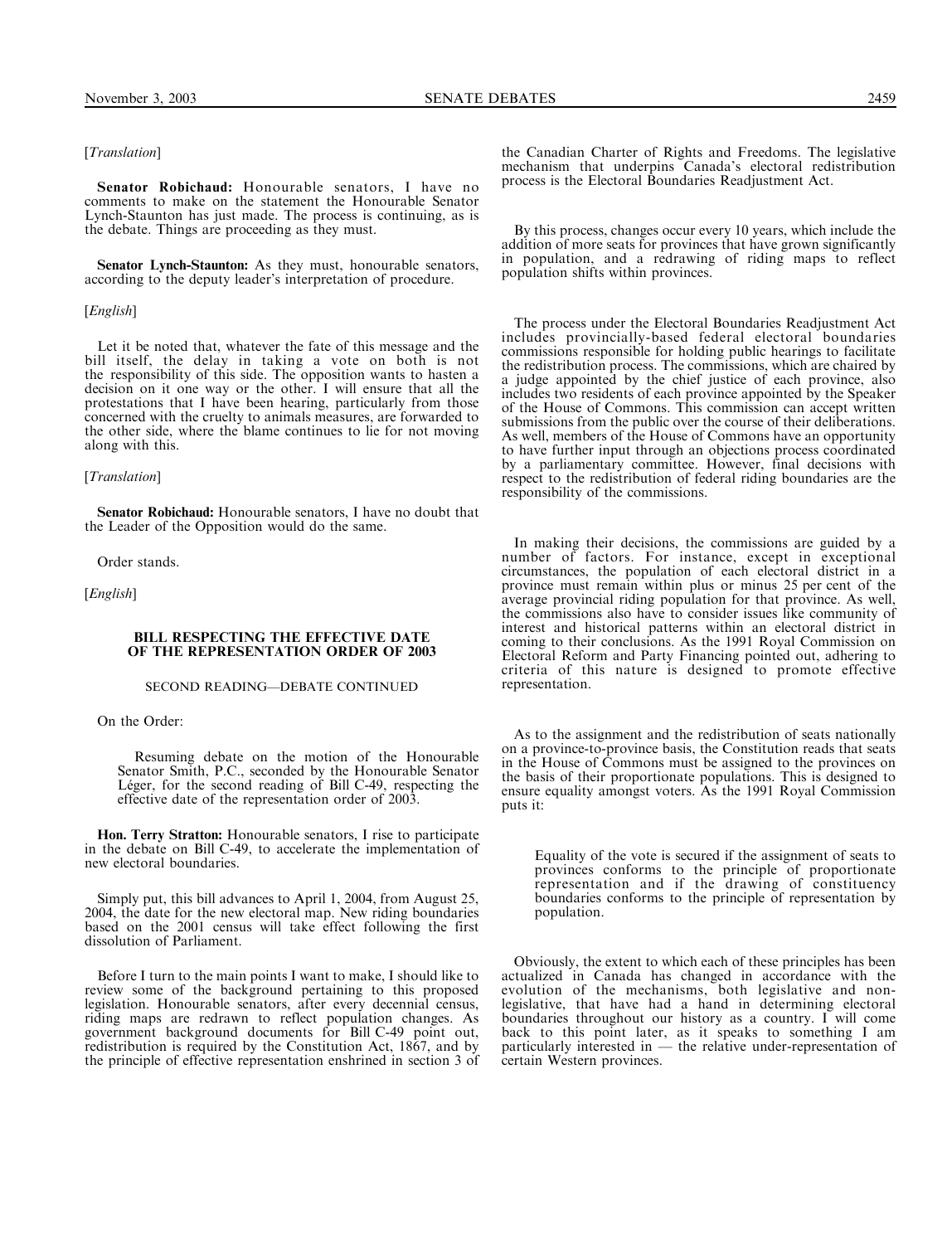For now, suffice it to say that, when the new boundaries in the current round of redistribution take effect, the number of seats in the House of Commons will increase to 308 from 301. Ontario will gain three seats, while British Columbia and Alberta will each have two more.

Under the Electoral Boundaries Readjustment Act, the new boundaries normally take effect for elections called one year after the boundaries are proclaimed. In the current round of redistribution, proclamation occurred on August 25, 2003. This means that, if there were to be a spring election, which is a key reason behind this government's introduction of Bill C-49, normally that election would be held on the basis of the old boundaries, while the new boundaries would be used if Parliament were dissolved on or after August 25, 2004.

The net effect of Bill C-49 is to move up the date when the new electoral map will take effect by five months, to April 1, 2004.

In bringing forward this bill, Don Boudria, Minister of State and Leader of the Government in the House of Commons, provided the following rationale:

This bill offers greater certainty that the next election will be held using the new electoral boundaries... It will enable all political parties, candidates, as well as Elections Canada to adjust to the new electoral map. Considered on their own, these appear to be laudable goals. However, the operative part of this sentence is "considered on their own."

 $\bullet$  (1500)

While I do not want to get into a debate about the relative merits of the particular measure contemplated in this bill on its own, I do want to underscore one thing: Contemplated as part of the larger attitude and approach of this government to the riding redistribution process — as evidenced by their record of tinkering on riding boundary redistribution issues — this bill confirms a disconcerting trend. That trend points to an attitude on behalf of this Martin-Chrétien government which seems to say that the riding boundary redistribution process is just another instrument of the federal government to be manipulated at the convenience of the government of the day; that measures and mechanisms in the Electoral Boundaries Redistribution Act are designed to ensure that predictability, reliability and smooth operation of the riding redistribution process can be changed on a whim — according to the governing party's often short-term political calculations.

This does not mark the first time that the Martin-Chrétien government has moved to alter the date on which redistribution takes effect. Unlike the two previous attempts, this bill advances rather than delays the implementation of new boundaries.

I am sure many honourable senators will recall that, back in 1994, many Liberal backbenchers objected when they saw the proposed new maps that followed the 1991 census. The response

of the government back then was to introduce Bill C-18, which would have thrown out the work already done on the redistribution process and suspend it for two years. The end result, if this self-serving and myopic piece of legislation had passed, would have been a 1997 election fought on boundaries drawn up some 16 years earlier.

At the time, we Progressive Conservatives had sufficient numbers in the Senate to amend Bill C-18. The practical result of our amendments was that the suspension period was reduced to one year from two, that the boundaries commissions were allowed to complete what was then the current phase of their work, and that after one year the boundaries commissions could continue their work from the point where they had been suspended.

A key objective of the Conservative amendments was that Bill C-18 could not have killed redistribution, and that an election called in 1997 would have to be fought, appropriately, on the basis of the 1991 census.

After failing with Bill C-18, the government subsequently tried to achieve the same objective of killing redistribution in 1995 through Bill C-69. As some honourable senators will recall, that bill died on the Order Paper when Progressive Conservative senators insisted on a proper examination of the bill and its related issues in committee.

As these illustrations underscore, this government's record on upholding the integrity and predictability of the electoral boundaries readjustment process is something one might not want to write home about.

That said, the issue of long term, well thought out changes to Canada's electoral boundary readjustment system is still one that should merit our ongoing consideration as federal legislators. In this regard, I would like to make a couple of points.

First, the fact that the government is trying to change the timeline from proclamation of new boundaries and the take-effect date in terms of a one-off deal perhaps points to the idea that the original one-year period might be too long under any circumstances. In other words, this issue of timelines needs to be considered independent of the perceived short-term electoral considerations which appear to be driving Bill C-49. I, for one, would not be adverse to seeing a permanently shortened timeline, especially if the Office of the Chief Electoral Officer can accommodate one.

Perhaps to avoid the need for such tinkering in the future, the consideration of a permanent change of the timeline between proclamation to take-effect date from one year to six months should be a part of the Electoral Boundaries Readjustment Act. This would be a reasonable amendment to the act. Anything that helps to speed up what is already a lengthy and somewhat cumbersome process should be welcomed.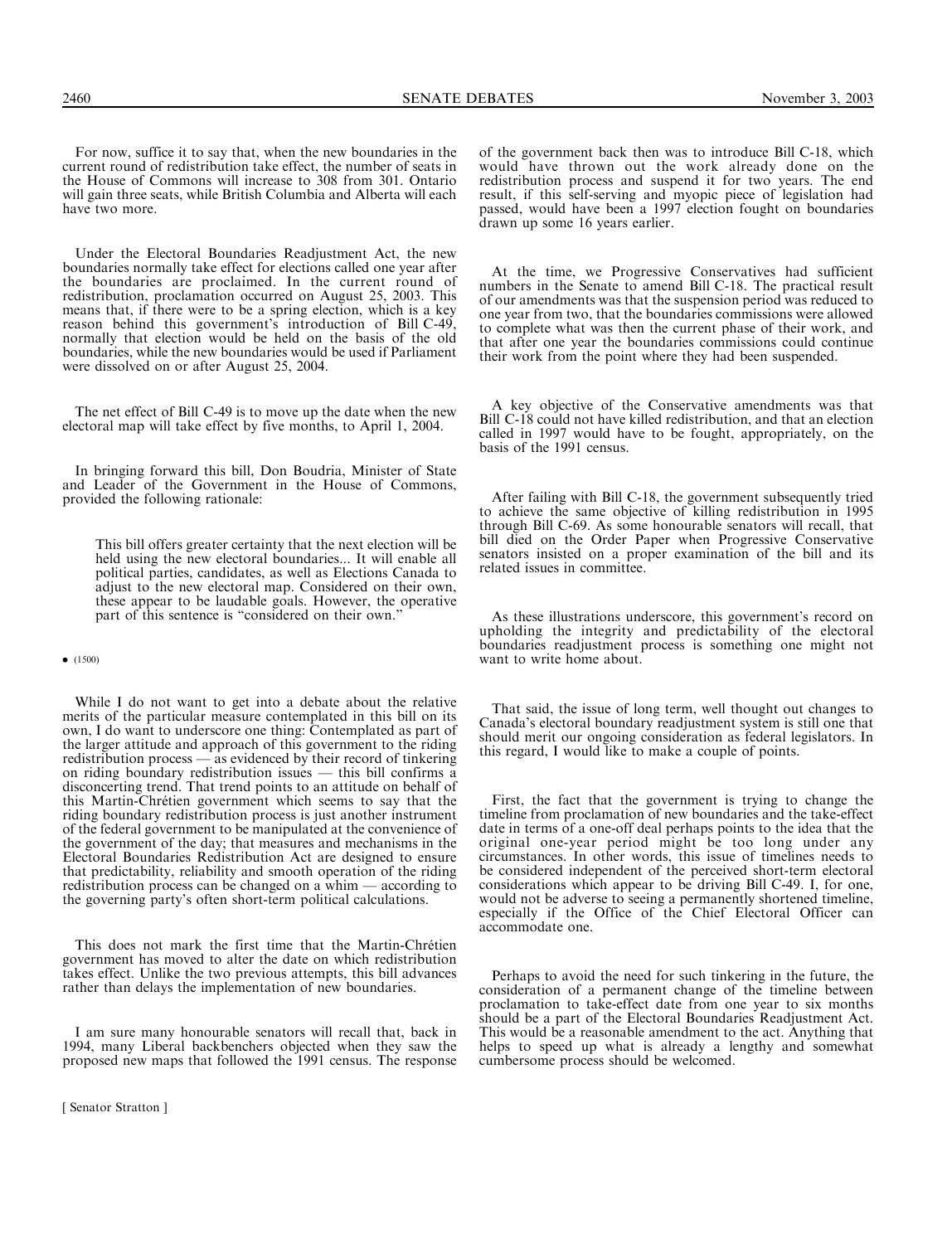The second and final point that I would like to make pertains to the current formula that is used to determine proportionate representation. The current formula was first established in the Representation Act, 1985. While the main purpose of this formula is to ensure the right of smaller provinces to proper representation at a minimum base, the fact remains that this formula shortchanges more rapidly growing provinces, such as Alberta, British Columbia and Ontario.

To quote from the 1991 Royal Commission on Electoral Reform and Party Financing, which is otherwise known as the Lortie report:

If current demographic projections are accurate, the application of the 1985 formula will increase the inequality among provinces over time because the size of the House can increase only to top up the seats of provinces that would otherwise lose seats. The formula is thus a recipe for increasing the inequality among provinces. Discriminating against provinces with populations that are growing relative to national population growth can only cause unnecessary friction within our country.

The Lortie report goes on to state:

In short, the formula errs in two ways: it fails to give sufficient weight to the constitutional principle of proportionate representation; and its restriction on increases in the number of Commons seats, which works to penalize the provinces experiencing population growth, is not related to any principle of representation.

As we engage in debate on this piece of legislation, I am of the view that we should not be adverse to highlighting areas where improvements to our entire process of electoral boundary readjustment can be improved. This would be helpful for future reference.

In regard to rapidly growing provinces, the perspective of Alberta's and British Columbia's relative under-representation in our national institutions is, additionally, coloured through a regional lens. Call it western alienation, or any other term used to describe perceptions that the West is disadvantaged in Confederation, the reality is that Western Canada has a long history of regional strain with the rest of Canada, and more particularly with the federal government. To quote from a recent survey put out by the Canada West Foundation regarding current attitudes in Western Canada:

The early years of the 21st century have witnessed the sporadic eruption of separatist parties, an ineffectual and frequently abrasive regional voice in the national Parliament, public arguments for provincial 'firewalls,' and seemingly endless radio programs, editorial commentary, and newspaper opinion pieces voicing regional discontent with the federal system and the federal government.

As well, the same Canada West Foundation document also includes a survey of western attitudes regarding how the interests of western Canadians are handled by their federal government. The survey discovered that:

The number of respondents feeling that their province is poorly or very poorly represented is striking: seven in ten western Canadians do not feel the interests of their province are adequately represented at the federal level.

These are important points to consider as these perceptions speak to the legitimacy of our federal government, our federal institutions and our current system of representative democracy.

I give as an example Manitoba, which has a population of 1 million people. In Manitoba, there are 14 seats, or roughly 70,000 people per riding. It would be interesting to know, and I am sure we will find out in committee, what the populations of Alberta and British Columbia are versus their numbers of seats. In 1991, the representation per riding in Alberta and British Columbia was 25,000 people more per riding than it was in Saskatchewan and Manitoba. This is a substantial change that has probably become worse. Thus it is not a question of increasing the number of seats in Alberta and B.C. by two; we should be increasing their numbers by even more than that.

 $\bullet$  (1510)

The Hon. the Speaker: I am sorry to interrupt the honourable senator, but I must advise that his time has expired.

Senator Stratton: I request leave to continue.

The Hon. the Speaker: Is leave granted, honourable senators?

Hon. Senators: Agreed.

Senator Stratton: Honourable senators, Canada's next Prime Minister has stated that he is interested in addressing both western alienation and Canada's democratic deficit. The evidence suggests that he has his work cut out for him. Certainly, reviewing any imbalances in Canada's electoral boundary redistribution formula would be a productive initiative for the incoming Prime Minister, but not the only one. Rather, it should be considered as one part of the overall policy mix that has to be promoted if this government is serious about addressing both this so-called democratic deficit and western alienation.

In fact, in addition to adopting the changes about a six-month timeline for the establishment of new boundaries, the reviewing of the electoral boundary readjustment formula is one initiative that I would welcome.

In closing, the key objectives of Canada's system of electoral boundaries readjustment are to promote both the equality of the vote and effective representation. These are ongoing principles that we as legislators must strive to uphold.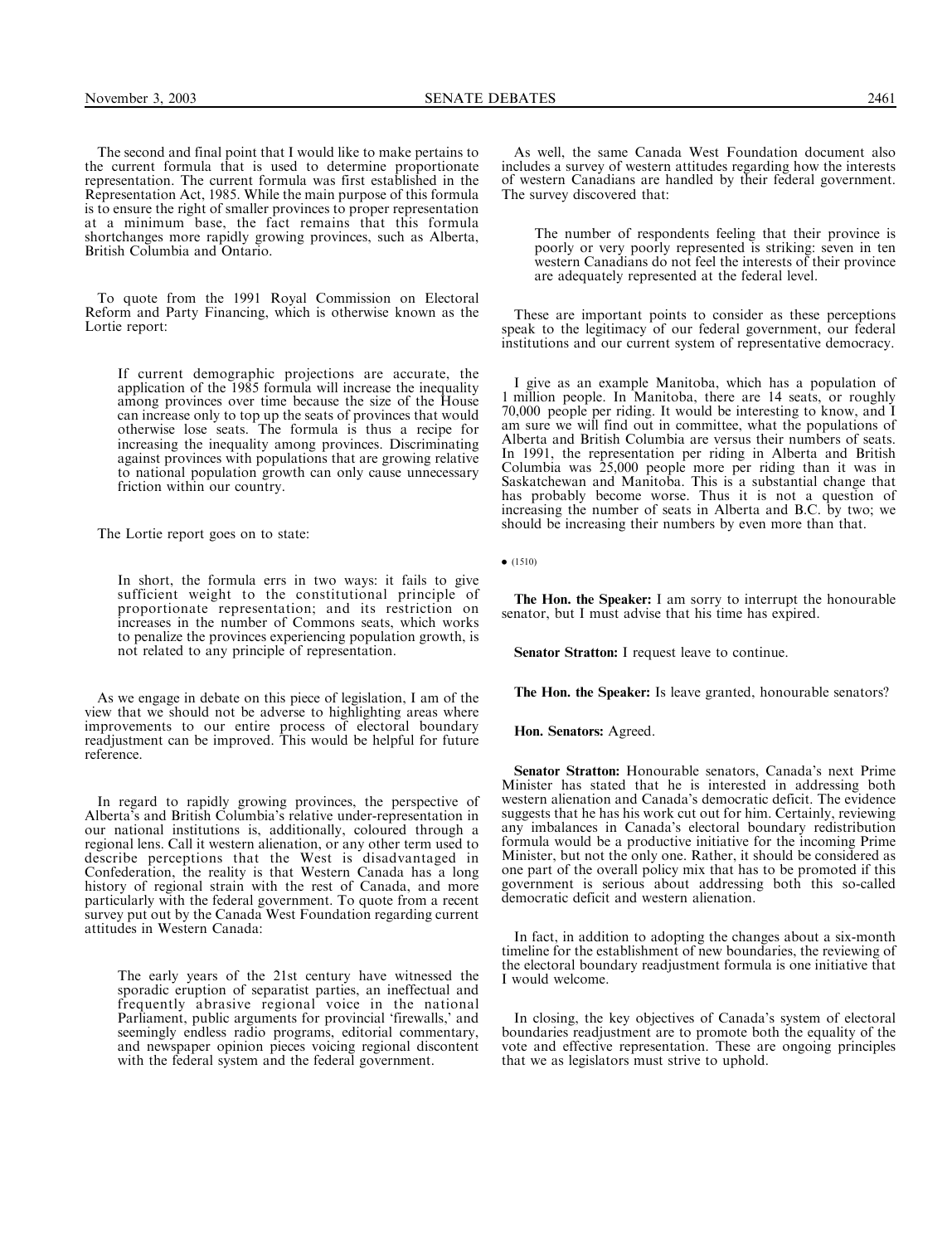I am glad to have had the opportunity to speak to these issues in the context of discussing the change contemplated in Bill C-49.

On motion of Senator Stratton, for Senator Di Nino, debated adjourned.

# APPROPRIATION BILL NO. 3, 2003-04

### SECOND READING—DEBATE ADJOURNED

Hon. Joseph A. Day moved the second reading of Bill C-55, for granting to Her Majesty certain sums of money for the public service of Canada for the financial year ending March 31, 2004.

He said: Honourable senators, Bill C-55, now before us for consideration, will be cited as the Appropriation Act No. 3. The first step for me in looking at this appropriation bill was to compare it to the Supplementary Estimates, and in the Supplementary Estimates there is a proposed schedule for the appropriation bill. I have compared the proposed schedule of the Supplementary Estimates to the schedule attached to Bill C-55, and I find them to be the same.

The proposed schedule in the Supplementary Estimates is part of the documentation that the Standing Senate Committee on National Finance reviewed. It formed the basis of the ninth report of the committee, which report was adopted on division a few minutes ago, so I do not propose to go through an analysis of all those figures again.

I should like to thank all honourable senators who participated in the debate on the adoption of our report. I can assure them that their comments will be given consideration as we continue throughout the year to study and, hopefully, improve upon the Estimates brought before the committee by Treasury Board.

Supplementary Estimates (A) and Appropriation Bill No. 3 seek approval by the government for \$5.5 billion of expenditures. These are votable appropriations for the balance of fiscal year 2003-04.

The \$5.5 billion is part of the \$180.7 billion of planned expenditures by this government for this fiscal year. It is not an additional amount; it is only that the details were not sufficiently known in order to deal with it when we had before us Appropriation Bill No. 1 and Appropriation Bill No. 2. These Supplementary Estimates are still within the overall planned expenditure.

Honourable senators, I respectfully request that you support this appropriation bill at second reading.

#### [Translation]

Hon. Pierre Claude Nolin: Honourable senators, let us stay on the subject of principles. Will the arguments raised by the various senators who have discussed the ninth report be taken into

[ Senator Stratton ]

consideration during the clause-by-clause study in committee of this bill we are being asked to approve at second reading?

Senator Day: The procedure for a bill for granting to Her Majesty certain sums of money for the public service of Canada is usually that the bill is not referred to committee. We have already done our study. These are the same schedules as in the supplementary estimates. These points of view will be considered, because in our mandate we continue to study the estimates throughout the year.

Senator Nolin: I asked the question as a matter of principle. Other people may have other opinions, but personally, I think it is very important to have the public servants explain why we should vote this additional \$5 billion or so, especially if these public servants offer to enlighten us, to provide further information, so that this decision can be made in full knowledge of the facts, when they give us their information. Would it not be appropriate to reopen the study of the Supplementary Estimates, to hear the public servants, and perhaps look at the relevant documents?

That is why I asked the question. Your answer is that there will be no examination in committee. Do you think it is fair and reasonable, despite all the arguments that were raised, that we do not go back to committee at least to examine these questions in the light of the offer made by the public servants?

Senator Day: I agree; it is very important, in principle, to have information. We are continuing to improve the situation with the witnesses we are hearing. Still, for these Supplementary Estimates (A), we have included our comments in the report. We have enough information to proceed with these Supplementary Estimates and this bill.

Senator Nolin: Please permit me to use, although not exactly, as I am not reading them, the words you used in your own report. ''We recognize that we do not have all the necessary information,'' you said, and you wrote it in your report.

 $\bullet$  (1520)

I am offering you an opportunity to reopen, on this issue at least — and on others that were raised — the examination of witnesses, to at least be consistent with what you wrote in your report. My understanding is that the committee will continue to review the Main and Supplementary Estimates of the government, and that is good. We are trying to be effective. You have here officials who answered your questions and realized that we did not have all the information; they offered to provide additional information, but their offer was not even accepted. Where are we going?

Senator Day: Honourable senators, the committee decided it had enough information to write the report. That is what it has done; we have discussed the report and voted on the report that was concurred in by the Senate.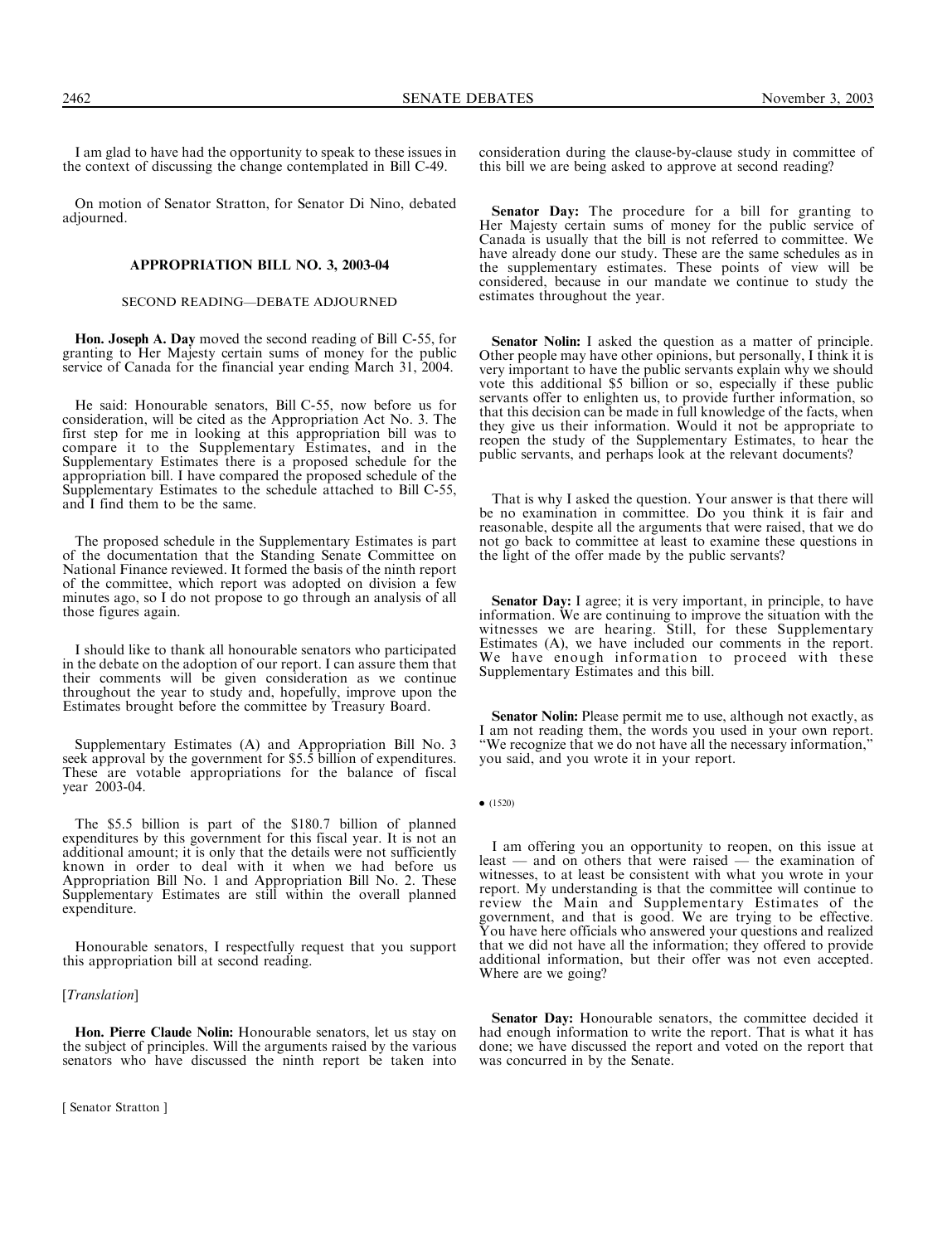# [*English*]

Hon. C. William Doody: Honourable senators, this matter is not finished before the committee. Once the Finance Committee has a set of Estimates before it, those Estimates stay before the committee until they are reported finally at the end of the fiscal year. There is another set of Estimates that appear on the scene miraculously, mysteriously from the nether regions of this place, and we are given another year's opportunity to read and digest the indigestible. This matter is not finished at all. It will be pursued, chased down and studied further by this committee.

In the 25 years that I have been associated with the Finance Committee, in addition to the approximately 10 years that I spent with the finance department and the treasury board of the Government of Newfoundland, I have never seen a set of Estimates that were so difficult to digest as this particular set this year. I still have no idea, really, as to the ultimate cost of this gun registry. There are other strange and mysterious items in the sups that have not been fully explained. It is fair to assume that this committee will further pursue these questions when Treasury Board officials appear before us again, as they will.

It has not been the tradition of this house to debate the appropriations bill. It has been our understanding that the appropriations are the responsibility of the House of Commons and that we study the Estimates and offer suggestions for improvement, although I have been tempted from time to time to offer an amendment to an appropriations bill just to see if anyone in the House of Commons would notice. They spend so little time attending to their major responsibility. Their responsibility, first and foremost, is to protect the taxpayers' dollars, and they spend less time examining the Estimates and the spending policies of any particular government — not just this government, in my  $-$  not just this government, in my experience — than we do here.

While our contribution in examining the Estimates and the Supplementary Estimates is relatively insignificant in terms of the amounts of money involved, it is still far more significant than that put forward by our colleagues on the other side.

Maybe one of these days I will offer an amendment to see what happens. I suspect that someone at the Table will alert them in the House of Commons that there is an insidious little trick to see if they are still awake. Up to this point, we do not get involved in a major debate on the appropriations, as such.

With some reluctance, I finish my few comments on this matter and leave it to the disposition of the Senate to see whether or not they will approve.

Senator Nolin: If the Honourable Senator Doody would allow, I have a few questions. Was the honourable senator aware that he was asked to approve the financing of the acquisition of a piece of land without guarantee?

Senator Doody: The situation of the acquisition of the land across the way has been a mysterious item from the beginning. In the Estimates, the only information we were given was that \$31 million was requested for the acquisition of land in Gatineau. Further information was not available, nor did the officials at the time have it. They subsequently found some explanations and provided letters of correspondence from the Chairman of the National Capital Commission to the Treasury Board. However, no, the guarantee item, to my knowledge, did not enter into the conversation. The matter was still not resolved to my satisfaction at the time the debate ended. I have every intention of raising it again at another meeting of the committee.

Senator Nolin: Would the honourable senator agree that the lack of information should at least raise questions and deserves clarification? Does he think that his committee or this chamber has the power to stop the transaction?

Senator Doody: Honourable senators, that has not been the responsibility of the committee — and it is not my committee. I am a member of it. We try to find out as much as we can within the limited time available to us. When we walk away from the table, I do not pretend that the transactions approved by the myriad bureaucracy that governs this country have been resolved to the ultimate satisfaction of every member of the committee.

I do say, as I have before, that the transaction by the National Capital Commission was not satisfactorily explained to us, and I fully expect that we will be addressing the matter again. However, there are many other items in these Estimates and in previous Estimates that were not satisfactorily explained to us, and we continue to try to get to the bottom of things. We do have limited time, resources and authority, but we try to exercise those facets to the best of our ability.

Senator Nolin: The answer of the honourable senator confirms the complaints about missing information contained in the report. Would the honourable senator agree that it would be reasonable to reopen the study done by the committee and to listen to the various representatives of the Treasury Board Secretariat and hopefully from the National Capital Commission? If I were to offer information that an MOU was signed in 1996 on the acquisition that the NCC was part of, an MOU showing that the transaction was already done and goes back to early October of this year and there is no guarantee, would that be of importance? Maybe it would be of importance to know what was learned from the NCC's representative between 1996 and when they signed the deed of sale. Does the honourable senator not think it would be reasonable to reopen the discussion with those representatives of the executive?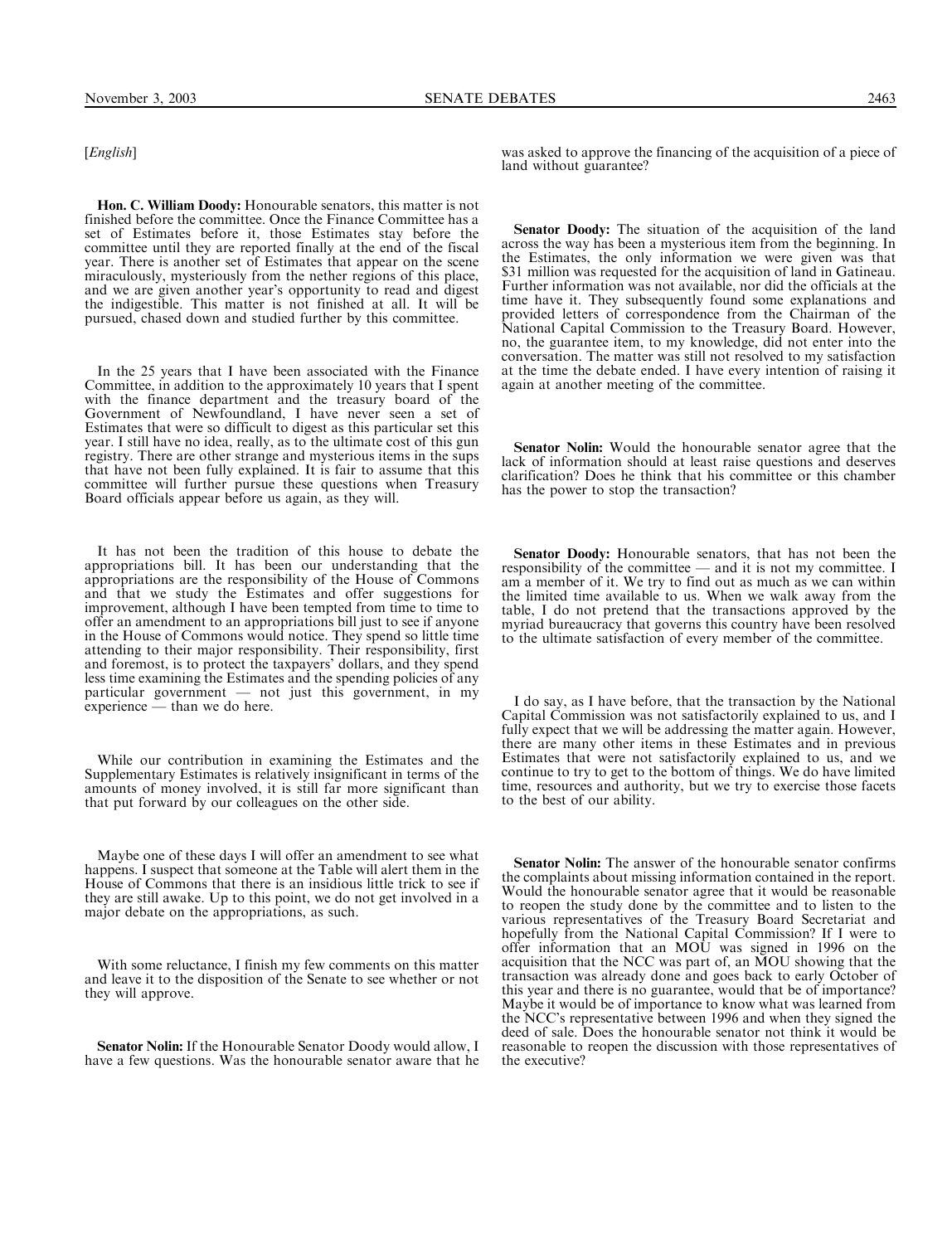Senator Doody: Honourable senators, I have already said on at least two occasions in the past 10 or 15 minutes that we are prepared to look at the question again and get more information. I do not know that I can say anything further. The National Capital Commission is an autonomous organization that holds itself proudly and arrogantly at arm's length from the government and certainly from Parliament in terms of providing information and cooperation at any given time.

Senator Nolin has every right to attend every meeting of the National Finance Committee that he wishes, and he is entitled to ask the officials of Treasury Board any questions that he wishes. He does not need my authorization or invitation. He has the same privileges as every other senator in this house. As far as I am concerned, I would be delighted to see him at National Finance Committee meetings.

On motion of Senator Lynch-Staunton, debate adjourned.

#### BUSINESS OF THE SENATE

The Hon. the Speaker: Honourable senators, it being 3:30 p.m., pursuant to the order adopted by the Senate on October 30, 2003, I must interrupt the proceedings to put the question on the motion in amendment of the Honourable Senator Oliver to Bill C-25.

The bells to call in the senators will be sounded for 30 minutes. The vote will take place at 4 p.m.

Call in the senators.

 $\bullet$  (1600)

## PUBLIC SERVICE MODERNIZATION BILL

#### THIRD READING—DEBATE CONTINUED

On the Order:

Resuming debate on the motion of the Honourable Senator Day, seconded by the Honourable Senator Harb, for the third reading of Bill C-25, to modernize employment and labour relations in the public service and to amend the Financial Administration Act and the Canadian Centre for Management Development Act and to make consequential amendments to other Acts.

And on the motion in amendment of the Honourable Senator Oliver, seconded by the Honourable Senator Robertson, that the Bill be not now read a third time but that it be amended

(a) in clause 2

(i) on page 88, by replacing lines 37 to 40 with the following:

''(2) The Canadian Human Rights Commission may deal with an issue referred to in subsection (1), if it is of the opinion that it is in the public interest to do so, as if the issue were a complaint under the Canadian Human Rights Act, and the adjudication proceedings shall be suspended on the request of the Canadian Human Rights Commission.

(3) If the Canadian Human Rights Commission does not decide to proceed with the issue as a complaint under the Canadian Human Rights Act within 30 days after the adjudication proceedings are suspended, the adjudication proceedings shall be resumed.'',

(ii) on page 91, by replacing lines 9 to 12 with the following:

''(2) The Canadian Human Rights Commission may deal with an issue referred to in subsection (1), if it is of the opinion that it is in the public interest to do so, as if the issue were a complaint under the *Canadian* Human Rights Act, and the adjudication proceedings shall be suspended on the request of the Canadian Human Rights Commission.

(3) If the Canadian Human Rights Commission does not decide to proceed with the issue as a complaint under the Canadian Human Rights Act within 30 days after the adjudication proceedings are suspended, the adjudication proceedings shall be resumed.'', and

(iii) on page 92, by replacing lines 26 to 29 with the following:

''(2) The Canadian Human Rights Commission may deal with an issue referred to in subsection (1), if it is of the opinion that it is in the public interest to do so, as if the issue were a complaint under the Canadian Human Rights Act, and the adjudication proceedings shall be suspended on the request of the Canadian Human Rights Commission.

(3) If the Canadian Human Rights Commission does not decide to proceed with the issue as a complaint under the Canadian Human Rights Act within 30 days after the adjudication proceedings are suspended, the adjudication proceedings shall be resumed.''; and

(b) In clause 12, on page 139, by replacing lines 1 to 4 with the following:

''(6) The Canadian Human Rights Commission may deal with an issue referred to in subsection (5), if it is of the opinion that it is in the public interest to do so, as if the issue were a complaint under the Canadian Human Rights Act, and the proceedings before the Tribunal shall be suspended on the request of the Canadian Human Rights Commission.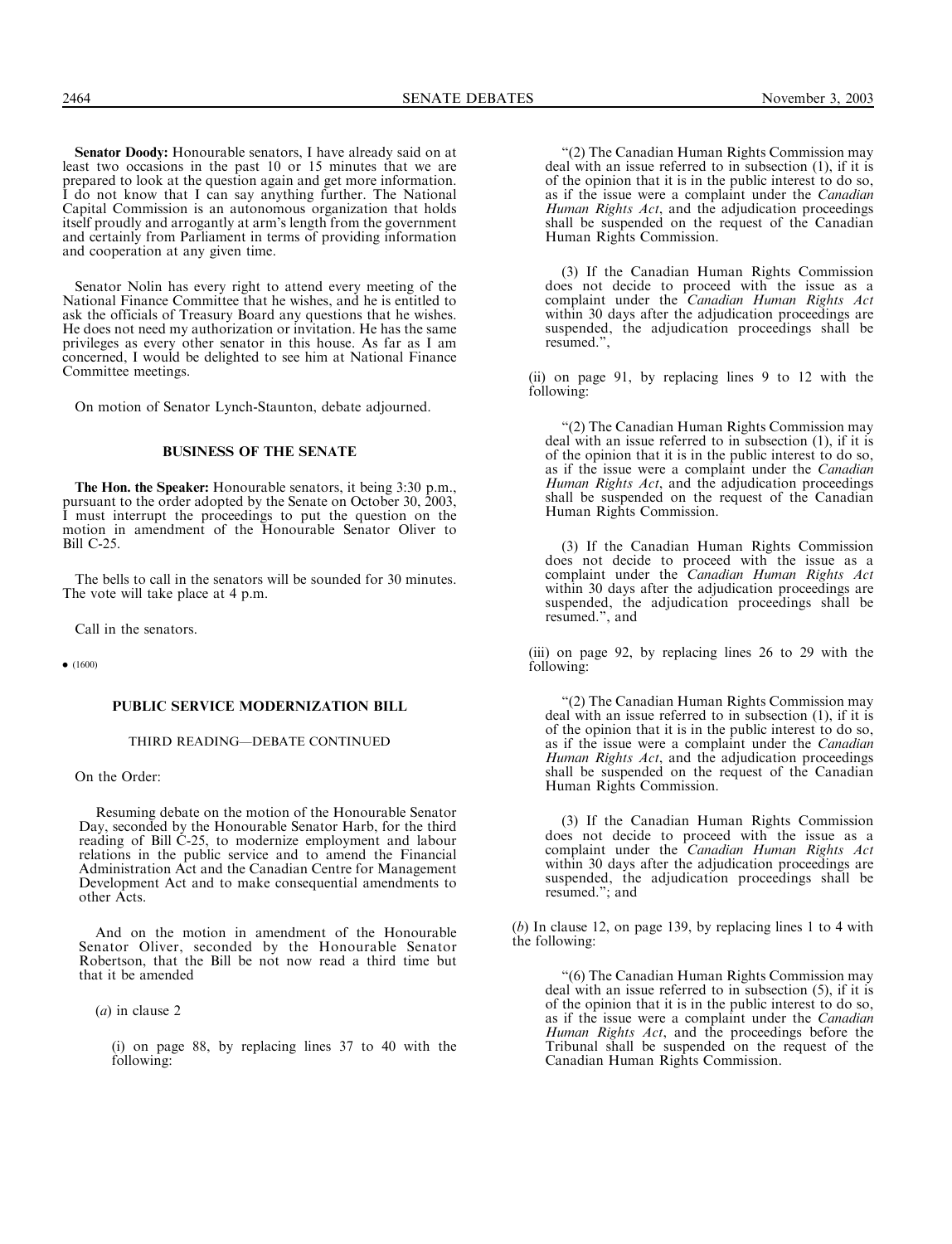(6.1) If the Canadian Human Rights Commission does not decide to proceed with the issue as a complaint under the *Canadian Human Rights Act* within 30 days after the proceedings before the Tribunal are suspended, the proceedings before the Tribunal shall be resumed.''.

The Hon. the Speaker pro tempore: The question is as follows: It was moved by the Honourable Senator Oliver, seconded by Honourable Senator Robertson:

That the bill be not now read a third time but that it be amended (a) in clause 2...

Shall I dispense, honourable senators?

Hon. Senators: Agreed.

The Hon. the Speaker pro tempore: All those in favour of the motion in amendment will please rise.

Motion in amendment negatived on the following division:

## YEAS THE HONOURABLE SENATORS

| Andreychuk | LeBreton  |
|------------|-----------|
| Atkins     | Lynch-Sta |
| Beaudoin   | Meighen   |
| Di Nino    | Nolin     |
| Doody      | Oliver    |
| Forrestall | Prud'hom  |
| Johnson    | Rivest    |
| Kelleher   | Robertso: |
| Keon       | Spivak    |
| Kinsella   | Stratton- |
| Lawson     |           |
|            |           |

Lynch-Staunton Meighen Nolin Oliver Prud'homme Rivest Robertson Spivak Stratton—21

# NAYS THE HONOURABLE SENATORS

Adams Joyal<br>Bacon Kenn Bacon Kenny<br>Banks Kolber Biron<br>Bryden Bryden LaPierre<br>Callbeck Lapointe Chalifoux Lavigne<br>
Chaput Léger<br>
Léger Chaput<br>Cook Cools<br>Corbin De Bané<br>Downe Finnerty Plamon<br>Fraser Poulin Fraser Poul<br>Furey Poy Furey Poy

Kolber<br>Kroft Lapointe<br>Lavigne Losier-Cool<br>Maheu Corbin Mahovlich<br>Cordy Merchant Cordy Merchant<br>Day Milne Milne<br>Morin Pearson<br>Phalen Fairbairn Mhalen<br>Finnerty Plamondon Gauthier Ringuette<br>Gill Robichauc Robichaud

Grafstein Rompkey<br>Graham Smith Graham<br>Harb Harb Sparrow Hubley Wiebe—52

Trenholme Counsell

### **ABSTENTIONS** THE HONOURABLE SENATORS

Roche—1

[Translation]

Hon. Fernand Robichaud (Deputy Leader of the Government): Honourable senators, we have just voted on a motion in amendment to Bill C-25. We could revert to the Orders of the Day and call Item No. 2, resuming debate on the motion for the third reading of Bill C-25.

[English]

Hon. Senators: Question!

Hon. No**ë**l A. Kinsella (Deputy Leader of the Opposition): Honourable senators, my understanding is that the vote we just conducted was on the motion in amendment by Senator Oliver. We have yet to deal with the main motion.

The Hon. the Speaker pro tempore: Are honourable senators ready for the question?

Hon. Anne C. Cools: Honourable senators, I understand now that we are back to the main motion.

Some Hon. Senators: Yes.

Senator Cools: I wish to speak to this tomorrow, so I would move the adjournment of the debate.

On motion of Senator Cools, debate adjourned.

[Translation]

# PUBLIC SAFETY BILL, 2002

#### SECOND READING—ORDER STANDS

On the Order:

Resuming debate on the motion of the Honourable Senator Carstairs, P.C., seconded by the Honourable Senator Robichaud, P.C., for the second reading of Bill C-17, An Act to amend certain Acts of Canada, and to enact measures for implementing the Biological and Toxin Weapons Convention, in order to enhance public safety.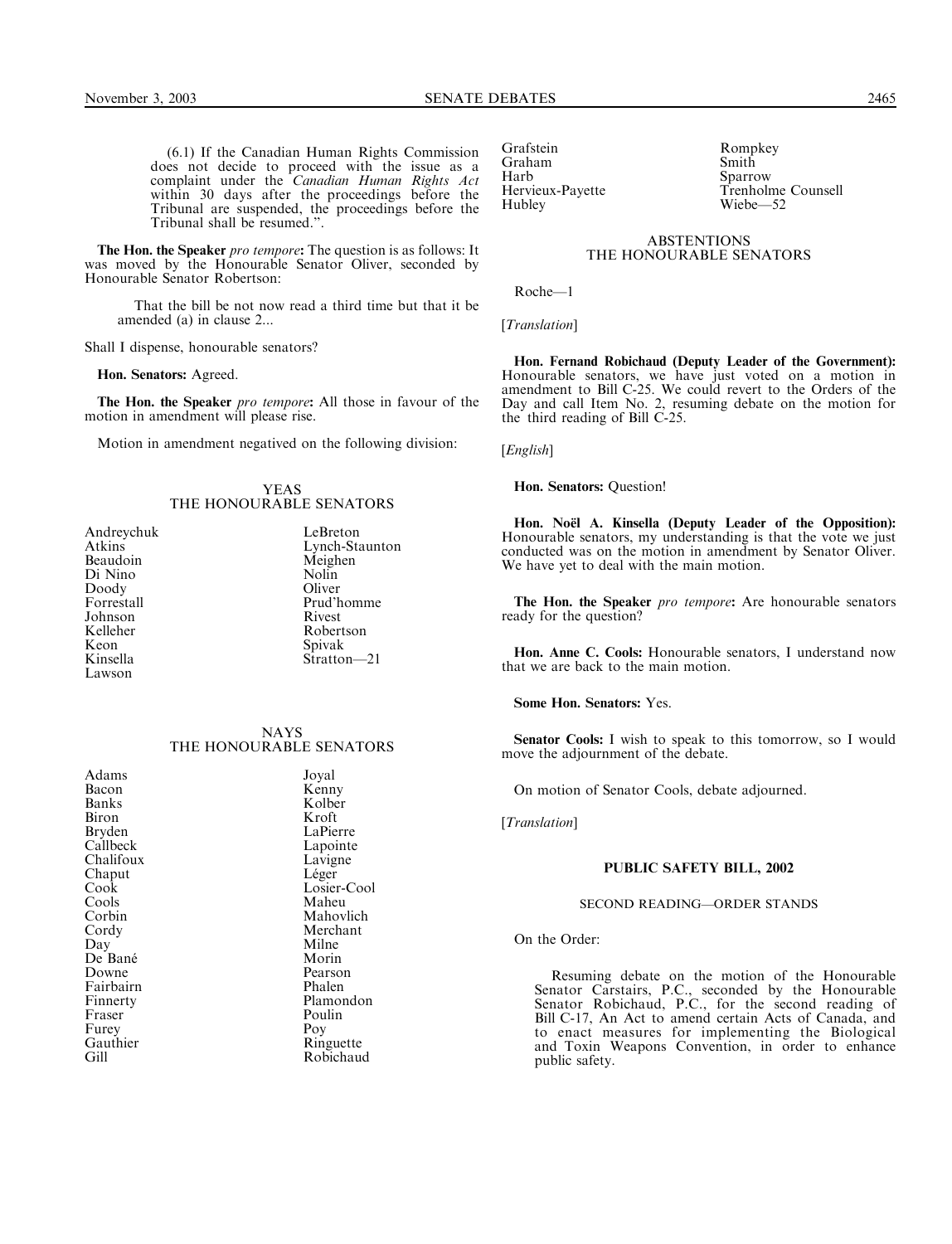Hon. Fernand Robichaud (Deputy Leader of the Government): Honourable senators, I know the Honourable Senator Lynch-Staunton has indicated his intention to speak to this bill at second reading prior to November 7. I would just like to encourage him to do so earlier than that, if possible, because we are anxious to hear what he has to say.

Hon. John Lynch-Staunton (Leader of the Opposition): Honourable senators, I am equally anxious to hear what Senator Bryden has to say about Bill C-10B.

Order stands.

## NATIONAL ANTHEM ACT

# BILL TO AMEND—THIRD READING— DEBATE CONTINUED

On the Order:

Resuming debate on the motion of the Honourable Senator Poy, seconded by the Honourable Senator Milne, for the third reading of Bill S-3, An Act to amend the National Anthem Act to include all Canadians. —(Honourable Senator Cools).

Hon. G**é**rald A. Beaudoin: Honourable senators, I wish to support Bill S-3, proposed by the Honourable Senator Vivienne Poy, in which she proposes an amendment to the National Anthem.

## $\bullet$  (1610)

As I have said in the past, it is true that we cannot change or rewrite history. Naturally, we must respect authors' works. However, in this case, we are going back to the first version by the author himself. We are going back to words he chose in the very beginning and wrote down. That is the only reason I support this bill.

In addition, the first version better reflects the principle of gender equality, a principle that we enshrined in the Charter of Rights and Freedoms in 1982. Gender equality is one of the greatest outcomes of the 20th century. That is when we started to give men and women the same rights in our constitutions and legislation. It has taken centuries for this equality to be accepted.

The 1948 Universal Declaration of Human Rights recognizes this equality, and section 28 of the Charter of Rights and Freedoms is one of the gems of our Charter. It reaffirms this equality. That is the reason for my full support.

In conclusion, I would like to make it clear that this bill deserves to be passed.

On motion of Senator Lapointe, debate adjourned.

## HOLOCAUST MEMORIAL DAY BILL

SECOND READING

On the order:

Resuming debate on the motion of the Honourable Senator Poulin, seconded by the Honourable Senator Fairbairn, P.C., for the second reading of Bill C-459, An Act to establish Holocaust Memorial Day.-(Honourable Senator Prud'homme, P.C.).

Hon. Marcel Prud'homme: Honourable senators, I had indicated my intention to speak to this very important motion. I was waiting for the Honourable Senator Fairbairn to speak, since she seconded the motion. However, I see that Senator Fairbairn is undoubtedly busy with another bill. I would like to hear what the honourable senators have to say about this very important issue. We see that discussions were held between a few of the honourable senators.

Of all the crimes against humanity during the 20th century, it is difficult to pick one as the most horrible. An author once said that one crime is too many. A death is a death. But the horrible crime of the Holocaust cannot remain unknown and cannot be pushed aside. This crime must not disappear from humanity's memory and consciousness.

As always, some parliamentarians have the knack of sabotaging the most worthy causes brought before their colleagues. Whether by intrigue, or the silence or ignorance of some parliamentarians toward others, they try to get quick passage, without providing enough information to all members of some issues that should have been debated thoroughly before a vote.

Honourable senators, let me tell you about some events, and I shall leave you to think about them.

I dedicate my words today to a very good friend in Montreal; she is Jewish. Since I do not want to embarrass her, I will just call her my dear Jeannette. She is very well known to some of my Montreal colleagues. She is very active and vigorous and she gave me some pointers for the Standing Committee on Banking, Trade and Commerce, saying that I should oppose the bank mergers.

Honourable senators, here is how it happened, as always, in the House of Commons, in the most stupid, expeditious way, when only a few members are let in on the secret to discuss an issue.

One morning at 10 a.m., the Honourable Member for Brossard rose and said: ''It is with deep emotion that I move this motion: that the member for Charlesbourg-Jacques-Cartier may immediately introduce a bill entitled 'An Act to establish Holocaust Memorial Day,''' and for such a monstrous event as the Holocaust, he added, ''and a member from each party may speak to the bill for no more than two minutes, following which the said bill shall be deemed to have been read a second time, referred to and reported from committee, concurred in at the report stage and read a third time and passed.''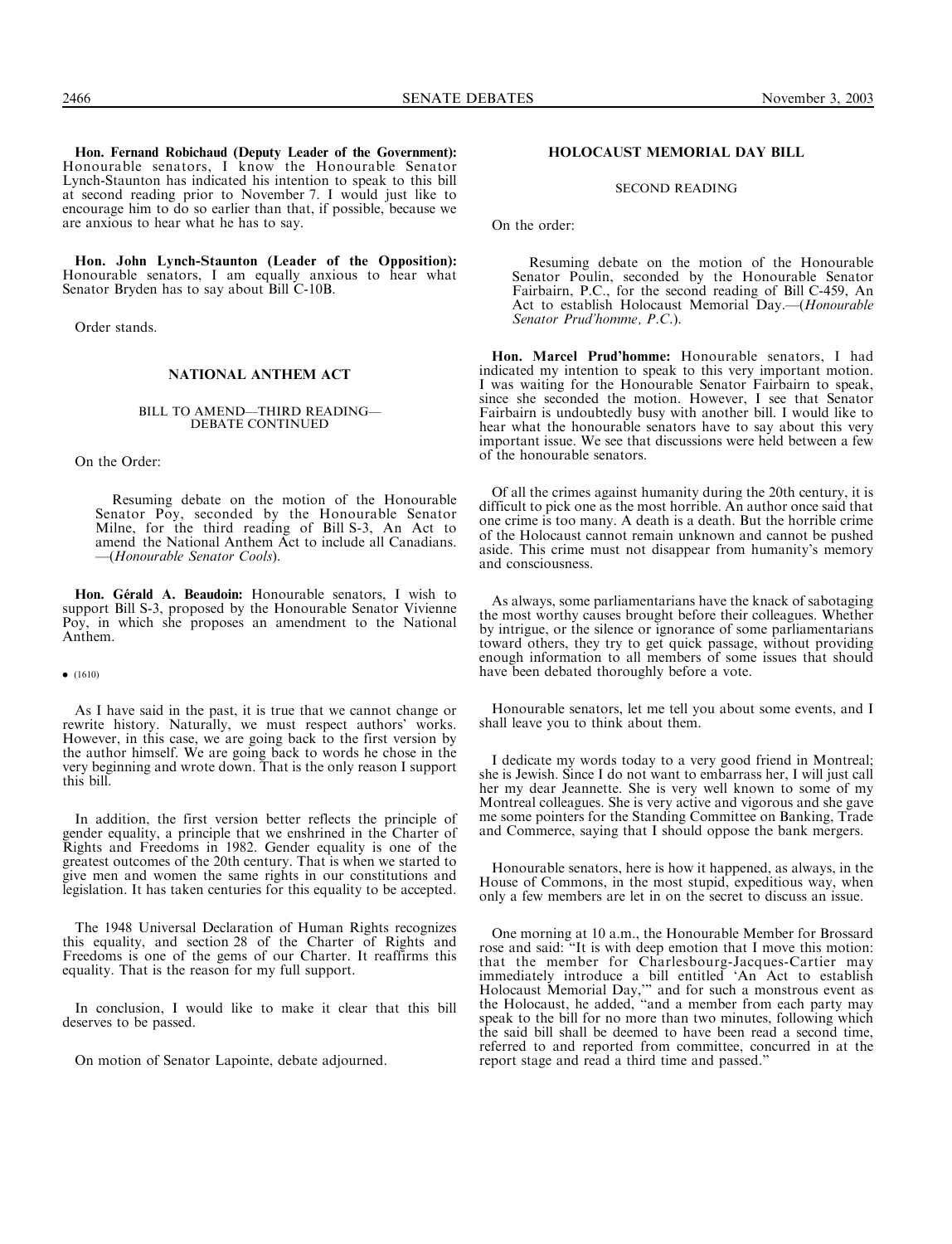That is how, without consulting the members of the House of Commons, they wanted to rush through a bill commemorating one of the most atrocious tragedies, one of the most sickening and disgusting events of the 20th century.

 $\bullet$  (1620)

In the House of Commons, they wanted to trivialize it, spring it on Parliament and rush it through, when every member of the House and of the Senate should have been informed of what was to come.

This is not the first time. The same tactics were used in 1985. This is not the way to proceed. A great Quebec linguist told me that it was better to use the word trivialize instead of minimize. And suddenly, in great haste, as if to do something behind our backs, five members rise and each is entitled to speak for two minutes only. We are told not just that things are going well, but that an agreement has already been reached. Senators Jerahmiel Grafstein and Noël Kinsella undertook to ensure speedy passage of the bill in the Senate. I thank you, Senator Kinsella, for informing the Senate. However, the House of Commons is already aware that an agreement has been reached. It is in this context that the unfortunate incident occurred last week.

The bill was presented by neither Senator Grafstein nor Senator Kinsella, but rather by Senator Poulin, seconded by Senator Fairbairn. An attempt was made to name a whole series of senators who supported the bill, when this was not necessary. I could give the Senate all my notes.

How could serious, caring individuals have attempted once again, to our general surprise, to trivialize the most horrible, monstrous, but undoubtedly the most infamous and organized event of all time, the Holocaust?

We were not advised that the House of Commons held a similar debate in April 1996. No senator is aware of that fact. In 1996, the House of Commons held a similar debate on the Armenian genocide — which cannot be called a Holocaust. After very extensive negotiations between the Armenians and the Canadian Jewish Congress, an agreement was reached.

#### [*English*]

April 20 to 27 of each year was identified as the week of remembrance of the inhumanity of people towards one another. A remembrance time exists already. It is not only a day of remembrance, but a full week. People seem to have such short memories.

When will the next surprise occur, with only a few here in the chamber having knowledge? Once it is decided, who will then oppose it?

Honourable senators, I reject that way of proceeding. I find that is not acceptable. I find that that is the most ill-advised way of proceeding when we want to attract the attention of all honourable senators and members of the House of Commons.

I have nothing against those five members who arrived at the House of Commons at ten o'clock one morning. Honourable senators know how it works in the other place. People were coming in — and the debate was already over, because five people were in agreement. The member from Brossard was in charge of the House at the time. He told the House that no one would have permission to speak for more than two minutes, and that the bill had already been accepted in the Senate.

How many more times will we trivialize one of the greatest crimes against humanity? If you touch one hair of a person's head because of his or her religion, colour or sexual orientation or political affiliation, you touch me first.

That is the reason that I have always stood on this question, especially, side by side with those who want to remember. I know that other honourable senators have great causes to bring to our attention, so I would hope that they would not proceed in the way they did in the House of Commons. On a question of that kind, you circulate ahead of time your intention to ask for support to have a national day of commemoration, to pray together or to remember together a particular event in order that people may be emotionally prepared to speak intelligently.

[Translation]

They could speak about this issue in French, English, Yiddish or German. The date of this memorial day will change from year to year. We are leaving it up to someone else to decide what day that will be. From an educational point of view, and as a Canadian, I would prefer it to be the same day every year.

This was not mentioned in the bill. We are leaving it up to others. I have no objections, but for people who like to talk to students in colleges and universities, it is much easier to tell young people that there will be a memorial day every year on a specific date.

For instance, February 15 is Canada's National Flag Day. I am the only one here who voted for Canada's flag. I could talk to you about this at length. I attended this event on February 15, 1965. The vote was held in 1964. The only survivors of that great event are Jean Chrétien and me.

Perhaps in wanting to go too fast, we are leaving it up to others to decide, while it should be the responsibility of the Government of Canada, the Department of Canadian Heritage, to set a date for us to commemorate the Holocaust. I will discuss it with Senator Grafstein and others who know more about this than I do or who are more directly affected. But I do not want anyone to say: "I am more directly affected."

# [English]

Honourable senators, I ask leave to finish in a positive way. I do not see any disagreement.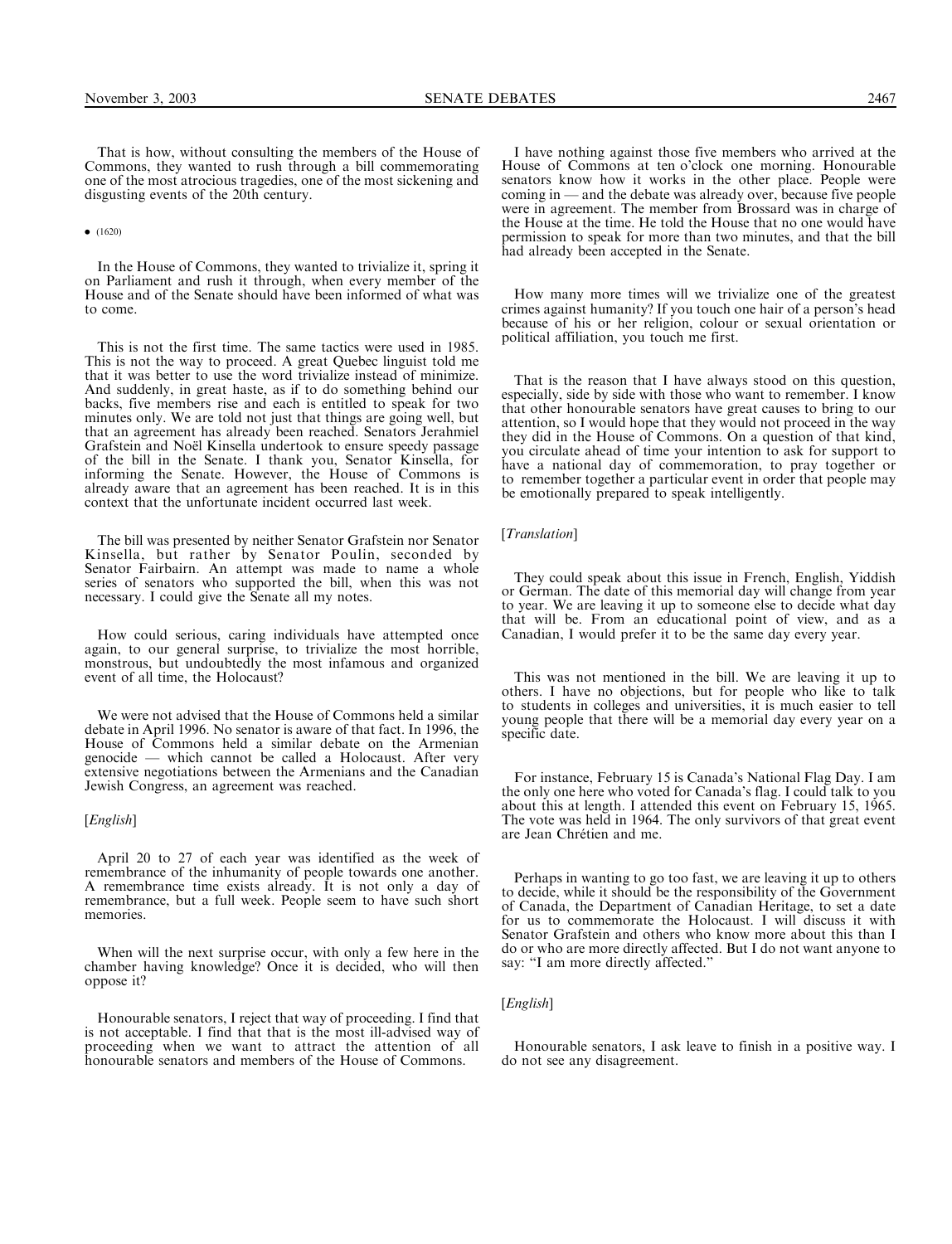The Hon. the Speaker pro tempore: Is the Honourable Senator Prud'homme requesting leave to continue?

Senator Prud'homme: Honourable senators, I ask for leave.

The Hon. the Speaker pro tempore: Honourable senators, is leave granted?

Hon. Senators: Agreed.

Senator Prud'homme: People such as Senators Grafstein, Kroft and Austin say that we must have close cooperation. It touches us all. We must unite. On that day we should all say, ''Today, I feel as one of the Jewish faith. I want to show the rest of the world that I thoroughly exercise my sincerity by standing up, by praying, or by attending any commemoration that would take place.''

#### $\bullet$  (1630)

That is Prud'homme. That is the way I always said we should proceed, but people refuse to proceed that way, which annoys me. Only very few would know. It is a bit like when we made Mr. Mandela an honorary citizen of Canada. Who could be against that? As long as everyone knows, everyone will participate. What a great day it was. It was well planned. The House of Commons knew; the Senate knew. The Prime Minister and everyone were there to sign when he became an honorary Canadian. That is the way to proceed. That is the way they have proceeded in the United States, where they only have two honorary citizens, Winston Churchill and Raoul Wallenberg. It was done very well, with everyone knowing and everyone participating.

I do not know how we will dispose of this bill. If it could be bona fide, I will certainly be attending and helping those who have put it in front of us, these members of the House of Commons and those who participated with them, because there would be a time where we will need to know how to proceed.

Have you noticed, honourable senators, that it is always the same debate? When we proclaim a national day, someone comes in, bing bang boom, and it is finished. This is what I call trivializing.

I will vote in favour of this bill. I do not understand the excitement I saw in the last two weeks, the nervousness of some senators, as if they thought I would vote against the bill or organize a cabal. One would have to be sick to organize a cabal against a bill such as this one. What some of us despise is the secrecy surrounding all of this. I see my good friends smiling.

## [*Translation*]

Honourable senators, my friends say that I was probably right, we should have done things differently. I would have been honoured, had I known ahead of time, to be one of those who will participate in creating this day that I am certain will come about. I can think of other personalities we could invite, such as General Dallaire.

Why do we say never again when tragedies of this kind are increasingly frequent? Just look at Rwanda. I will give my support when the time comes, but calmly and unhurriedly.

[*English*]

Hon. Laurier L. LaPierre: Honourable senators, I rise in support of this bill because I wish to expiate the ignorance of my youth. I rise to support it because I see in it a statement or a symbol of all the people who have suffered through the century through which I have lived.

I was 16 or 17 years old when the Second World War ended in 1945, and I had never heard of the Holocaust. I had never heard of people being thrown into the ovens, and I had never heard that an entire people were being killed for no other reason than that they were Jewish. In the convents, I prayed for Franco and Salazar and Mussolini so they would keep communism away, but I never prayed or was asked to pray for any of the people who were being killed.

I see in this bill an expiation of my silence in my youth. I should have known and I should have spoken out, but I did not. Granted, I have not stopped talking about it since then, but this has given me an opportunity to —

[Translation]

I would like to ease my mind of this great burden, which has been on my conscience since I was 15.

# [*English*]

As well, I see in this bill a symbol. Of course it is the Holocaust, but to me, and I suspect to the young people who were then there and did not know, the Holocaust has become a statement or a symbol of man's inhumanity to man. I have begun to read Dallaire, whom I have interviewed over the years several times, and I was always in tears at his great pain and horrendous anxiety. That to me is another kind of Holocaust, but it is not the Holocaust that we are talking about, but it is in my heart. This memorial day will make it possible for me to be able to say that every day, with every year, on a special day, we will remember those events. We will swear and tell our children and our grandchildren that they must never, never happen again. If we do not remember, they are bound to happen again.

I see no conspiracy in this bill at all. I thank Senator Poulin and Senator Grafstein and everyone who has been involved because they have given me the great opportunity that I have wanted for many years now.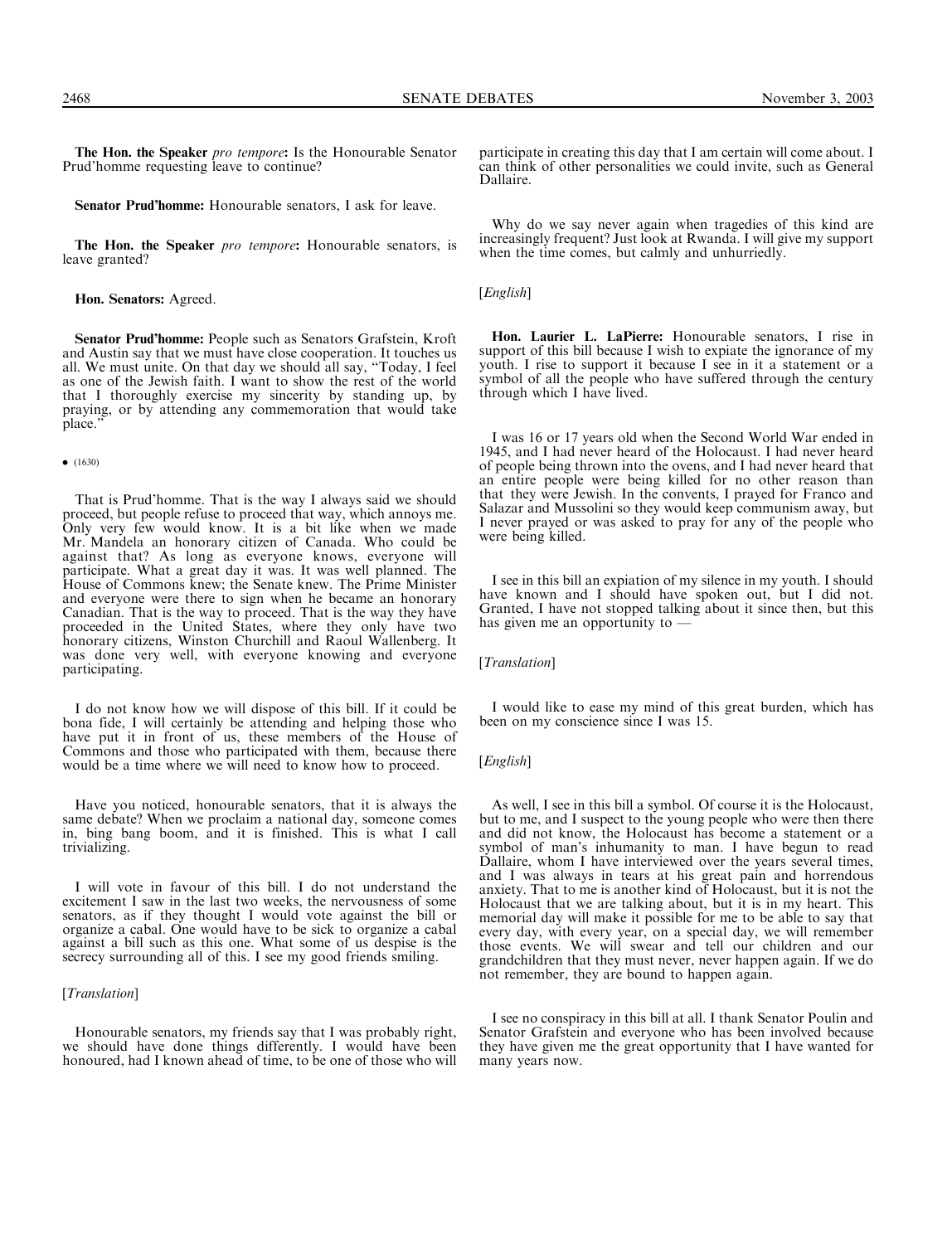# [Translation]

Hon. Pierre Claude Nolin: Honourable senators, I support the principle of this bill. Senator LaPierre has expressed better than I can the significance and solemnity of this Parliament establishing this memorial day. It is because of a lack of information at the time that the honourable senator now feels obliged to make an act of contrition, much to his credit. I imagine that the honourable senator is doing so on behalf of all Canadians who, like him, were unaware of what was happening.

Honourable senators, I want to share with you how uncomfortable I feel about recent debates I have read and heard concerning this memorial day. If the rumour is true, it is sad to think that we are discussing such an important piece of legislation at the last minute.

We want to educate our children about how terrible this policy, this systematization of murder, this planned horror was, not only to perpetuate the memory of it, but also to ensure that such atrocities are never allowed to be committed again. I would have liked, as part of this solemn debate, for us to seriously acknowledge other events which, despite all our good faith and the horror of what we are being asked to commemorate, nevertheless took place later before the eyes, so to speak, of the whole planet; in the case of Rwanda for example, the atrocity of the events was reflected in daily newscasts.

I would have liked to see serious reference to that in our consideration of the bill. I would have liked us to discuss the genocide in Timor. I would have liked us to remember the events that took place in Ukraine. I have the feeling that I will be covered with opprobrium if I dare comment on the drafting of the bill. It refers to what we should do to avoid a recurrence of such horrors.

 $\bullet$  (1640)

Why should the House of Commons be the only one invested with this noble responsibility to ensure that this never happens again?

As a parliamentarian, I feel I must speak out. Why? Unfortunately, I have the feeling that I will be ostracized for suggesting that this measure, important and solemn as it is, is unfortunately incomplete. Yes, six million Jews lost their lives between 1939 and 1945, as the result of systematic serial murder. Unfortunately, others were also victims of this collective elimination as well. I am thinking of the infirm, to which there has been a small reference, but also the Czechoslovaks, the Poles and the Romany.

I do not want to see us forced, just because we are in the last gasps of a Parliament or a parliamentary session, to bow to moral suasion and say yes to a text I feel is incomplete. This document

has some shortcomings that ought not to be left in it. It is too important. I want to be able to tell my children: "This is what I voted on.'' That is the duty I have set myself. That is what I want you to know.

I hope it is just that I have the wrong impression. We are at second reading stage and, if we are able to correct the text, we have a duty to do so. This bill has some shortcomings and we have an absolute duty to try, in the short time left to us, to produce something as close to perfect as possible.

[English]

Hon. Joan Fraser: Honourable senators, I had not intended to speak on this bill, which I strongly support, but some things that have been said here today lead me to think that perhaps I should put my own thoughts on the record.

I support this bill, in principle and in detail, and I think it is appropriate for us to establish a Holocaust memorial day and not a genocide memorial day, not because there have not been other genocides — there have been, in our lifetime — but because the Holocaust is overarchingly different and worse. It is not different because the horrifying majority of its victims were Jews, because genocides, by definition, are attempts to eradicate a people. The difference is where it happened and the lesson that we can and must draw from that.

When we contemplate Rwanda, when we contemplate the Armenian genocide, when we contemplate Cambodia and when we contemplate the Ukraine, we can comfort ourselves by saying, "Oh, but those places are not like Canada." We can pass by on the other side of the street and feel, in some way, unaffected. I think, in fact, that Canadians do carry a justifiable sense of guilt about Rwanda, thanks largely to General Dallaire. We do not, I think, carry any such sense of guilt or any particular sense of lessons learned about the other horrible events.

Why do we need to pay special attention to the Holocaust? We need to do so because we must remember that it was not Jews, gypsies, homosexuals, the mentally handicapped or political dissidents who did it. They were not the people who passed the laws, who designed the system, who built and supplied the industrial installations created for the sole purpose of murder. The people who did that were the government and citizens of one of the greatest, most civilized countries the world has ever known. Germany was a beacon of civilization for many of the preceding centuries. One need only visit Berlin to realize what a great world centre it was — a country with universities to which people from all over the world, including Canada, went to become more civilized, to become philosophically richer and deeper. The point is that if they could do it, anyone can do it.

There is no excuse. There is no way to say, ''Oh well, we are not like that. We need never worry.'' We all need to worry, always. We all need to carry with us, always, the consciousness that any society can fall into terrible paths of evil if it is not eternally vigilant.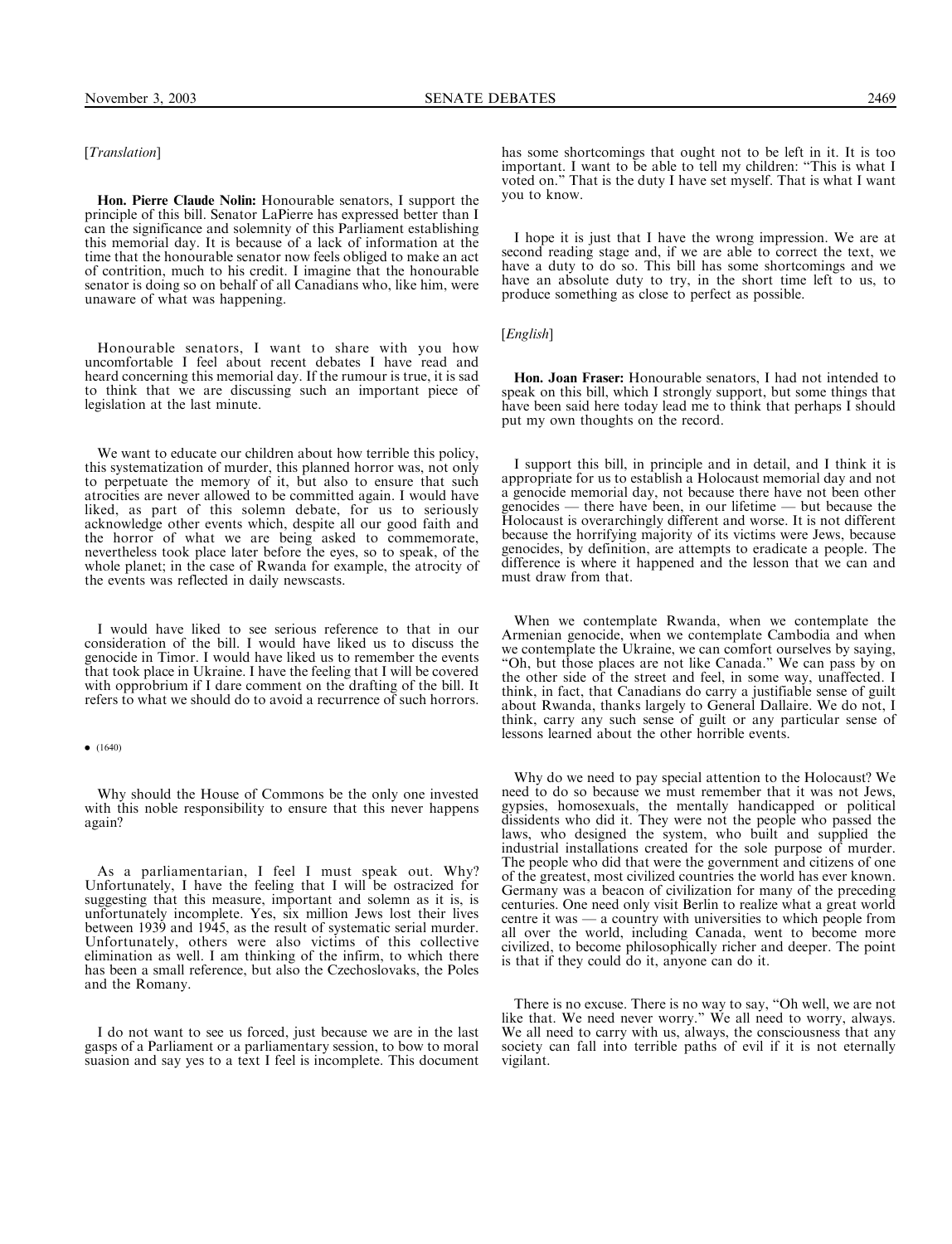That is why I think it is appropriate to have a Holocaust memorial day, and I think it is appropriate to fix the date of that day, as this bill would do, in honour of the fact that the horrifyingly overwhelming majority of the victims were Jews.

Many of those who were swept up but somehow managed to survive came to Canada. We have been blessed and enriched beyond measure by the immigration of those who survived the Holocaust, including my own husband. For them, I think it is appropriate to use the date that this bill chooses. This bill, however, is not only for them. This bill is for us all, and about us all.

Hon. Joyce Fairbairn: Honourable senators, like Senator Fraser, I had not intended to speak on this matter in the hope that not doing so would accelerate the pace of its approval by the Senate. My name stands as the seconder of Senator Poulin's motion, and I am proud to do so. There are a number of reasons, many of which have been articulated today with great feeling and sensitivity in this chamber, why this bill is necessary.

First, we must remember these events of history, be they in Germany, Rwanda or any other place in the world, because only through remembering them can we hope to prevent such tragedies and atrocities in the future. While we do so, we must also remember, as a nation, that in the time that this was taking place, our part of the world was not well-schooled in what was happening abroad. Indeed, ships came to this part of the world from Europe, filled with Jewish people seeking an escape from what had become all too clear was occurring in the middle of that great war. When they sailed past the ports of Canada, we did not invite them to come to our shores.

#### $\bullet$  (1650)

Honourable senators, as all of you know, because I keep raising the subject, I have spent the last 20 years dealing with the issue of literacy. It has many forms, and one is historic literacy. One of the great tragedies in this country is that our young people across this nation are not being taught adequately about their own country, about the history of Canada, and about the creation of this nation and its Constitution. If you cannot understand the history of your own country, how can you take part in the memorable debates that we have had in recent years over our Constitution and our Charter of Rights, which offers us greater protection as individuals than any country in the world? If young Canadians cannot understand what happened in their own country, how can they ever understand the history that prompted the Holocaust with all of its issues, the insanities and the inhumanity that caused so many lives to be quenched, so many families to be tortured, and so many people to come to our country with nothing but the memories of the tragedy in their lives, never to be forgotten?

It is most important that a day be set aside — just one day out of 365 — each year to enable our young Canadians to understand and to know of some of the brutality that history dealt, to ensure

that, in this country, we will never let the ships pass by again, should we be called upon to take part. Indeed, when you think more recently of people like General Dallaire, and the significant contribution he is making, at great strain on his own self and on his own life, to spread the story of Rwanda, how could we do any less than support the motion that is before this house today?

Hon. Senators: Hear, hear!

Hon. Richard H. Kroft: Honourable senators, I am provoked to speak now because the last few speeches have taken a turn, focusing on our children and a concern for knowledge, whether it be Senator LaPierre's concern for the knowledge he did not have in his youth or Senator Fairbairn's plea for our children to have an opportunity to know. I want to take a moment to give you a hopeful little insight.

My late dear friend, Izzy Asper, was terribly preoccupied with this subject. A few years ago, he arranged to take a few students from a local Jewish school — because the concern began with educating Jewish students — for a week to Washington, to visit the Holocaust Memorial Museum there, so that they would then come home and tell their fellow students about it. The following year more students went. Then, the next year even more students of all religions, from all schools across Manitoba went on this trip. Honourable senators, this year, 1,000 students from all across the country will be going to Washington under the program that he initiated.

The educational aspects of the program now go beyond a visit to the Holocaust Memorial Museum. Students begin with a month of studying the roots of what makes a community work. Students sign a written pledge and undertaking that they understand what human rights mean. When they arrive in Washington, they visit not only the Holocaust Memorial Museum but they also visit many other sites and elements, portrayed so magnificently in the city that stands for what human rights and dignity mean. This program is growing every year across the country. Each one of those students is not only learning but is also training to become a teacher.

I have not spoken about Izzy in this chamber, but I thought this was a good way to do so.

Hon. Senators: Hear, hear!

Hon. Serge Joyal: I would remind honourable senators of the symbolism and serious way this important bill prompts our consciences. A bust of the first woman to have been appointed to the Senate, Senator Wilson, is at the entrance of this chamber. She was appointed by the late Prime Minister Mackenzie King. When Senator Wilson was appointed, there were questions about the contribution that ''women might bring to the world of men.''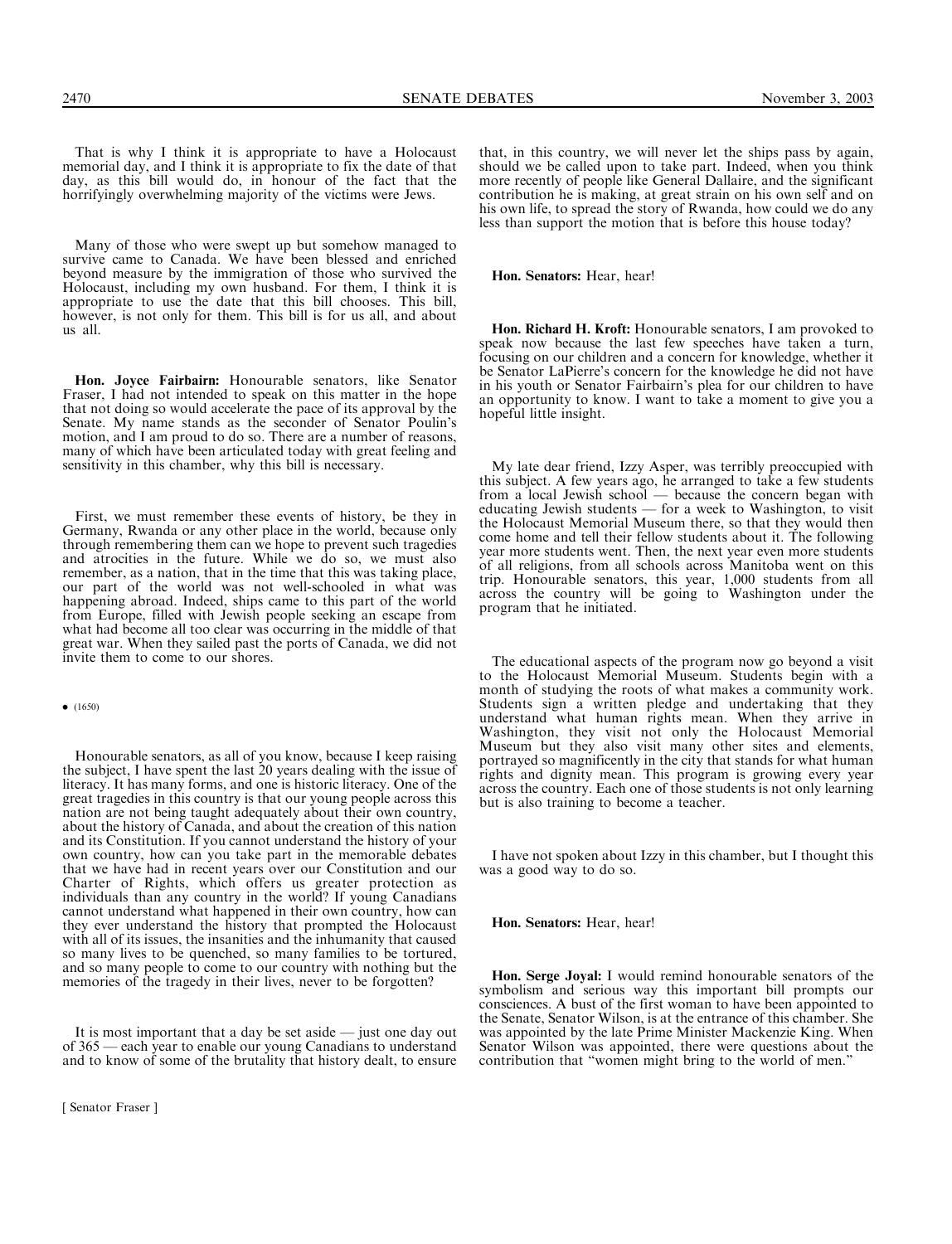History tells us that, during all the years that Senator Wilson was a senator, she fought to bring young Jewish children from Europe to Canada. She fought Prime Minister Mackenzie King; she fought the deputy minister of immigration of the day on a daily basis, in a continuous and steady manner, because he said to her, ''One Jew is too many.'' Relentlessly, she pushed the government to try to bring to the attention of the political authorities of the day the plight of the Jewish people, especially the children in the concentration camps.

When you enter this chamber tomorrow, give her a nod, because if she were sitting in the Senate today, she would support this bill.

Hon. Senators: Hear, hear!

Hon. Jerahmiel S. Grafstein: Honourable senators, I am deeply moved by the profound support that each and every senator has articulated for this bill today. Some are concerned about the procedure, and I can understand that. However, there is deep, rational and emotional support for this bill.

Honourable senators should know, and I think you should understand, that this bill did not emanate in this place. It emanated, as Honourable Senator Prud'homme said, quickly and surprisingly in some fashion, in the other place and was unanimously approved by all parties. It was sent over here with the expectation that the same treatment would be received here. I was as surprised, as honourable senators were, when I was asked if I would assist in bringing this bill to a quick and speedy resolution.

How does one approach the Holocaust? It has been 58 years since the end of World War II. Fifty-eight years ago the gases were turned off and the fires of the Holocaust were abruptly doused and a rational, cold and calculated plan, the ''Final Solution,'' was disrupted.

#### $\bullet$  (1700)

How does one repair the cracks when evil seeps into the world? When confronted with evil beyond imagination, good can only overcome, we are taught, by each and every soul attempting small, simple gestures; tiny acts, minor deeds, to set about to repair the damage to the world.

Back in 1995, I was watching a television show one night called 60 Minutes. There was a debate about the Holocaust, as to whether it existed or not. I became so upset that it led me to consult an old friend, Roy Fabish. Senator LaPierre worked with him for many years in television. Fabish inspired me to go and publish a book, which I did, within six months.

In the foreword to that book, entitled Beyond Imagination, I wrote these words:

We live and die by words. The Holocaust is a word in our heads that can find no rest. Our heads resonate from denial to apathy, almost as if we fear to pierce the deeper, darker recesses of our minds. Yes, it has been 58 years since the end of World War II, when the gases were turned off and the fires of the Holocaust were finally doused and the Final Solution was disrupted. Yet the Holocaust, despite those 58 years, imagined or remembered to this day, refuses to sit still.

There are those who argue that, after the Holocaust, there can be no words, no prose, no poetry, no music, no history, to describe the event. Lord Bullock was one of the eminent historians of the Second World Word, and a pre-eminent historian of Nazism. He argued in his book that the Holocaust, after his study, was singular and unique for two reasons: the proportionate numbers coldly killed and that they were killed for no other reason than that they had a faith, the Jewish faith.

For me, honourable senators, memory of these events is both passive and active. We cannot just look backwards, as many honourable senators have mentioned today, without looking to the present and without looking to the future.

I dedicated my books, senators, to my two grandsons, Daniel Aaron and Edward Adam. They have been joined now by a third grandson, Isaac Morgan. I challenge them, as I was challenged myself, to probe for themselves the still-hidden lessons of the Holocaust, as every generation is admonished to do by the biblical sages, to act as if each living individual bore witness to each saga, past and present, in the winding and jagged course of the human condition.

Now we have before us a very modest bill, unanimously approved in the other place, to establish one day as Yom Hashoah, following the ancient Jewish calendar. This day was selected as the day that commemorated the end of the Holocaust. The day is commemorated in many countries around the world. It is a celebration of life and a commemoration of death not just by members of my faith, not by just my co-religionists, but by everyone, because it is not just a moral lesson for Jews. It may serve as a prophylactic to such vile activity in the future. It will be a day to remember the past and a day, it is hoped, to renovate the future; a day when all can remind themselves, as many senators have said before: Never again. Not now. Not ever!

I urge honourable senators to support this modest measure to remind Canadians annually of the need to repair the world. For those honourable senators who feel they have not had an appropriate time to consider this and whether they wish to support this bill, I say to them that opportunity will be given now; it will be given on third reading. As other honourable senators have said, it will be given each and every year for those of you who, I hope, will unanimously support this very modest measure.

Hon. Senators: Hear, hear!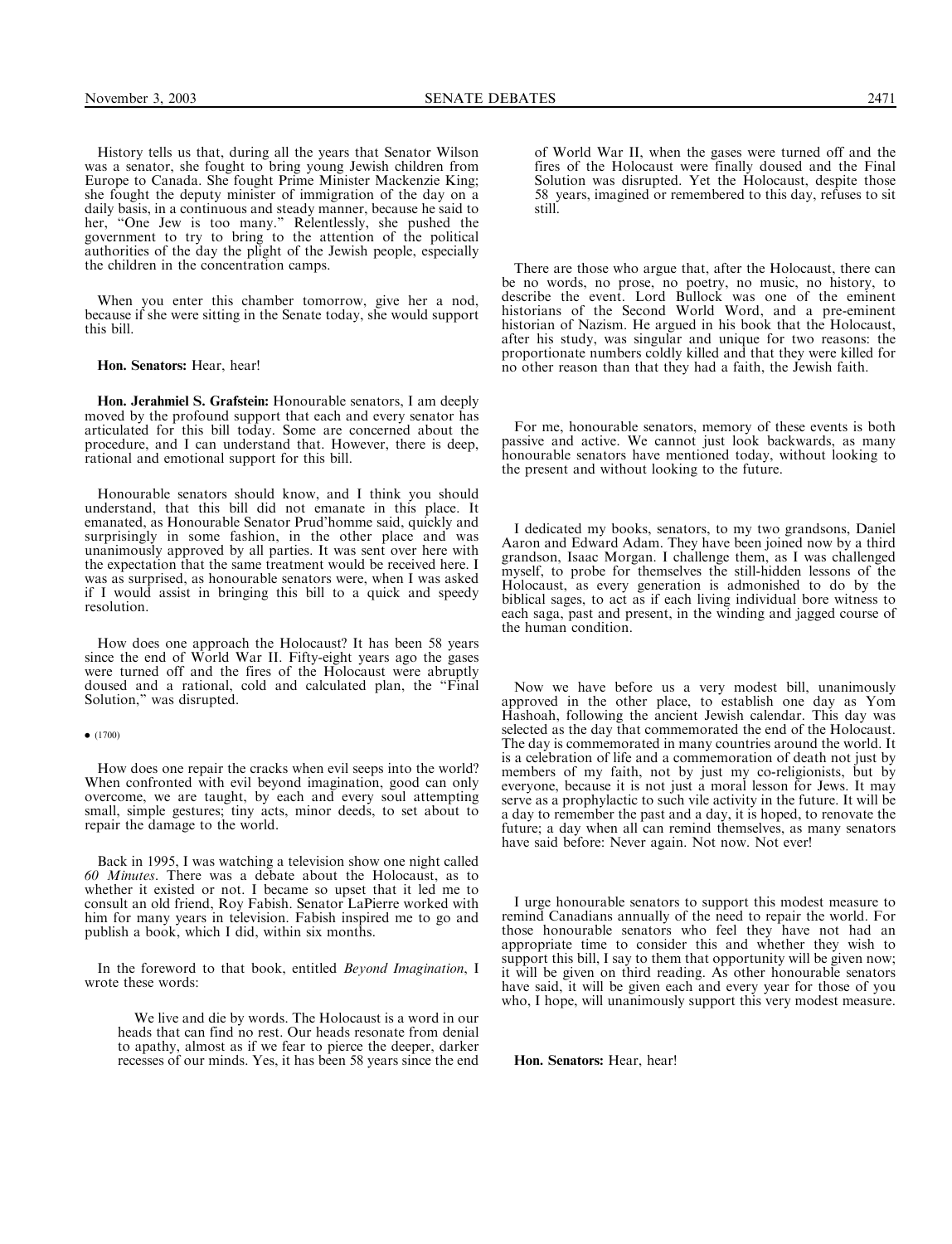2472 SENATE DEBATES November 3, 2003

Senator Prud'homme: Would the honourable senator take a question?

I think it is a great day because, if it were not for my stubbornness, I am afraid that we would have had extraordinarily speedy passage of a very important bill to commemorate. We are talking about education that we will repeat every year. We are talking about educating the younger people, too, but there is something else; it is called educating ourselves.

Do you not think, honourable senator, that this was a good exercise that we have just completed, and we will have another no later than tomorrow, I am sure. The fact that someone says, ''No, that is not the way to do it,'' means that we can talk on it first and then we can ensure that the bill passes. It is Monday so we know it will pass. I will make every effort and not just effort — I will make sure it passes no later than tomorrow if you leave it to me. The fact that the process has forced honourable senators to get up on their feet becomes part of the history that will be used when we commemorate this day next April 19.

In The Hill Times editorial of today, things are confused as if the bill is already done. That is not the way to proceed. They speak as if, for them, it is all done. It is done when it is done. It should not have been referenced that way, but differently. I will not quarrel over how it was done.

Having listened to Senator Grafstein, Senator Fairbairn and others, I am pleased that, by participating, I have seen the emotion I created last week. ''What is he up to? What will he do?'' I am glad I forced some people to stand up. Some others did not; they will applaud. Do you not agree that this is the best way for us to proceed in the Senate — to vindicate ourselves? We become better educators if people bring education to us.

Senator Grafstein: Honourable senators, the story of the Senate is that each senator celebrates, commemorates and acts according to his individual predilections and experience.

Honourable senators, in my family and in my tradition, we celebrate death in our family every year: the deaths of our immediate family members and of our compatriots. This is nothing new for me. This is an annual time of looking backwards and looking forward. That is called Yartsa, a 5,000 year-old tradition that we exercise. When you do that each and every year, you somehow feel that you are a part of history and you say to yourself that, as best you can, you want to make a difference in this world so that the evils that have overcome us in the past will not overtake us in the future.

Again, I want to thank honourable senators for their profound comments. I hope we can move now on this bill. It has been 58 years in the making, and it is not a moment too soon.

 $\bullet$  (1710)

Hon. Consiglio Di Nino: Honourable senators, I, too, would like to add some words to the subject.

I heard Senator Fairbairn speak. I was reminded of a comment that I should have put in my notes and I did not; that is, too often when people around the world have been looking for sanctuary and that is a word that in the Judeo-Christian dictionary means a lot — we have turned them away. We may learn to do otherwise in the future.

Honourable senators, I rise to add some comments on the creation of Yom Hashoah, the Holocaust Memorial Day. We all know the atrocities that were committed during World War II. Unspeakable numbers of opponents to the Nazi regime were brutally and savagely murdered. However, the Jewish community of Nazi Europe was specifically targeted for particularly inhumane treatment. Atrocities were perpetrated against defenceless men, women and children. Millions were mercilessly tortured and killed.

Regretfully, those who perpetrated these crimes against humanity were not the first to behave so savagely. History is full of examples of similar madness, some quite fresh in our memories. The proclamation of Yom Hashoah will serve to honour the memories of the victims of these acts of barbarism, but it will also be a constant reminder to us and future generations of what mankind is capable of unleashing against his brothers and sisters.

It must also be a reminder that we cannot console ourselves by pointing fingers at the perpetrators, for all of us by omission or commission are responsible for these acts of madness.

Perhaps Senator LaPierre, Senator Fairbairn and I did not know, as we were too young, but the world knew what was happening in Nazi Germany. The world knew what was happening in the former Yugoslavia, in Rwanda and, yes, in Tibet, and in many other corners of the world, and yet we allowed these acts of genocide and other holocausts to occur right before our eyes. Even as we watched these atrocities being committed on television, we went on about our business of having a good life.

Honourable senators, I was a child in Italy during World War II and have many dark memories of those years. I visited Yad Vashem, one of the most moving experiences of my life. Throughout the years I have met a number of Holocaust survivors, who amazed me with how little hatred they had toward those who committed the crimes. They had lots of pain, but generally not hatred. I do not know if I could be so generous.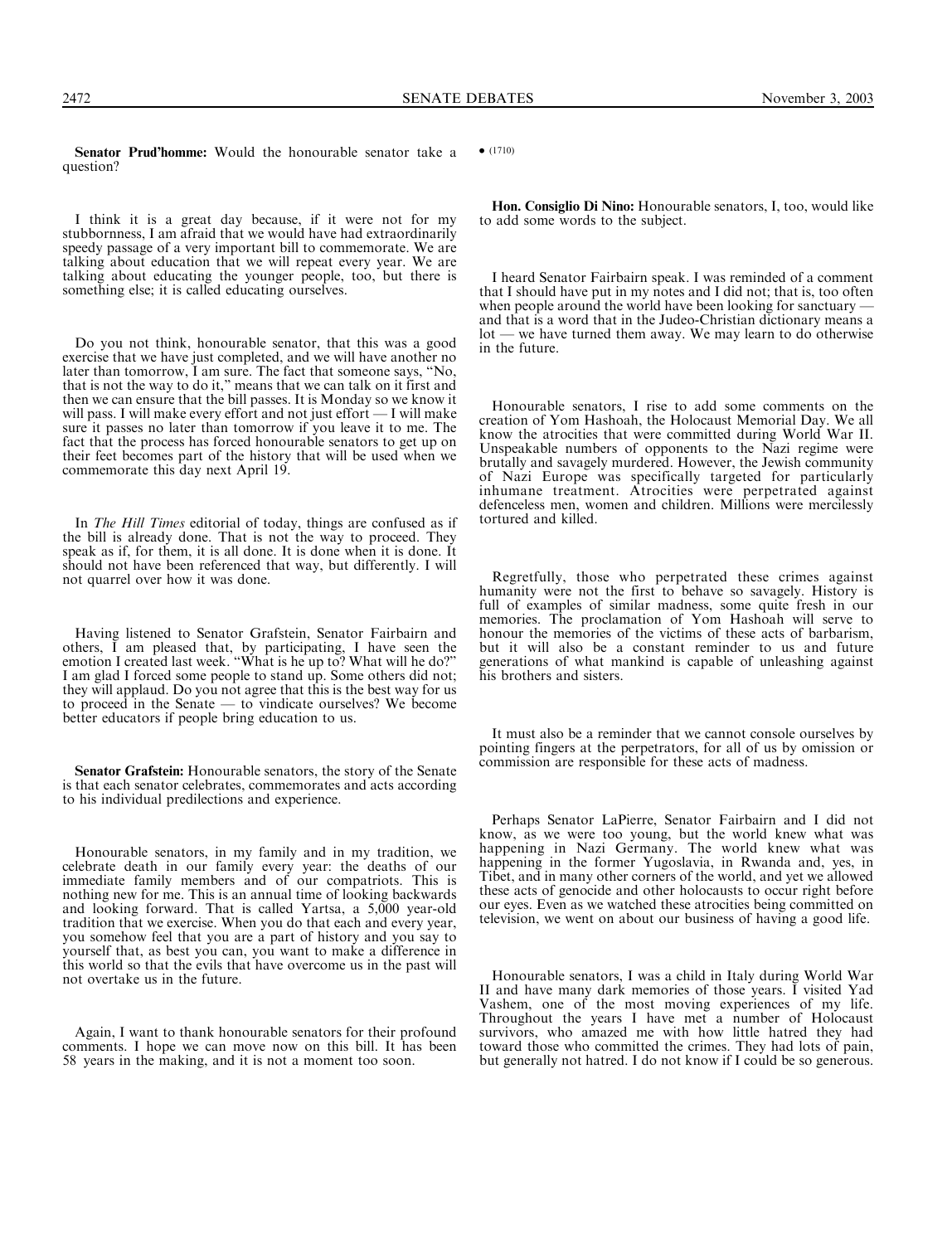That is why this remembrance is so important. Hatred is a main cause of madness and atrocity. Hatred at some past wrong, real or imagined, is what leads to murder, to genocide, to holocaust. Although I am not confident in our ability to succeed, we must continue to be ever vigilant. We must continually remind ourselves of the evil that exists in all of us. By remembering, maybe we can achieve some success in stopping some future madness.

Let Yom Hashoah — Holocaust Memorial Day — be that constant reminder to all of us that madness does not choose to infect any particular race, colour or creed, and when it strikes it creates unbearable havoc and pain, particularly for the innocent.

The Hon. the Speaker: Are honourable senators ready for the question?

Hon. Senators: Question!

The Hon. the Speaker: Is it your pleasure, honourable senators, to adopt the motion?

Motion agreed to and bill read second time.

# CONSIDERATION IN COMMITTEE OF THE WHOLE

The Hon. the Speaker: Honourable senators, when shall this bill be read the third time?

Hon. Marie-P. Poulin: Honourable senators, I move that the bill be referred to Committee of the Whole now.

The Hon. the Speaker: Is it your pleasure, honourable senators, to adopt the motion?

Do you have a point of order, Senator Corbin?

Hon. Eymard G. Corbin: Honourable senators, is this motion debatable?

The Hon. the Speaker: No, I do not think it is, but I will check.

Under rule 59(16), a motion to resolve the Senate into Committee of the Whole can be made without notice. I could look further, but I think such motions are not debatable.

Hon. Anne C. Cools: Honourable senators, is a motion not required to resolve that the Senate go into Committee of the Whole?

The Hon. the Speaker: Yes, a motion is required.

Senator Cools: The order of the motions may be a little bit strange, but it seems to me that to resolve into Committee of the Whole requires a resolution, a motion of the Senate itself.

The Hon. the Speaker: It does, Senator Cools, and I will draw your attention to our rules. This does not have to do with a motion.

It goes without saying that a motion is required to refer a bill to committee or to take the next step. The important issue that we may have before us as a result of Senator Corbin's question is whether it is a debatable motion. I have attempted to answer by drawing our attention to the rule that reads that it is not a motion that requires notice. In other words, it can be moved now and is properly so moved by Senator Poulin.

The question is: Is the motion debatable? In addition to what I have said, I would refer honourable senators to rule 62, which is where we go through a sort of backwards process to determine whether a motion is debatable. Rule 62(1) reads:

Except as provided elsewhere in these rules, the following motions are debatable...

One of them, (i), has been noted here. There are many of them.

I am told it is not here. I can go through them all, if honourable senators wish, go from (a) in the alphabet to (r).

If Senator Corbin wishes, I will read them so that we can confirm, but my best advice is that this motion is not debatable because it is not referred to as a debatable motion in rule 62.

Senator Corbin: I accept that as a ruling. However, may I rise on a point of order?

Honourable senators will recall that when I spoke on second reading I brought to the attention of the house the fact that the Senate was not included. I suppose that an amendment will be made to that effect in Committee of the Whole.

The other concern I raised was the fact that the Standing Senate Committee on Legal and Constitutional Affairs has considered a number of bills in the recent past dealing with commemorative proposals. The effort there was to query the government if there was a protocol for the establishment of important commemorative events and dates in this country. The answer is far from clear. I have expressed over the years a strong feeling for the development of a protocol.

I make it very clear that I support this initiative. This bill is not in question. What is in question is the process, generally speaking, as it affects commemorative days. I pointedly raised my concern that we will not know specifically from year to year on what specific date the commemoration of the Holocaust will fall. It follows the Jewish calendar, which is based, more or less, on the lunar calendar.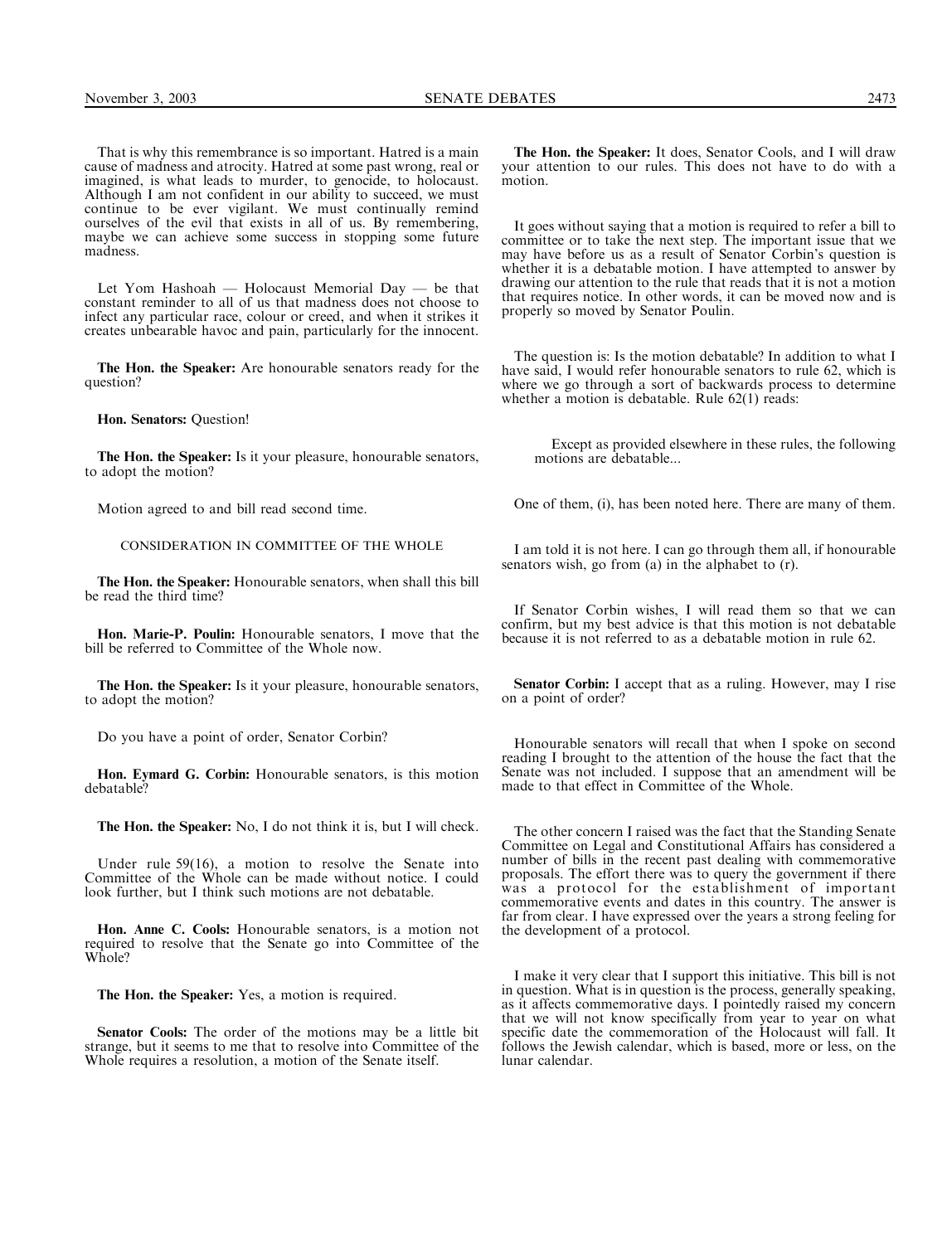$\bullet$  (1720)

There is some relevance in wanting to know on what dates in the future this commemoration will occur. I want to know if it will come into conflict with some other important commemorative dates.

Before we engaged in this debate, I asked Senator Grafstein if he knew, for example, on what date that commemoration will fall in this year. He was not in a position to give me an answer. It is important to know in what way it could affect other commemorative dates.

I am actually making a speech and posing a question. I realize that. I hope honourable senators and His Honour recognize that, too. However, when we get into Committee of the Whole, will there be someone to answer the question I have just posed?

The Hon. the Speaker: If it is a question, Senator Corbin, I cannot help you.

As to whether it is not in order for us to proceed, I hazard a ruling, which would be that while the Standing Senate Committee on Legal and Constitutional Affairs possibly has a reference on the question, as a general one, concerning designating dates for special days, the fact that it has not reported or finally resolved its work is not a problem in terms of proceeding with the motion before us. Therefore, I will put the question, honourable senators.

It was moved by the Honourable Senator Poulin, seconded by the Honourable Senator Grafstein, that the bill be referred to a Committee of the Whole Senate presently.

Is it your pleasure, honourable senators, to adopt the motion?

Hon. Senators: Agreed.

The Hon. the Speaker: I will leave the Chair and ask Senator Pépin to take the Chair of the Committee of the Whole.

Senator Cools: The Senate has not resolved to go into Committee of the Whole Senate. It has only just resolved to send that bill to the Committee of the Whole. A resolution or motion is needed for the Senate to go into Committee of the Whole.

The Hon. the Speaker: Honourable senators, based on the motion that has just been passed, is it agreed that we proceed to Committee of the Whole?

Hon. Senators: Agreed.

The Hon. the Speaker: I now leave the Chair and Senator Pépin will take the Chair of the Committee of the Whole.

The Senate was accordingly adjourned during pleasure and put into a Committee of the Whole on the bill, the Honourable Lucie Pépin in the Chair.

The Chairman: Honourable senators, the Senate is now in Committee of the Whole on Bill C-459, to establish Holocaust Memorial Day.

Honourable senators, rule 83 states:

When the Senate is put into Committee of the Whole every Senator shall sit in the place assigned to that Senator. A Senator who desires to speak shall rise and address the Chair.

It is agreed that rule 83 be waived?

Senator Cools: Why waive rule 83?

The Chairman: It is the tradition in this place.

Is it agreed that rule 83 be waived, honourable senators?

Hon. Senators: Agreed.

The Chairman: Pursuant to citation 690 of Beauchesne's, the preamble and the title of the bill are postponed.

Honourable senators, we are on clause 1 of the bill.

Senator Cools: Honourable senators, I have a problem. We are in Committee of the Whole and have proceeded directly to clauseby-clause consideration of the bill. Committee of the Whole should accord us some opportunity to dialogue and to put questions to the sponsor of the bill. Clause-by-clause consideration should be the last part of our deliberations, which should not take too long because the bill is a one-clause bill. Perhaps we should allow time for debate.

Madam Chair, I think that the Committee of the Whole has to take a decision to proceed to clause-by-clause consideration of the bill.

The Chairman: It seems that this is the way we proceed when discussing the first clause of a bill.

Senator Cools: Not necessarily, Madam Chair. We have had many Committees of the Whole. We have heard ministers and other witnesses in Committee of the Whole. There is a wide range of ways in which we can proceed. Obviously, some senators may not be that experienced with it. I was expecting that, perhaps, Senators Grafstein or Poulin could put a few more questions before us for debate.

The Chairman: Is it agreed, honourable senators, that we have a general discussion?

[ Senator Corbin ]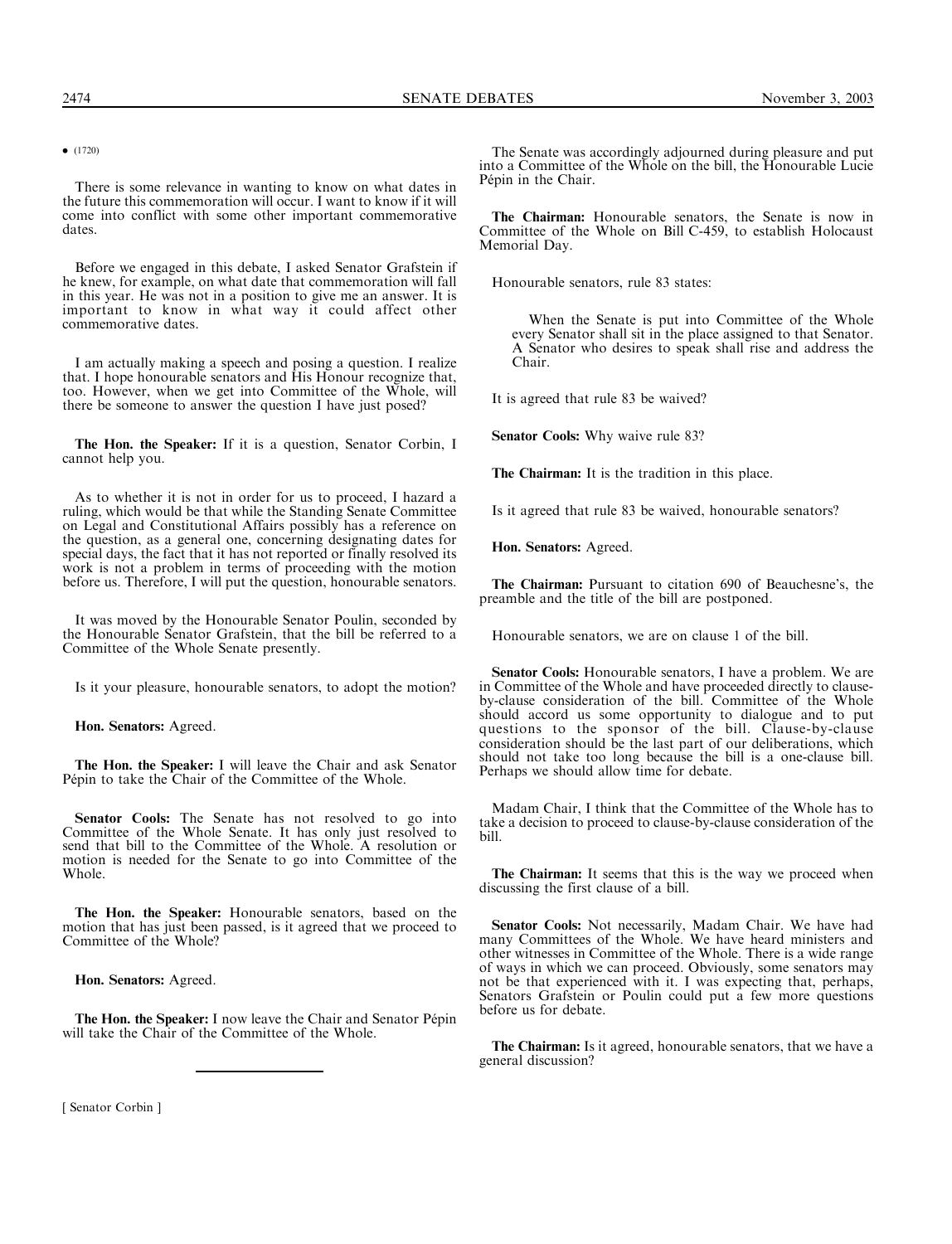# [Translation]

Senator Prud'homme: We have here the perfect example of what happens when there is haste and precipitation. Everything could have proceeded properly. To whom are we to ask questions? In Committee of the Whole we have someone of whom to ask questions. We cannot ask questions of Senator Grafstein, because he is not the sponsor of this bill. We cannot call witnesses. Frankly, what is going on? Senator Grafstein was very clear; these events took place 58 years ago, and now, instead of taking a day or two, we are in Committee of the Whole. We even had to sit last Friday, a mistake in my opinion. Why? I know that some people are prepared, but, as it happens, so am I. The rules state that senators may speak from their own places or from any other seat, and that as often as they wish. I love the Committee of the Whole in the House of Commons; I think it is interesting. But here in the Senate, there have been few or none in the last 10 years.

I would have liked Mr. Marceau, the Member of the House of Commons who sponsored this bill, to be called as a witness. First, that would give some scope to what we want to do. This bill was introduced by the NDP three years ago, and they came to a friendly agreement to give it to the Bloc Québécois. Who is the sponsor of the bill? Whom can we question? I do not see anyone in this chamber who could take that position. Why not follow our usual rules calmly? If we have questions, to whom shall we direct them? To Senator Carstairs? She will say no; it is not a government bill, it is a House of Commons private member's bill. To Senator Grafstein? No; his name has been mentioned, but he is not responsible for this bill. Perhaps Senator Kinsella? Not him; his name gets mentioned everywhere, but it is not on this one. That leaves Senators Fairbairn and Poulin, who should take a seat and answer because they are the sponsors of this bill on behalf of the sponsors in the House of Commons.

#### [English]

That would be the orderly way to proceed in Committee of the Whole.

## [*Translation*]

Otherwise, it will be too discouraging for new senators. They will end up saying, if that is what a committee of the whole is, we are better off without it.

#### $\bullet$  (1730)

#### [English]

Senator LaPierre: First, I want to know why we are not passing this bill immediately by unanimous consent? It is such a harmless bill. Second, as far as the date is concerned, Israel has declared a special day of the year to be the Day of the Holocaust, or something to that effect. We could easily adopt that day to be the same in our country. Have we done that? We have the date; it is in the bill. All we need now is to move that we adopt this bill unanimously. I so move.

Senator Mahovlich: Is that the Jewish calendar?

Senator LaPierre: The Jewish people have a calendar. This is why they are in the year 5,000 and something in September.

They have a calendar and we can use that calendar. This is, after all, something that belongs to them — and to us as well. We can use their calendar. What is wrong with that?

Senator Mahovlich: It might conflict with our calendar. That is what we are saying. If we had the date on our calendar, there would not be a conflict.

Senator LaPierre: You want a permanent date.

Senator Mahovlich: The Catholics have All Souls Day. We celebrate the dead on November 2 every year; it is simple.

Senator LaPierre: We celebrate all the saints who are all in the Senate.

Senator Kinsella: The reason I am sitting is that we have waived the rule. It has been our tradition that in Committee of the Whole we can speak from our places.

We have all of the information and we have all of the resources available in Committee of the Whole, as we are currently constituted, to deal with all the matters that honourable senators wish to raise.

When we have the opportunity go back to the preamble — the sixth preambular paragraph — we will be looking to move an amendment. We think it should say ''whereas the Parliament of Canada'' and not simply ''the House of Commons,'' which was alluded to in second reading debate by the Honourable Senator Nolin.

Having in the chamber the proponent and seconder of the bill, we have the opportunity to get guidance and explication from those honourable senators — as indeed we have the opportunity to get it from all honourable senators.

I think this is a straightforward process. We are in committee. We have, I assume, ascertained that we do not have to call in outside witnesses. Having said that, we will be looking to the opportunity to move an amendment to the sixth preambular paragraph.

[Translation]

Senator Nolin: Honourable senators, I have a procedural question and Senator Kinsella just referred to it. Are we currently discussing clause 1 of the bill? At what point will I be able to present my amendment? That is all I want to know.

The Chairman: We will have a general discussion and then you can present your amendment.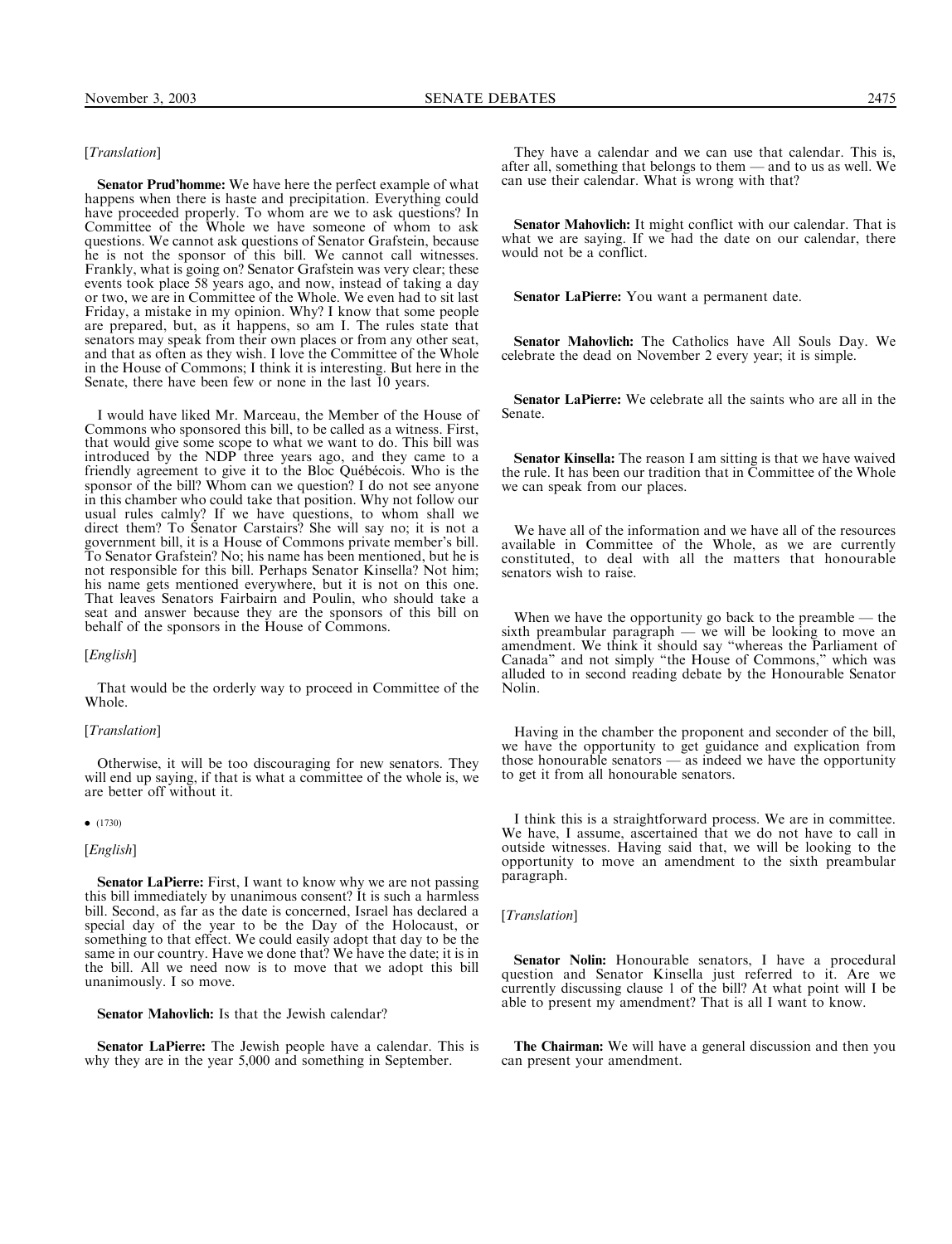[English]

Senator Andreychuk: Honourable senators, I have a question for Senator Poulin. I had heard that perhaps there would be an amendment to indicate that the House of Commons and the Senate are committed to using legislation. I will not deal with that one. However, what is the intention of the second paragraph of the preamble? It states:

WHEREAS six million Jewish men, women and children perished under this policy of hatred and genocide;

The following paragraph states:

WHEREAS millions of others were victims of that policy because of their physical or mental disabilities, race, religion or sexual orientation;

The first paragraph I quoted talks about perishing, which means dying; it is related to 6 million Jewish men, women and children. Where in this preambular statement do we take note of the many Jewish men, women and children who were victims of those policies but did not perish? They can be categorized as victims because they live the Holocaust in a way that you and I do not.

Secondly, regarding the second paragraph I quoted, we know, for example, with the Soviet Union files finally being opened, that these categories are growing. Was it the intention to limit the paragraph only to those other categories of victims? The paragraph excludes some victims — more particularly, Jewish men, women and children as victims.

In proposing this legislation, what is the thinking behind those two paragraphs?

## [Translation]

Senator Poulin: Honourable senators, I thank my colleague for her question. I recognize the interest she has in this very important legislation. Our colleagues in the other place, who drafted the preamble, had no intention of excluding any group whatsoever. The honourable senator just mentioned that our history is a living thing. Researchers around the world continue to discover facts and dates. These facts and dates continue to increase our knowledge of this significant tragedy, the Holocaust.

## [*English*]

Senator Andreychuk: Given my honourable friend's explanation that millions of others were victims of that policy, why does the second preambular paragraph not say, "WHEREAS six million Jewish men, women or children perished or were victims under this policy of hatred and genocide''; and why does the third paragraph not say, ''WHEREAS others perished or were victims''?

## [*Translation*]

Senator Poulin: Honourable senators, as I was saying earlier, our colleagues in the other place prepared the preamble. Here, as a Senate committee, we have the opportunity to make the adjustments that the honourable senators would like to make today. If the honourable senator wants to move an amendment to make the bill clearer, I invite you to do so. Do not hesitate.

## [*English*]

Senator Bryden: I had my hand up a little earlier. I know this is not debatable, but I am at a loss as to why we are doing this. Why do we not simply follow normal procedure and refer this bill to the Standing Senate Committee on Legal and Constitutional Affairs, where some of these questions can be dealt with expeditiously? We dealt quickly with a bill amending the Criminal Code of Canada. I know that I am out of order, but I would have raised my point before. That is why I had my hand up.

Senator Kroft: I can appreciate Senator Andreychuk rephrasing the question. Unless I misheard, I think there is a simple answer to her question, and I would like to put it to rest if we could.

 $\bullet$  (1740)

Senator Andreychuk: I have what is, perhaps, a series of questions. First, whereas 6 million Jewish men, women and children perished under this policy of hatred and genocide, the bill does not refer to Jewish men, women and children who were victims of this policy of hatred and genocide. It simply refers to those who perished. The drafter of this bill and the proponent, the Honourable Senator Poulin, should tell me that the word "perished" can include those who died as well as those who suffered physical torture, the emotional and mental consequences of being through it, and the fear and hatred. Those horrors are difficult to deal with, generation after generation. It seems to me that it is not all-inclusive.

Second, we know that others died — people who helped the Jewish people. In fact, recently, Israel gave awards, which it has done for a number of years, to people who supported the Jewish people in the Holocaust. In particular, it was noted that some lost lives by offering their assistance.

If this were intended to be an omnibus preamble, I would hope that it would cover the Jewish people who perished and those who were victims. I would hope that we would put in the preamble that others either perished or were victims. If the words in this can be interpreted to cover that, I would be delighted to have that interpretation put forward on the record.

Senator Kroft: There is no intention to broaden the wording to include the whole realm of human implication and human suffering. The point of the Holocaust and the point of the Holocaust bill are to recognize those who died. The accepted historical number of those who died is 6 million. The point of the reference to the Holocaust and to this bill is to refer to those who died.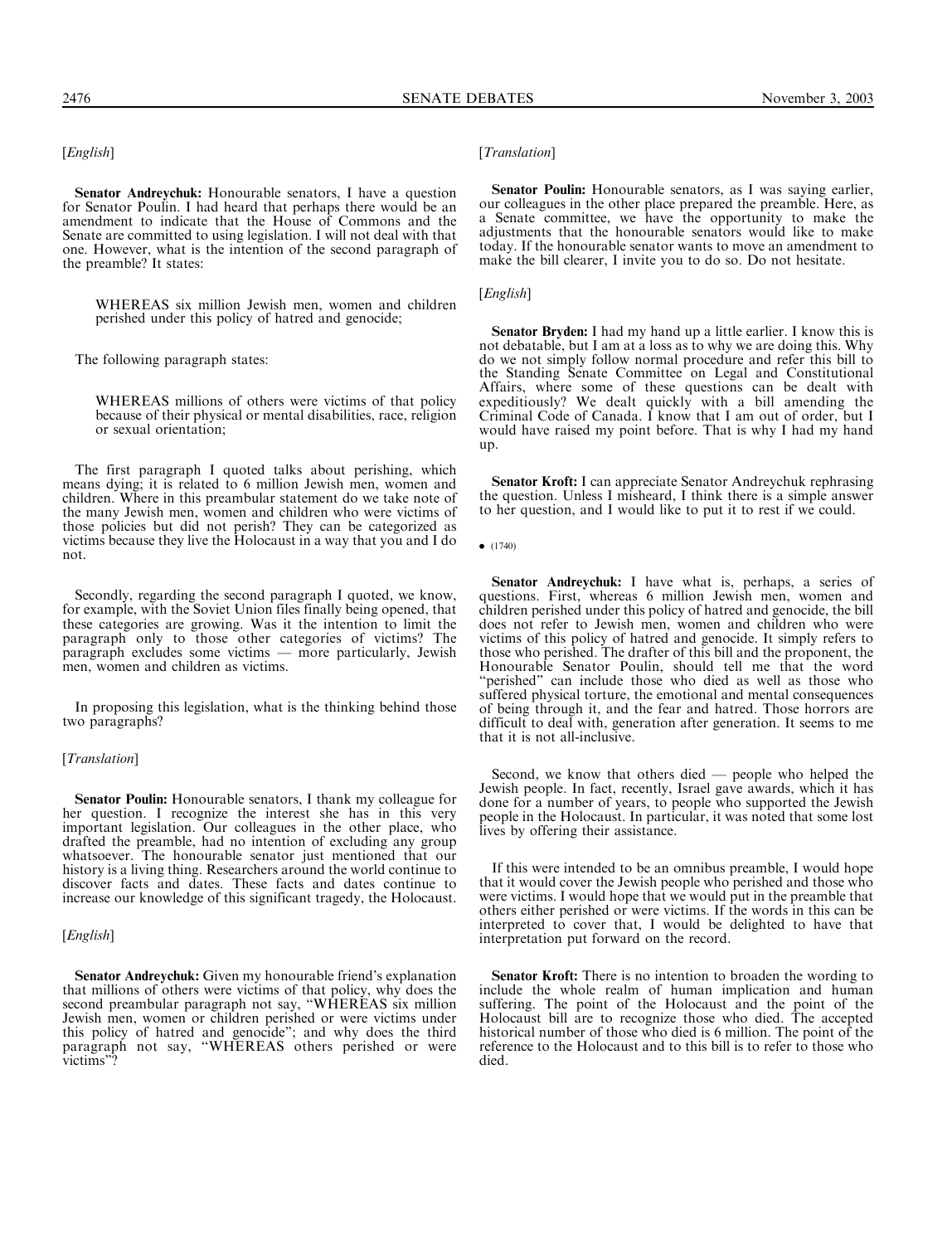You could, in broadening your study of the subject, discuss the ramifications upon all of those who suffered in other ways, but the point of Bill C-459 is to recognize those who died and that is why the bill is so specific. Rather than attempt to broaden the meaning of the word ''perished'' I would urge that it is simply a recognition of those who died.

Senator Andreychuk: Why then would the next paragraph have been included if the single intent of this bill were to recognize the 6 million Jewish people who died and not the other Jewish people who were victims? Why would we include the third paragraph?

Senator Kroft: I have made my point as clearly as I am able on the point of the bill. I do not think anyone would like to leave the message that that was the only horror of the Holocaust. Some broader language would be appropriate and ''anti-exclusive,'' if you like, but to confuse the issue over what is meant by perished or by the number 6 million, at this stage of our history, would be an odd thing to do.

#### [*Translation*]

Senator Beaudoin: I am surprised by this line of discussion. I agree with Senator Bryden. I think this bill should have been referred to the Standing Committee on Legal and Constitutional Affairs, because very serious legal problems are raised in it. I support the bill 100 per cent, but if we remain in Committee of the Whole, someone is going to have to answer our questions. Senator Andreychuk is asking very good questions. If there are two ''whereases'', there is a reason for that. If we want to keep only one, namely the one about six million persons who perished, that is another matter.

#### [*English*]

With respect to two paragraphs, I am not sure that we have taken the right direction. Obviously, we have some legal questions on the bill. If we stay in Committee of the Whole, we should restrict ourselves to what Senator Kroft has said.

If this committee decides to amend the bill, it would be fine with me, but I would suggest that we must proceed in the proper way. When we deal with a bill quickly, there is always the risk that we will make an error in the structure of the bill and affect the legality of the bill, if it is passed.

If senators wish to continue in Committee of the Whole — the plenary committee — someone should respond to our questions. We have no choice. If senators wish to refer the bill to the Legal and Constituitional Affairs Committee, then that is another matter. This is important in my opinion.

Senator St. Germain: I have a supplementary comment. Senator Bryden made a suggestion and Senator Grafstein and others are trying to respond. Would it be out of order to recommend that

this go to committee immediately to be dealt with expeditiously and sent back to the house tomorrow afternoon? This is an important bill. We should not jeopardize it by going through one process when another process would possibly be more expeditious and more efficient, and would meet the requirements and the will of the chamber, which, I believe, is 100 per cent in favour of dealing with this bill.

Honourable senators, we may be encumbering the process by doing this in Committee of the Whole.

Senator Di Nino: I should like to deal with the valuable point raised by Senator Andreychuk.

The havoc that resulted from this terrible part of our history, as horrible as it was in the loss of lives, included millions of others who were affected psychologically and economically. Untold millions suffered in some way. I was struck by Senator Andreychuk's question and I understand that we can pick this bill apart.

However, the third ''whereas'' speaks to ''the terrible destruction and pain of the Holocaust may never be forgotten.'' I think that we can probably interpret the other horrible pain and suffering that the Holocaust wreaked upon all of humanity, but particularly on the Jewish community. I would be satisfied if that issue were recognized by the third ''whereas.''

[Translation]

Senator LaPierre: I am absolutely outraged.

[*English*]

I am outraged that this important issue is being debunked by nitpicking about procedure and about the meaning of words.

When one is dragged out of the house in the middle of the night with children, separated, thrown into a train full of feces and carried away, one perishes. That is the beginning of the pain. Are we to debate this bill word for word for the next 10 years? Come, honourable senators, get a life and accept this bill so that we do not insult Canadians by delaying its passage by discussing the obvious. People died; people died; and people are forgetting that they died.

 $\bullet$  (1750)

Senator Cools: Honourable senators, Committee of the Whole is a bit unwieldy as a proceeding in which to make amendments. To answer Senator Andreychuk's question about those who perished versus those who did not perish, the intent of the bill and the preamble is summarized in the title of the bill — ''Holocaust Memorial Day.''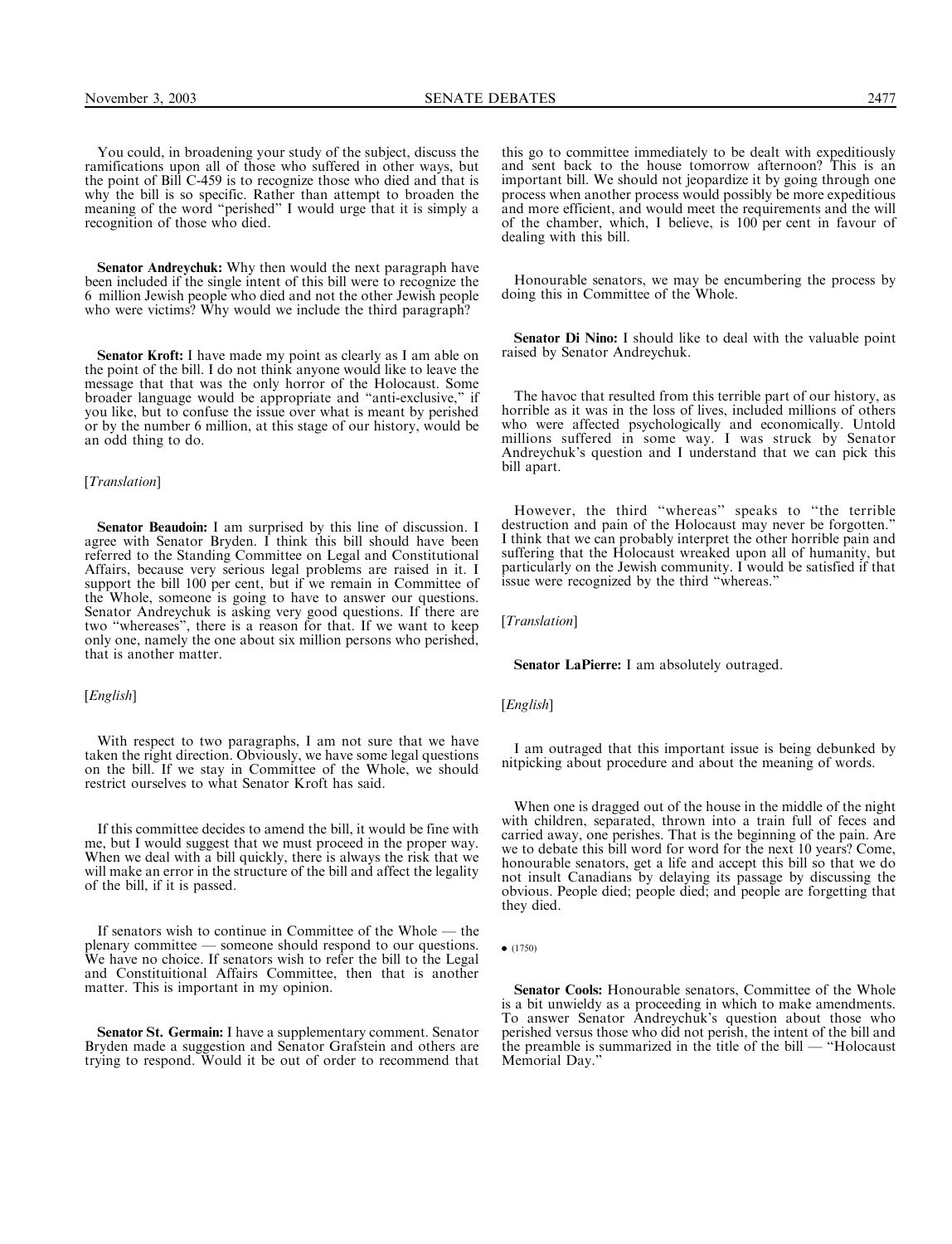Honourable senators, memorials are usually for those who have died. The intent of the bill is to remember the six million people who perished. They use the word "perish." Perish is a very sanitized word for dying.

I would propose, honourable senators, that perhaps, instead of amending the different paragraphs of the preamble one at a time, we delete them because it is easier than to amend them. We could keep the first paragraph of the preamble. We could keep the second paragraph. We could delete the third paragraph. We keep the fourth and the fifth and delete the sixth and seventh. In that way, we cross off the procedural problems and move towards getting a result.

It is much easier to get a vote on a deletion than on each different, individual amendment of a word here and there. It is crystal clear that the intention of the bill is to create a day to remember those who perished in the Holocaust. Deleting those two paragraphs of the preamble would fulfill the entire intention of the bill. In that way, we could move ahead very quickly to actually approving the clauses.

Honourable senators, the question of time is a concern for the sponsors of the bill because if the Senate made any changes, a message would have to be sent to the House of Commons. Therefore, time is of the essence.

I propose this as a solution because I am convinced that if we delete those two paragraphs of the preamble, we would not have to worry about whether we have to add the word ''Senate,'' or take out the phrase ''House of Commons'' or use the word ''Parliament.'' Those two paragraphs could be easily deleted and the substance, spirit and intention of the bill would be perfectly honoured.

As I said before, honourable senators, memorials are about those who have died. This is an idea that would help us avoid what could turn out to be a huge procedural burden.

Senator Grafstein: Honourable senators, I listened carefully to every comment by every senator. I start with the process. I do not think this process is cumbersome at all. It respects Senator Prud'homme's comment that this is an important and profound issue, and therefore, rather than leave it to an individual committee, it achieves a reflection of the views of all senators on the purport of this bill in Committee of the Whole. We reserve the Committee of the Whole for bills of paramount and profound importance, which Senator Prud'homme rightly said this is. Let us focus on the issue at hand, which is the words in front of us. We have agreed unanimously that the purpose of the bill is profound and serious. Hence, we are sitting as a Committee of the Whole.

Having listened to every comment, Senator Di Nino and Senator Kroft have summed it up. You have to read each and every recital to understand the full meaning or intent of the bill. The recitals are not binding. They are indicative. Senator

Beaudoin and Senator Andreychuk both know that recitals legally only give direction. They are not binding. The binding portion of the bill is the reference to the day itself.

This is immaculate drafting. There is only one correction, which Senator Kinsella brought to our attention, that should be made. It is in recital 6, which reads, "Whereas the House of Commons... As Senator Kinsella suggests, one word should be substituted. The recital should read, ''Whereas Parliament is committed...'' which includes both Houses. That would solve the drafting portion of the bill.

I urge all senators to read slowly and carefully each and every element. It is exclusive and inclusive of everything that everyone has said. It is summed up beautifully and immaculately near the end of the last recital where it says that this ''is an opportune day to reflect on and educate about the enduring lessons of the Holocaust and to reaffirm a commitment to uphold human rights.''

It is inclusive. It is exclusive. It is all-encompassing. As well, it covers the history and progress of this particular event. It allows each and every person to reflect on the day and to explain, if they choose, the meaning of the day  $-$  now, in the past and in the future.

The other House has prepared an immaculate bill. It covers each and every concern. Senator Di Nino put it very well: It is all in the recitals. It is then up to each individual senator and Member of Parliament to reflect on that day and to help us understand the lessons of the Holocaust.

Madam Chair, I would say that this is immaculate drafting. It is not legalese. It deals with intent. The recitals are not legally binding, but the actual bill is. It covers each and every emotion and concern articulated by each and every senator.

Honourable senators, I support Senator Kinsella's initiative to amend the recital. It would reflect that both Houses of Parliament are committed to using legislation, education, and example to protect Canadians from violence, racism and hatred and to stop those who would foster and commit crimes of violence, racism and hatred. It is a most appropriate way to deal with that.

Senator Beaudoin: Honourable senators, having heard Senator Grafstein, if it is the intention of this Committee of the Whole to do what he says, I would agree. There is, of course, another possibility. We could refer the bill to the Standing Senate Committee on Legal and Constitutional Affairs. We would make a report, refer it to the Legal and Constituitional Affairs Committee, but this will take time.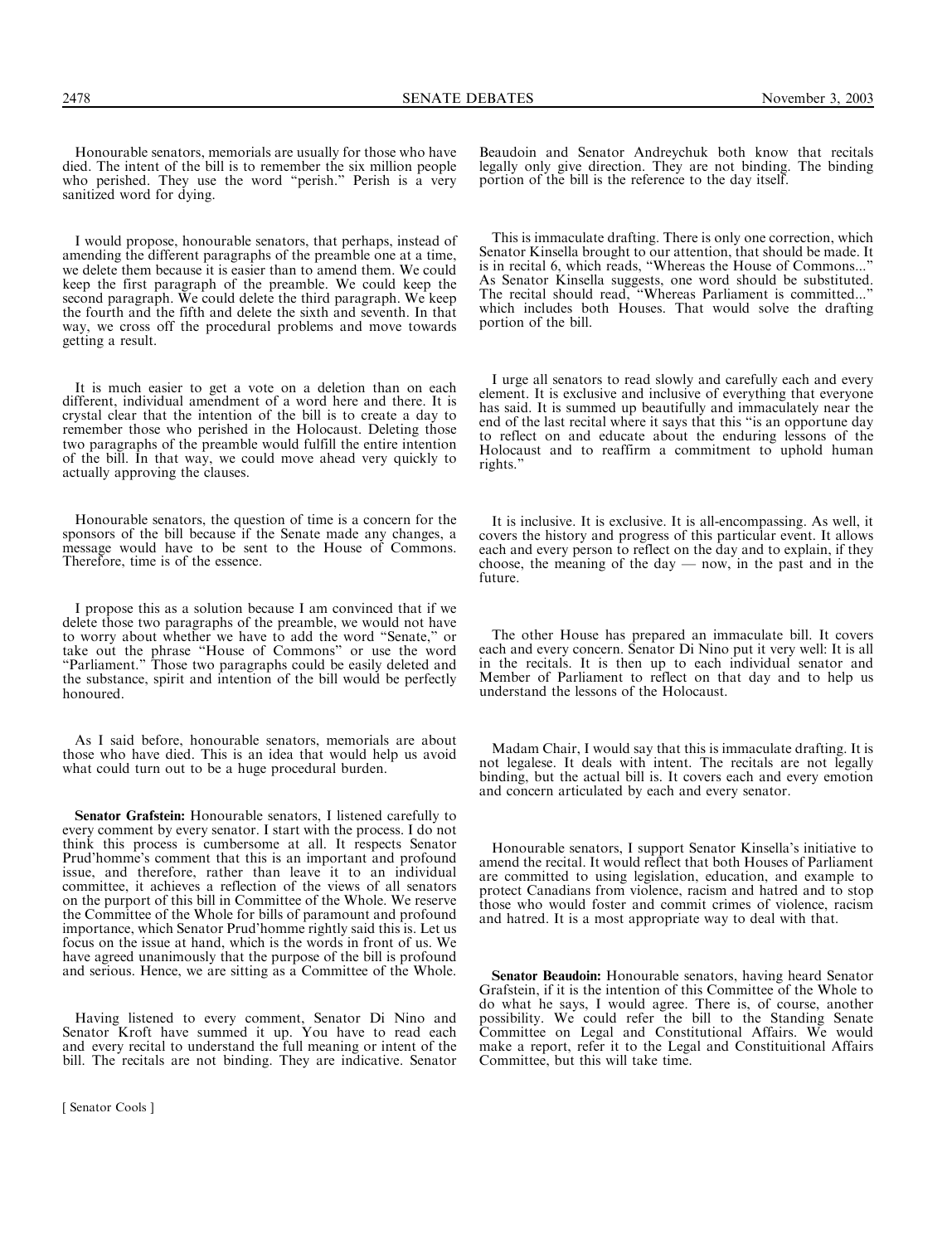If we want to remain and complete this bill immediately, we could. We should do it in the same way as it would be done in the Standing Senate Committee on Legal and Constitutional Affairs. We must be precise. We must be sure that we are doing something that is perfect. It is possible to be perfect: It takes time, that is all. If we want to stay here, let us stay here.

However, we must look very carefully at the intention of the bill. It may take a certain amount of time to do that, but we must do it. I agree with Senator Grafstein that the beginning of the bill is not the legality, but that bill is very important. It will be quoted. It will be in the history books. We must be quite sure.

I would agree with the proposal of Senator Grafstein that we amend the recitals properly.

 $\bullet$  (1800)

Fine, stay in Committee of the Whole, but do it the proper way, and the proper way is legally. There is no other choice.

The Chairman: Honourable senators, it is six o'clock.

#### [*Translation*]

Senator Robichaud: Honourable senators, I believe that, if you seek it, you will probably find consent not to see the clock, so that we can continue this important debate.

We must also recognize, honourable senators, that the Standing Senate Committee on Official Languages was supposed to meet during the adjournment. I think therefore that, by consent, the Official Languages Committee could be allowed to meet, so that we can hear the Honourable Senator Kinsella. I am at your entire disposal. I know that we have rules but, with consent, leave could be granted.

[*English*]

Senator Corbin: Honourable senators, I wish to speak on a point of order. We cannot, by unanimous consent, continue sitting in Committee of the Whole. You must report and seek permission to continue.

The Chairman: It is six o'clock. Do you want me to rise and ask that we do not see the clock?

Senator Kinsella: Yes.

Senator Cools: You must come out of the Committee of the Whole.

The Chairman: It is agreed that I rise and ask that we do not see the clock?

Hon. Senators: Agreed.

Senator Cools: Her Honour cannot be Chair of the Committee of the Whole and Speaker at the same time.

The Hon. the Speaker: Honourable senators, the sitting of the Senate is resumed.

REPORT OF COMMITTEE OF THE WHOLE

Hon. Lucie P**é**pin: Your Honour, the Committee of the Whole asks that we not see the clock. We ask for leave to sit again.

The Hon. the Speaker: Thank you for your report, Madam Chairman.

Is it agreed, honourable senators, that we not see the clock for purposes of the Committee of the Whole continuing to sit?

[*Translation*]

Hon. Fernand Robichaud (Deputy Leader of the Government): Honourable senators, I think that leave might be granted not to see the clock and also that leave might be granted so that the Standing Senate Committee on Official Languages may meet at the same time as the Senate continues its work in Committee of the Whole.

Hon. Marcel Prud'homme: Honourable senators, my question stands. I want to know what the honourable senator intends for the remainder of the evening. Some of us have been here since the sitting began. I have no objections. However, the human body has its limits. Must we proceed through the entire Order Paper until midnight as happened last week? I want to know what your intentions are.

Senator Robichaud: Honourable senators, earlier today, I thought we would be able to complete our work before 6 p.m. However, things have turned out differently. We are in the midst of an extremely important debate.

We have concluded government business. We must determine how long this debate should continue in Committee of the Whole before the issue is sent back to the Senate. I do not intend to keep the honourable senators here until midnight. Like everyone else, I would like to get some rest too.

Without making any promises, we will see how things progress and, if necessary, leave will be sought.

[English]

Hon. Anne C. Cools: Honourable senators, I was just about to say, in response to the Deputy Leader, that I am sure honourable senators will be agreeable to allowing the particular committee to sit, and perhaps he should make a motion to that effect.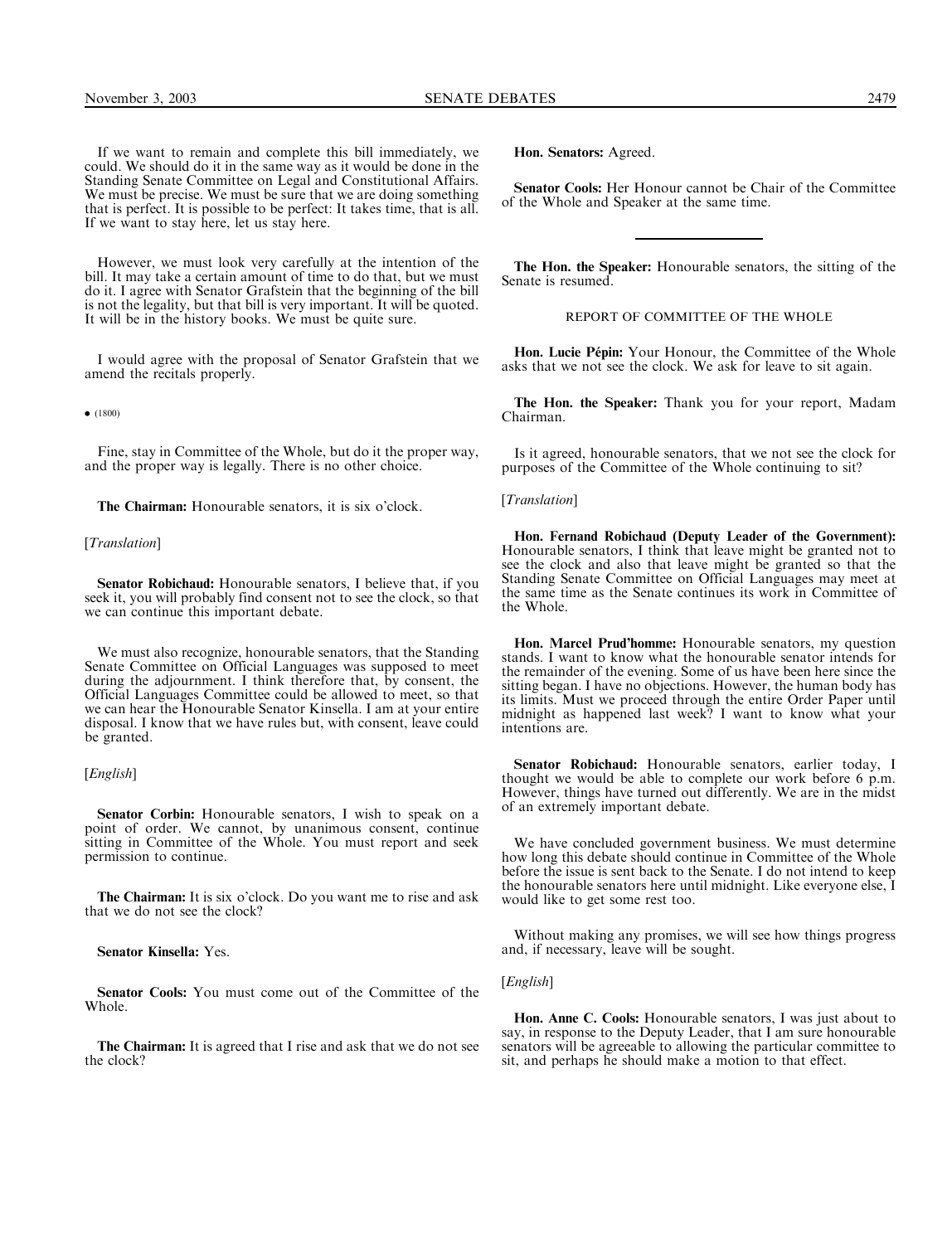Hon. Gerry St. Germain: Honourable senators, I have a question for Senator Robichaud. Yes, we should continue with the Committee of the Whole, but I would like to know his intentions. There are other issues that need to be dealt with. Is he prepared to stand them now, if we cannot be here, and deal with them tomorrow?

## [Translation]

Senator Robichaud: Honourable senators, it was my intention to go at least to the following point. This item has given rise to a great deal of discussion already. Many of us would like consideration of this bill to move forward. Consequently, if there is agreement to stand this entire matter, I will so move and seek the consent of the Senate.

#### [*English*]

The Hon. the Speaker: I remind honourable senators that a question of privilege is on the list of things that should be heard, and I think must be heard today. I suppose there might be some agreement to defer it, but as far as I understand, that would be something that we should or must do today.

However, the first thing I need to do, honourable senators, is confirm that you wish that we not see the clock?

Hon. Senators: Agreed.

The Hon. the Speaker: It is agreed we will not see the clock. Is your disposition now to return to the Committee of the Whole?

Hon. Senators: Agreed.

The Hon. the Speaker: Before you do, I think Senator Robichaud wants to move a motion.

[Translation]

# OFFICIAL LANGUAGES

# COMMITTEE AUTHORIZED TO MEET DURING SITTING OF THE SENATE

Hon. Fernand Robichaud (Deputy Leader of the Government): Honourable senators, with leave of the Senate, and notwithstanding rule 58(l), I move:

That the Standing Senate Committee on Official Languages have power to sit while the Senate is sitting today, and that rule 95(4) be suspended in relation thereto.

The Hon. the Speaker: Honourable senators, is leave granted?

Hon. Senators: Agreed.

Motion agreed to.

[*English*]

#### BUSINESS OF THE SENATE

Hon. Gerry St. Germain: Honourable senators, I would like a commitment from Senator Robichaud. I would like to speak on Bill C-250, but I have an appointment at 7:15 to which I must attend. We are not seeing the clock, and we are granting permission to return to Committee of the Whole. Will the deputy leader allow this bill to stand until tomorrow?

 $\bullet$  (1810)

[Translation]

Hon. Fernand Robichaud (Deputy Leader of the Government): Honourable senators, Bill C-250 is not a government bill. I am trying to push on with business of the Senate. This evening, it will be up to the people who sponsored this bill to decide whether or not to dispose of it.

If they want to stand this order until tomorrow, I have no objection. However, we have been trying to move forward with this bill, and all the government's business, for some time. We will see if we can address this bill before the senator leaves the chamber for his meeting. I hope we can.

#### [*English*]

Hon. Francis William Mahovlich: Honourable senators, is it possible for a Committee of the Whole to sit while another committee is sitting?

The Hon. the Speaker: We have agreed to allow the Official Languages Committee to sit while the Committee of the Whole is convened.

Is it the pleasure of honourable senators to resume the Committee of the Whole?

Hon. Senators: Agreed.

The Hon. the Speaker: I will leave the Chair.

#### HOLOCAUST MEMORIAL DAY BILL

CONSIDERATION IN COMMITTEE OF THE WHOLE

Pursuant to Order of earlier this day, the Senate was accordingly adjourned during pleasure and put into a Committee of the Whole on Bill C-459, to establish Holocaust Memorial Day, the Honourable Lucie Pépin in the Chair.

Senator Corbin: I think it is important for honourable senators to express their views and concerns. I do not subscribe to the loud calls that we heard earlier to adopt this motion without further debate.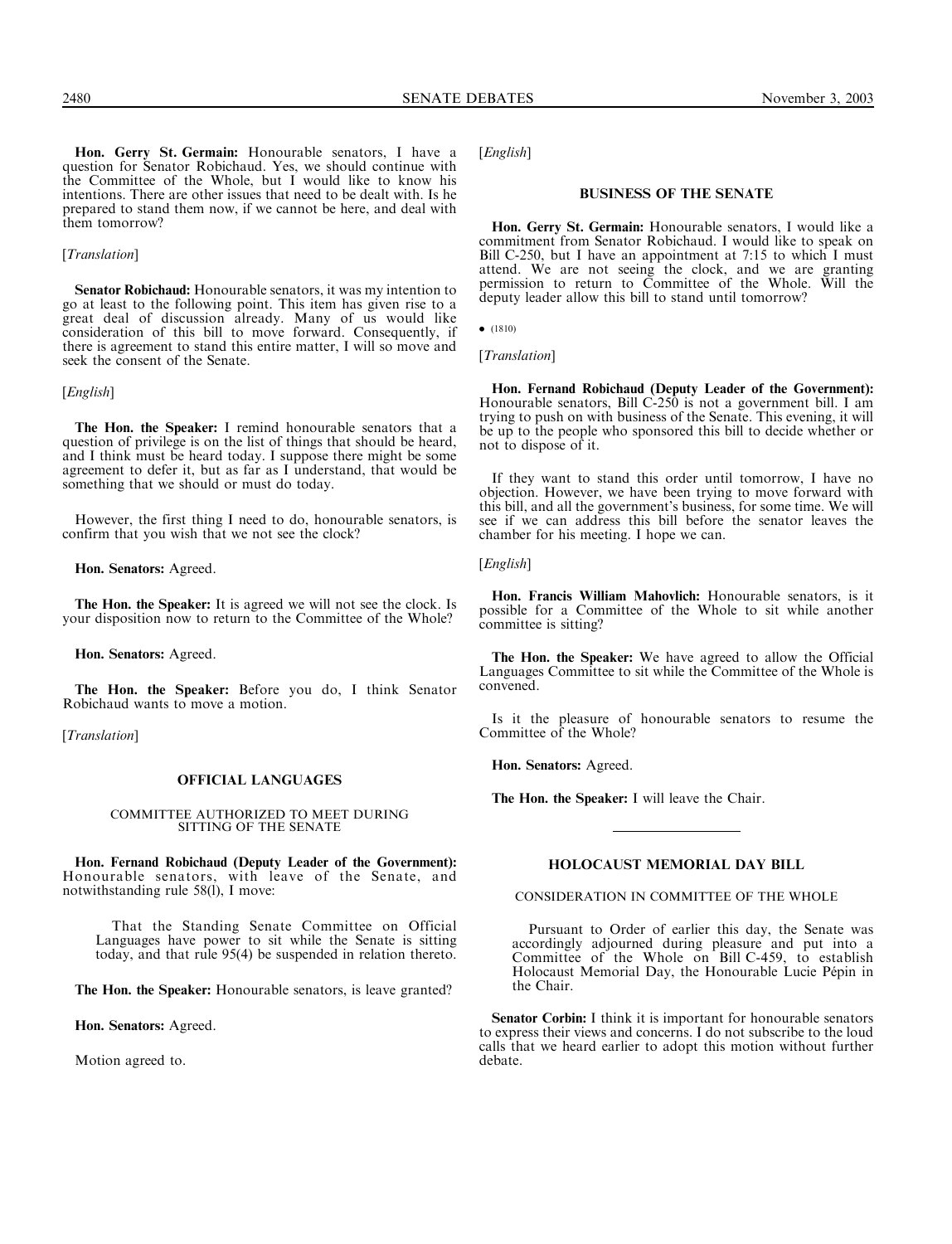I have two questions. I do not know if anyone here can answer them. If no one can, then I wish that an answer will be provided to us on third reading. I will not belabour it beyond that point.

I have been trying to find this information out from the very beginning. I am not familiar with the Jewish calendar. During what period will this observation take place from year to year? In other words, on what date, according to our Canadian calendar? You have heard me before and I will not repeat the comments I have already made, but I think it is important not only for individual Canadians but also for the collectivity to be able to know in advance on what date, in 2004 for example, the commemoration will take place. I know for a fact that people who are in the business of printing calendars would like to know so that they can include it on their calendars.

We talked about school children. It is important that they engage in the commemoration. People will have to know what date this will take place ahead of time. Can anyone here tell me during what period this commemoration will take place? It will be a shifting date, according to the Jewish calendar.

Senator Lynch-Staunton: Of all people, I can answer that question.

The lunar calendar for the Christian and the Jewish religions is available 200 years ahead of time because the phases of the moon are known. You can pull this information off the Internet or ask at any Synagogue or Catholic Church.

The Day of Remembrance for next year will be April 18. For the following few years it will be held on: May 6, April 25, April 15, May 2, April 21, April 11, May 1. The dates are known, as others more familiar with the calendar can confirm, centuries ahead of time.

Senator Corbin: That is fine if you have the lunar calendar, but I have not picked up the habit of acquiring one of those. However, my Jewish friends do have it. They live by their calendar and I respect them for that.

Senator Mahovlich: An Orthodox Christian church also has a calendar. Those people celebrate Christmas on a different date. However, Canadians do not celebrate that as Christmas. Canadians celebrate Christmas on December 25.

An Hon. Senator: Not all Canadians.

Senator Mahovlich: No, not all Canadians. Ukrainian or Orthodox Christian Canadians celebrate Christmas on another date, but most schools celebrate Christmas on December 25 and that date is designated as such on most Canadian calendars. Most Ukrainians celebrate Christmas on a date other than December 25.

Senator Stratton: The celebration of Easter changes with the lunar calendar.

Senator Corbin: I am not finished. I wish to continue.

Senator Fraser: I would simply observe that we are accustomed to having floating holidays in this country. Not only does Easter move, which is a Christian religious festival, but Thanksgiving also moves. You do not know when those celebrations will take place unless you consult the calendar. We are all accustomed to consulting the calendar, if necessary, several years in advance. It is not unusual or, in some way, ''unCanadian'' to have the date of a given holiday move.

Senator Corbin: Had I been allowed to speak for the duration of my time, I would have said as much. I was coming to that very point.

What is important here is that we all agree that this will be an important commemoration and that we must prepare for it. Our Jewish friends have been observing this for some some time, and we must instil the importance of the Holocaust in Canadian minds and we must prepare for it. That is all I am saying. It should be commemorated with dignity.

The Chairman: If no other senator wishes to speak —

Senator Beaudoin: I think we should come back to the main question. An amendment was proposed by Senator Kinsella. Once we have dealt with that, there remains the questions concerning the second and third paragraphs in the preamble as raised by Senator Andreychuk. We I recognize that these will not constitute part of the act itself, but they are important.

[Translation]

The Chairman: Honourable senators, we will move on to adopting clause 1, then clause 2, and then come back to the preamble and the motion in amendment.

[*English*]

Is it agreed?

Hon. Senators: Agreed.

The Chairman: Shall clause 1 carry?

Hon. Senators: Agreed.

The Chairman: Carried.

Shall clause 2 carry?

Hon. Senators: Agreed.

The Chairman: Carried.

Shall the preamble carry?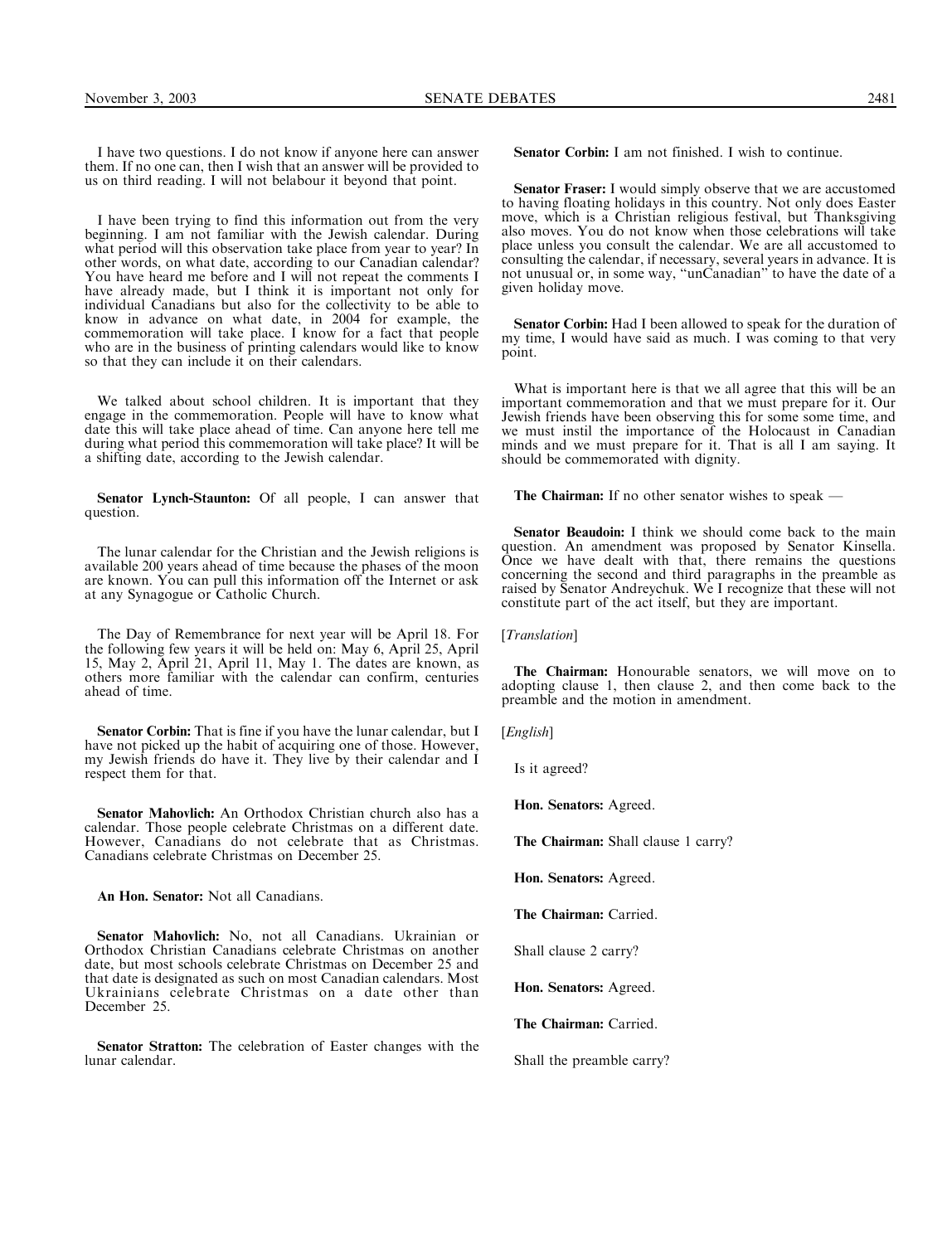Senator Nolin: Honourable senators, I move, seconded by the Honourable Senator Lynch-Staunton:

That Bill C-459 be amended at page 1, 18, by replacing the words ''House of Commons'' with the words ''Parliament of Canada.''

This applies to both official languages.

 $\bullet$  (1820)

[*English*]

I want to use the word ''Parliament'' because, of course, there are two chambers, but there is a third component; that is the Queen. She must also be part of that effort.

Senator Milne: May I suggest you use the words "Parliament of Canada'' in English, rather than ''Canadian Parliament.''

Senator Nolin: I never said "Canadian Parliament." I said, "le parliament du Canada.'' In English, it is the ''Parliament of Canada.''

[*Translation*]

The Chairman: It is moved: That the bill be amended at page 1, 18, by replacing the words "House of Commons" with the words ''Parliament of Canada.''

Is it your pleasure, honourable senators, to adopt the motion?

[English]

Senator Prud'homme: Honourable Senator Nolin rightly said line 21. Usually the line numbers correspond, but this time they do not. If we amend line 21 of the English version, it will look quite —

Senator Lynch-Staunton: No, no.

The Chairman: Honourable senators, Senator Nolin has moved that Bill C-459 be amended at page 1, line 18, by replacing the words ''House of Commons'' with the words ''Parliament of Canada.''

Is it your pleasure, honourable senators, to adopt the motion?

Hon. Senators: Agreed.

The Chairman: Carried.

Shall the preamble, as amended, carry?

Hon. Senators: Agreed.

The Chairman: Carried.

Shall the title of the bill carry?

Hon. Senators: Agreed.

The Chairman: Carried.

Shall I report the bill, as amended?

Hon. Senators: Agreed.

The sitting of the Senate resumed.

REPORT OF THE COMMITTEE OF THE WHOLE

Hon. Lucie P**é**pin: Honourable senators, the Committee of the Whole, to which was referred Bill C-459, to establish Holocaust Memorial Day, has examined the said bill and has directed me to report the same to the Senate with amendments.

The Hon. the Speaker: Honourable senators, when shall this report be taken into consideration?

Hon. Marie-P. Poulin: With leave, I move that the report be adopted now.

The Hon. the Speaker: Honourable senators, is leave granted?

Hon. Senators: Agreed.

The Hon. the Speaker: Is it your pleasure, honourable senators, to adopt the motion?

Hon. Senators: Agreed.

The Hon. the Speaker: Point of order, Senator Prud'homme?

Hon. Marcel Prud'homme: Honourable senators, it is not a point of order. Honourable Senator Poulin wishes to adopt the report, but the bill should be read the third time at the next sitting of the Senate so that we can entertain more speeches.

The Hon. the Speaker: Is leave granted, honourable senators, that we place this bill on the Orders of the Day for third reading at the next sitting?

Hon. Pierre Claude Nolin: The report is adopted.

The Hon. the Speaker: The report is adopted. In answer to the question, ''When shall this report be taken into consideration,'' shall it be taken into consideration at the next sitting?

Some Hon. Senators: Now.

The Hon. the Speaker: Honourable senators, to clarify, I believe honourable senators have agreed that the report of the Committee of the Whole is adopted.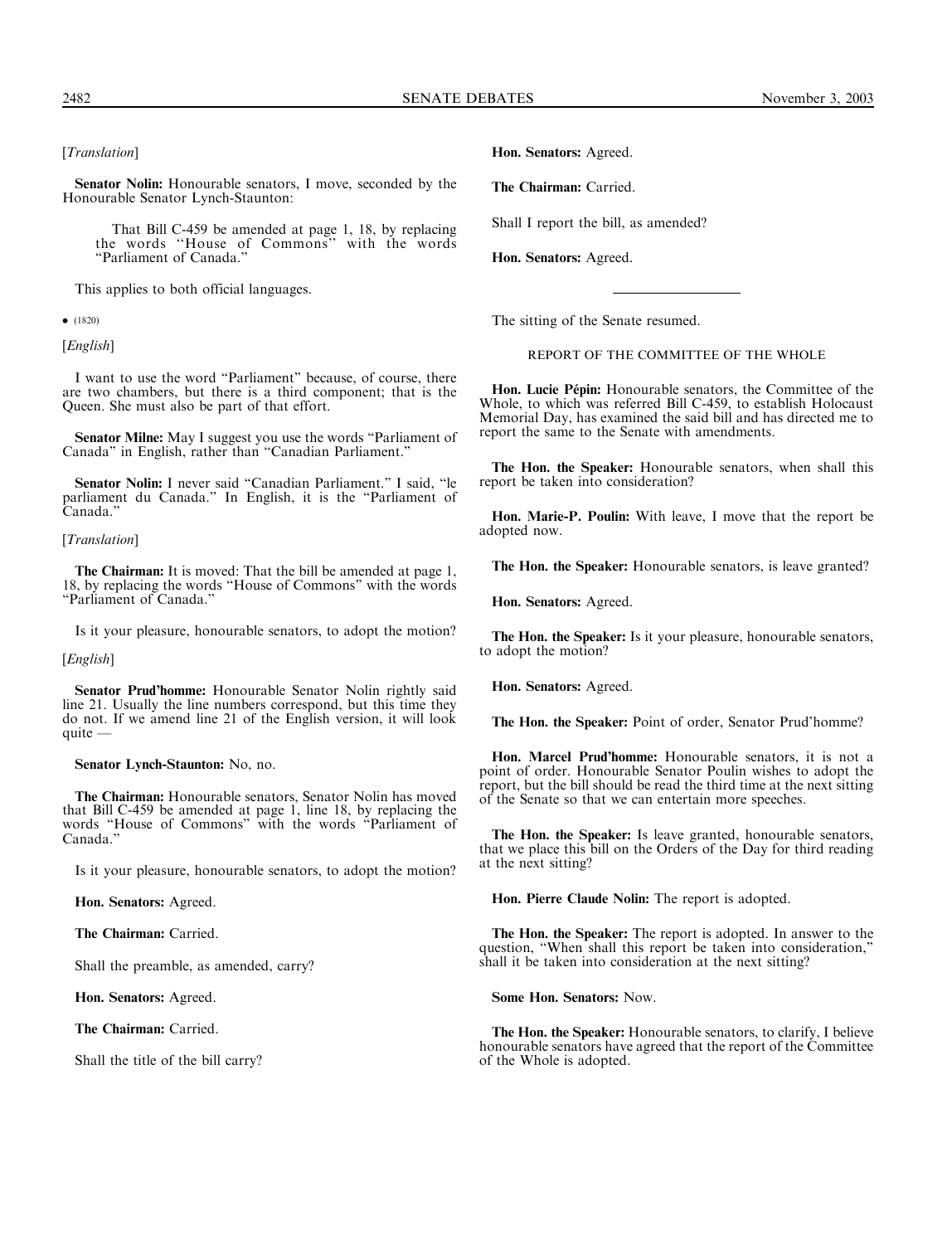Hon. Senators: Agreed.

The Hon. the Speaker: I put and received the answer to that question. The next question I put was to Senator Poulin: ''When shall this bill be read the third time?'' It is requested that leave be granted to consider the bill now.

Some Hon. Senators: Agreed.

Some Hon. Senators: No.

The Hon. the Speaker: Leave is not granted.

Honourable senators, when shall this bill be read the third time?

On motion of Senator Poulin, bill placed on the Orders of the Day for consideration at the next sitting of the Senate.

## CRIMINAL CODE

# BILL TO AMEND—SECOND READING— DEBATE CONTINUED

On the Order:

Resuming debate on the motion of the Honourable Senator Joyal, P.C., seconded by the Honourable Senator Mahovlich, for the second reading of Bill C-250, to amend the Criminal Code (hate propaganda).-(Honourable Senator St. Germain, P.C.).

Hon. Gerry St. Germain: Honourable senators, I rise today to speak to Bill C-250. Last May, I made a statement addressing Bill C-250 where I suggested that the hate crimes section of the Criminal Code and identifiable groups be amended to include "national origin." Since then, my office has done considerable research into the matter and has found that national origin was indeed considered and recommended back when this section of the code was being framed.

Honourable senators, we know that creating a hate crimes section of offences was the subject of consideration in the Cohen recommendations of 1965, that a number of private bills were introduced, and that after five years of debate sections 318 to 320 were written into the Criminal Code.

While the Cohen committee considered including "sex" and "national origin" in the identifiable groups, it ultimately did not because the committee was mostly concerned with addressing anti-Semitism and racist propaganda.

Following the Criminal Code amendment came the 1977 human rights legislation which included ''sex'' in the identifiable groups:

...racial, national, ethic or religious groups or a group defined by reason of age, sex, family or marital status, disability or pardoned conviction.

Also section 15(1) of the 1982 Charter included ''sex.''

Every individual is equal before and under the law and has the right to the equal protection and equal benefit of the law without discrimination and, in particular, without discrimination based on race, national or ethnic origin, colour, religion, sex, age, or mental or physical disability.

Honourable senators, assuming there was a comprehensive debate that led to the category of "sex" being clearly identified as a group in these laws, then it seems reasonable to make consistent the older legislative instrument by including ''sex'' in the Criminal Code's identifiable groups.

Honourable senators, our parliamentary history and the wishes of the Canadian public are clear. All agree that hateful acts perpetrated upon others —

Senator Cools: Not so fast.

Senator St. Germain: — and therefore hate crime is not to be tolerated in Canada.

I never realized I had such a devoted following, so I will slow down.

While Canadians do not condone hateful acts against others, be they Canadian citizens or citizens of other countries, there has been a loud response from the Canadian people to not pass Bill C-250 as written. Canadians from every region are concerned that Bill C-250 will have negative consequences on their right to freedom of expression and freedom of religion. According to Statistics Canada, 83 per cent of Canadians profess religious beliefs, and most churches have expressed opposition to this bill.

 $\bullet$  (1830)

Canadians have said there are some basic problems with the bill. The necessity for this specific legislation has not been shown. Statistics are scarce and the examples noted by the bill's sponsors are already illegal under existing law. Current libel and assault laws extend full protection to all individuals.

The terms of the legislation are imprecise and unclear, such as ''sexual orientation,'' ''hatred'' and associated terms like ''religious subject.'' As these definitions evolve, as ''marriage'' has, they may create further difficulties for religious expression. ''Sexual orientation'' includes homosexuals and lesbians, of course, but does it also include bisexuals, transsexuals and cross-dressers, as well as pedophiles or those who engage in bestiality? What about polygamy? How will a court subsequently define the expression ''sexual orientation?''

The bill threatens to infringe on long-standing freedoms of expression and religious belief, including the freedom to express reasonable disapproval of homosexual behaviour. The defences incorporated in the Criminal Code have been shown to be unreliable protection for religiously motivated speech.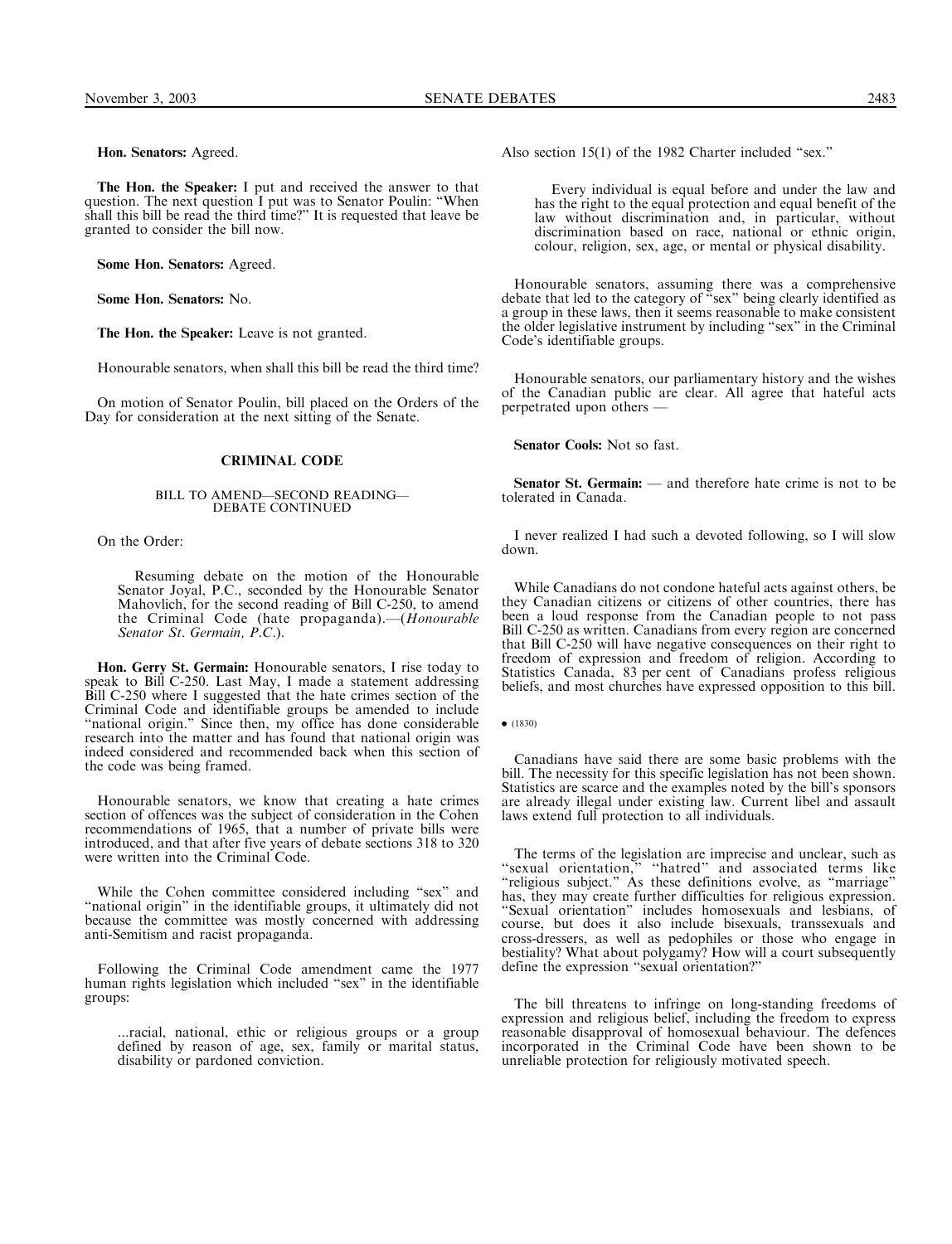Freedom of speech must be extended not only to those with whom we agree but also to those with whom we disagree. Prosecution, or threat of persecution, will deter the human right to freedom of expression from prevailing.

Madam Justice McLachlin, with the concurrence of Mr. Justice John Sopinka and Mr. Justice Gerard LaForest, described ''freedom of expression'' in the Charter as the ''right to let loose one's ideas on the world.'' She referred to the ''chilling effect'' on the exercise of this freedom of expression by law-abiding citizens because of the subjective concept of ''hate.'' In her opinion, criminal sanctions do not operate as a deterrent to hate-mongers, while they chill the free expression of the ideas of "ordinary" individuals who, by fear of criminal prosecutions and because of the inherent vagueness of the provision, will refrain from exercising their freedom of expression.''

#### She also said:

Section 319 imposes limits on freedom of expression in relation to the search for truth, vigorous and open practical debate and the value of self-individualization.

In her opinion:

The hate propaganda provision raises serious questions as to whether it furthers the principles and values of social peace, individual dignity, multiculturalism, and equality.

To most Canadians, the principal intent of Bill C-250 appears to be that the expression of ''hurtful'' words about one's sexual orientation must not be uttered; that, in effect, punishing hurtful opinions will suppress civil liberties and truth.

Honourable senators, criticism is not criminal. There are already sufficient laws protecting Canadians, and Canadians believe there is no need to expand such protection through ambiguous criminal law. Such an expansion seems to arbitrarily deprive Canadians of their Charter rights at the whims of special interest groups and the court.

Honourable senators, the government has said that the concerns of the religious groups are fully protected because they have amended  $319(3)(b)$  by adding protection for "religious texts.'' I ask: Why are Canadians still concerned with this so-called religious exemption?

On August 5, 2003, a National Post editorial had this to say:

Three years ago, the Ontario Human Rights Commission deemed religious conviction no defence against discrimination on grounds of sexual orientation. Today,

there is a bill awaiting approval...that would make anti-gay ''propaganda'' a criminal offence. Factor in our activist, Liberal court, and it is clear why people are so concerned about religious freedom.

Honourable senators, if the hate crimes section of the code is to be amended, then it should only be done after an exhaustive debate and not rubber-stamped, as some in the Senate, I believe, and in the other place would like to see done. The opponents of this bill are fighting to protect their freedoms. The government does not seem to understand that politicians and bureaucrats do not grant freedoms. Canadians believe that freedom is their inherent right. Canadians believe that, in Canada, they have the freedom to express their opinions. They have the freedom to criticize their politicians; the freedom to promote issues or agendas that are important to them, to their businesses or their values. Freedoms are the pillars of our democracy.

They believe that their freedom of expression means that they will not be thrown in jail for expressing their opinion. Canadian citizens are free to fully participate in the democratic process and their democracy is one where politicians are expected to defend their freedoms and not abuse them.

Canadians have said that, without explicit protections, this bill could be problematic for a number of common publications, since it may criminalize statements and texts that pertain to homosexuality. There is not much case law to date, but the judicial trend seems to be favouring the interests of one special interest group over the rights of other minority and majority interests.

Canadians fear that ostracized expression could ultimately affect publications of the Christian, Jewish or Muslim and other faith-based communities, and further, that non-specific religious texts, educational materials, teachings and instruction forums may not be permitted and therefore, under the proposed law, statements made in those documents and places could also be subject to criminal sanction.

Some question whether texts such as the Bible or the Koran, when used by someone to promote hatred or advocate genocide, could then be considered hate literature. When the Department of Justice officials appeared at the Bill C-250 committee hearings in the other place, they could not give a definitive answer to this question: Could religious publications be subject to censorship or even prohibition?

Some Canadians sense that the bill will simply, by way of substitution, discriminate against a different group of individuals. If so, that, honourable senators, is not a satisfactory solution. Having driven the Judeo-Christian value system out of Canada's public square, classrooms and our courts, activists now want to drive it out of the church.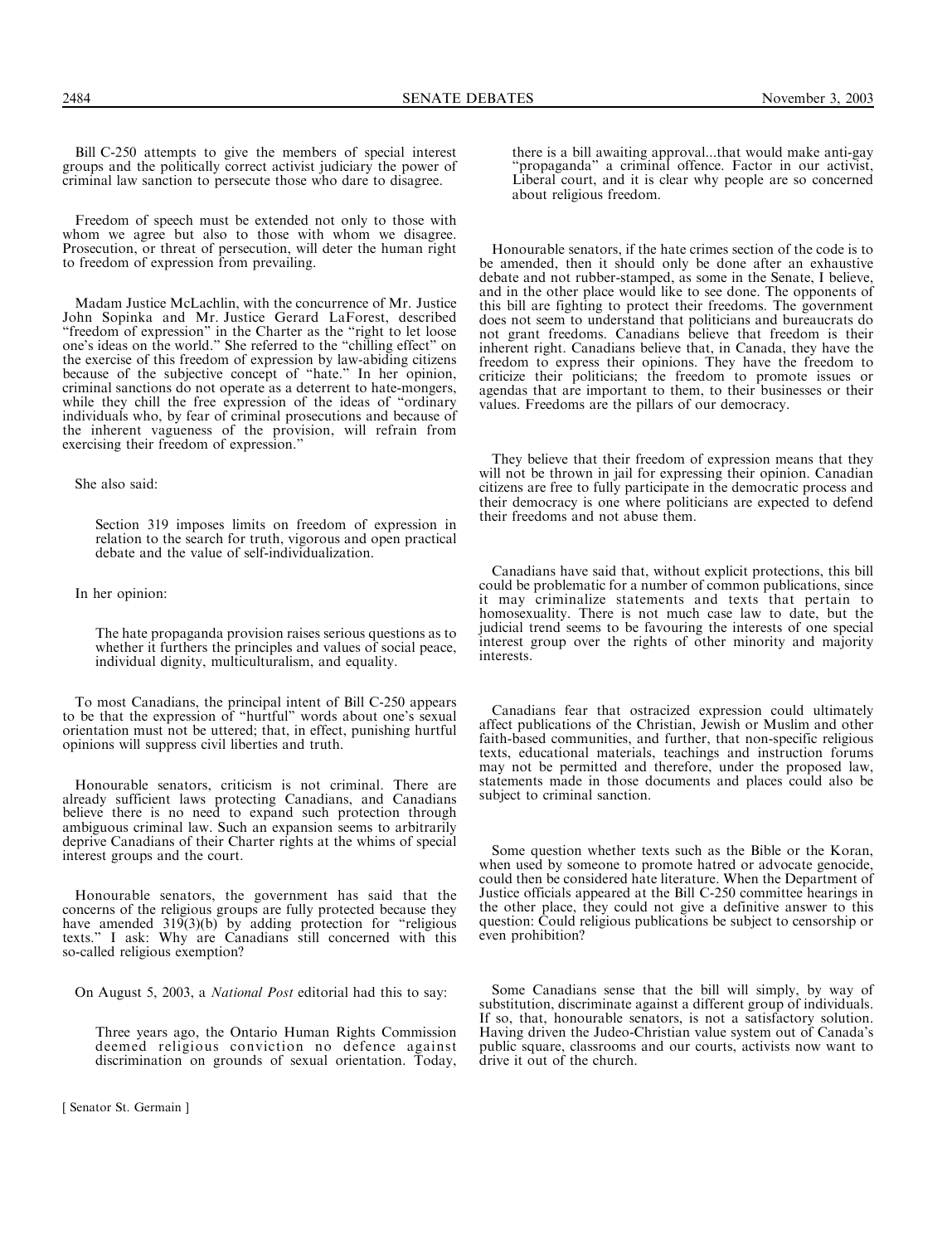Bill C-250 may not be the appropriate legislative response to prevent the expression of hatred toward gay and lesbian individuals. The constitutional rights and freedoms of one group of Canadians should not be bartered away through an ill-conceived proposal to advance the interests of another group.

Alternatively, since sections 318 and 319 of the Criminal Code are exclusive provisions providing protection to only four designated groups, it therefore may discriminate by excluding all other groups from its protective provisions. Perhaps, honourable senators, we ought to consider deleting the list of designated groups set out in sections 318 and 319 and rewriting the sections so that all Canadians will be provided this protection.

Honourable senators, given the concerns of the Canadian public, I am not so certain that ''sexual orientation'' should be hastily included as an identifiable group in the Criminal Code. I am certain, however, that we must carefully examine this measure, and that will require a bit of time.

In the process of examination, we would be derelict in our duty were we not to ensure that a comprehensive review of all relevant ''identifiable groups'' be undertaken. Of course, this means also examining the inclusion of national origin, a group I identified earlier in my remarks.

Honourable senators, in a statement that I made in this chamber on this subject at an earlier date, I said:

One of the things we have long been proud of in Canada is our freedom of speech — our ability to express ourselves without fear of being censored because someone or some group disagrees with the views we are expressing, and with this privilege comes the responsibility to avoid publicly speaking out in a way that might incite hateful acts.

The Criminal Code offers no protection to those who may be singled out in hateful verbal attacks merely because they are citizens of a particular nation. Therefore, another identifiable group must be protected, and that is people who can be identified by their national origin. This loophole has real implications. It allows hate-mongers to incite hatred against citizens of other countries. Citizens of all nations deserve the same protections we offer people who might be defined by their race, colour, ethnic origin or religion. Honourable senators, section 318 of the Criminal Code must be amended to protect this group from the hate-mongers.

 $\bullet$  (1840)

I urge all honourable senators to rectify this deficiency in the hate crimes law. I urge this place to examine carefully Bill C-250, for most Canadians have difficulty supporting it as it is.

On motion of Senator Stratton, for Senator Tkachuk, debate adjourned.

### STUDY ON ISSUES AFFECTING URBAN ABORIGINAL YOUTH

### REPORT OF ABORIGINAL PEOPLES COMMITTEE— DEBATE ADJOURNED

The Senate proceeded to consideration of the sixth report (final) of the Standing Senate Committee on Aboriginal Peoples entitled: Urban Aboriginal Youth *—* An Action Plan for Change, tabled in the Senate on October 30, 2003.—(Honourable Senator Chalifoux).

Hon. Thelma J. Chalifoux moved:

That the Sixth Report of the Standing Senate Committee on Aboriginal Peoples be adopted and that, pursuant to Rule 131(2), the Senate request a complete and detailed response from the Government, with the Ministers of Indian Affairs and Northern Development, Justice, Human Resources Development, Canadian Heritage, Health, and Industry; the Solicitor General; and the Federal Interlocutor for Metis and Non-status Indians being identified as Ministers responsible for responding to the report.

She said: Honourable senators, it is with great pleasure that I rise today to speak to the sixth report of the Standing Senate Committee on Aboriginal Peoples entitled, ''Urban Aboriginal Youth — An Action Plan for Change.'' This report represents the first time a parliamentary committee has examined the needs and the condition of urban Aboriginal youth in Canada.

Let me begin by thanking my esteemed colleagues who served with me on the Aboriginal Peoples Committee. I wish to take a moment to acknowledge their hard work, their unwavering dedication and their commitment to this important issue.

As the title suggests, the committee's report is not another study on Aboriginal peoples. Rather, we have sought to formulate a detailed and concrete plan of action to support the economic, social and cultural needs of Aboriginal youth who live in urban areas. Together, the report's 19 recommended actions form the basis of a strategy for reform that is positive, proactive and progressive.

Honourable senators, as you all know, Aboriginal youth living in urban areas face major disadvantages in comparison with other Canadian youth when measured against nearly every social and economic indicator.

For many Aboriginal youth, city life is often an overwhelming experience. Their foothold is uncertain. Their futures are uncertain. While cities may seem to offer great promise, countless arrive ill-prepared to take advantage of these opportunities and promise eventually falls to despair.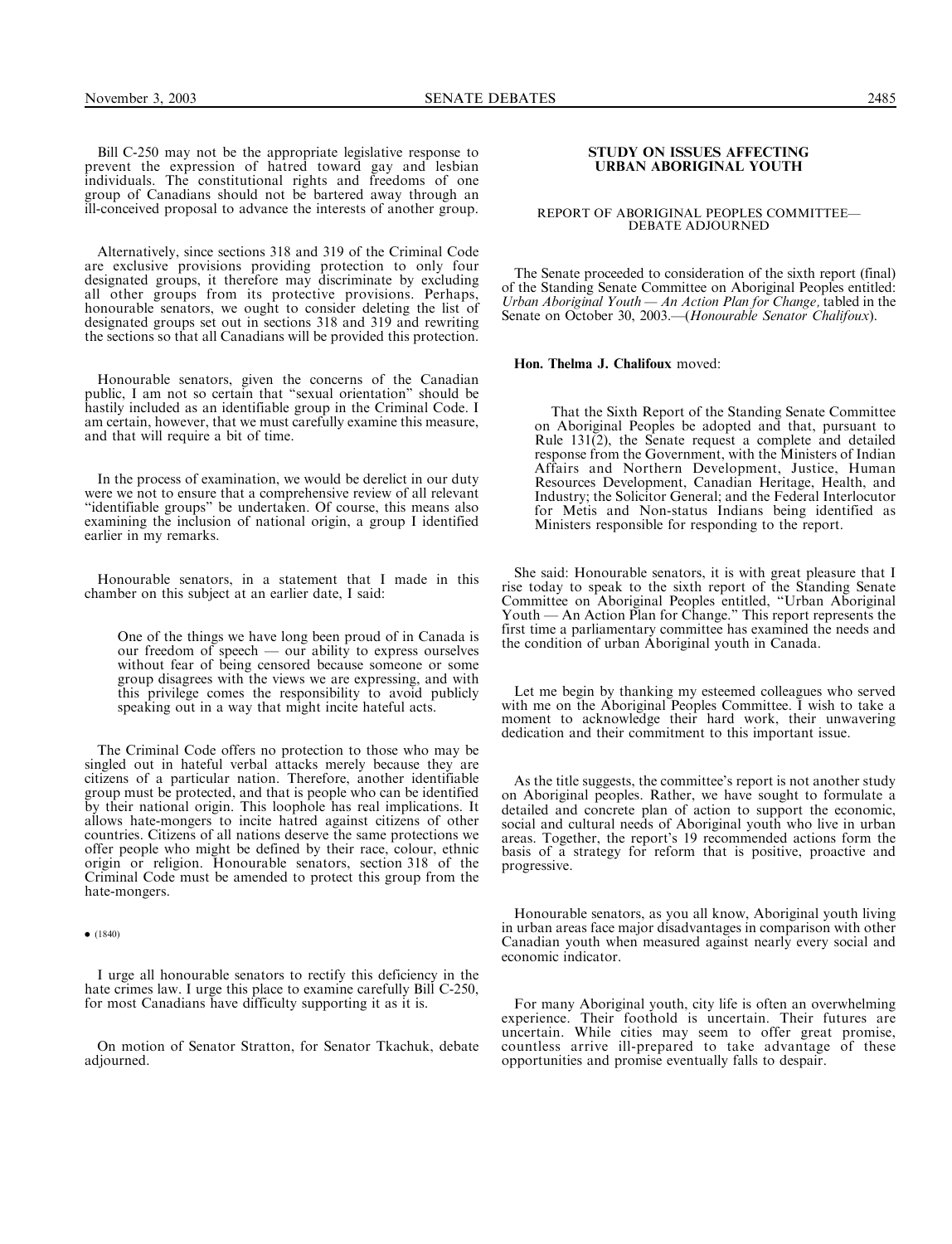Honourable senators, far too often the lives of these young people become just another negative statistic. We in this chamber must resist the temptation to read these figures idly and search ourselves for a deeper understanding of the real suffering and pain that exists behind those numbers. Unless we come together to address the structural inadequacies that underpin those grim statistics, these youth may be lost to their communities and to us forever.

Minus their potential, we are diminished. We are compelled to ensure that another generation of Aboriginal youth will not be prevented from realizing their promise.

When the committee first began its examination into issues affecting urban Aboriginal youth, we could not have imagined the unshakeable resilience displayed by many of these young people in the face of so many daunting challenges. We were impressed by their strength, their quiet determination, their honesty in talking so frankly about their lives and their sincere desire to overcome their circumstances, however difficult they may seem at times.

Honourable senators, it is difficult. The aimlessness of many Aboriginal youth, often manifested in street crime and youth gangs, is more a failure of Canadian society to provide alternative structures than a reflection of the youth themselves. The lives of Aboriginal youth are profoundly influenced by both historical injustices and current inequities.

Issues facing youth are rooted in a history of colonization, racism, dislocation from their traditional territory, communities and cultural traditions and the intergenerational impacts of the residential school system.

Honourable senators, where barriers exist, we must, in the best interests of Aboriginal youth, act to remove them. A growing and youthful urban Aboriginal population, both socially and economically marginalized, is a matter of significant public policy concern. If the challenges these youths face are ignored, it can and will have negative consequences for both Aboriginal communities and Canadian society as a whole.

Sadly, current government approaches focus on the problem and not the individual. They are at best short-term, band-aid measures which do little to lay the foundations for long-lasting change. This report moves away from reactive programming and

suggests more fundamental change in the areas of policy and jurisdiction, the way youth programs and services are conceived and delivered, as well as the need to work on a multilateral basis involving all stakeholders.

Significantly, the report calls upon the federal government to remove artificial status-based restrictions for post-secondary student assistance so that all Aboriginal youth, irrespective of status, are eligible for assistance. Honourable senators, postsecondary education is essential to improving the economic and social outcomes of Aboriginal youth and in creating long-lasting, permanent and meaningful change.

Higher education, as we all know, is essential to creating a vibrant middle class. It is forward looking and treats youth as a resource to be nurtured rather than a problem to be fixed. Higher education is also critical to ensuring meaningful employment in an increasingly competitive knowledge-based economy. The days when a high school education was sufficient for obtaining gainful long-term employment are behind us. The labour market has changed dramatically in the last decade, due in large measure to technological changes and the processes of globalization. Postindustrial economies place a high premium on knowledge and skills, and never before has the link between education and employment become so vital. Studies such as the Alberta National Round Table on Learning suggest that by 2004 one in four jobs will require a university degree.

 $\bullet$  (1850)

Despite some assuring gains, however, Aboriginal youth continue to lag behind the rest of the Canadian population at a time when jobs require more and more education. Ensuring meaningful access to higher education for Aboriginal youth is an investment we make not only in their futures but also in our own futures.

Faced with impending labour shortages, Aboriginal youth — a growing segment of urban populations — are an important resource to help meet labour needs. Young Aboriginal people hold out great promise in being able to bridge the impending gap in Canada's shrinking labour force. An educated and motivated Aboriginal youth could form a dynamic and key component of tomorrow's labour force. Unless we begin to address the structural barriers, this cannot happen.

There is a pressing need for government to invest resources in youth initiatives aimed at improving educational outcomes so that Aboriginal youth acquire the training and skills needed to obtain meaningful employment. It is with in this mind that we also recommend that federal programs aimed at increasing labour market participation of Aboriginal youth provide long-term strategic training and that the youth and urban component of the Aboriginal Human Resources Development Strategy be increased to correspond to the need and the importance of this issue.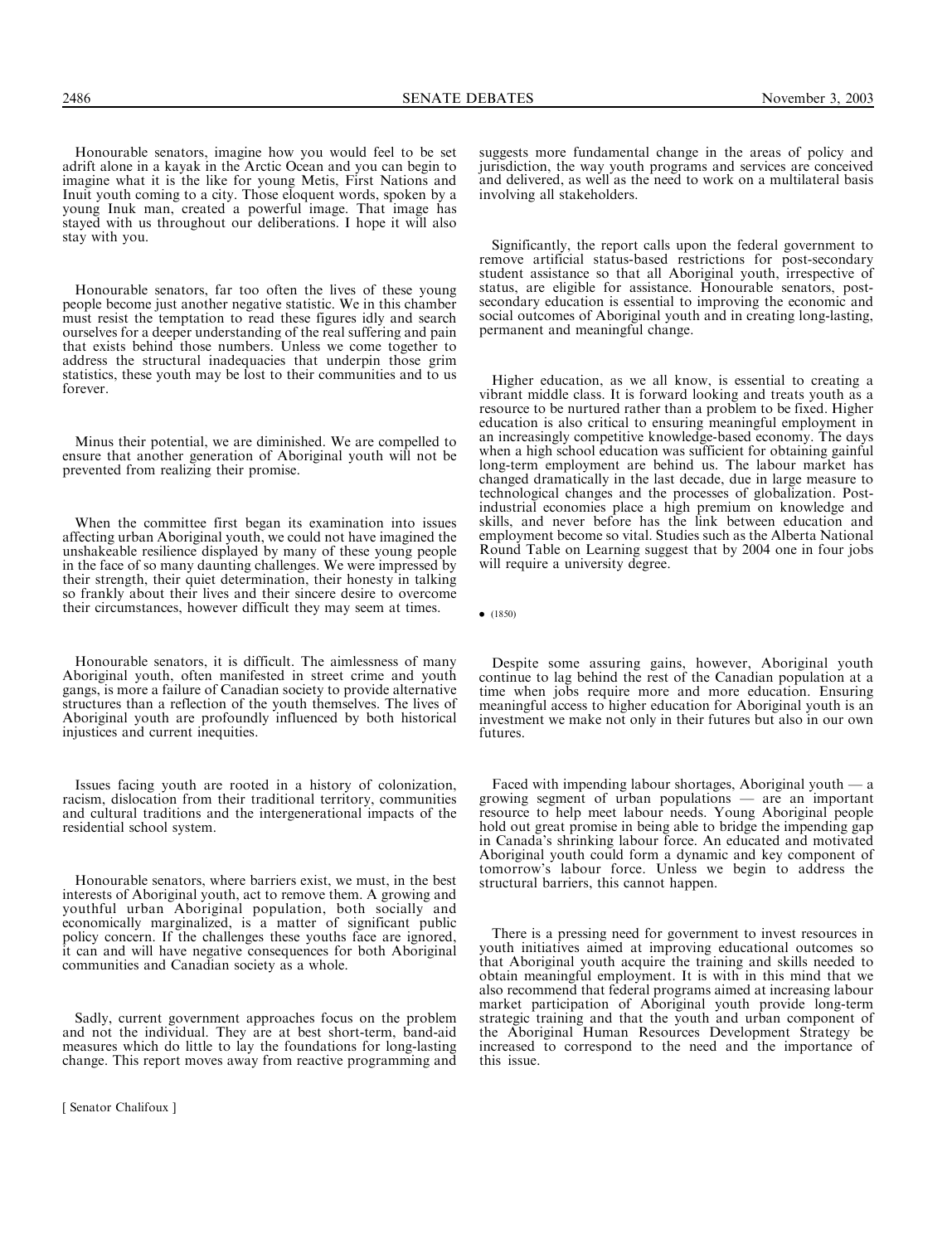Honourable senators, as a society, we can question our responsibility for the misguided policies of the past, but should we not be morally and socially responsible for restoring to Aboriginal youth today that which should never have been taken from those of yesterday — their hope for the future and a chance to take their rightful place in it? A university education in itself may not suffice in undoing the numerous social ills that plague so many innocent youth, but it is an important stepping-stone to restoring their well-being and confidence. A well-educated Aboriginal youth will be less vulnerable to a range of social and economic factors that erode their ability to be full, productive members of Canadian society and will be better able to contribute to the capacity of their own communities and institutions. To believe we owe them anything less is unconscionable.

Honourable senators, for things to improve, the jurisdictional framework must be clarified. The current federal approach to Aboriginal policy no longer mirrors the geographical reality of Aboriginal peoples, two thirds of whom live off-reserve today. The increasing urbanization of Aboriginal peoples is amplifying pressures toward the need for a new direction in policy development. The demographic shift of the Aboriginal population to cities has profound implications concerning federal responsibility for Aboriginal people. In practical terms it has meant that over time the federal government has seen its responsibility extend to fewer and fewer people. Of the nearly \$8 billion that the federal government will spend on Aboriginal programs, only \$270 million will flow to urban and off-reserve programming. This has resulted in an inferior level of services for urban Aboriginal people and youth.

Honourable senators, in a significant move away from current federal policy that presently limits government responsibility to on-reserve status Indians and the Inuit, this committee calls upon the federal government to recognize the rights of First Nations people when they leave their reserve. In addition, we recommend that the federal government must take formal steps to clarify and resolve the rights of the Metis people of Canada, the most highly urbanized of all Aboriginal peoples.

Although constitutionally recognized as one of three Aboriginal groups in Canada, the Metis do not enjoy the same rights as First Nations people and the Inuit. This report recommends that the federal government enter into formal negotiation with the Metis people to clarify outstanding jurisdictional and rights issues. As honourable senators are all aware, the recent Supreme Court decision in *Powley* makes this recommendation all the more timely and relevant, and we urge the government to act on it immediately.

Honourable senators, this failure of federal and provincial governments to accept, clarify and coordinate their jurisdictional roles and responsibilities has resulted in what the Royal

Commission on Aboriginal Peoples called a ''policy vacuum,'' with the needs of urban and off-reserve Aboriginal people being the first casualty in this jurisdictional no man's land. It is becoming increasingly difficult for governments ignore the many challenges, needs and issues facing our urban Aboriginal population. Not only do Aboriginal youth constitute a significant percentage of urban populations, especially in the Western provinces, but on the whole they have higher rates of joblessness, less formal education, more contact with the justice system and are in poorer health than their non-Aboriginal counterparts. It is clear to us that outstanding jurisdictional issues contribute significantly to the poor social and economic conditions experienced by so many Aboriginal people and youth in this country. This must change and our report outlines steps upon which to create that change.

Honourable senators, of all the issues affecting urban Aboriginal people, some of the most pressing and urgent are the needs of the Aboriginal youth. We are struck by the absolute necessity of addressing their needs, particularly those estranged from their cultural heritage and the broader community in which they reside. The question we have sought the answer is how to foster a more constructive dynamic for urban Aboriginal youth and mitigate their social exclusion. Senators, there is no single answer. Rather, the solution is provided by a weave of supports comprised of education, recreation, urban transition services, labour market readiness, sound parenting skills, as well as strong community, cultural and family supports. Without these necessary supports, young Aboriginal people and their families can find it difficult to overcome the challenges they face and to achieve a quality of life comparable to other Canadians.

This report makes several recommendations that help create opportunities for youth and alleviate some of the pressures they face in the city. Notably, we recommend that urban transition services to help youth adjust to city life be made available; that measures to address the high dropout rates be implemented; that community-based youth programs, which promote sound parenting skills, be developed; and that approaches for employment and training programs be long term.

In addition, the committee's report recommends that a national public awareness campaign for Aboriginal youth and pre-teens be designed to address youth sexual health and to promote healthy sexual practices and the prevention of teen pregnancies. Too many of our kids are having kids. Important research suggests that Aboriginal youth report using little or no contraception. Pregnancy is only one of the unintended results. This also puts youth at risk of a number of sexually transmitted diseases, including HIV and AIDS. We are troubled that while the number of AIDS cases has shown a decline in the general population, the number of AIDS cases in the Aboriginal community and among urban Aboriginal youth has risen dramatically. This is a cycle we must break.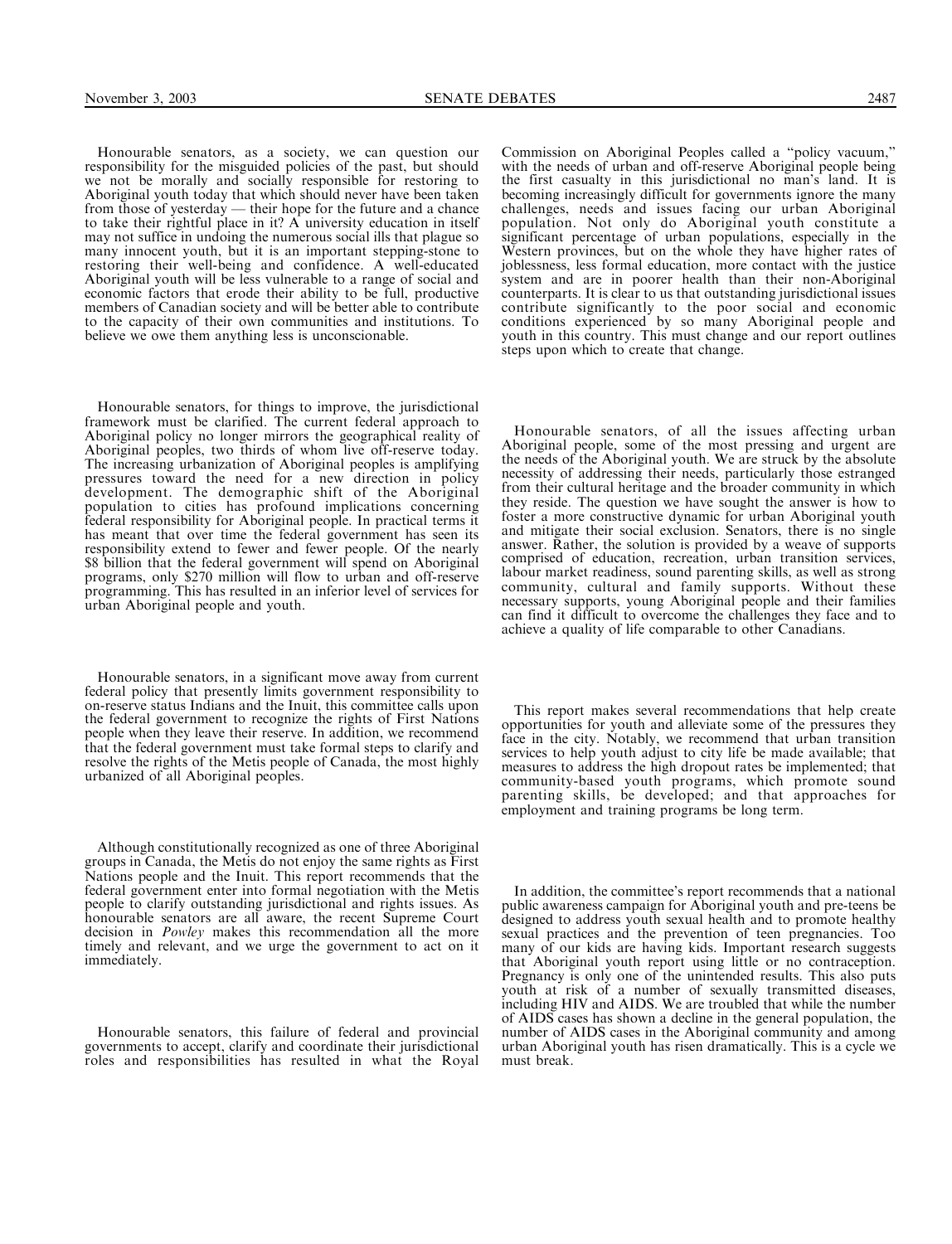I believe strongly that the recommended actions proposed in this report form a basis upon which greater opportunities for urban Aboriginal youth can be realized. In order to obtain these benefits, however, the sustained commitment of all governments and their respective departments is essential. I believe that a genuine window of opportunity exists to implement the kind of positive change needed to ensure that another generation of Aboriginal youth is not sacrificed on the altar of narrow policy thinking.

The committee has worked out a realistic plan of action and detailed concrete steps that, if implemented in a serious and dedicated fashion, could lead to meaningful reform and long-lasting change. This report maps out a strategy for positive and meaningful change. It helps to build positive supports around urban Aboriginal youth and their families.

The Hon. the Speaker pro tempore: Honourable senator, I regret to say that your time has expired.

Senator Chalifoux: Honourable senators, I ask for leave to continue.

The Hon. the Speaker pro tempore: Is it agreed, honourable senators?

Hon. Senators: Agreed.

Senator Chalifoux: Honourable senators, the report moves away from reactive programming that sees Aboriginal youth as problems to be fixed, to create opportunities upon which their talents, aspirations and hopes for a better life can be realized.

 $\bullet$  (1900)

Honourable senators, this report is not the end of road. It is only the beginning. All levels of government and Aboriginal organizations must take action now if we are to succeed.

On motion of Senator Stratton, for Senator Johnson, debate adjourned.

### THE FINANCIAL ADVISORS ASSOCIATION OF CANADA BILL

### PRIVATE BILL TO AMEND ACT OF INCORPORATION— REPORT OF COMMITTEE ADOPTED

The Senate proceeded to consideration of the fourteenth report of the Standing Senate Committee on Banking, Trade and Commerce (Bill S-21, to amalgamate the Canadian Association of Insurance and Financial Advisors and The Canadian Association of Financial Planners under the name The Financial Advisors Association of Canada, with an amendment) presented in the Senate on October 30, 2003.—(Honourable Senator Kroft).

Hon. Richard H. Kroft moved the adoption of the fourteenth report of the Standing Senate Committee on Banking, Trade and Commerce.

[ Senator Chalifoux ]

He said: Honourable senators, the purpose of this special act is to amalgamate the Canadian Association of Financial Planners and the Canadian Association of Insurance and Financial Advisors. The new name of the amalgamated corporation will be the Financial Advisors Association of Canada, to be known as Advocis.

Hon. Senators: Question!

The Hon. the Speaker pro tempore: It was moved by the Honourable Senator Kroft, seconded by the Honourable Senator Moore, that this report be adopted now.

Is it your pleasure, honourable senators, to adopt the motion?

Hon. Senators: Agreed.

Motion agreed to and report adopted.

The Hon. the Speaker pro tempore: When shall this bill be read a third time?

On motion of Senator Kroft, bill placed on the Orders of the Day for third reading at the next sitting of the Senate.

### BUSINESS OF THE SENATE

Hon. Anne C. Cools: Honourable senators, could we have an indication of how much longer we will be sitting? I know that at six o'clock, we agreed to not see the clock. However, I understood at that time that the intention was to complete the discussion of Bill C-459 in the Committee of the Whole.

I did not think that we would just continue sitting into the wee hours of the evening. Not that I am a complainer, but we have not had dinner.

Could we have an indication of how long we will continue? It would be useful. Some of us may want to withdraw permission to not see the clock.

### [*Translation*]

Hon. Fernand Robichaud (Deputy Leader of the Government): Honourable senators, when I was asked if we were going to sit late, it was mentioned that perhaps we would sit until midnight, like last week — although we did not sit until midnight, just until 11:15 p.m. This leads us to the question of how late the honourable senators are prepared to sit. However, the Senate is currently debating a question of privilege raised by Senator Kinsella. He is currently defending his bill in committee. In my opinion, we must, without agreeing in advance to his question of privilege, continue to sit so he can return to present his question of privilege, which he is expected to do before 8 p.m.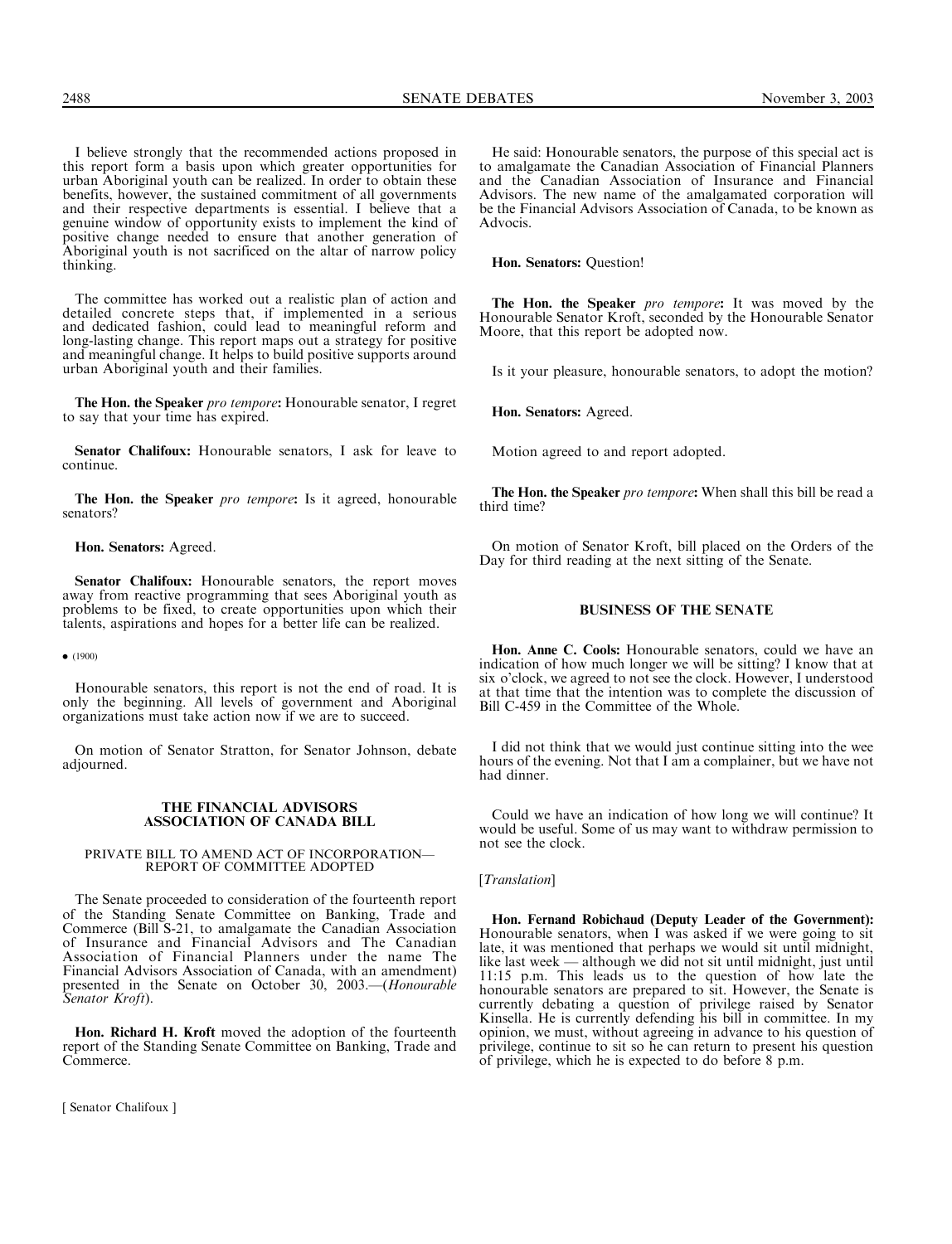### [English]

Senator Cools: Honourable senators, perhaps a better solution would be for us to postpone consideration of Senator Kinsella's question of privilege until tomorrow.

I am asking Senator Robichaud to do that. We do not do that very often, but it has been done. Due to the lateness of the hour, the question of the debate on the prima facie question of privilege has been bumped to the next sitting day.

I understand, based on what Senator Robichaud has said, that Senator Kinsella is, at this very moment, before a committee testifying on his bill. Therefore, I do not think that Senator Kinsella would object if we were to simply bump the item until tomorrow. There is ample precedence for that. Perhaps honourable senators would agree to do that.

### [Translation]

Senator Robichaud: Honourable senators, I am not prepared to accept this, simply because a question of privilege has been raised about a meeting held by a committee on Friday, and it deserves to be heard. A report was tabled in the Senate concerning a bill, and it is important to hear this question of privilege.

### [*English*]

Senator Cools: Honourable senators, I submit that it is the will of this chamber to hear the question of privilege tomorrow, not today. That approach would cause no prejudice whatsoever to the question.

Honourable senators, we have been sitting marathon hours last week and today. It is clear that we have a difficult week ahead.

I was impressed by Senator Grafstein's and Senator Poulin's suggestion that we not see the clock at six o'clock to accommodate the Committee of the Whole on Bill C-459. Perhaps we should have seen the clock, but it is a little late now.

Honourable senators, we can stop everything now and resume tomorrow at this point. There would be no prejudice to Senator Kinsella or his question. I suspect that, if he is doing double duty in a committee currently, he might be relieved to know that we would be prepared to allow him to speak tomorrow.

Yes, it is a question of privilege, and it is important, but I am sure that it will be just as important tomorrow.

The Hon. the Speaker pro tempore: Orders of the Day.

Senator Cools: It is not allowed that I be merely ignored. I am asking a question of Her Honour. We are sitting at a time when it would appear that we should not be sitting because we agreed not to see the clock to complete a specific task. That position to not see the clock cannot be taken as carrying into perpetuity.

The chamber considered the proposition that we not hear the question of privilege today, and that we hear it tomorrow.

**The Hon. the Speaker** pro tempore: Are you raising a point of order, Senator Cools?

### POINT OF ORDER

Hon. Anne C. Cools: Honourable senators, this chamber gave unanimous consent to not see the clock at six o'clock for a very specified set of purposes. Clearly, when honourable senators agreed to do that it was their intention and their expectation that those items on the Order Paper would have been dealt with and then senators would have been allowed to adjourn to have something to eat or to do whatever else they are supposed to do.

Honourable senators, I do not think that it is proper or in order that, because that agreement was given to be able to consider Senator Poulin's and Senator Grafstein's measure, Bill C-459, that permission then be taken to extend to every other order.

Perhaps some honourable senators would not have given unanimous consent if they had understood that this would happen.

 $\bullet$  (1910)

Honourable senators, perhaps the Senate should consider adjourning now and allowing Senator Kinsella to raise his question of privilege tomorrow.

### [*Translation*]

Hon. Fernand Robichaud (Deputy Leader of he Government): Honourable senators, I do not believe a point of order can be justified. When leave was granted, I was asked to list the items I intended to call. I replied to Senator St. Germain that I certainly would wish to call Bill C-250 and that at that time we would see what disposition was made. However, I did not make any promises to stand all the following items.

I believe we are continuing, mainly, to satisfy Senator Kinsella, who is before the Official Languages Committee at present, speaking about his bill. I believe that by 8 p.m. we will be able to continue the debate. I hope that Senator Kinsella will then be able to return to this chamber in order to raise his question of privilege.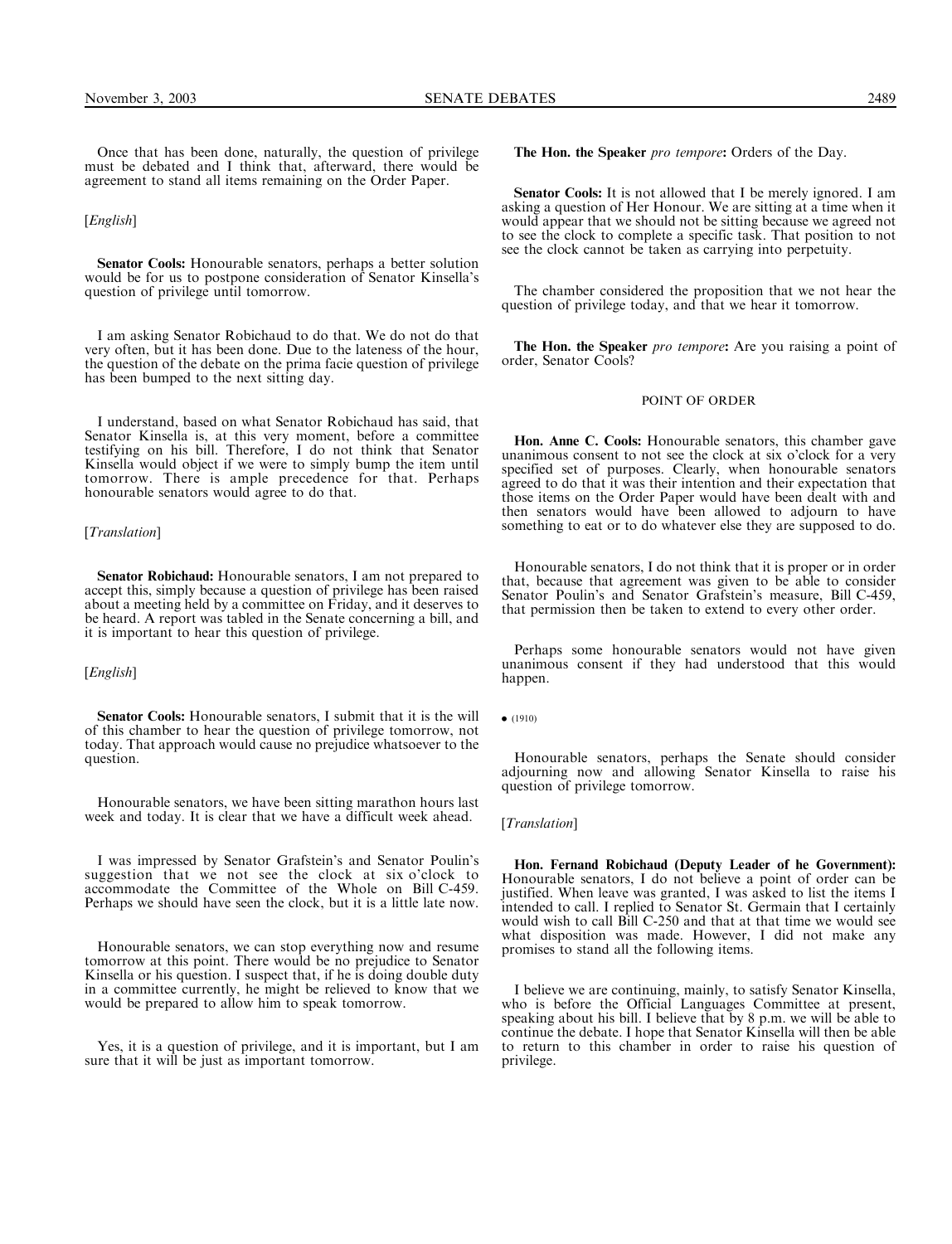### [English]

Senator Cools: Honourable senators, we have had situations in the past where, due to the hour of the day, consideration of questions of privileges under rule 43(5) have been bumped over to the next day. It seems to me, honourable senators, that we are coming into an extremely busy time where the parliamentary agenda is well packed and very well stocked. When honourable senators ask at six o'clock that we not see the clock, and when those undertakings are made, and when honourable senators have granted their permission for the Senate to continue to sit, it seems to me that that grant should be respected and it should not be turned around and abused or violated.

It is crystal clear to me, because I was sitting here, that at the time consent or leave was granted at six o'clock not to see the clock, honourable senators did not expect to be sitting for many hours thereafter. There was a clear understanding, at least on my part, that we were allowing this fast track to let Senator Grafstein's bill go ahead.

It is not proper, Your Honour, and I would submit it is not in order, to proceed in this way. If this is how we are to be proceeding, you can be sure many of us will think a little harder and longer about granting consent at six o'clock. You should put that into your kitty for consideration. There is no reason in the world for us to be sitting here tonight. We sat many nights -

The Hon. the Speaker: I take it that the point of order is that the agreement not to see the clock was conditional, but I did not take it that way, I must say, honourable senators. Accordingly, I think that when we agreed not to see the clock, it was just that. Senator Cools is right, however, in that when we do not see the clock, it is often because we anticipate that we will complete our work in a short time.

As to the matter of conditional unanimous consent, that would have to be worded very carefully, and in this particular case I did not take it that way when I put it to honourable senators. In fact, I recall distinctly mentioning that the question of privilege was still a matter before us. Questions of privilege, by their very nature, I believe, have a certain priority. Accordingly, Senator Cools, regrettably, I find no point of order.

Senator Cools: There is no such thing as conditional unanimous consent. There is no such thing as a conditional agreement. However, there is such a thing as the premise and the reasons for which consent was granted, and that is what I am talking about, honourable senators. Consent was granted to allow Senator Grafstein and Senator Poulin to move ahead on Bill C-459. At the time it was granted, we clearly understood that we would be adjourning shortly thereafter. I would submit, honourable senators, that when these kinds of agreements are given or granted, they should be respected and they should be honoured, and they should not be abused.

### UNITED STATES BALLISTIC MISSILE DEFENCE SYSTEM

### MOTION RECOMMENDING THE GOVERNMENT NOT TO PARTICIPATE—DEBATE CONTINUED

On the Order:

Resuming debate on the motion of the Honourable Senator Roche, seconded by the Honourable Senator Plamondon:

That the Senate of Canada recommend that the Government of Canada refuse to participate in the U.S. sponsored Ballistic Missile Defence (BMD) system, because:

1. It will undermine Canada's longstanding policy on the non-weaponization of space by giving implicit, if not explicit, support to U.S. policies to develop and deploy weapons in space;

2. It will further integrate Canadian and American military forces and policy without meaningful Canadian input into the substance of those policies;

3. It will make the world, including Canada, not more secure but less secure.—(Honourable Senator Graham, P.C.).

Hon. B. Alasdair Graham: Honourable senators, I thank Senator Roche for introducing the motion that reads that the Senate of Canada recommend that the Government of Canada refuse to participate in the U.S.-sponsored ballistic missile system for three closely argued reasons, all of which I will try to touch upon in my remarks this evening.

Senator Roche's remarks were informative and, as always, formed from a background of considerable experience on defence and security matters of great importance to all Canadians. I listened with the greatest of interest to Senator LaPierre's remarks in support of the motion, and I thank him for contributing with such humanity to the debate.

It has been said that perception is reality. On no issue is this observation more applicable than the complex question of ballistic missile defence. In my opinion, it is at present impossible to predict where and how the ballistic missile defence system, so dependent on a complex of technologies and budgets that are in the process of development, will evolve over time. As we have seen time and time again with regard to the issue of U.S. defence spending, a budget line for the missile agency may very well not translate into official American policy. Over a decade ago, we were told that a viable missile defence screen would be in place by the turn of the century. The world waited. Time frames came and went with a kind of consistency one expects from the politics of checks and balances. As administrations come and go, I believe Canada must respond to American policy on this issue one day at a time.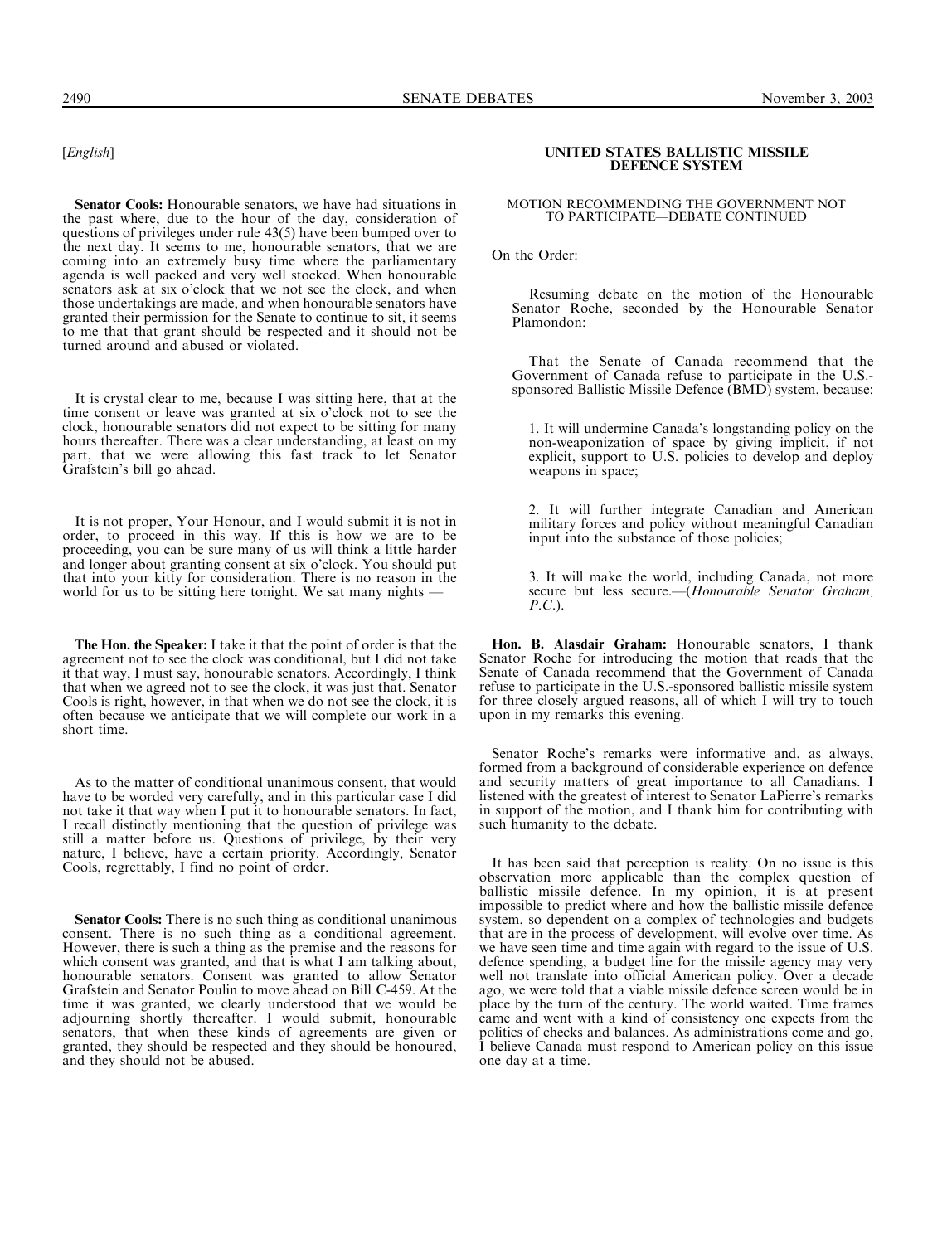In the meantime, concerned Canadians have put forth a plethora of arguments in their opposition to BMD. One of the most important centres on the theory that U.S. ballistic missiles may inevitably involve the testing of weapons in space. Senator Roche contends that BMD will be one package leading to U.S. space-based dominance and that Canadian participation in missile defence, no matter how modest, will constitute an endorsement of U.S. intentions to weaponize space.

Senator LaPierre rejected — and quite properly — Canada's endorsement of the so-called vortex of American militarism and unilateralism that seems to stem from Senator Roche's theory. If I thought the vortex was in fact the reality, and if I thought for one second that U.S. Air Force Secretary James Roche was stating official policy, I too would have grave concerns. Unfortunately, while all of us search for simple answers to our bilateral relations with the colossus to the south, such simple answers are not to be had. Let us take a quick look at emerging U.S. policy on BMD and the so-called weaponization of space from another perspective.

First, let us ask some legitimate questions. Is there any evidence whatsoever that the U.S. intends to violate its treaty obligations in the Outer Space Treaty with regard to the access to, and the use of space by, any nation for peaceful purposes? I do not know of any.

Is U.S. policy really anchored in a conspiracy designed to establish an imperial power in space with a war-fighting capability seen only in Star Wars or, as Senator LaPierre suggests, a transformation of space into a military zone where the U.S. can attack anyone at will? Can we not say, perhaps with considerably more equanimity, that the U.S. is concerned that its dominance in outer space is, in fact, highly questionable, the more so as space is now so vulnerable to threats emanating from many countries which have the capacity to launch a missile with a nuclear warhead which has the capacity to strike at outerspace assets and which, in so doing, will do a great deal of damage to Western economies, ours included?

How do we perceive all this? Is BMD about dominance or protection? With regard to war fighting capabilities, won't attempts to go to war in space leave a real mess up there? Who pays the biggest price for that? Could one not argue that the United States will pay the biggest price? What interests would the U.S. conceivably have in starting one? Where are the certainties in all of this? I am afraid the situation is far too complicated to pose the issue of BMD in terms of the so-called vortex of militarism.

The one thing we do know, honourable senators — and we know this with certainty  $-$  is that the Bush administration has made BMD one of its top security priorities. It has declared that, by the autumn of 2004, it will develop an initial set of missile defence capabilities for protecting the continental U.S. and, possibly, proximate Canadian territory. I might add that this will include ground- and sea-based interceptors.

The U.S. has concluded an agreement with the U.K. to upgrade the Flyingdales early warning radar and is now in discussions with Denmark to update the early warning radar equipment in Greenland, which will permit the US complete radar coverage of North America.

Canadians may then take some comfort from these multilateral developments with regard to BMD. Maybe we are not home alone, after all, with our gigantic muscle-bound neighbour to the south. I do not have to remind honourable senators that the U.S. withdrew from the Anti-Ballistic Missile treaty last June and that President Bush and President Putin then signed a treaty that will lead to significant reductions in their nuclear arsenals. ABM had been a legitimate preoccupation with many critics of a missile defence system, but no longer.

Further, U.S. offers to share technology may lead to some Russian enthusiasm for the project, a development that even 18 months ago would have been unimaginable and would have had major implications for the geopolitical landscape. One might speculate that, in the long term, the U.S. may decide to open a broad package of initiatives toward Russia as part of the engine of missile defence, but this kind of portent suffers from the same kinds of uncertainties as almost all aspects of BMD.

In fact, it is clear to me that it is most unwise at this point in time to make vast generalizations about issues such as U.S. intent, the international fallout of BMD, and so on  $-$  generalizations that can be queried day by day. We must deal with real possibilities as they arise, lest we find ourselves in the position of Kierkegaard's man, ''who lived his life in increasing degrees of abstractions only to wake up one morning to find that he had died.''

Some of that whole jungle of real possibilities centres on the dangerous in which we live. Honourable senators are aware that potential terrorist strikes in North America can take many forms. The ever present threat of vessels carrying nuclear or chemical weapons and the horrifying prospect of detonation in an American or a Canadian harbour is only one. In the greater scheme of things, BMD is only part of a complex arsenal designed to deal with present dangers.

Proliferation of weapons of mass destruction and their delivery systems is a growing problem in our time. There are those who argue that Canada is unlikely to be a direct target of a ballistic missile attack launched, for example, by the irrational leaders of a rogue state. However, both the proximity of our population to the United States and the poor accuracy of first generation intercontinental ballistic missiles mean that Canada shares largely the same threat as the United States. Can we afford, as Canadians, to take it for granted that an attack on Detroit would not mean an attack on Windsor, or that an attack on Buffalo would not mean that Toronto would be devastated? Although we know there is no blanket degree of protection from BMD from rogue states or accidental missile launches, it is only common sense to see that a partial defence is much better than none.

 $\bullet$  (1920)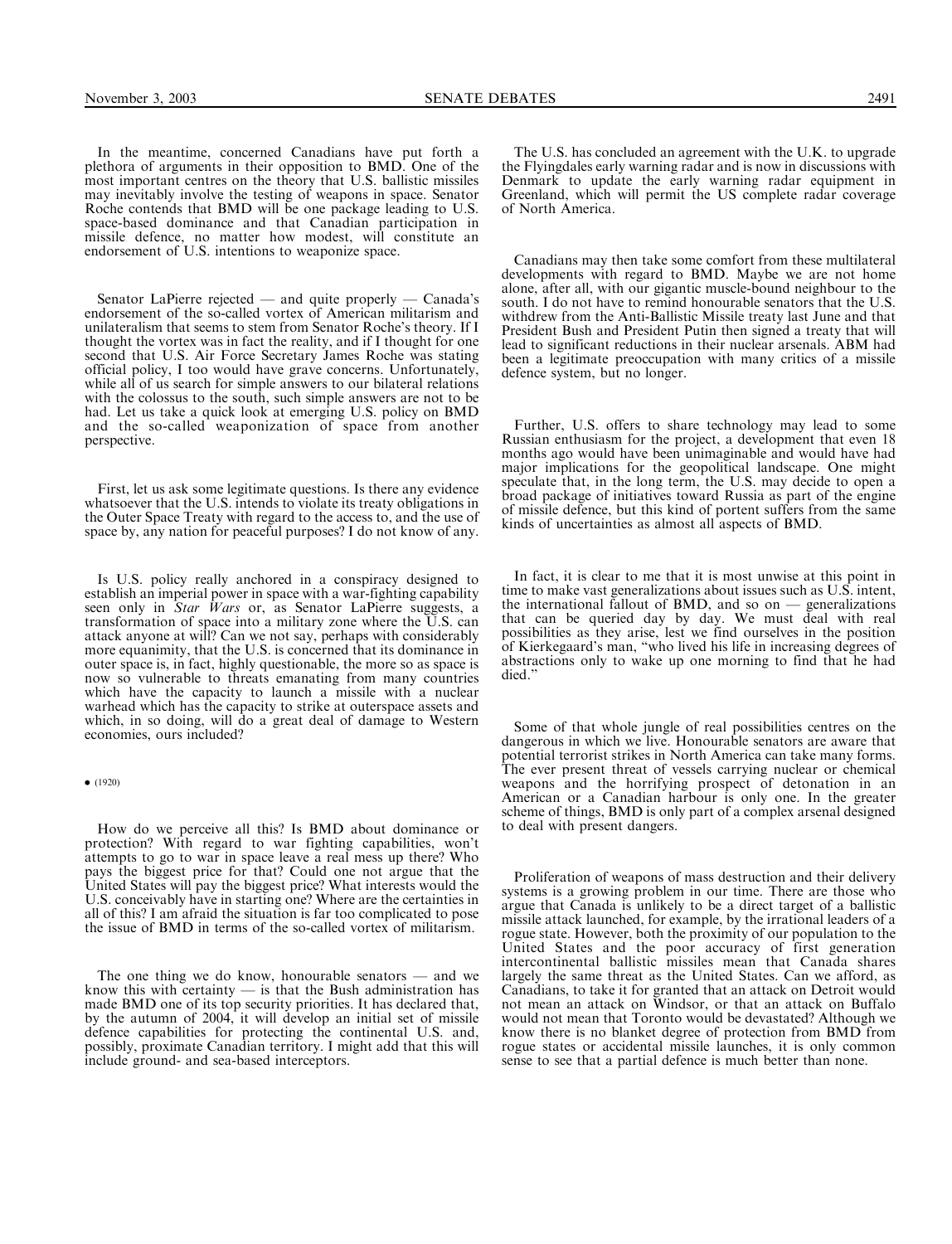One might argue that the "free ride" theory held by some Americans is unfair to Canada, yet there is some truth in it. We spend approximately \$300 million annually on NORAD, about 10 per cent of the total cost of the alliance. According to the Canadian military officials I met when I was a part of a parliamentary delegation visiting Cheyenne Mountain in Colorado Springs, our contribution is considered to be a token amount for which Canada receives far more in return in aerospace intelligence. Over the decades, NORAD has provided essential intelligence gathering and surveillance of our territory. I believe we must continue to play an integral role in the defence of North America and continue to have a strong voice in the North American aerospace command, which, since 1958, has served us well in the joint defence of this continent.

I come back to the point raised by Senator Roche that the immediate issue confronting Canada is a potential negotiation of involvement in one component of a much broader  $\overline{U}$ . S. missile defence system. As Dr. James Fergusson, deputy director of the Centre for Defence and Security Studies at the University of Manitoba pointed out to the House Foreign Affairs Committee last June, the primary issue we must concern ourselves with at present is:

...the relationship between this operational development (the assignment of command and control) and the issue of the future of NORAD, particularly the assignment of command and control for that system relative to NORAD....it does not include discussions or negotiations about Canadian involvement in other aspects of the Laird U.S. missile defence. (Indeed, we are not party to those anyway.)

Dr. Fergusson went on to say:

...space is entirely separate from Canadian involvement right now. Space is entirely separate from NORAD by virtue of one decision made last year, which was the decision on the part of the U.S. in its unified command plan to separate space command from NORAD and assign space command and merge it with strategic command located in Omaha, Nebraska....Space is not on the table, and it is presumptuous of Canadians to believe that space would even be put on the table, even if Canada thought differently. The U.S. is not trying to trap Canada into space...the U.S. is fully aware of longstanding Canadian policy on the weaponization of space and has separated it from the issue of continuing cooperation on the aerospace defence of North America.

As Dr. Fergusson further points out, what Canada is looking at is a continuation of aerospace defence cooperation, aerospace surveillance and control within NORAD, something we have

[ Senator Graham ]

historically done as a partner in defence, that is, our participation in early warning. In other words, Canada would continue to provide central command and control centres where data from sensors would be fed out to American interceptor sites. Failure to contribute at all would mean that the collaboration of Americans and Canadians at Cheyenne Mountain — something which, as I have indicated earlier, I have personally seen  $-$  a partnership with deep roots between brothers and sisters from both sides of the world's longest, until recently, undefended border would disappear, becoming a rather sad chapter in a history book about lost opportunities.

 $\bullet$  (1930)

As Foreign Minister Bill Graham put it so well recently, we cannot ask the questions unless we have the conversations. We cannot set out any pre-conditions if we cannot negotiate. Missile defence is now a reality; the U.S. will field an initial system by the autumn of 2004. At the moment, discussions are ongoing between our two countries and there is no timetable to conclude them. No decisions will be made by the Government of Canada until its assessments are complete.

However, Senator Roche tells us in his speech that this idea of discussion is ''a fanciful and dangerous delusion — that the Bush administration will proceed with whatever policies they wish, irrespective of the positions of U.S. allies or the international community at large.

The Hon. the Speaker pro tempore: Honourable senators, I regret to inform the Honourable Senator Graham that his time for speaking has expired.

Does he request leave to continue?

Senator Graham: Yes, and I will be as quick as I possibly can.

Hon. Senators: Agreed.

Senator Graham: I will do my best.

Senator Roche points to the Iraq example as a cogent example of this logic. I share Senator Roche's respect for the stand taken by Prime Minister Chrétien against the U.S. led war on Iraq, which contravened the will and authority of the UN Security Council.

In a speech I gave in this chamber February 25 last addressing the motion, again put forward by Senator Roche, with regard to the sanctioning of military action against Iraq under international law, I quoted part of Lester B. Pearson's acceptance speech on receiving the Nobel Peace Prize in 1957. In order to achieve peace, he said, what is needed is a new and vigorous determination to use every technique of discussion and negotiation that may be available for the solution of the tangled, frightening problems that divide us today in fear and hostility.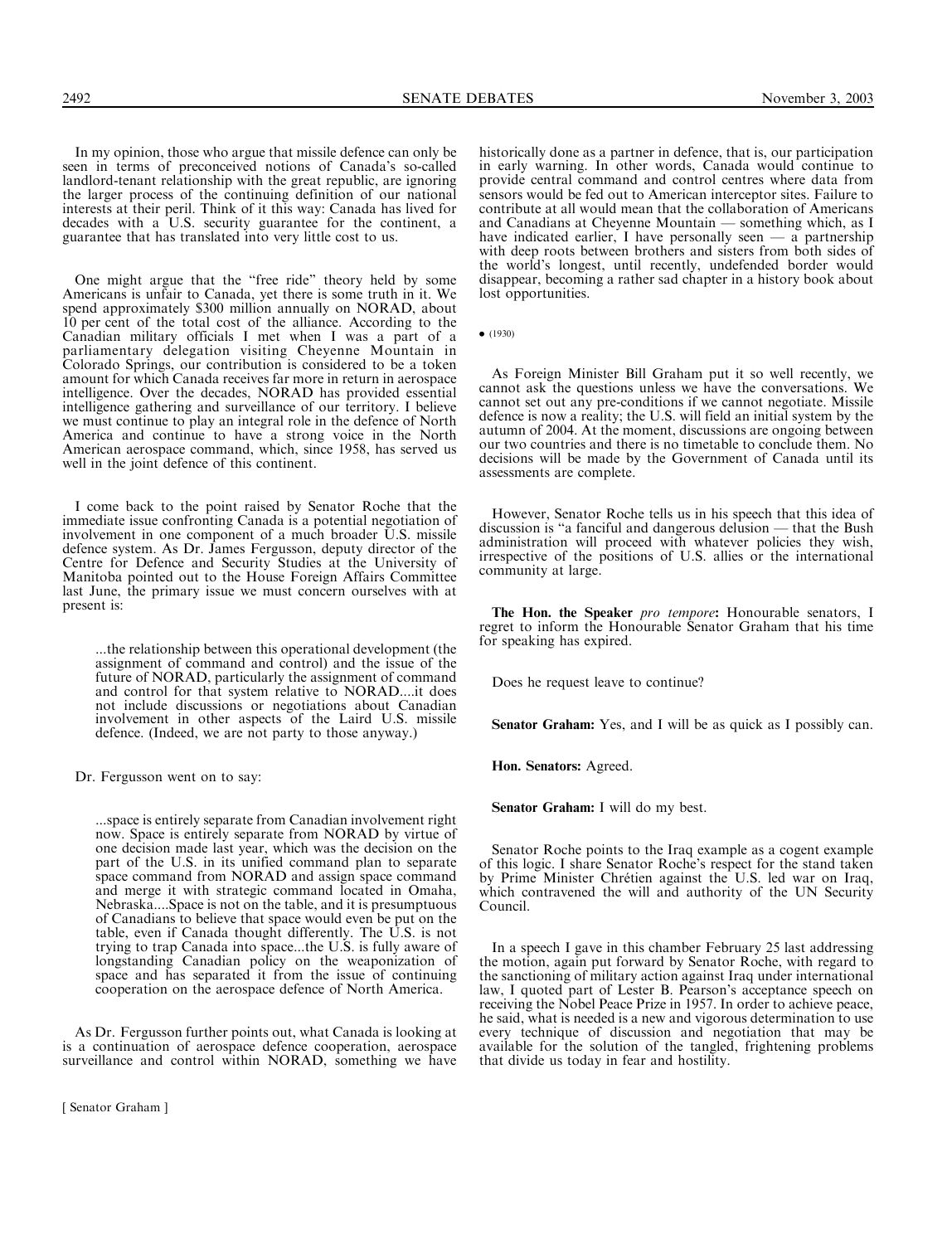I might add that on the issue of BMD, we are at the table with a friend, albeit quixotic in some cases, but nevertheless a friend. We are one of few countries on the face of the earth to be closely attuned to American sentiments and frustrations and hopes; we share so many of the same values and challenges and history and ideals. In spite of the fact that we share, at present, a rather small negotiating table with the United States on BMD, does it make any sense to say to our sometimes ambivalent neighbour and ally, ''Sorry, but we have so many problems with all of this that we must turn off the lights and say conversation over''? Does that kind of solution really make any sense? I, for one, do not see any.

As I have just said, honourable senators, our unique relationship with the land of the free and the home of the brave allows us to bring to the negotiations issues of immense significance for the global community. The problem of nuclear proliferation and the pressures on countries in a continuing state of conflict with the United States to acquire new weapons systems is a fundamental challenge of our time. What do we gain by removing ourselves from the table when we are one of the few countries on earth who can remind the U.S. that a way for it to dispel the proliferation pressure is for it to ratify the Comprehensive Test Ban Treaty, and so on?

Does sitting at a table with the United States, asking the questions, applying the day-to-day influence, using the carrot and whatever sticks we can come up with, does that interaction mean we are endorsing a major expansion of a new weapons system that would only serve to promote escalation? Does that mean that our fine international reputation as a country that has been a major force for non-proliferation and restraints, of treaties aimed at the elimination of land mines and covenants banning chemical and biological weapons — does that mean that in some nefarious way our reputation is blighted? Does that mean that our well-earned reputation as a peacemaker and peacekeeper in all parts of the globe and that the respect in which our flag is held across the planet evaporate? No, honourable senators — I would say an emphatic no.

Indeed, I believe that the nations of the world would find only additional insecurity in a tormented world if Canada — the bridge to the heart and mind of America — were to say, ''Look, we have a lot of questions, but we lack the will and the determination to keep the game alive.'' Then what we are talking about is irrelevance. Irrelevance is not the path I would wish for Canada. That is not the Canada I know. That is not the kind of Canada any of us in this chamber would want to pass on to future generations as a sad and tragic legacy.

We must keep in mind that any participation we potentially agree to undertake in BMD will be only one path in the global Canadian diplomatic engagement to dissuade those who would proliferate missiles and missile technologies. Canada is a founding member of the Missile Technology Control Regime to counter

missile proliferation. We were instrumental in developing the Hague code of conduct, which establishes the only existing standards regarding ballistic missiles and related activities.

Our longstanding opposition to the weaponization of space is renowned for its veracity in international fora. Time precludes a lengthier list of our multilateral efforts, but I want to mention David Haglund, Director of the Centre for International Studies at Queen's University, who argues that the multiplicity of challenges Canada faces on security issues with the United States in the post-September 11 world provide unprecedented opportunities and challenges for policy-makers. I want to quote Dr. Haglund:

Canada will emerge as a country of enormous significance for American physical security for the first time since the early days of the Cold War and the contradictions of policy-making will be exacerbated as the trade-offs become more clearly identifiable. In that new climate, it will be more than a bit ironic that policy-makers in Ottawa should find themselves pining for a more innocent yesterday, when all they had to worry about was developing the most appropriate response to the MND(BMD) challenge.

I will always remember, honourable senators, a trip I made to the United Nations Headquarters in New York and my discovery of the famous statue of St. George slaying the nuclear dragon  $-a$ composite of the remnants of destroyed American and Soviet missiles. Those missiles were not destroyed because nations with differences stood up from the table, turned out the lights and went home. They were destroyed because two superpowers of the Cold War era recognized that there is never any substitute for the kind of vigorous determination to use every technique of discussion and negotiation available to us, as Mr. Pearson reminded us in 1957.

Without this continuing engagement, we stand without voice on the continent and will one day awake to the realization that Canada has surrendered its future without a single gunshot ever having been fired.

I thank honourable senators for their attention.

Hon. Douglas Roche: Will Senator Graham accept a question?

Senator Stratton: Time is up.

The Hon. the Speaker: I think the answer is no, Senator Roche.

Senator Roche: I will confine myself to one short question. I do appreciate the hour. I would like to congratulate Senator Graham. His speech was of the customary high level that one comes to expect of Senator Graham.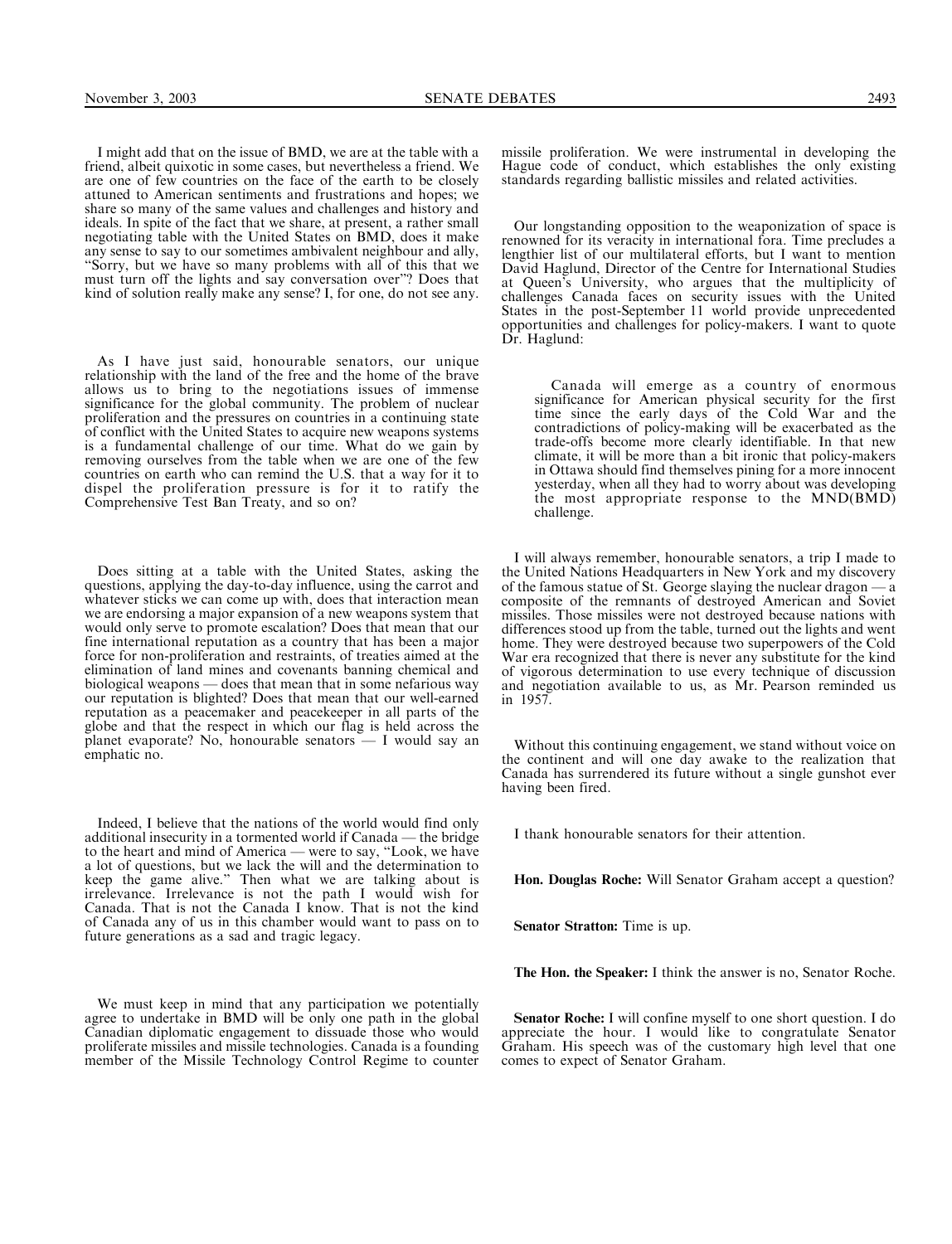Would the honourable senator agree that he has given the antiballistic missile treaty very light treatment in his speech for a very good reason: It was put in place more than 30 years ago to stop the development of new offensive weapons? Would the honourable senator agree that, when he says space is not on the table, in fact the missile defence agency, in its own documentation, which is available on the Web site, states specifically that the first stage of BMD will lead to testing in space? Would he agree that Mr. John Polanyi, also a Canadian Nobel laureate, said that ballistic missile defence is a conveyor belt — his words — for weapons in space?

### $\bullet$  (1940)

Finally, would he agree that many scientists are right when they say that BMD will not work, that analysts are right when they say it is destabilizing in international security affairs, and that ethicists are right when they say that the enormous sums to be spent on ballistic missile defence are distracting the world from investing in true human security?

Senator Graham: Honourable senators, I cannot give a ''yes'' or a ''no'' to those questions because there are varying opinions on the very important questions asked by Senator Roche. I would have to ask him to read and reread my speech. We will get various opinions across the spectrum from scientists, from professors, from experts, and even from people such as yourself, Senator Roche, and in the end we have to weigh all the evidence.

Canada is examining that evidence. It is analyzing all of that evidence before it comes to any conclusion. I am sure the honourable senator's views will be taken into consideration as well. I thank him for his questions and his participation.

On motion of Senator Rompkey, debate adjourned.

### FOREIGN AFFAIRS

### MOTION TO AUTHORIZE COMMITTEE TO MEET DURING ADJOURNMENT OF THE SENATE WITHDRAWN

On the Order:

Resuming debate on the motion of the Honourable Senator Stollery, seconded by the Honourable Senator Watt:

That the Standing Senate Committee on Foreign Affairs, in accordance with Rule 95(3)a) of the Rules of the Senate, be empowered to sit on October 14 and 15, 2003, even though the Senate may then be adjourned for a period exceeding one week.—(Honourable Senator Di Nino).

Hon. Consiglio Di Nino: Honourable senators, allow me a brief moment to withdraw this motion standing in my name on page 11. It is no. 147 on the Order Paper.

[ Senator Roche ]

Obviously, we were asking to sit several weeks ago. The time has passed and I withdraw my motion.

The Hon. the Speaker: Honourable senators, is leave granted?

Hon. Senators: Agreed.

Motion withdrawn.

### THE SENATE

## MOTION TO CREATE SPECIAL COMMITTEE TO OVERSEE IMPLEMENTATION OF BROADCASTING PROCEEDINGS ADOPTED

On the Order:

Resuming debate on the motion of the Honourable Senator Gauthier, seconded by the Honourable Senator Fraser:

That the Senate approve the radio and television broadcasting of its proceedings and those of its committees, with closed-captioning in real time, on principles analogous to those regulating the publication of the official record of its deliberations; and

That a special committee, composed of five Senators, be appointed to oversee the implementation of this resolution,

And on the motion in amendment of the Honourable Senator Robichaud, P.C., seconded by the Honourable Senator Gauthier, that the motion be referred to the Standing Committee on Internal Economy, Budgets and Administration; and

That the Committee report no later than May 27, 2004.—(Honourable Senator Kinsella).

Hon. No**ë**l A. Kinsella (Deputy Leader of the Opposition): Honourable senators, I concur with Senator Robichaud, that his motion in amendment referring the matter to the Standing Committee on Internal Economy, Budgets and Administration is a good idea.

The Hon. the Speaker: Is the house ready for the question?

There is a main motion and an amendment. I will put the amendment first.

It was moved by the Honourable Senator Robichaud, P.C., seconded by the Honourable Senator Gauthier, in an amendment to the main motion, that the motion be referred to the Standing Committee on Internal Economy, Budgets and Administration.

Is it your pleasure, honourable senators, to adopt the motion in amendment?

Some Hon. Senators: Agreed.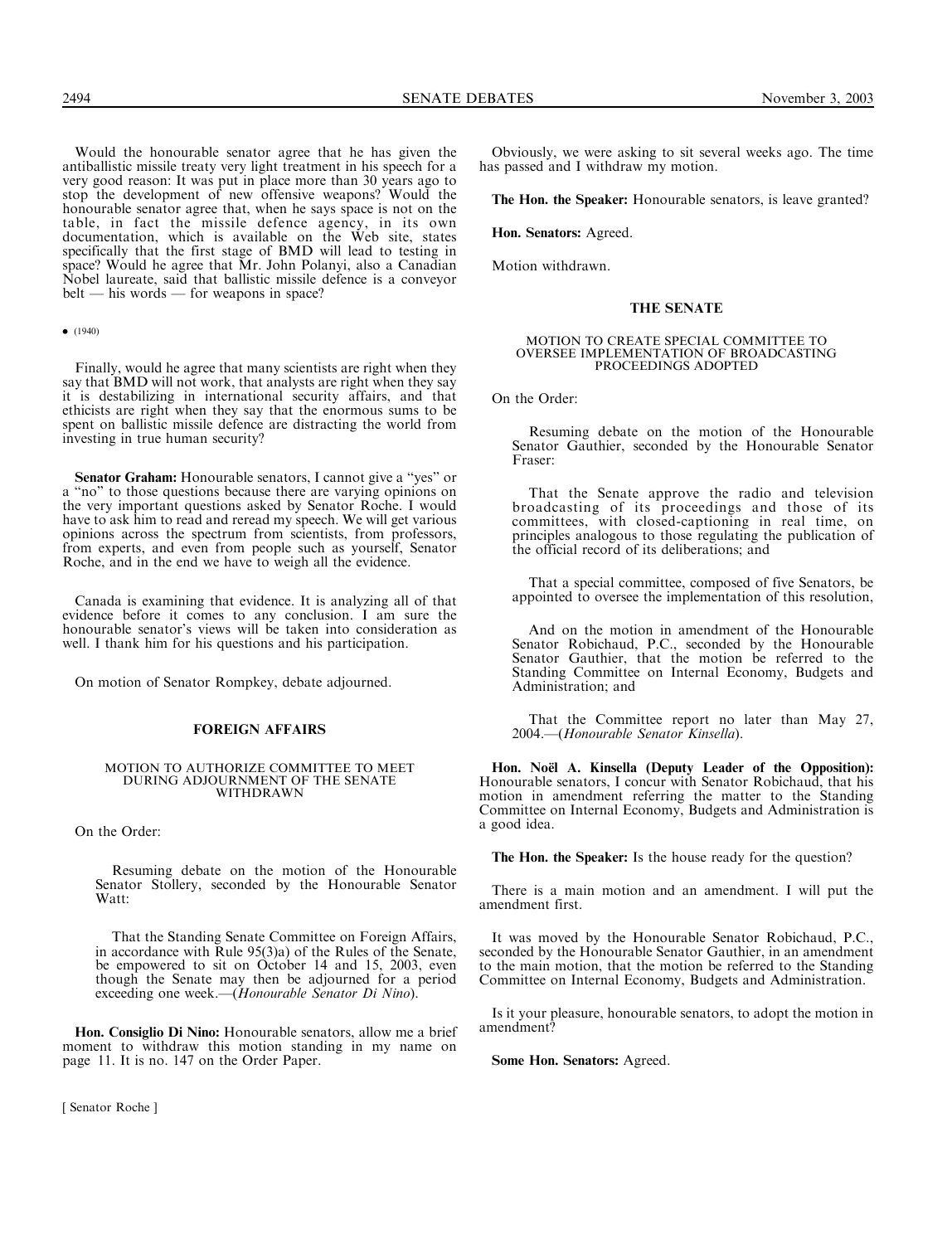Some Hon. Senators: No.

Motion in amendment agreed to, on division.

The Hon. the Speaker: I will put the motion as amended.

It was moved by the Honourable Senator Gauthier, second by the Honourable Senator Fraser:

That the Senate approve...

An Hon. Senator: Dispense!

The Hon. the Speaker: Is it your pleasure, honourable senators, to adopt the motion as amended?

Some Hon. Senators: Agreed.

An Hon. Senator: On division.

Motion, as amended, agreed to, on division.

### QUESTION OF PRIVILEGE

The Hon. the Speaker: Honourable senators, we have now completed Orders of the Day. In accordance with our rules and the proper notice given earlier today, I call on Senator Kinsella with respect to his question of privilege.

Hon. No**ë**l A. Kinsella (Deputy Leader of the Opposition): Honourable senators, I rise on the question of privilege to which I gave written notice earlier this day, pursuant to rule 43(3), and an oral notice pursuant to rule 43(7). It arises from an action taken on Friday, October 31, by the Standing Committee on Rules, Procedures and the Rights of Parliament. This is, therefore, the first opportunity at which this question could be raised.

The facts, very briefly, are understood by honourable senators. They are as follows: The steering committee of the Rules Committee met. A majority of the members of the steering committee decided that the committee would meet outside its assigned time slot. No announcement was made at the regularly scheduled meeting of the committee on Wednesday last week to discover if this decision reflected the will of the committee. Other committees were meeting in their regular time slots at the time selected by the majority on the steering committee. Several senators found themselves in a scheduling conflict. As a result, a point of order was raised in this chamber regarding the propriety of calling meetings outside their assigned times and without adequate or proper notice.

Following a number of interventions, His Honour, at the time, reserved his ruling and, as honourable senators will recall, did give his ruling earlier today.

On Friday, October 31, the Rules Committee met again to hear from additional witnesses who might have become available on very short notice and to consider Bill C-34, clause by clause. The committee met. It considered Bill C-34 clause by clause, and has now purportedly reported the bill back to this chamber without amendment.

It is my contention, honourable senators, that the meeting of the Standing Committee on Rules, Procedures and the Rights of Parliament held on Friday, October 31, was improper. It was a contempt of this chamber and it was a contempt of Parliament. I am using the term "contempt" in its parliamentary sense.

My privileges were breached, as were those of each and every member of this chamber. Put succinctly, the question of whether or not the Rules Committee meeting held Thursday, October 30, outside its assigned time slot and in conflict with numerous other committee meetings being held during the normal course of business at their assigned times, was in a sense sub judice.

Honourable senators will recall that the Speaker had taken the matter under advisement. In this chamber, the decision of the Speaker is the decision of the chamber. It can be overturned by a majority vote pursuant to rule 18(4) if senators do not agree with the Speaker's ruling. However, the outcome one way or the other is the decision of the Senate of Canada. It may be an expressed decision, as when a vote is held, which either upholds it or overturns it, or it may be by implication, when the decision is not challenged, as is usually the case, although, as we saw earlier this year, not always the case.

 $(1950)$ 

Holding a meeting while the validity of a previous meeting has been taken under advisement by the Speaker carried with it, at least in our view, the clear implication that the ruling of the Speaker and, thus, of this chamber, is irrelevant. My contention is that this is an improper action taken in contempt of the chamber itself.

When the Speaker reserves his ruling within the chamber, the subject matter of the ruling is held in abeyance pending his decision. This was our understanding and is the reason we felt the meeting on Friday was improper. It was, if you like, checkmated or held in abeyance because the whole matter was held in abeyance with the Speaker having reserved his decision.

The reason for doing so is clear. The Senate should not and cannot risk being put in the position of having to backtrack and undo things that have been done, particularly as there may be instances where the actions taken cannot be undone, as when a bill has been passed and given Royal Assent.

In deciding whether a contempt has occurred in this instance, the conclusion of the Speaker's ruling today that a point of order was not well-founded is itself not dispositive of the issue. The contempt occurred because the meeting took place while a ruling was pending.

An action was subsequently taken, namely, the tabling of a report based on the meeting of Friday, October 31, at which the bill was considered clause by clause. However, that tabling took place when the chamber was attending a ruling by the Speaker. Remember, the chamber, if it did not like the ruling, could have overturned that ruling.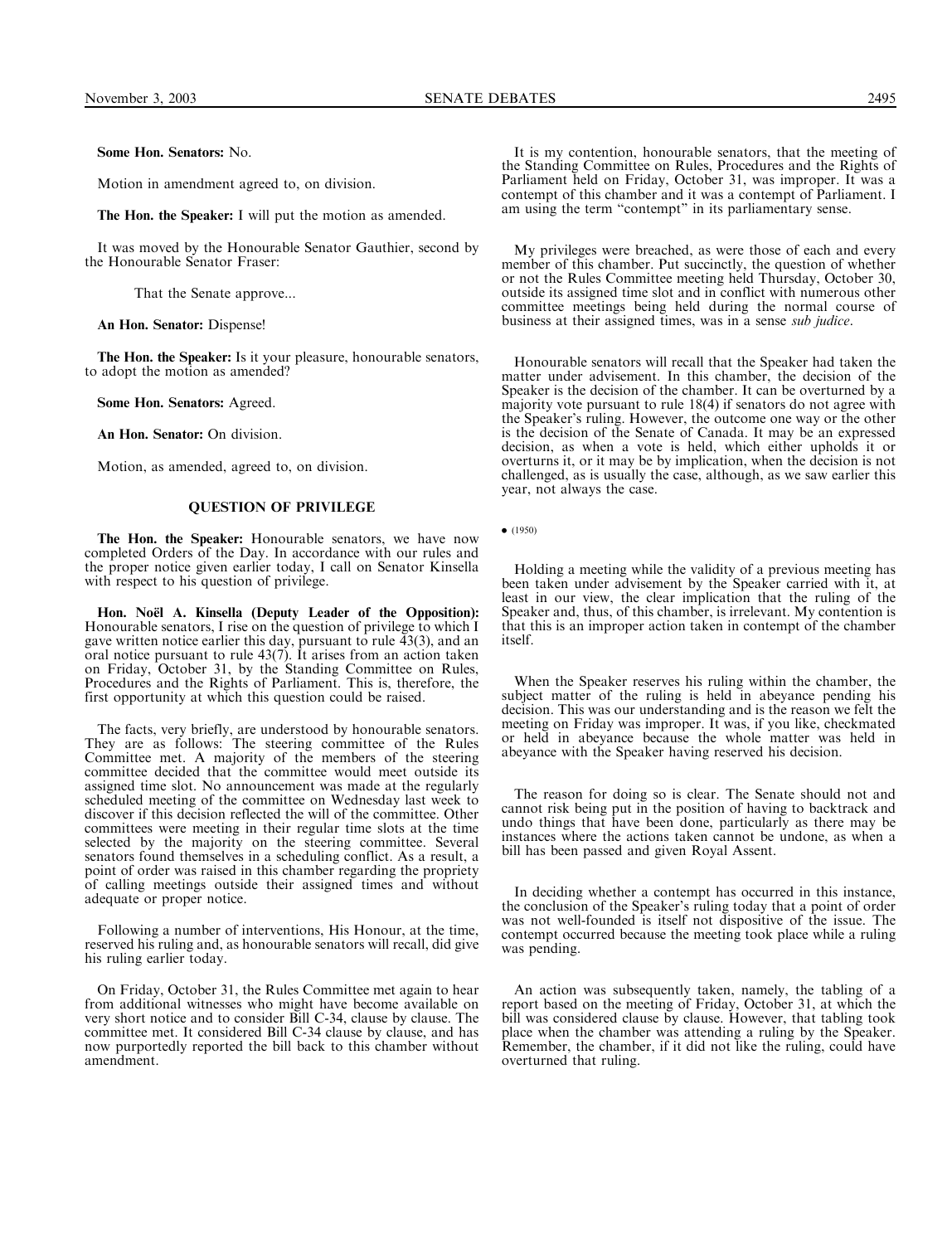That in and by itself makes it patently clear that the tabling of the report in this chamber today, in the very chamber where the matter is under reserve for a ruling by the Speaker and by the chamber, has been improper.

The committee reported the bill without amendment, even though the Speaker's ruling might have required the committee to rehear the witnesses in a properly held meeting. The fact that the Speaker did not so rule cannot and does not have the effect of retroactively righting the wrong that was done.

Honourable senators, the contempt is clear. The privileges of all honourable senators were thereby breached.

I am prepared to move an appropriate motion, if His Honour finds that there is a prima facie case of breach of privilege, although I would note that as it is the Rules Committee which is the subject of this question of privilege, I would not be moving to refer this matter, as is envisaged by the rules, to the Rules Committee for resolution.

Some Hon. Senators: Hear, hear!

### [*Translation*]

Hon. Fernand Robichaud (Deputy Leader of the Government): Honourable senators, I do not believe there has been a breach of privilege. The meeting held last Friday was conducted in accordance with the practice of the Senate. The decision had been made by the steering committee. No rule was broken during this meeting.

His Honour said so in his ruling on the point of order today. The fact that the committee met is not an affront to the Senate; I think this is going far enough. No motion or order of the Senate precluded this committee from meeting. I think that everything was done according to the procedure; notice of the meeting had been given.

All the honourable senators who wished to attend could do so, and nothing was done to prevent them from attending. All those who wanted to speak did. The honourable senators who wanted to vote and were members of the committee did vote. The committee has in accordance with the Rules of the Senate.

I see no breach of the privileges of the Senate or the honourable senators. I think that everything was in order and I do not see any question of privilege.

### [English]

Hon. John Lynch-Staunton (Leader of the Opposition): Your Honour, I am conscious of your ruling on Senator Kinsella's last point of order that you have no authority over anything but the rules in this place. However, I will still plead that you should reconsider that.

[ Senator Kinsella ]

I remind Your Honour that even the Supreme Court recognized that aside from following legal procedure, other implications must be considered. What reminds me of that is a 1981 ruling of the Supreme Court in a case where a number of provinces went before it to object to the patriation of the Constitution. The Supreme Court said, yes, but while what the government is trying to do is perfectly legal, it violates certain rules of behaviour, customs and traditions.

It is all part of the package. Unwritten rules are still rules. Customs are still customs. Traditions are still traditions. Courtesy is essential, as is respect.

In this case, it is the same thing. The privilege that has been violated is to not respect certain senators who, while wanting to participate in the deliberations of the committee, were unable to do so.

In this question of privilege, we are saying that Your Honour does have the authority to recognize the unwritten rules of this place. If we are to restrict ourselves strictly to the written rules, then we will be forced to rewrite all the rules, to cover all the possibilities. I say that because we will have Speakers telling us, ''I have to restrict myself to what is written in the little book." All that has been going on in this place, all that has been recognized and accepted as custom in this place will go by the board when we try to base our arguments on them.

In your assessment of whether there is a prima facie case, I ask Your Honour not to restrict yourself to the rule book but to appreciate the customs, traditions and what the Supreme Court called the rules of behaviour that have governed this place for so many years.

Hon. Lorna Milne: Honourable senators, I read very carefully the point of order raised by the Honourable Senator Kinsella the other day. It referred only to our meeting on Thursday. It did not refer at all to the meeting held on Friday, which the opposition knew about on the Tuesday after we had a steering committee meeting on the subject.

Proper 24-hour notice was sent out for the meeting on Friday. The authorities are silent about the ability of a committee to carry on when the Speaker has taken a point of order under consideration. As such, I believe there is no rule of order, tradition or parliamentary privilege to violate here whatsoever. I believe the Rules Committee has done nothing wrong.

Hon. A. Raynell Andreychuk: Honourable senators, I rise to support what Senator Lynch-Staunton has said. In doing so, I will not go through the point that we indicated was troublesome to us. It was not based on rules. It was based on fairness and the ability of the opposition to put forward its point of view.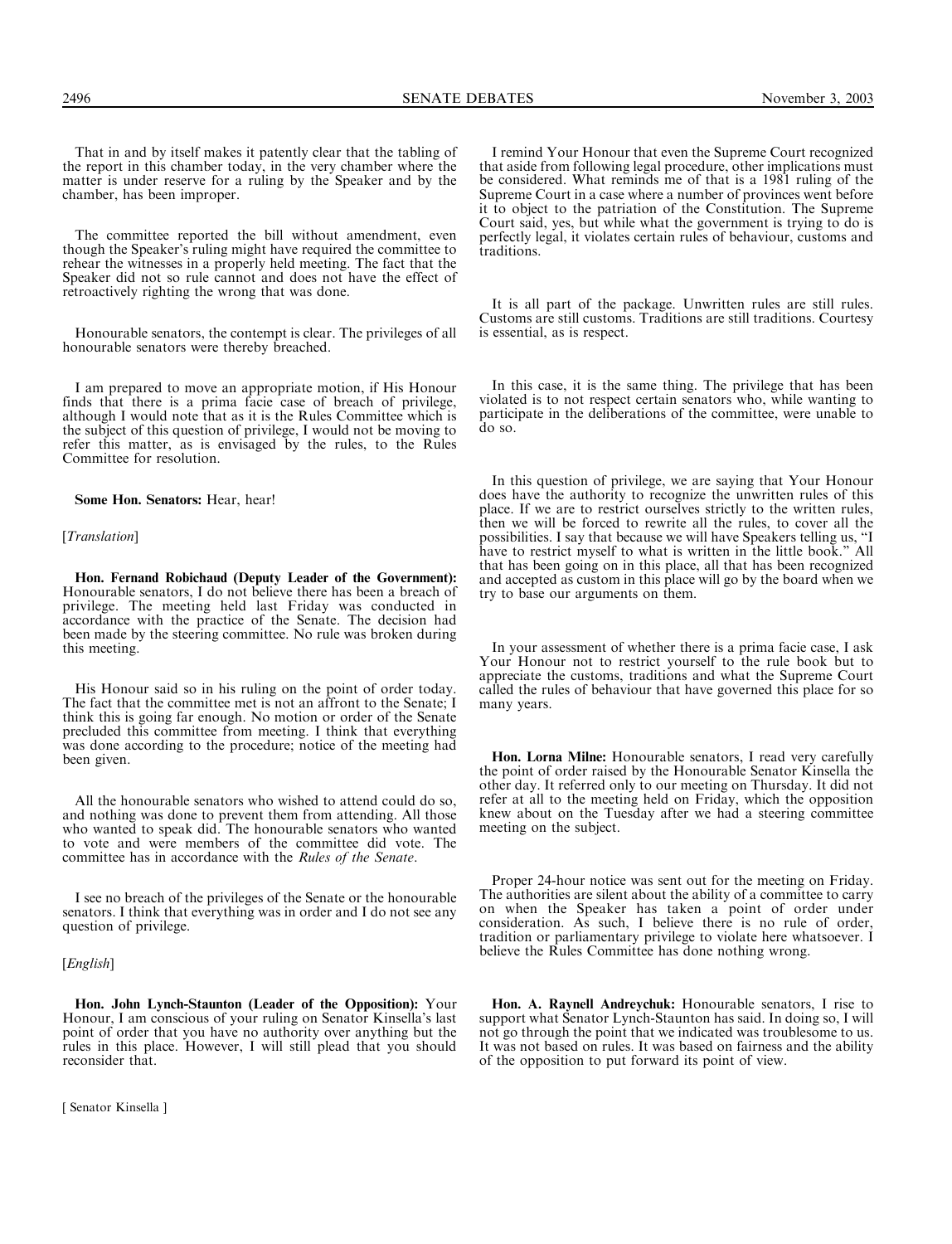### $\bullet$  (2000)

We could not manage the committees on Thursdays and we raised the point that the witnesses had difficulty with the timetable that the majority was putting forward. Inferentially, if not explicitly, we talked about Thursday and Friday. We talked about the conduct and the attitude toward the minority. The press picked up that the opposition was boycotting the Thursday and Friday meetings, so I want it on the record that, had we been boycotting, we would have come with all our members and with the support of some of the majority members, and easily overruled the majority. Senator Grafstein and Senator Joyal were noted and some senators were uncomfortable with that. We could have stopped the process but, in respect of the majority and the fact that they had called a meeting of the steering committee, we went to plead on substantial grounds that we could not do it. There was no response from the majority to support us but certain views of members of the majority were expressed. We lost because we did not stack the deck.

We were not playing games. We were putting forward a sincere point of view, and we put forward a point of order in the afternoon which, in essence, was an appeal to this chamber through His Honour. If that appeal were still resting in your hands at the time, then what point would there be to attend the Friday meeting, because the two meetings were intertwined with witnesses and with senators?

I believe the point of privilege is well taken; otherwise we would not be able to rely on customs, conventions and on a sober second thought from this chamber through the Speaker.

Hon. Joan Fraser: Honourable senators, I wish to expand on Senator Milne's comments. During all the debates, which were extensive, on the original point of order, no one mentioned the Friday meeting, although it was well known that the Friday meeting was scheduled. The substance of the debate around the point of order — the question upon which we awaited His Honour's ruling — was the propriety of holding the meeting of the Rules Committee at the same time that other regularlyscheduled committees were meeting. On Friday morning, no other committees were meeting and the Senate was not sitting. There was no conflict. I am sure it would have been inconvenient for members of the opposition to attend just as it was inconvenient for some of us to attend. However, we did attend because it was business of the Senate and that took precedence over any other plans that we may have had.

The essential point is the fundamental difference between the question to which we were awaiting an answer from His Honour and the question of whether it was appropriate to have a meeting on Friday.

Senator Lynch-Staunton: It might have been well known to Senator Fraser that there was a meeting on Friday but, as far as we were concerned, it was only known to us at the Thursday

meeting. I looked back on proceedings of other committees when they wanted to meet outside the usual time slots and I have yet to find one that did not consult the entire membership before doing so. In this case, that was not done.

The point of privilege is based on something more important than that. I should like to correct Senator Fraser because she is leaving the impression that the Friday meeting was well known earlier in the week. That may have been the case for her side of the house, but it was not known by our side until it was too late to change our plans.

Hon. Terry Stratton: Honourable senators, the issue is that not all of us are from the Montreal-Toronto-Ottawa triangle. Some of us travel great distances and have established plans for that travel to our home regions, perhaps to attend events that are previously scheduled. What worries me more than anything about this whole involvement of the process is that it demonstrates that you will not have cooperation from this side. That is the message it conveys regarding other issues. Why would we cooperate? For what purpose would we cooperate on other issues if this is an example of cooperation? What would be the point? What are we talking about here? There is, indeed, a privilege and it is called the privilege of respect for one another. If you want respect, you give respect. You do not march past that respect and ignore it.

The report was tabled in this chamber without the Speaker's ruling having been heard. Is that called respect for this chamber? I do not think so at all. That is akin to marching by respect for every individual in this chamber, and if that is not a point of privilege, then I do not know what is.

Hon. Bill Rompkey: Honourable senators, in an effort to assist in the debate, it might be worthwhile to record some precedents that His Honour may wish to reflect on when making his ruling. I would refer to one example of the Rules Committee meeting and reporting back to the chamber with no opposition members present. At that time, Liberals were the opposition. The Standing Committee on Rules and Orders met on June 4 and 5, 1991 with no Liberal members present to deliberate on amendments to the Rules of the Senate. The committee adopted the report on June 5, 1991. This report led to new rules for the Senate.

Senator Balfour stated at the time that the opposition senators chose not to participate in the proceedings. The membership on the Rules Committee on those dates was as follows: eight Conservatives present and no Liberals present. The Conservatives, who were members of that committee and still in the Senate today, are: Senator Di Nino, Senator Robertson, Senator Kinsella and, I understand, Senator Meighen. The meeting of the Rules Committee was at the start of a new session and there were still no Liberals nominated by the Committee of Selection to sit on the Rules Committee. It was an organization meeting and the first proceeding was consideration of amendments to the Rules of Senate. The committee continued, although no opposition Liberal members were present.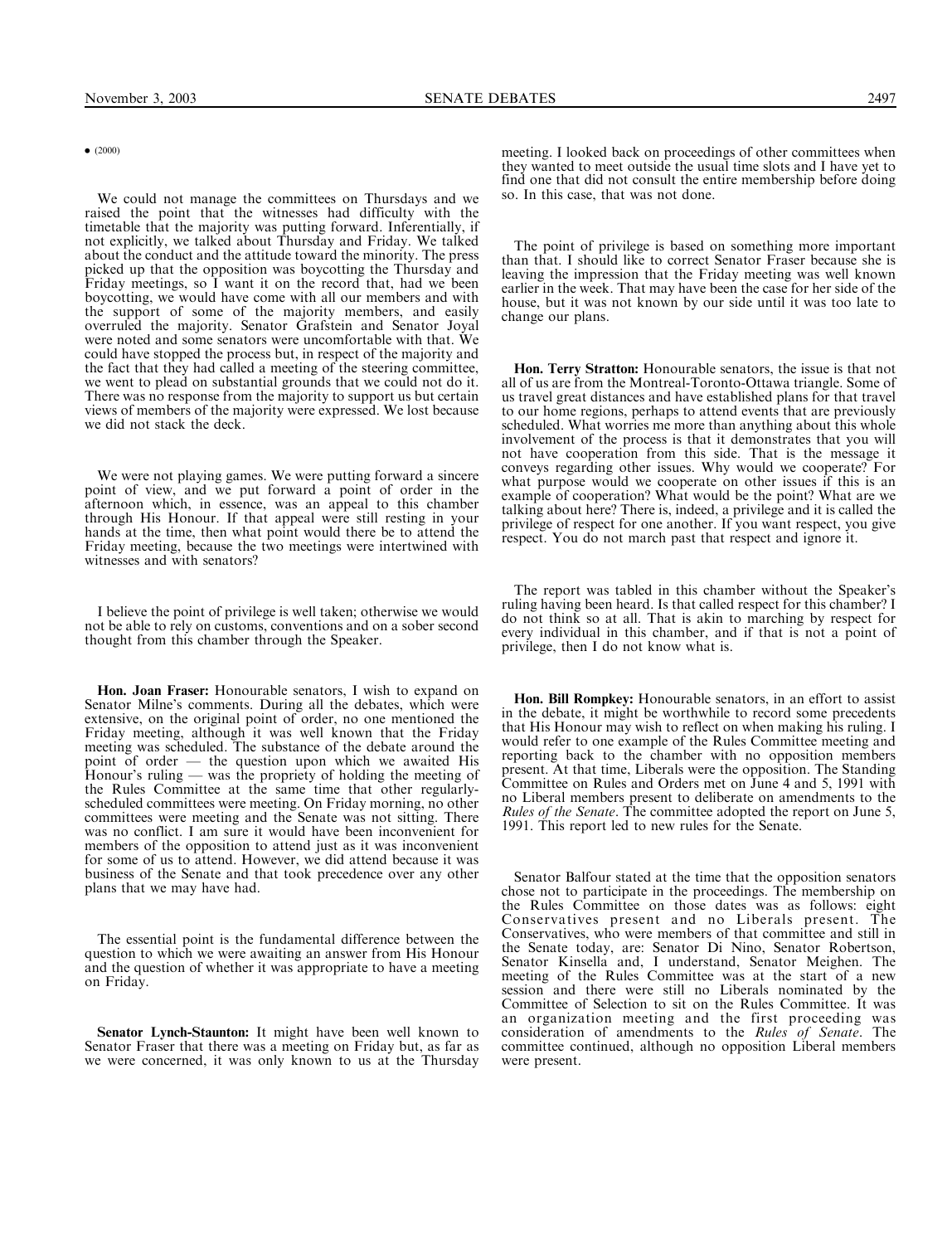Senator Corbin's letter asking for an adjournment of the Rules Committee because of the lack of Liberal membership was read into the record, but the letter was ignored. Conservatives gave the following reasons for proceeding with the Rules Committee meeting without Liberal members. Senator Kinsella said that the Senate had established the committee and had given it a mandate to go about its business. Senator Di Nino supported Senator Kinsella's sentiment.

In the same year, on Bill C-6, second reading was moved by Senator Kelleher on June 20, 1991 and the bill was referred to the Standing Senate Committee on Foreign Affairs. The committee met only twice to review Bill C-6. Members of the committee present were the Honourable Senators Bolduc, Di Nino, Kelleher, Kinsella, Murray, Ottenheimer, Castonguay and Lavoie-Roux. No Liberal senators were present.

It is worth reflecting on that when His Honour is making his judgment in light of precedence and how the Senate has operated within the *Rules of the Senate* in the past.

Senator Lynch-Staunton: I remember the first case well. Senator Olson came to a meeting and he was yanked away by the leadership and probably sent into exile. The point is that those meetings were held at well-known, regularly scheduled time slots. That is the difference. In this case, two meetings were held outside the usual time slots without any consultation with all the membership. That is the significant difference.

### $\bullet$  (2010)

Senator Kinsella: Honourable senators, someone expressed the other day that in debate it is important to defend your position and to disagree. That is justifiable. However, to be disagreeable is never justifiable.

I do want to underscore a very important distinction. If the reason that His Honour the Speaker does not find a prima facie case of breach of privilege is that the Speaker — as was indicated in the ruling earlier today, which we accept — does not interfere with the business within a committee, that is one thing. However, as Senator Stratton has just pointed out, the critical privilege that has been breached is that there is a long tradition of deliberations on an item not continuing when the legitimacy of the deliberation is under question, to the extent that it is the subject matter of a ruling that will come down from the Speaker.

As I said in my earlier remarks, it is not only the Speaker but also the force of the house behind the Speaker's ruling. At the end of day, the chamber can make that determination because, unlike the House of Commons, it is not simply the Speaker who rules. In the Senate, the Speaker rules, and it can be confirmed one way or the other by the entire chamber.

The breach of privileges was something that happened in a committee, and the Speaker did not want to deal with that. However, something happened in the chamber today that has breached the privilege. There was an item under ''Presentation of Reports from Standing or Special Committees.'' It was the tabling of a report from the Standing Committee on Rules, Procedures and the Rights of Parliament. That committee was presenting a report on Bill C-34 without amendments.

Honourable senators, that action took place in this chamber. This chamber had fully comprehended that the Speaker of the house was holding his decision in reserve. With the Speaker's ruling being attended, that action in the house clearly broke with all tradition and customs.

It is self-evident that we do not proceed with an item that is subject to a Speaker's ruling. This incident did not occur in the committee. This incident occurred here in the chamber. It occurred with the Speaker in the Chair.

The impact of all of this on our privilege is that we  $-$  or, at least, I was operating on the understanding that it has been the practice of this place that we do not proceed with an item when it is taken under advisement for a ruling by the Speaker. That was the situation Thursday afternoon when His Honour the Speaker took this matter in reserve for decision. Honourable senators, based on my experience and my 13 years here in this chamber, that meant that that entire issue was frozen until we knew whether or not it was legitimate. We found out this afternoon from the ruling that it was not legitimate, but we did not know that earlier.

On Thursday afternoon, I heard about a meeting that was to take place the next morning of a committee of which I am an ex officio member. I believed that I could not go to that meeting and that there would not be a meeting because the Speaker had reserved a ruling on it. The point of order is exactly about the legality of that meeting. My privileges, and those of all honourable senators, are such that that meeting could not function because the Speaker had reserved his ruling.

The fruit of that labour comes before us today in the house. The Speaker has a direct say because it is not the situation of something happening in committee, which Speakers hesitate to adjudicate. This has occurred right here in the chamber.

There has been an attempt to table a report on a matter that was under reserve for a ruling. Therefore, clearly there is a prima facie case. There is a substantive and serious case of privileges that it is to be hoped the committee will examine in detail because this is affecting the nature in which the rules are written. It is affecting our tradition and our customs.

We know where the numbers are, but if this place is to operate, we must operate on rules, traditions and practices.

### Hon. Senators: Hear, hear!

The Hon. the Speaker: I indicated that I would hear Senator Kinsella last. I believe that I have heard enough, honourable senators, to have a sense of this matter. It has been well argued. I will take under consideration whether there is a prima facie case and report back to the chamber as soon as possible.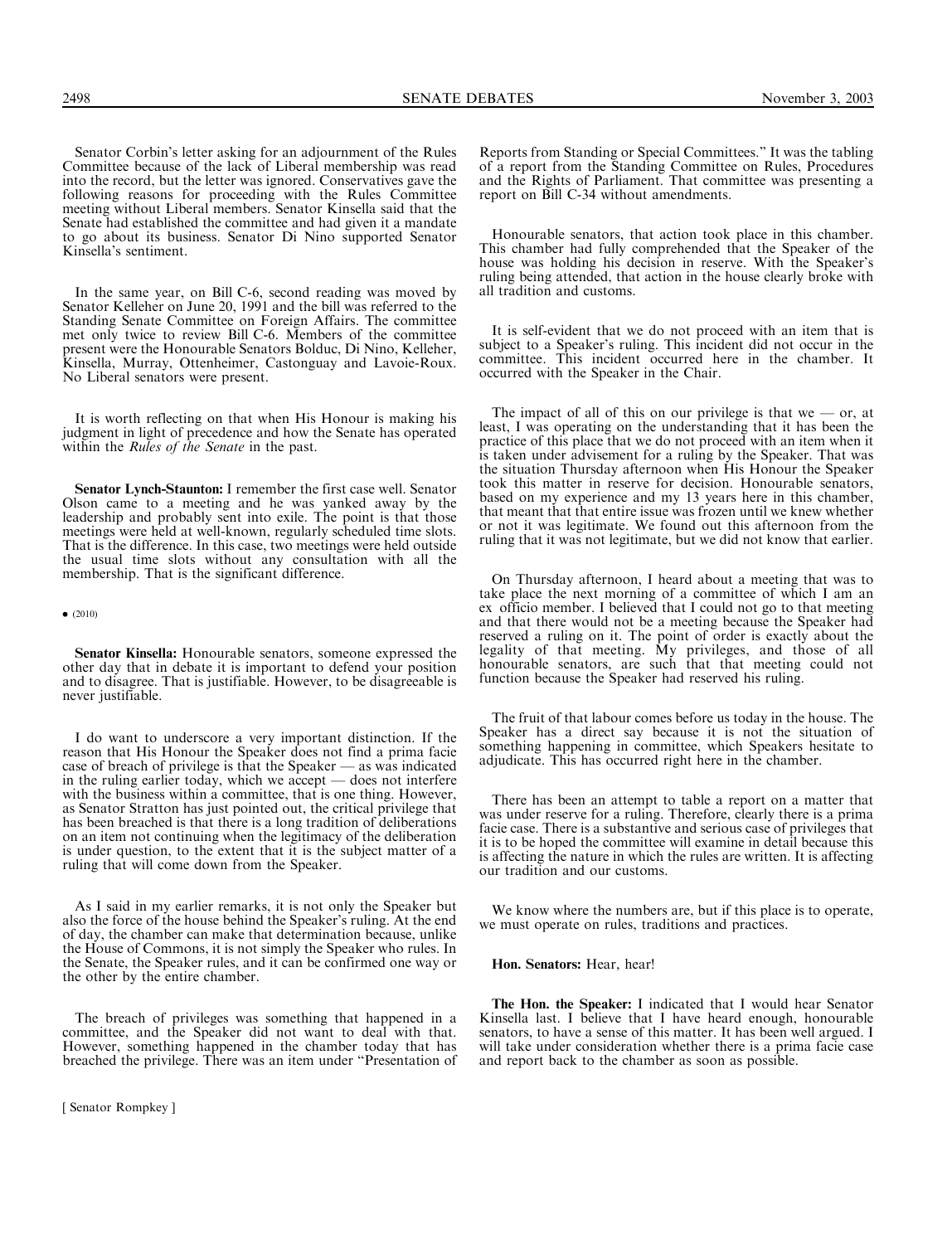### THE SENATE

### MOTION FOR WEDNESDAY ADJOURNMENTS ADOPTED

Hon. John Lynch-Staunton (Leader of the Opposition), pursuant to notice of October 30, 2003, moved:

That, for the remainder of the current session, when the Senate sits on a Wednesday it do adjourn no later than 4 p.m.;

That, if the business of the Senate has not been completed at 4 p.m., the Speaker shall interrupt the proceedings and the Senate will remain suspended until 8 p.m.; and

That, should a vote be deferred on a Wednesday until 5:30 p.m. the same day, the Speaker shall interrupt the proceedings at 4 p.m. to suspend the sitting until 5:30 p.m. for the taking of the deferred vote.

He said: Honourable senators, I gave notice of this motion last week. It was agreed to dispose of it with leave that same day, but we did not address it. The point is simply to allow committees to know that on a Wednesday, they can fix the beginning of their hearings at a set hour.

In the part of the motion noting that for the remainder of the current session when the Senate sits on a Wednesday, I have the word "adjourn". It should read, "suspend." I ask leave to change that word.

The motion should thus read:

...it do suspend no later than 4 p.m.;

That, if the business of the Senate has not been completed at 4 p.m, the Speaker shall interrupt the proceedings and the Senate will remain suspended until 8 p.m;

 $\bullet$  (2020)

The committees will know on a Wednesday that if they want to do business and their time slots so allow, that instead of waiting for the Senate to adjourn, they can tell their witnesses and whoever else is interested in the proceedings that at four o'clock at the latest, the committee hearings will begin.

The motion continues:

That, should a vote be deferred on a Wednesday until 5:30 p.m. the same day, the Speaker shall interrupt the proceedings at 4 p.m. to suspend the sitting until 5:30 p.m. for the taking of the deferred vote.

This motion is to allow committees scheduled to sit on Wednesday afternoon assurance that the hour at which they want to schedule their meetings will be respected.

### [Translation]

Hon. Fernand Robichaud (Deputy Leader of the Government): Honourable senators, we support the motion in amendment asking that the Senate suspend its sitting. Would Senator Lynch-Staunton also agree to add, after the words ''8 p.m.'', the following: "so as to allow the committees to sit?"

There might be some question as to whether or not the committees are allowed to sit when the sitting is suspended. This would clarify matters and allow the committees to sit.

[*English*]

### Senator Lynch-Staunton: I agree.

The Hon. the Speaker: Senator Lynch-Staunton has asked that his motion be amended to substitute the word ''adjourn'' with the word ''suspend'' and to add after the words 8 p.m. in the second paragraph ''so as to allow the committees to sit.''

Is it agreed, honourable senators, that changes be made to Senator Lynch-Staunton's motion as he has requested?

Hon. Senators: Agreed.

The Hon. the Speaker: Are we ready for the question?

Senator Lynch-Staunton: I wonder if this question could be taken up by the Rules Committee so that we could come back with a permanent rule for the next session, or after we come back from the Remembrance Day break. I think the Rules Committee should look at this motion.

Hon. Senators: Question!

The Hon. the Speaker: Is it your pleasure, honourable senators, to adopt the motion, as modified?

Motion agreed to.

The Senate adjourned until tomorrow at 2 p.m.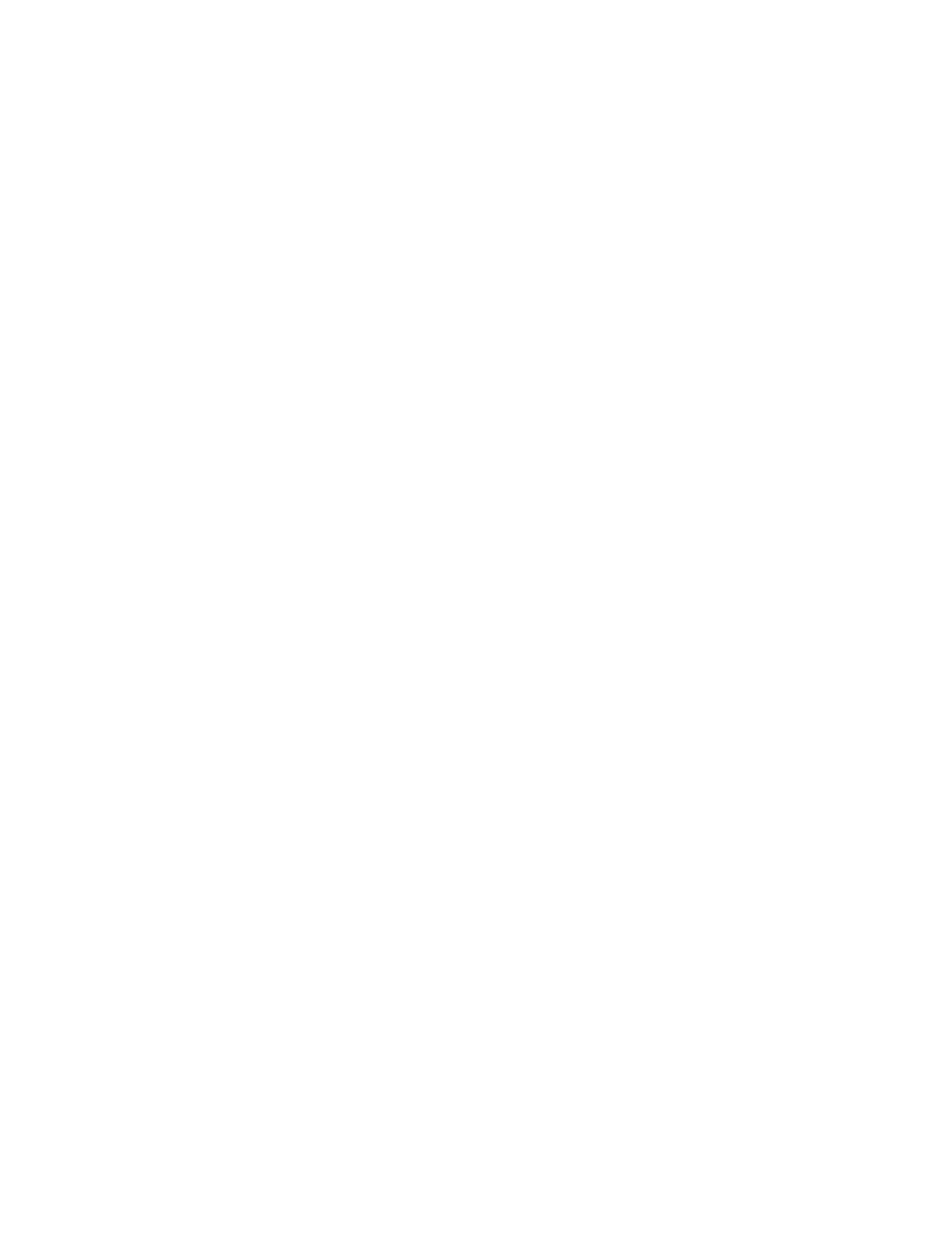# APPENDIX

Officers of the Senate

The Ministry

Senators

(Listed according to seniority, alphabetically and by provinces)

Committees of the Senate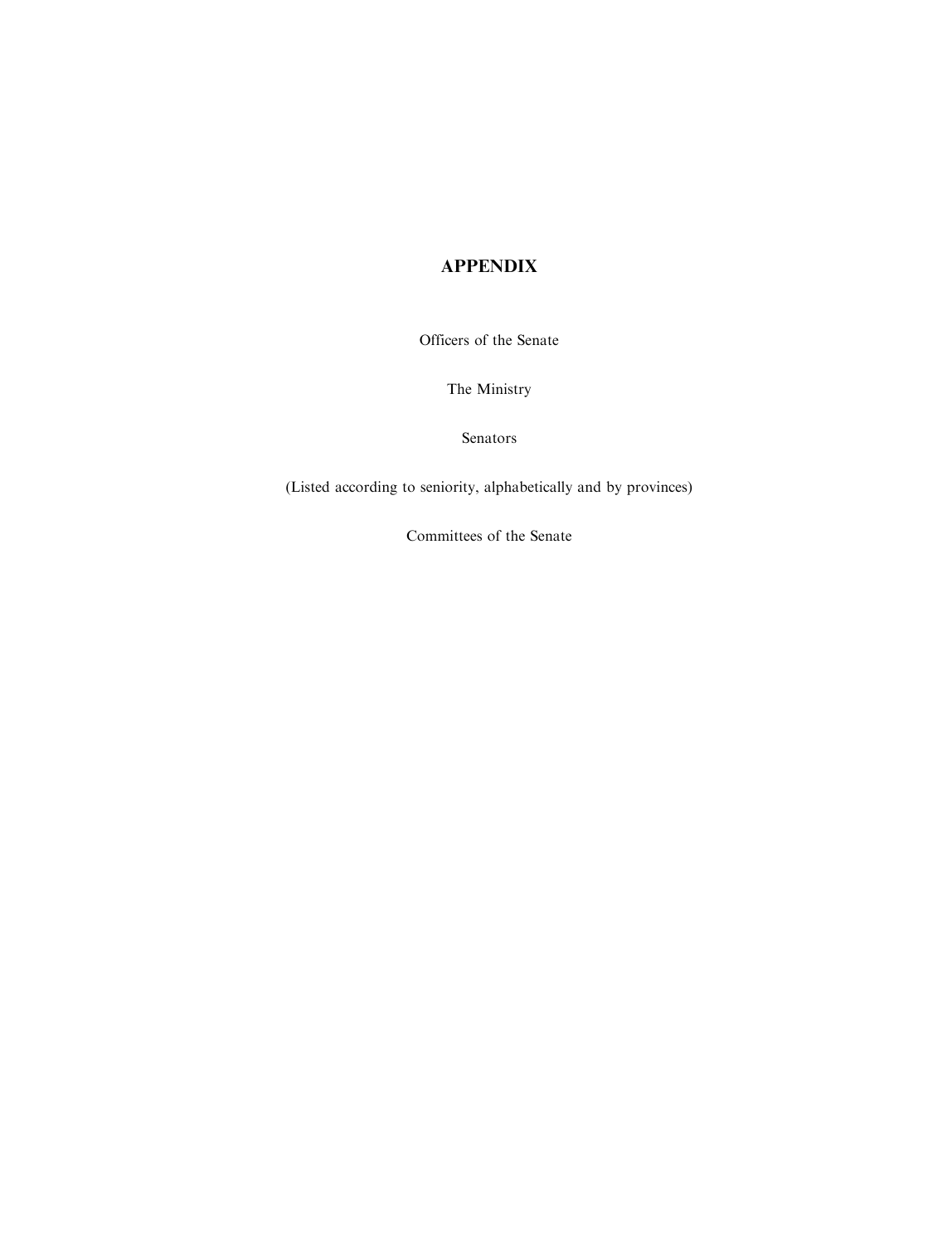### THE SPEAKER

The Honourable Daniel P. Hays

## THE LEADER OF THE GOVERNMENT

The Honourable Sharon Carstairs, P.C.

## THE LEADER OF THE OPPOSITION

The Honourable John Lynch-Staunton

—————

## OFFICERS OF THE SENATE

## CLERK OF THE SENATE AND CLERK OF THE PARLIAMENTS

Paul Bélisle

## DEPUTY CLERK, PRINCIPAL CLERK, LEGISLATIVE SERVICES

Gary O'Brien

## LAW CLERK AND PARLIAMENTARY COUNSEL

Mark Audcent

## USHER OF THE BLACK ROD

Terrance J. Christopher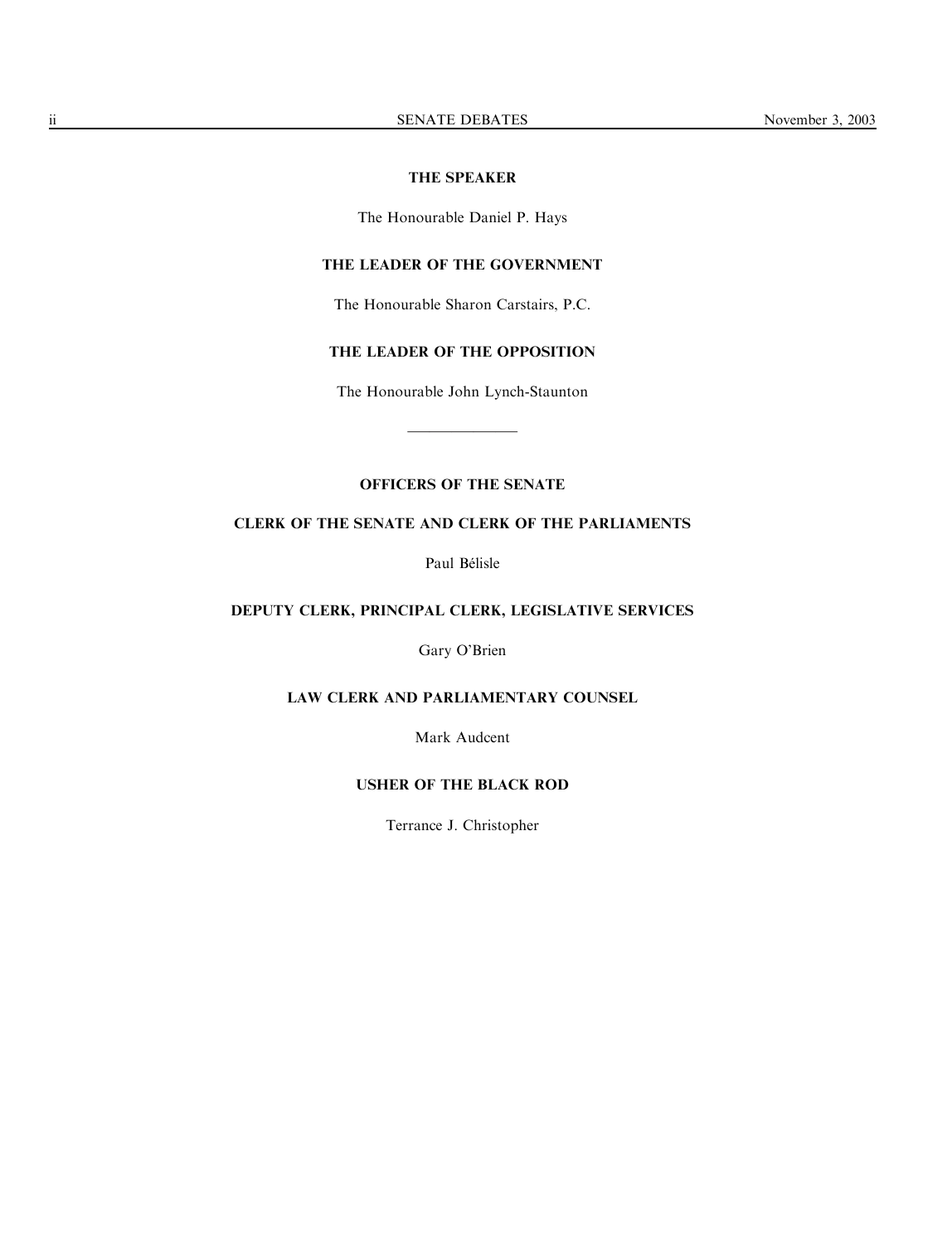### THE MINISTRY

According to Precedence

—————

(November 3, 2003)

—————

The Right Hon. Jean Chrétien Prime Minister<br>The Hon. David M. Collenette Minister of Transport The Hon. David M. Collenette<br>The Hon. David Anderson The Hon. David Anderson Minister of the Environment<br>The Hon. Ralph E. Goodale Minister of Public Works and

The Hon. Sheila Copps Minister of Canadian Heritage

The Hon. Anne McLellan Minister of Health<br>The Hon. Allan Rock Minister of Industry The Hon. Allan Rock<br>The Hon. Lucienne Robillard e Hon. Lucienne Robillard President of the Treasury Board<br>The Hon. Martin Cauchon Minister of Justice and Attorney Hon. Martin Cauchon Minister of Justice and Attorney General of Canada<br>The Hon. Jane Stewart Minister of Human Resources Development The Hon. Jane Stewart Minister of Human Resources Development<br>The Hon. Stéphane Dion President of the Queen's Privy Council for C

The Hon. Pierre Pettigrew Minister of International Trade The Hon. Don Boudria Leader of the Government in the House of Commons<br>The Hon. Lyle Vanclief Minister of Agriculture and Agri-Food The Hon. Lyle Vanclief Minister of Agriculture and Agri-Food<br>The Hon. Herb Dhaliwal Minister of Natural Resources The Hon. Claudette Bradshaw<br>The Hon. Robert Daniel Nault The Hon. Elinor Caplan Minister for National Revenue<br>The Hon. Denis Coderre Minister of Citizenship and Im The Hon. Denis Coderre Minister of Citizenship and Immigration<br>The Hon. Sharon Carstairs Leader of the Government in the Senate The Hon. Sharon Carstairs Leader of the Government in the Senate<br>The Hon. Robert G. Thibault Minister of Fisheries and Oceans Hon. Robert G. Thibault Minister of Fisheries and Oceans<br>The Hon. Rey Pagtakhan Minster of Veterans Affairs and 9

The Hon. Susan Whelan Minister for International Cooperation<br>The Hon. William Graham Minister of Foreign Affairs Hon. William Graham Minister of Foreign Affairs<br>The Hon. Gerry Byrne Minister of State (Atlantic 0 The Hon. Gerry Byrne Minister of State (Atlantic Canada Opportunities Agency)<br>The Hon. John McCallum Minister of National Defence ne Hon. John McCallum Minister of National Defence<br>The Hon. Wayne Easter Solicitor General of Canada The Hon. Wayne Easter Solicitor General of Canada<br>The Hon. Ethel Blondin-Andrew Secretary of State (Children n. Ethel Blondin-Andrew Secretary of State (Children and Youth)<br>The Hon. David Kilgour Secretary of State (Asia-Pacific) The Hon. David Kilgour Secretary of State (Asia-Pacific)<br>The Hon. Andrew Mitchell Secretary of State (Rural Develo

The Hon. Maurizio Bevilacqua Secretary of State (International Financial Institutions)

Minister of Public Works and Government Services

Minister responsible for the Canadian Wheat Board and Federal Interlocutorfor Métis and Non-Status Indians

Deputy Prime Minister, Minister of Finance and

Minister of Infrastructure<br>Minister of Health

President of the Queen's Privy Council for Canada and

Minister of Intergovernmental Affairs

Minister of Natural Resources<br>Minister of Labour

on. Robert Daniel Nault Minister of Indian Affairs and Northern Development<br>The Hon. Elinor Caplan Minister for National Revenue

Minster of Veterans Affairs and Secretary of State (Science, Research and Development)

Secretary of State (Rural Development) (Federal

Economic Development Initiative for Northern Ontario)

Secretary of State (Amateur Sport) and Deputy Leader of the Government in the House of Commons

The Hon. Gar Knutson Secretary of State (Central and Eastern Europe and Middle East)

The Hon. Denis Paradis Secretary of State (Latin America and Africa) (Francophonie)<br>The Hon. Claude Drouin Secretary of State (Economic Development Agency of

Secretary of State (Economic Development Agency of Canada for the Regions of Quebec)

The Hon. Stephen Owen Secretary of State (Western Economic Diversification) (Indian Affairs and Northern Development)

The Hon. Jean Augustine Secretary of State (Multiculturalism)(Status of Women)<br>The Hon. Steve Mahoney Secretary of State (Selected Crown Corporations) Secretary of State (Selected Crown Corporations)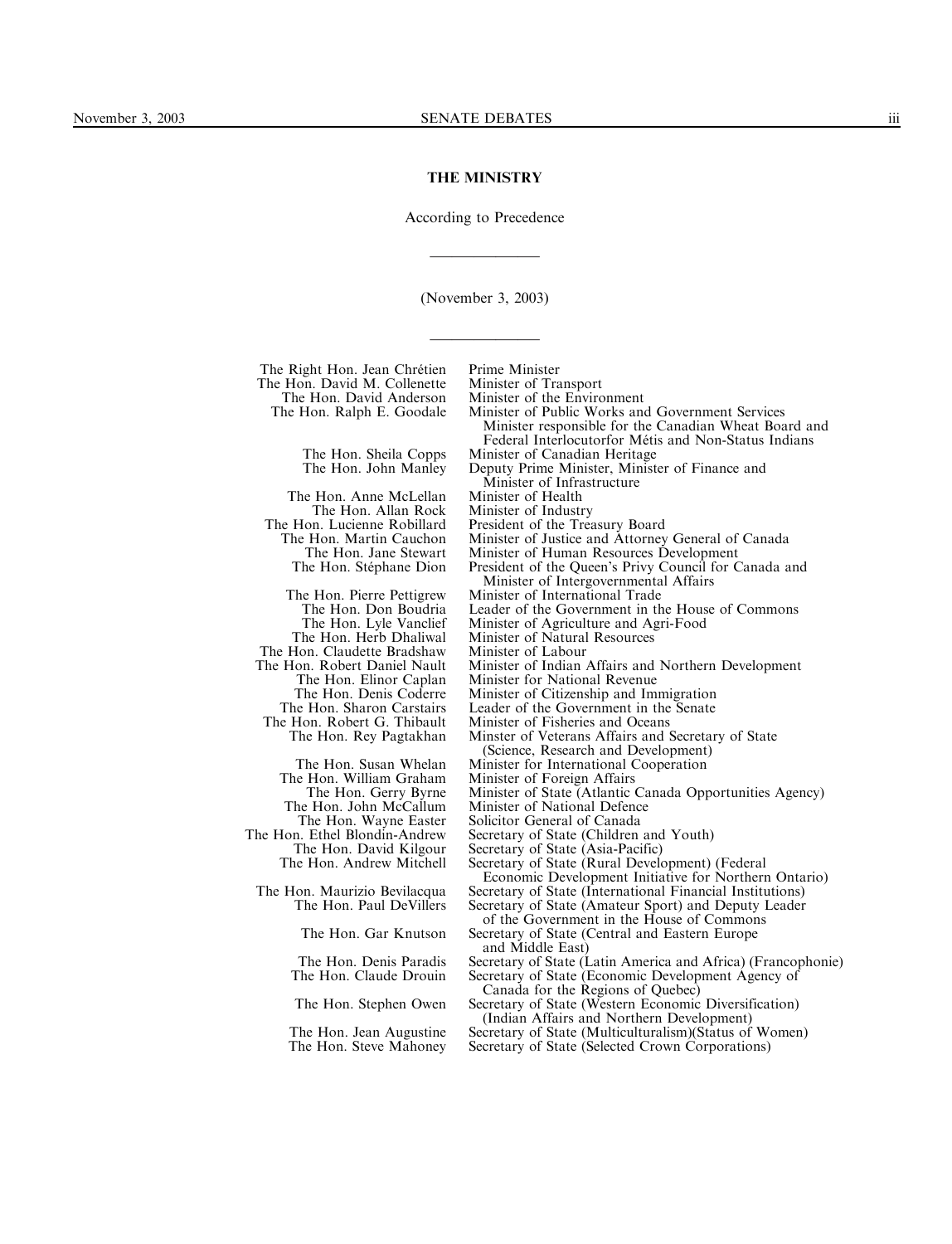## SENATORS OF CANADA

## ACCORDING TO SENIORITY

(November 3, 2003)

| Senator | Designation | Post Office Address |
|---------|-------------|---------------------|
|         |             |                     |

## THE HONOURABLE

| Fernand Robichaud, P.C. New Brunswick Saint-Louis-de-Kent, N.B.      |                                                            |  |
|----------------------------------------------------------------------|------------------------------------------------------------|--|
|                                                                      |                                                            |  |
|                                                                      |                                                            |  |
|                                                                      |                                                            |  |
|                                                                      |                                                            |  |
|                                                                      |                                                            |  |
|                                                                      | Ross Fitzpatrick Okanagan-Similkameen. Kelowna, B.C.       |  |
|                                                                      |                                                            |  |
|                                                                      |                                                            |  |
|                                                                      |                                                            |  |
|                                                                      |                                                            |  |
|                                                                      |                                                            |  |
|                                                                      |                                                            |  |
|                                                                      |                                                            |  |
|                                                                      |                                                            |  |
|                                                                      |                                                            |  |
| Nick G. Sibbeston Northwest Territories Fort Simpson, N.W.T.         |                                                            |  |
|                                                                      |                                                            |  |
|                                                                      |                                                            |  |
|                                                                      |                                                            |  |
|                                                                      |                                                            |  |
|                                                                      |                                                            |  |
|                                                                      |                                                            |  |
|                                                                      |                                                            |  |
|                                                                      |                                                            |  |
|                                                                      | Mobina S. B. Jaffer British Columbia North Vancouver, B.C. |  |
|                                                                      |                                                            |  |
|                                                                      |                                                            |  |
|                                                                      |                                                            |  |
|                                                                      |                                                            |  |
| George S. Baker, P.C. Newfoundland and Labrador Gander, Nfld. & Lab. |                                                            |  |
|                                                                      |                                                            |  |
|                                                                      |                                                            |  |
|                                                                      |                                                            |  |
|                                                                      |                                                            |  |
|                                                                      |                                                            |  |
|                                                                      |                                                            |  |
|                                                                      |                                                            |  |
|                                                                      |                                                            |  |
|                                                                      | Madeleine Plamondon The Laurentides Shawinigan, Que.       |  |
|                                                                      | Marilyn Trenholme Counsell. New Brunswick Sackville, N.B.  |  |
|                                                                      |                                                            |  |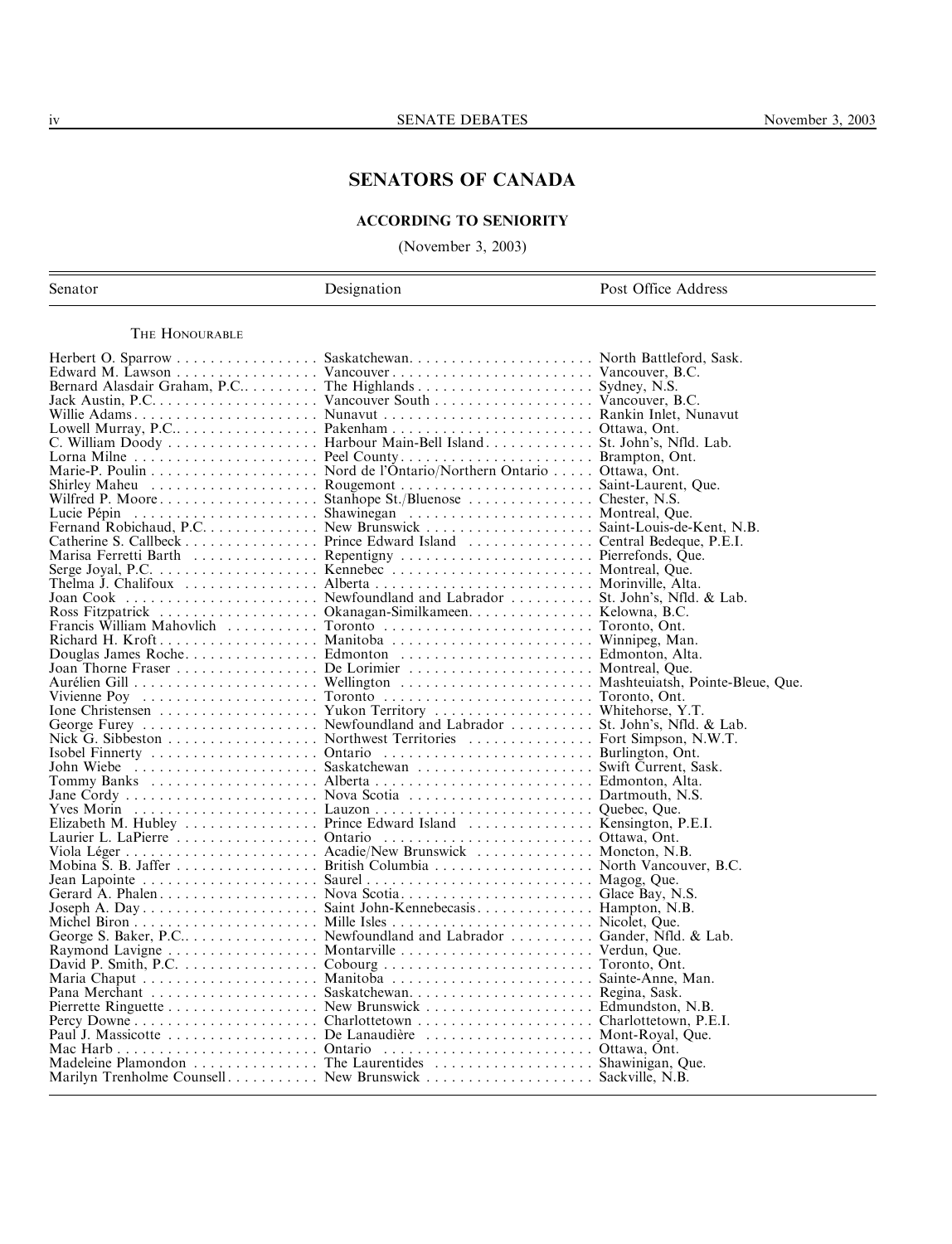## SENATORS OF CANADA

## ALPHABETICAL LIST

(November 3, 2003)

| Senator        | Designation                                                                             | Post Office<br>Address | Political<br>Affiliation |
|----------------|-----------------------------------------------------------------------------------------|------------------------|--------------------------|
| THE HONOURABLE |                                                                                         |                        |                          |
|                | Adams, Willie Nunavut Rankin Inlet, Nunavut  Lib                                        |                        |                          |
|                |                                                                                         |                        |                          |
|                |                                                                                         |                        |                          |
|                |                                                                                         |                        |                          |
|                |                                                                                         |                        |                          |
|                |                                                                                         |                        |                          |
|                | Baker, George S., P.C. Newfoundland and Labrador Gander, Nfld. & Lab. Lib               |                        |                          |
|                |                                                                                         |                        |                          |
|                |                                                                                         |                        |                          |
|                |                                                                                         |                        |                          |
|                |                                                                                         |                        |                          |
|                |                                                                                         |                        |                          |
|                |                                                                                         |                        |                          |
|                |                                                                                         |                        |                          |
|                |                                                                                         |                        |                          |
|                |                                                                                         |                        |                          |
|                |                                                                                         |                        |                          |
|                | Christensen, Ione Yukon Territory Whitehorse, Y.TLib                                    |                        |                          |
|                | Cochrane, Ethel Newfoundland and Labrador Port-au-Port, Nfld. & Lab. PC                 |                        |                          |
|                |                                                                                         |                        |                          |
|                |                                                                                         |                        |                          |
|                |                                                                                         |                        |                          |
|                | Corbin, Eymard Georges Grand-Sault Grand-Sault, N.B.  Lib                               |                        |                          |
|                |                                                                                         |                        |                          |
|                |                                                                                         |                        |                          |
|                |                                                                                         |                        |                          |
|                |                                                                                         |                        |                          |
|                |                                                                                         |                        |                          |
|                | Downe, Percy Charlottetown Charlottetown, P.E.ILib                                      |                        |                          |
|                |                                                                                         |                        |                          |
|                |                                                                                         |                        |                          |
|                |                                                                                         |                        |                          |
|                |                                                                                         |                        |                          |
|                |                                                                                         |                        |                          |
|                |                                                                                         |                        |                          |
|                |                                                                                         |                        |                          |
|                | Furey, George Newfoundland and Labrador St. John's, Nfld. & Lab Lib                     |                        |                          |
|                |                                                                                         |                        |                          |
|                |                                                                                         |                        |                          |
|                |                                                                                         |                        |                          |
|                |                                                                                         |                        |                          |
|                |                                                                                         |                        |                          |
|                |                                                                                         |                        |                          |
|                |                                                                                         |                        |                          |
|                |                                                                                         |                        |                          |
|                |                                                                                         |                        |                          |
|                | Jaffer, Mobina S. B. (1990). Exitish Columbia (1990). North Vancouver, B.C. (1990). Lib |                        |                          |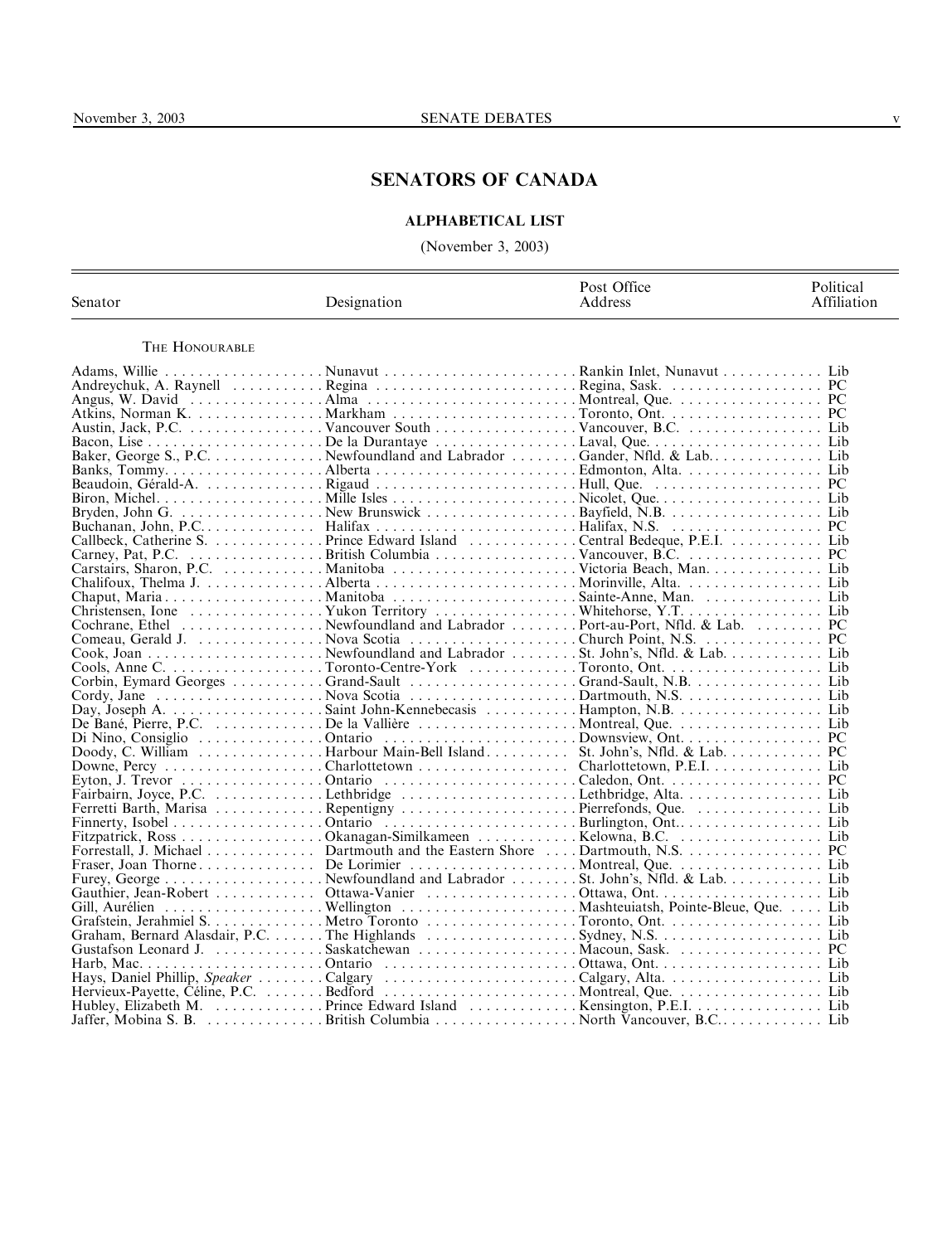| Senator | Designation                                                  | Post Office<br>Address | Political<br>Affiliation |
|---------|--------------------------------------------------------------|------------------------|--------------------------|
|         |                                                              |                        |                          |
|         |                                                              |                        |                          |
|         |                                                              |                        |                          |
|         |                                                              |                        |                          |
|         |                                                              |                        |                          |
|         |                                                              |                        |                          |
|         |                                                              |                        |                          |
|         |                                                              |                        |                          |
|         |                                                              |                        |                          |
|         |                                                              |                        |                          |
|         |                                                              |                        |                          |
|         |                                                              |                        |                          |
|         |                                                              |                        |                          |
|         |                                                              |                        |                          |
|         |                                                              |                        |                          |
|         |                                                              |                        |                          |
|         |                                                              |                        |                          |
|         |                                                              |                        |                          |
|         |                                                              |                        |                          |
|         |                                                              |                        |                          |
|         |                                                              |                        |                          |
|         |                                                              |                        |                          |
|         | Merchant, Pana Saskatchewan Regina, Sask.  Lib               |                        |                          |
|         |                                                              |                        |                          |
|         |                                                              |                        |                          |
|         |                                                              |                        |                          |
|         |                                                              |                        |                          |
|         |                                                              |                        |                          |
|         |                                                              |                        |                          |
|         |                                                              |                        |                          |
|         |                                                              |                        |                          |
|         |                                                              |                        |                          |
|         |                                                              |                        |                          |
|         |                                                              |                        |                          |
|         | Plamondon, Madeleine The Laurentides Shawinigan, Que.  Ind   |                        |                          |
|         |                                                              |                        |                          |
|         |                                                              |                        |                          |
|         |                                                              |                        |                          |
|         |                                                              |                        |                          |
|         |                                                              |                        |                          |
|         |                                                              |                        |                          |
|         |                                                              |                        |                          |
|         |                                                              |                        |                          |
|         |                                                              |                        |                          |
|         |                                                              |                        |                          |
|         |                                                              |                        |                          |
|         |                                                              |                        |                          |
|         |                                                              |                        |                          |
|         | Sparrow, Herbert O. Saskatchewan North Battleford, Sask. Lib |                        |                          |
|         |                                                              |                        |                          |
|         |                                                              |                        |                          |
|         |                                                              |                        |                          |
|         | Tkachuk, David Saskatchewan Saskatoon, Sask PC               |                        |                          |
|         |                                                              |                        |                          |
|         |                                                              |                        |                          |
|         |                                                              |                        |                          |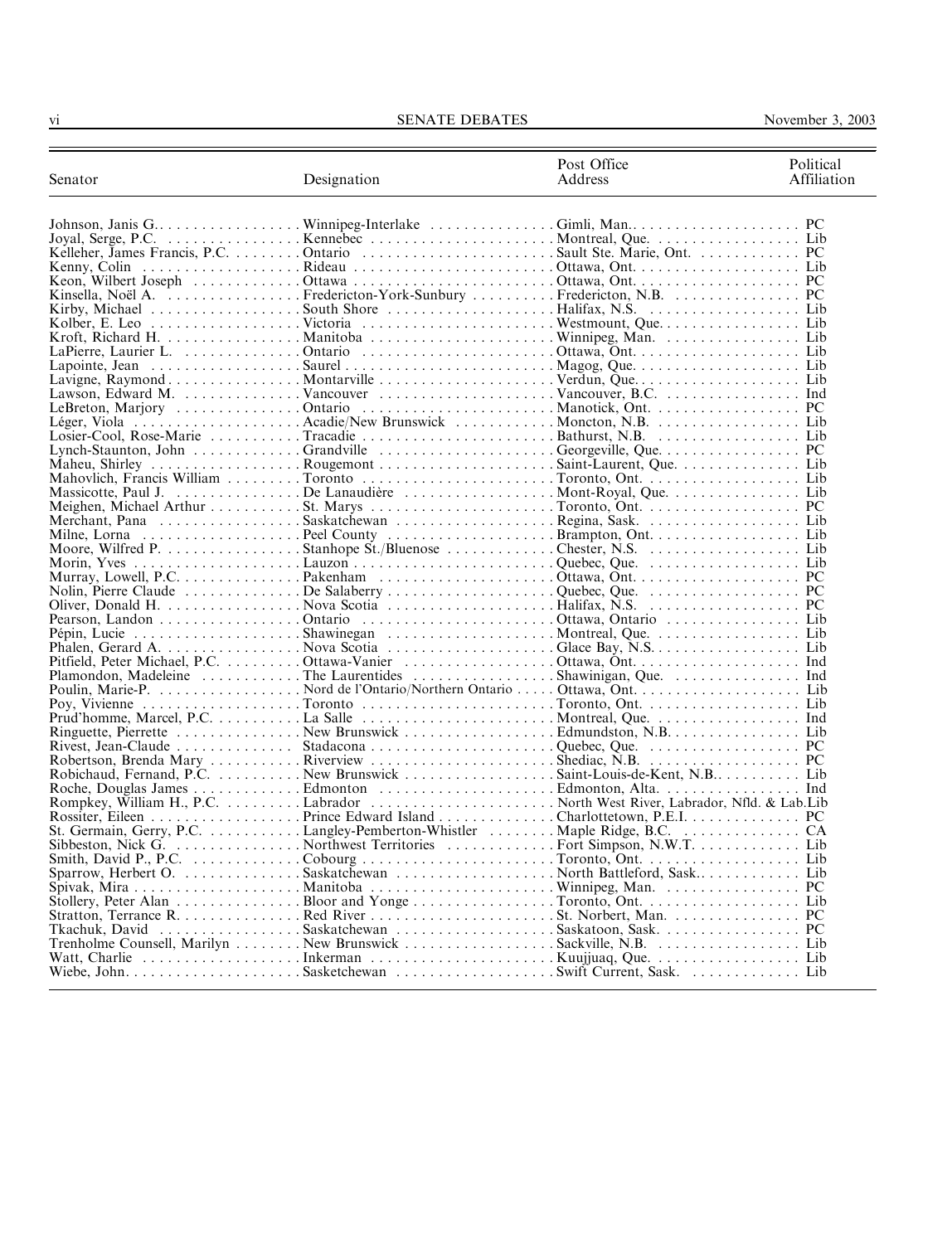## SENATORS OF CANADA

# BY PROVINCE AND TERRITORY

(November 3, 2003)

# ONTARIO—24

| Senator |
|---------|
|         |

Designation Post Office Address

THE HONOURABLE

|    | 3 Peter Michael Pitfield, P.C. Ottawa-Vanier Ottawa |  |
|----|-----------------------------------------------------|--|
|    | Jerahmiel S. Grafstein Metro Toronto Toronto        |  |
|    | Anne C. Cools Toronto-Centre-York Toronto           |  |
|    |                                                     |  |
|    |                                                     |  |
|    |                                                     |  |
| 9  |                                                     |  |
| 10 |                                                     |  |
| 11 |                                                     |  |
|    |                                                     |  |
|    |                                                     |  |
|    |                                                     |  |
|    | 15 Jean-Robert Gauthier Ottawa-Vanier Ottawa        |  |
|    | 16 Lorna Milne  Peel County  Brampton               |  |
|    | 17 Marie-P. Poulin Northern Ontario Ottawa          |  |
|    | 18 Francis William Mahovlich  Toronto  Toronto      |  |
|    |                                                     |  |
|    |                                                     |  |
| 21 |                                                     |  |
| 22 |                                                     |  |
|    |                                                     |  |
|    |                                                     |  |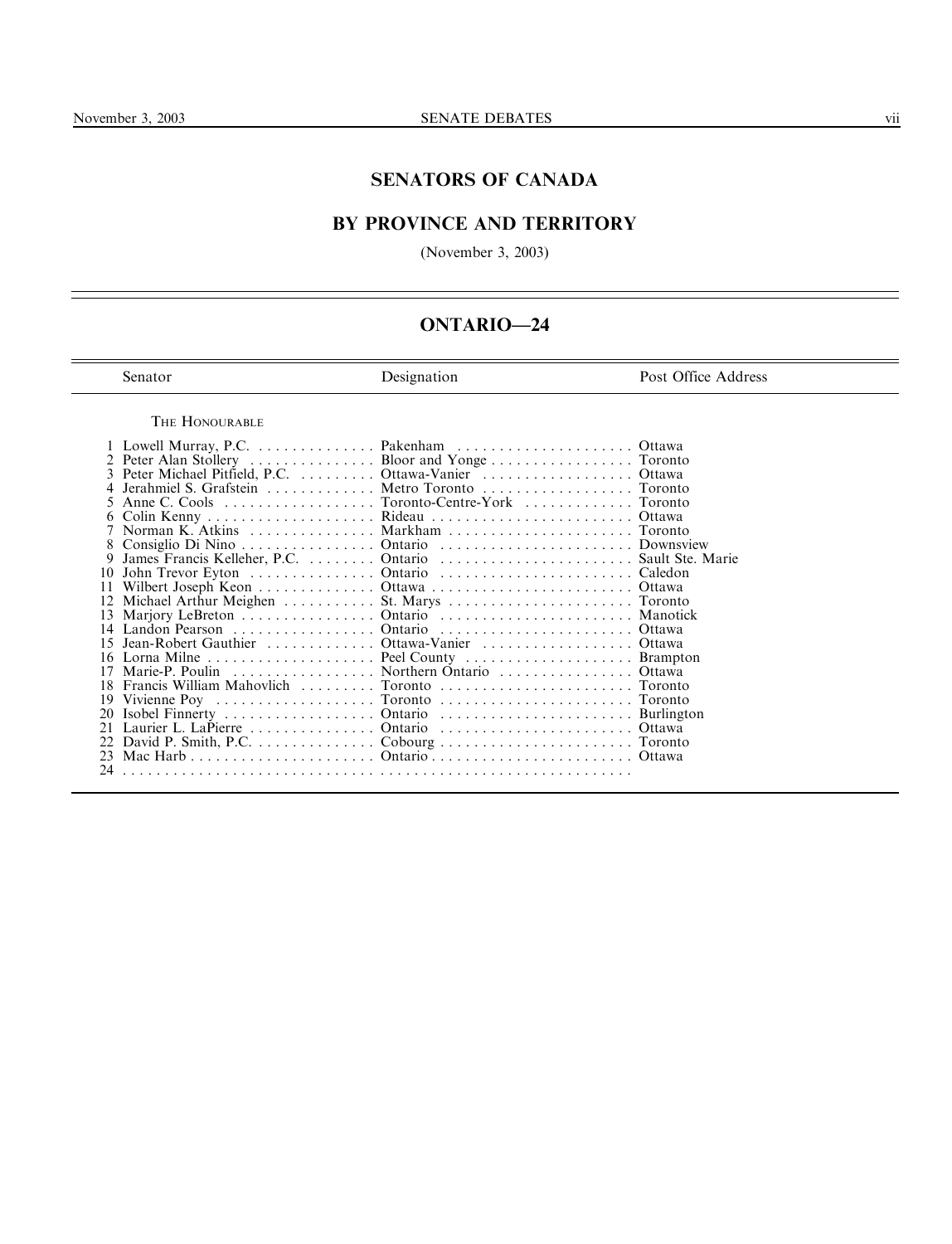## SENATORS BY PROVINCE AND TERRITORY

# QUEBEC—24

| Senator                                                                                                                                                                                    | Designation                                                                                                                                                                                                                                           | Post Office Address                                                                  |
|--------------------------------------------------------------------------------------------------------------------------------------------------------------------------------------------|-------------------------------------------------------------------------------------------------------------------------------------------------------------------------------------------------------------------------------------------------------|--------------------------------------------------------------------------------------|
| THE HONOURABLE                                                                                                                                                                             |                                                                                                                                                                                                                                                       |                                                                                      |
| 3<br>Jean-Claude Rivest $\ldots$ ,<br>9<br>Lise Bacon<br>Shirley Maheu $\dots \dots \dots \dots \dots$<br>Lucie Pépin<br>14<br>17<br>18<br>Yves Morin<br>19<br>20<br>21<br>22.<br>23<br>24 | Pierre De Bané, P.C. De la Vallière Montreal<br>John Lynch-Staunton  Grandville<br>De la Durantaye<br>Marisa Ferretti Barth  Repentigny  Pierrefonds<br>Paul J. Massicotte De Lanaudière Mont-Royal<br>Madeleine Plamondon The Laurentides Shawinigan | Kuujjuaq<br>Georgeville<br>Ouebec<br>Montreal<br>Montreal<br>Laval<br><b>Nicolet</b> |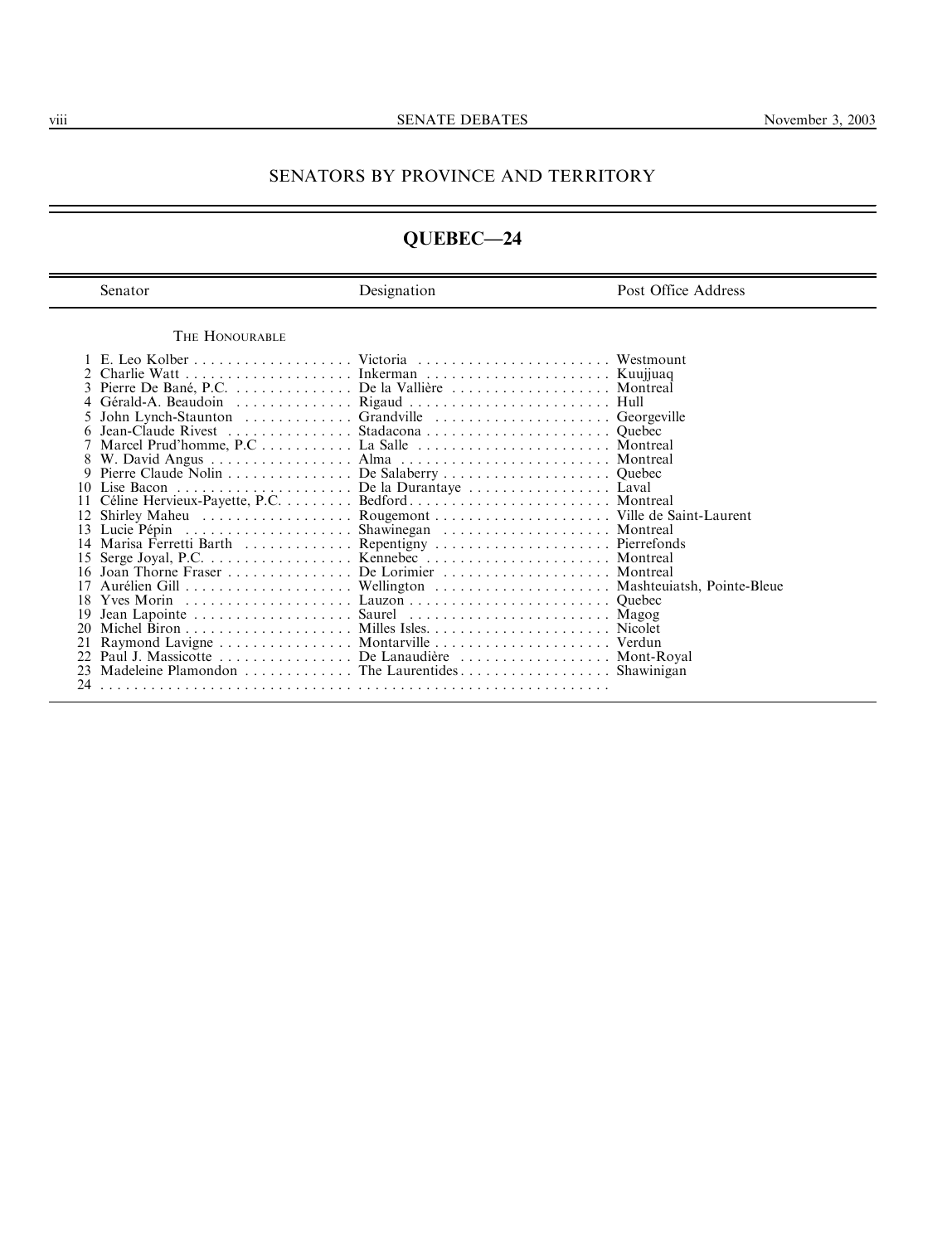# SENATORS BY PROVINCE-MARITIME DIVISION

# NOVA SCOTIA—10

| Senator                                                                                                                                                                                    | <b>Designation</b> | Post Office Address |
|--------------------------------------------------------------------------------------------------------------------------------------------------------------------------------------------|--------------------|---------------------|
| THE HONOURABLE                                                                                                                                                                             |                    |                     |
| 1 Bernard Alasdair Graham, P.C.  The Highlands  Sydney                                                                                                                                     |                    |                     |
| 2 Michael Kirby<br>3 Gerald J. Comeau<br>2 Mova Scotia<br>2 Michael Kirby<br>2 Gerald J. Comeau<br>2 Nova Scotia<br>2 Nova Scotia<br>2 2 Nova Scotia<br>2 2 Nova Scotia<br>2 2 Nova Scotia |                    |                     |
|                                                                                                                                                                                            |                    |                     |
|                                                                                                                                                                                            |                    |                     |
|                                                                                                                                                                                            |                    |                     |
| 6 J. Michael Forrestall  Dartmouth and Eastern Shore  Dartmouth                                                                                                                            |                    |                     |
|                                                                                                                                                                                            |                    |                     |
|                                                                                                                                                                                            |                    |                     |
|                                                                                                                                                                                            |                    |                     |
|                                                                                                                                                                                            |                    |                     |

# NEW BRUNSWICK—10

Senator **Designation** Post Office Address

THE HONOURABLE

| 1 Eymard Georges Corbin  Grand-Sault  Grand-Sault                   |  |
|---------------------------------------------------------------------|--|
| 2 Brenda Mary Robertson  Riverview  Shediac                         |  |
| 3 Noël A. Kinsella Fredericton-York-Sunbury Fredericton             |  |
| 4 John G. Bryden New Brunswick Bayfield                             |  |
|                                                                     |  |
| 6 Fernand Robichaud, P.C.  Saint-Louis-de-Kent  Saint-Louis-de-Kent |  |
|                                                                     |  |
| 8 Joseph A. Day Saint John-Kennebecasis Hampton                     |  |
| 9 Pierrette Ringuette New Brunswick Edmundston                      |  |
| 10 Marilyn Trenholme Counsell New Brunswick  Sackville              |  |

# PRINCE EDWARD ISLAND—4

| Senator        | Designation                                                                                                     | Post Office Address |
|----------------|-----------------------------------------------------------------------------------------------------------------|---------------------|
| THE HONOURABLE |                                                                                                                 |                     |
|                | 1 Eileen Rossiter Prince Edward Island Charlottetown<br>3 Elizabeth M. Hubley  Prince Edward Island  Kensington |                     |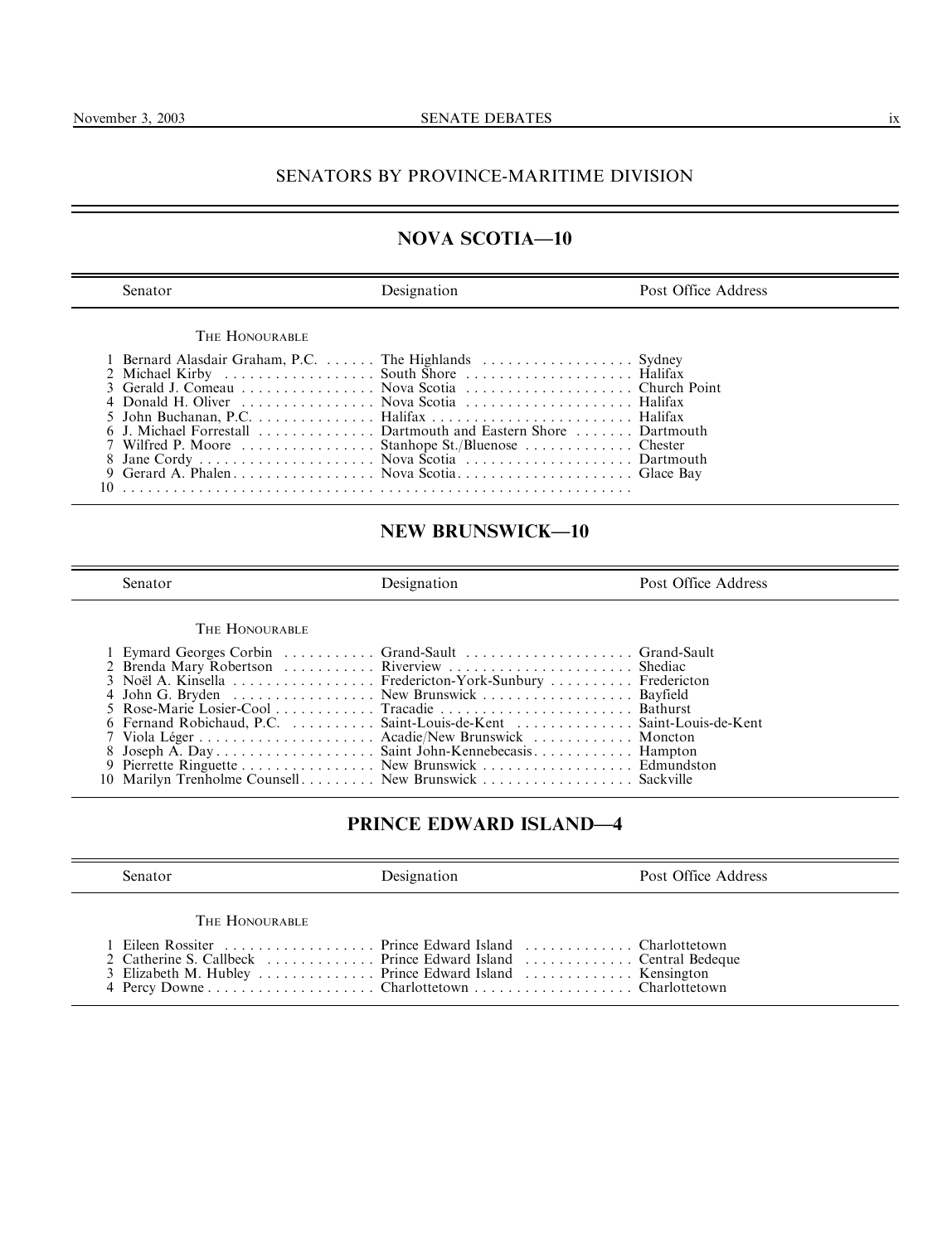### x SENATE DEBATES November 3, 2003

## SENATORS BY PROVINCE-WESTERN DIVISION

## MANITOBA—6

Senator **Designation Designation Post Office Address** 

THE HONOURABLE

|  | 2 Janis G. Johnson Winnipeg-Interlake Gimli |  |
|--|---------------------------------------------|--|
|  |                                             |  |
|  |                                             |  |
|  |                                             |  |
|  |                                             |  |
|  |                                             |  |

6 Mobina S.B. Jaffer . . . . . . . . . . . . . . . . British Columbia . . . . . . . . . . . . . . . . . North Vancouver

# BRITISH COLUMBIA—6

| Senator                                                                                                             | Designation | Post Office Address |
|---------------------------------------------------------------------------------------------------------------------|-------------|---------------------|
| THE HONOURABLE                                                                                                      |             |                     |
| 4 Gerry St. Germain, P.C. Langley-Pemberton-Whistler Maple Ridge<br>5 Ross Fitzpatrick Okanagan-Similkameen Kelowna |             |                     |

## SASKATCHEWAN—6

| Senator        | Designation                                                                                                                             | Post Office Address |  |
|----------------|-----------------------------------------------------------------------------------------------------------------------------------------|---------------------|--|
| THE HONOURABLE | 1 Herbert O. Sparrow Saskatchewan North Battleford<br>2 A. Raynell Andreychuk  Regina  Regina<br>4 David Tkachuk Saskatchewan Saskatoon |                     |  |

## ALBERTA—6

Senator **Designation** Post Office Address **Post Office Address** THE HONOURABLE 1 Daniel Phillip Hays, Speaker . . . . . . . . Calgary . . . . . . . . . . . . . . . . . . . . . . . Calgary 2 Joyce Fairbairn, P.C. . . . . . . . . . . . . . . Lethbridge . . . . . . . . . . . . . . . . . . . . . Lethbridge 3 Thelma J. Chalifoux . . . . . . . . . . . . . . Alberta . . . . . . . . . . . . . . . . . . . . . . . . Morinville 4 Douglas James Roche . . . . . . . . . . . . . Edmonton . . . . . . . . . . . . . . . . . . . . . Edmonton 5 Tommy Banks . . . . . . . . . . . . . . . . . . Alberta . . . . . . . . . . . . . . . . . . . . . . . . Edmonton

6 . . . . . . . . . . . . . . . . . . . . . . . . . . . . . . . . . . . . . . . . . . . . . . . . . . . . . . . . . . . .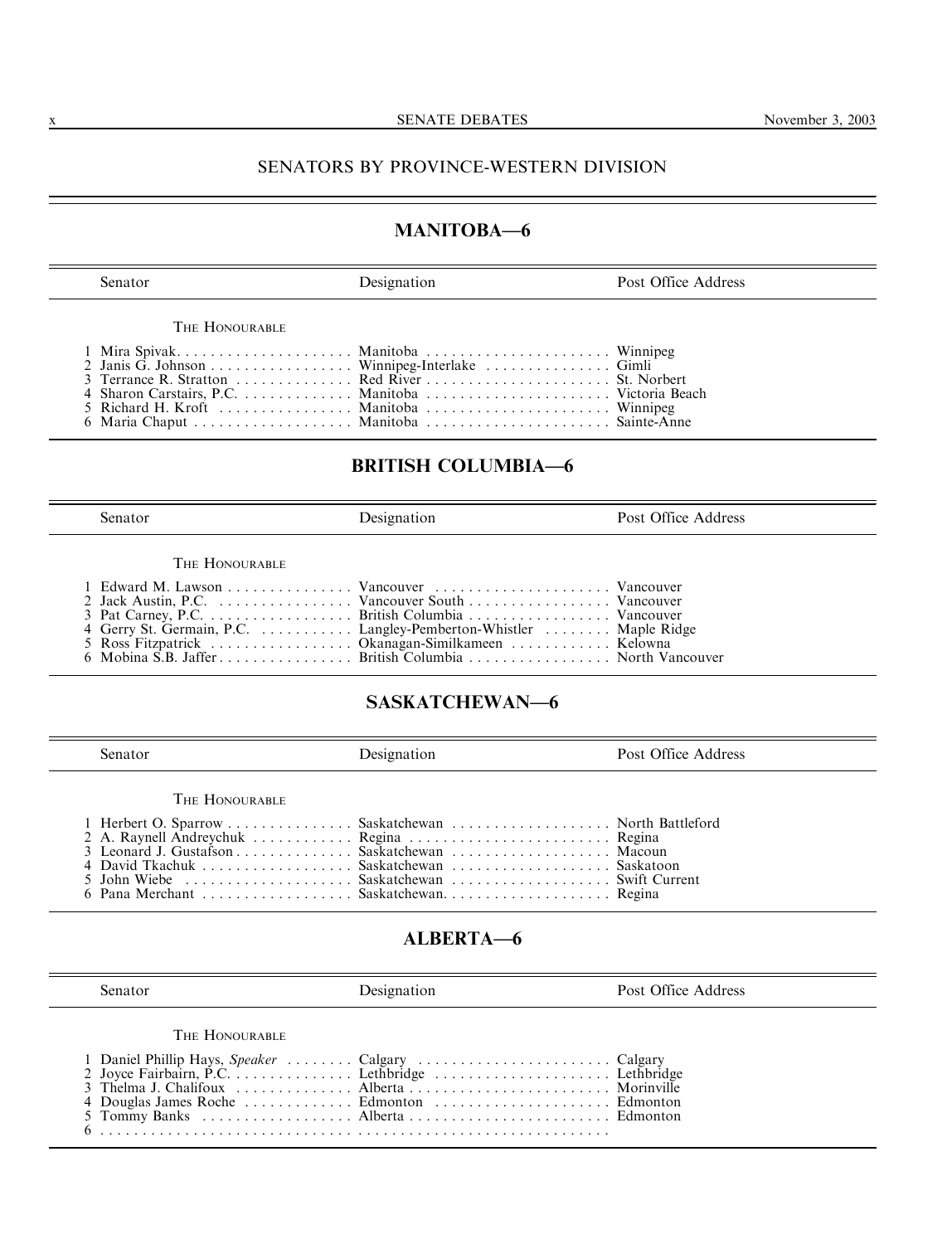## SENATORS BY PROVINCE AND TERRITORY

## NEWFOUNDLAND AND LABRADOR—6

Senator **Designation** Post Office Address THE HONOURABLE 1 C. William Doody . . . . . . . . . . . . . . . . Harbour Main-Bell Island . . . . . . . . . . St. John's 2 Ethel Cochrane . . . . . . . . . . . . . . . . . . Newfoundland and Labrador . . . . . . . . Port-au-Port 3 William H. Rompkey, P.C. . . . . . . . . . Labrador . . . . . . . . . . . . . . . . . . . . . . North West River, Labrador 4 Joan Cook . . . . . . . . . . . . . . . . . . . . . Newfoundland and Labrador . . . . . . . . St. John's 5 George Furey . . . . . . . . . . . . . . . . . . . Newfoundland and Labrador . . . . . . . . St. John's 6 George S. Baker, P.C.. . . . . . . . . . . . . . Newfoundland and Labrador . . . . . . . . Gander NORTHWEST TERRITORIES—1 Senator **Designation** Post Office Address THE HONOURABLE 1 Nick G. Sibbeston . . . . . . . . . . . . . . . . Northwest Territories . . . . . . . . . . . . . . Fort Simpson NUNAVUT—1 Senator **Designation** Post Office Address **Post Office Address** THE HONOURABLE 1 Willie Adams . . . . . . . . . . . . . . . . . . . . Nunavut . . . . . . . . . . . . . . . . . . . . . . . Rankin Inlet YUKON TERRITORY—1 Senator **Designation Designation Post Office Address** THE HONOURABLE 1 Ione Christensen . . . . . . . . . . . . . . . . . Yukon Territory. . . . . . . . . . . . . . . . . . Whitehorse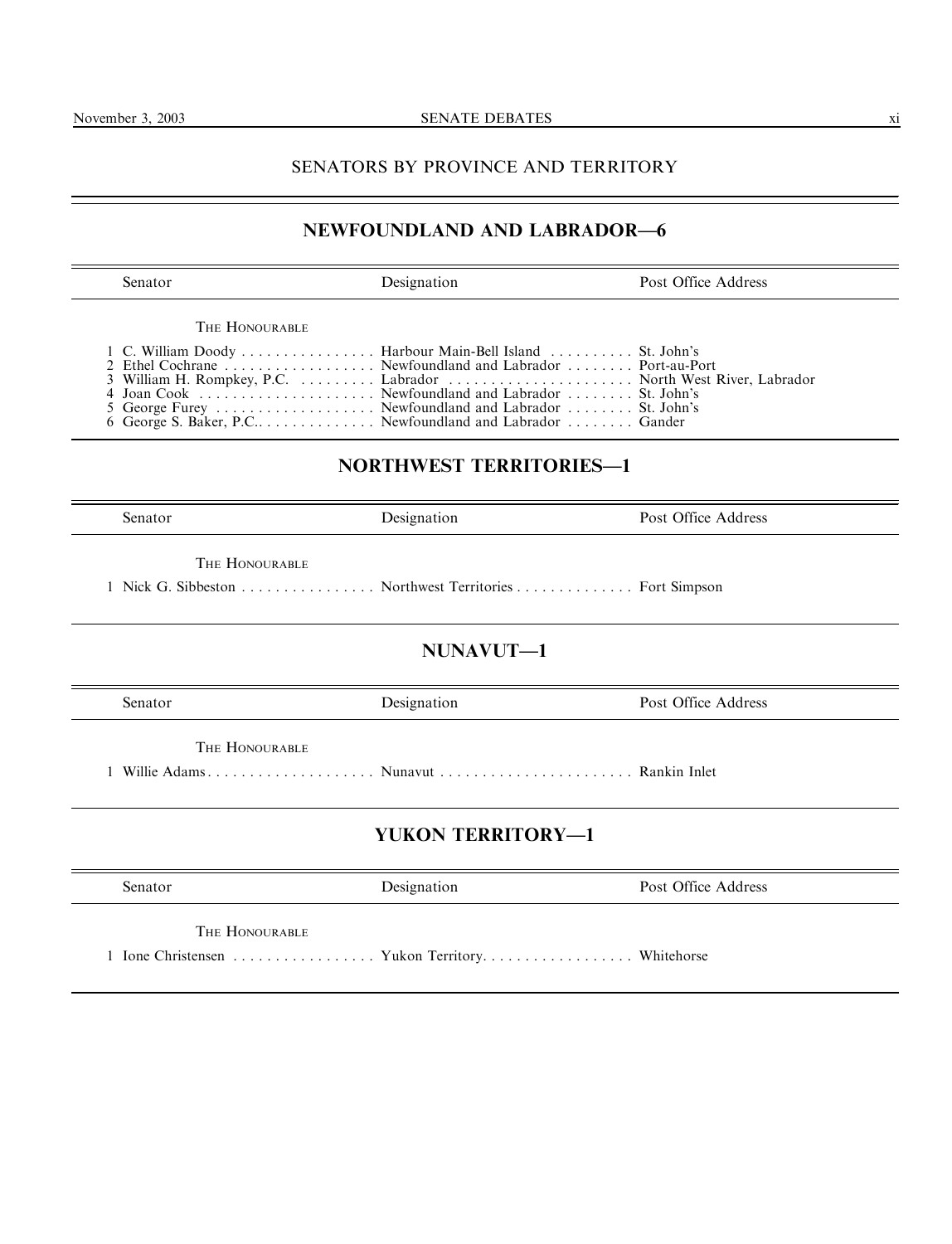xii SENATE DEBATES November 3, 2003

### ALPHABETICAL LIST OF STANDING, SPECIAL AND JOINT COMMITTEES

(As of November 3, 2003)

\*Ex Officio Member

## ABORIGINAL PEOPLES

### Chair: Honourable Senator Chalifoux Deputy Chair: Honourable Senator Johnson

### Honourable Senators:

Andreychuk Carney, \* Carstairs, (or Robichaud) Chalifoux, Chaput, Christensen, Gill,

Harb, Léger, \* Lynch-Staunton, (or Kinsella)

Massicotte, Stratton, Tkachuk, Weibe.

Original Members as nominated by the Committee of Selection Carney, \*Carstairs (or Robichaud), Chalifoux, Christensen, Gill, Hubley, Johnson, L*é*ger, \*Lynch-Staunton (or Kinsella), Pearson, Sibbeston, St. Germain, Tkachuk.

### AGRICULTURE AND FORESTRY

## Honourable Senators:

\* Carstairs, (or Robichaud)

Chalifoux, Day,

Fairbairn, Gustafson, Hubley, LaPierre,

LeBreton, \* Lynch-Staunton, (or Kinsella) Oliver,

Chair: Honourable Senator Oliver Deputy Chair: Honourable Senator Wiebe

Wiebe.

Original Members as nominated by the Committee of Selection

\*Carstairs (or Robichaud), Chalifoux, Day, Fairbairn, Gustafson, Hubley, LaPierre, Lapointe, LeBreton, \*Lynch-Staunton (or Kinsella), Moore, Oliver, Tkachuk, Wiebe.

## BANKING, TRADE AND COMMERCE

## Honourable Senators:

Angus, Biron,

\* Carstairs, (or Robichaud) Chaput, Kelleher, Kolber, Kroft,

\* Lynch-Staunton, (or Kinsella) Mahovlich, Massicotte,

Meighen, Moore, Tkachuk.

Original Members as nominated by the Committee of Selection Angus, \*Carstairs (or Robichaud), Fitzpatrick, Hervieux-Payette, Kelleher, Kolber, Kroft, \*Lynch-Staunton (or Kinsella), Meighen, Poulin, Prud'homme, Setlakwe, Taylor, Tkachuk.

Ringuette, Tkachuk,

Chair: Honourable Senator Kroft Deputy Chair: Honourable Senator Tkachuk

Prud'homme,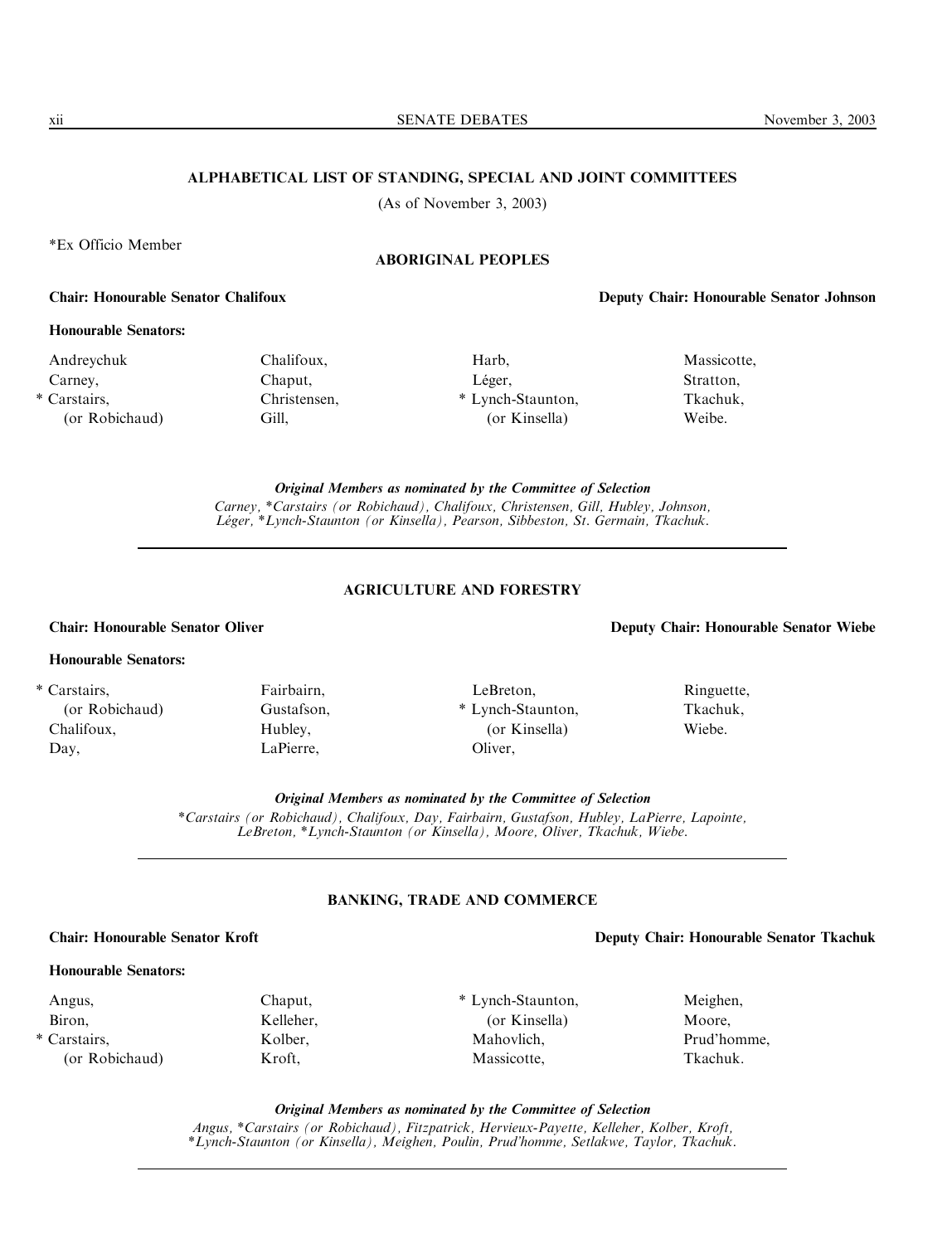November 3, 2003 SENATE DEBATES XIII

## ENERGY, THE ENVIRONMENT AND NATURAL RESOURCES

## Honourable Senators:

Baker, Banks, Buchanan, \* Carstairs,

(or Robichaud)

Christensen, Cochrane, Eyton, Finnerty,

Cochrane, Comeau, Cook, Hubley,

### Chair: Honourable Senator Banks Deputy Chair: Honourable Senator Spivak

Kenny, \* Lynch-Staunton, (or Kinsella) Merchant, Milne, Spivak, Watt.

Original Members as nominated by the Committee of Selection Baker, Banks, Buchanan, \*Carstairs (or Robichaud), Christensen, Cochrane, Eyton, Finnerty, Kenny, \*Lynch-Staunton (or Kinsella), Milne, Spivak, Taylor, Watt.

### FISHERIES AND OCEANS

### Honourable Senators:

Adams, Baker, \* Carstairs, (or Robichaud)

Johnson, \* Lynch-Staunton, (or Kinsella) Mahovlich,

### Chair: Honourable: Senator Comeau Deputy Chair: Honourable Senator Cook

## Meighen, Phalen, Trenholme-Counsell, Watt.

Original Members as nominated by the Committee of Selection

Adams, Baker, \*Carstairs (or Robichaud), Cochrane, Comeau, Cook, Hubley, Johnson, \*Lynch-Staunton (or Kinsella), Mahovlich, Moore, Phalen, Robertson, Watt

## FOREIGN AFFAIRS

Grafstein, Graham, Losier-Cool,

### Chair: Honourable Senator Stollery Deputy Chair: Honourable Senator Di Nino

### Honourable Senators:

Andreychuk, Austin, Carney,

\* Carstairs, (or Robichaud) Corbin, De Bané, Di Nino, Eyton

\* Lynch-Staunton,

(or Kinsella) Mahovlich, Stollery.

Original Members as nominated by the Committee of Selection Andreychuk, Austin, Bolduc, Carney, \*Carstairs (or Robichaud), Corbin, De Ban*é*, Di Nino, Grafstein, Graham, Losier-Cool,\*Lynch-Staunton (or Kinsella), Setlakwe, Stollery.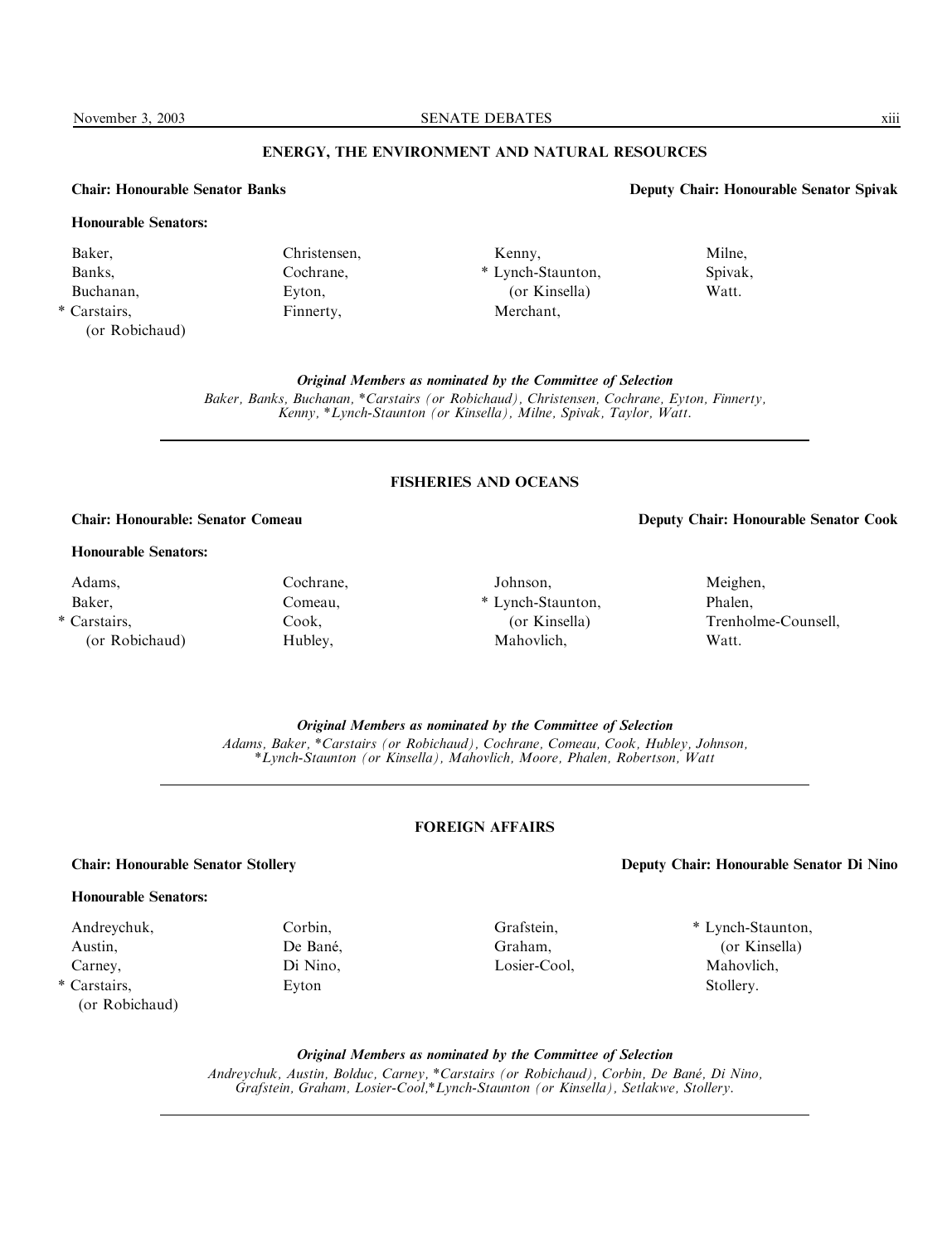xiv SENATE DEBATES November 3, 2003

## HUMAN RIGHTS

## Chair: Honourable Senator Maheu Deputy Chair: Honourable Senator Rossiter

## Honourable Senators:

- Beaudoin,
- \* Carstairs, (or Robichaud) Chalifoux,

# Ferretti Barth, Jaffer, Joyal,

LaPierre, \* Lynch-Staunton, (or Kinsella)

Maheu, Rivest, Rossiter.

Original Members as nominated by the Committee of Selection

Beaudoin, \*Carstairs (or Robichaud), Ferretti Barth, Fraser, Jaffer, LaPierre, \*Lynch-Staunton (or Kinsella), Maheu, Poy, Rivest, Rossiter.

## INTERNAL ECONOMY, BUDGETS AND ADMINISTRATION

## Chair: Honourable Senator Bacon Interim Deputy Chair: Honourable Senator Robertson

### Honourable Senators:

Atkins, Austin, Bacon, Bolduc, Bryden, \* Carstairs, (or Robichaud) De Bané, Eyton, Gauthier, Gill, Jaffer, \* Lynch-Staunton, (or Kinsella) Poulin,

> Original Members as nominated by the Committee of Selection Angus, Atkins, Austin, \*Carstairs (or Robichaud), Bacon, Bryden, De Ban*é*, Doody, Eyton, Gauthier, Gill, Jaffer, Kroft, \*Lynch-Staunton (or Kinsella), Poulin, Robichaud, Stratton.

### LEGAL AND CONSTITUTIONAL AFFAIRS

### Chair: Honourable Senator Furey Deputy Chair: Honourable Senator Beaudoin

### Honourable Senators:

# Andreychuk,

- Baker, Beaudoin, Bryden, Buchanan,
- \* Carstairs, (or Robichaud) Cools, Downe,

Furey, Joyal, Kenny,

(or Kinsella) Nolin, Pearson.

Original Members as nominated by the Committee of Selection Andreychuk, Baker, Beaudoin, Bryden, Buchanan, \*Carstairs (or Robichaud), Cools, Furey,

Jaffer, Joyal, \*Lynch-Staunton (or Kinsella), Nolin, Pearson, Smith.

## Ringuette, Robertson, Robichaud,

### Stratton.

\* Lynch-Staunton,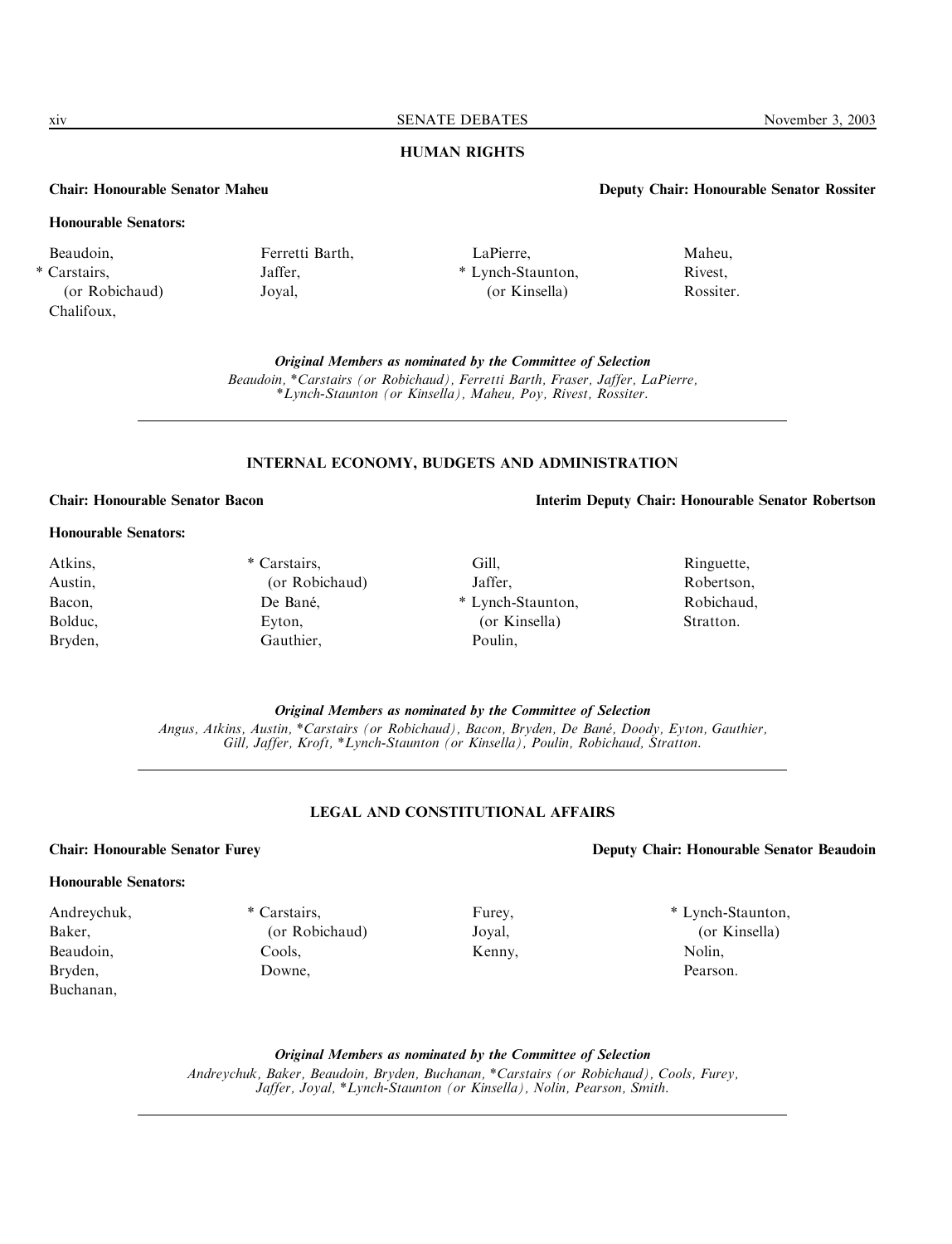### LIBRARY OF PARLIAMENT (Joint)

### Joint Chair: Vice-Chair:

## Honourable Senators:

Bolduc, Forrestall, Lapointe, Morin, Poy.

Original Members agreed to by Motion of the Senate Bolduc, Forrestall, Lapointe, Morin, Poy.

### NATIONAL FINANCE

Chair: Honourable Senator Murray Deputy Chair: Honourable Senator Day

### Honourable Senators:

Biron, \* Carstairs, (or Robichaud) Comeau,

Day, Doody, Ferretti Barth, Finnerty,

Furey, Gauthier, \* Lynch-Staunton, (or Kinsella)

Murray, Oliver, Ringuette.

Mahovlich,

Original Members as nominated by the Committee of Selection

Biron, Bolduc, \*Carstairs (or Robichaud), Cools, Day, Doody, Eyton, Ferretti Barth, Finnerty, Furey, Gauthier, \*Lynch-Staunton (or Kinsella), Mahovlich, Murray.

## NATIONAL SECURITY AND DEFENCE

## Chair: Honourable Senator Kenny Deputy Chair: Honourable Senator Forrestall

## Honourable Senators:

Atkins, Banks, \* Carstairs, (or Robichaud) Cordy, Day, Forrestall,

Kenny, \* Lynch-Staunton, (or Kinsella)

Meighen, Smith, Wiebe.

Original Members as nominated by the Committee of Selection

Atkins, Banks, \*Carstairs (or Robichaud), Cordy, Day, Forrestall, Kenny, \*Lynch-Staunton (or Kinsella), Meighen, Smith, Wiebe.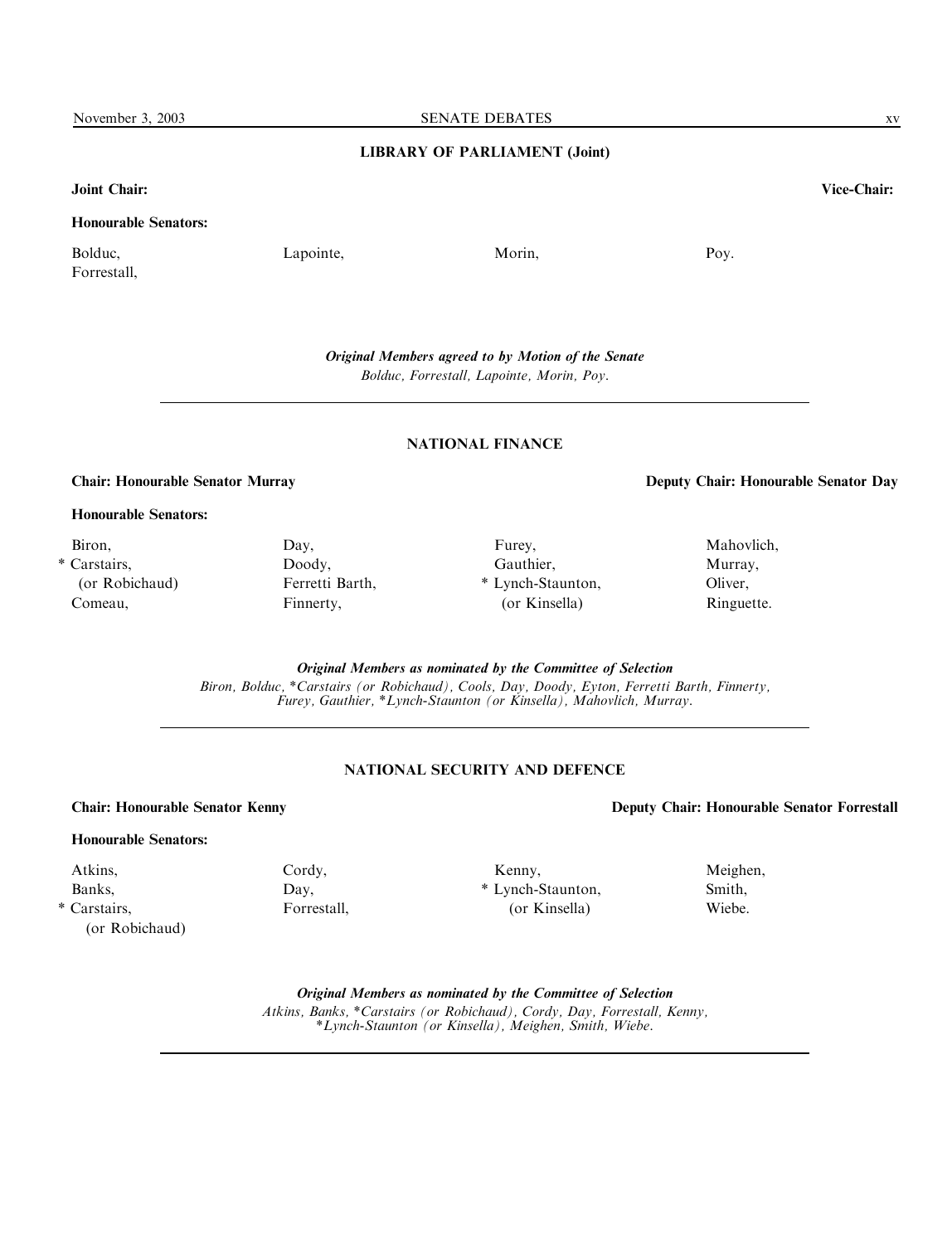xvi SENATE DEBATES November 3, 2003

## VETERANS AFFAIRS

(Subcommittee of National Security and Defence)

### Chair: Honourable Senator Meighen Deputy Chair: Honourable Senator Day

## Honourable Senators:

Atkins, \* Carstairs,

(or Robichaud)

Kenny,

Day,

\* Lynch-Staunton, (or Kinsella)

> Lapointe, Léger, Losier-Cool,

## OFFICIAL LANGUAGES

### Honourable Senators:

Beaudoin, \* Carstairs, (or Robichaud) Chaput,

Comeau, Gauthier, Keon,

Chair: Honourable Senator Losier-Cool Deputy Chair: Honourable Senator Keon

Meighen, Wiebe.

\* Lynch-Staunton, (or Kinsella) Maheu.

Original Members agreed to by Motion of the Senate

Beaudoin, \*Carstairs (or Robichaud), Comeau, Ferretti Barth, Gauthier, Keon, Lapointe, L*é*ger, Losier-Cool, \*Lynch-Staunton (or Kinsella), Maheu.

## RULES, PROCEDURES AND THE RIGHTS OF PARLIAMENT

### Honourable Senators:

Andreychuk, \* Carstairs, (or Robichaud) Cordy, Di Nino,

Grafstein, Hubley, Joyal,

Downe, Fraser,

\* Lynch-Staunton, (or Kinsella) Milne, Murray, Ringuette,

Chair: Honourable Senator Milne Deputy Chair: Honourable Senator Andreychuk

Rompkey, Robichaud, Smith, Stratton.

Original Members as nominated by the Committee of Selection

Andreychuk, Bacon, \*Carstairs (or Robichaud), Di Nino, Grafstein, Joyal, Losier-Cool, \*Lynch-Staunton (or Kinsella), Milne, Murray, P*é*pin, Pitfield, Robertson, Rompkey, Smith, Stratton, Wiebe.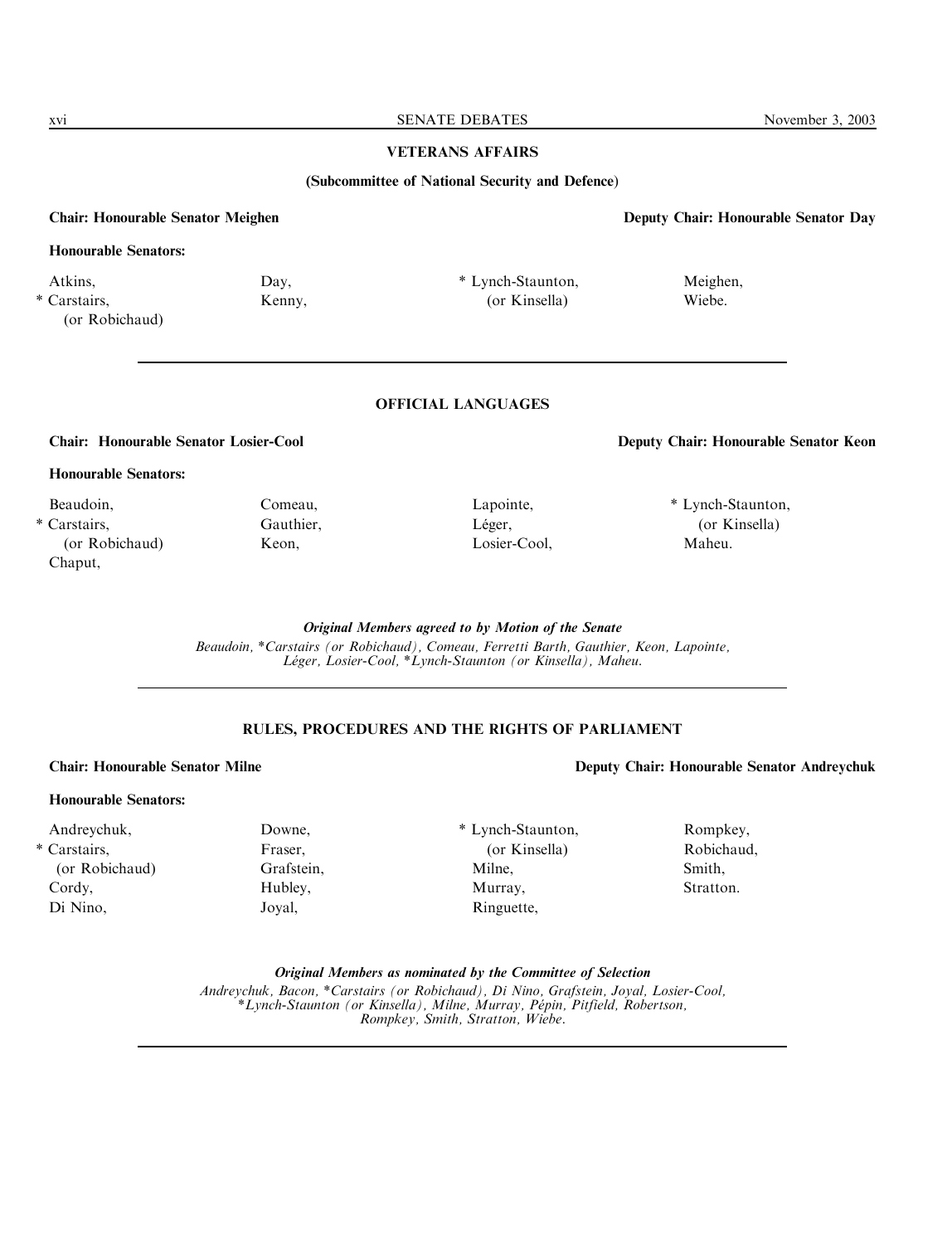# SCRUTINY OF REGULATIONS (Joint)

## Joint Chair: Honourable Hervieux-Payette Vice-Chair:

### Honourable Senators:

Biron, Harb,

Hervieux-Payette, Kelleher,

Moore. Nolin.

Original Members as agreed to by Motion of the Senate Biron, Hervieux-Payette, Hubley, Kelleher, Moore, Nolin, Phalen.

### **SELECTION**

Chair: Honourable Senator Rompkey Deputy Chair: Honourable Senator Stratton

Rompkey, Stratton, Tkachuk.

Honourable Senators:

Biron, \* Carstairs, (or Robichaud)

Fairbairn, Kinsella,

Fairbairn, Keon, Kirby, LeBreton,

De Bané,

Kolber, LeBreton, \* Lynch-Staunton, (or Kinsella)

Original Members agreed to by Motion of the Senate

Bacon, \*Carstairs, (or Robichaud), De Ban*é*, Fairbairn, Kinsella, Kolber, LeBreton, \*Lynch-Staunton, (or Kinsella), Rompkey, Stratton, Tkachuk.

## SOCIAL AFFAIRS, SCIENCE AND TECHNOLOGY

Léger,

Morin,

\* Lynch-Staunton, (or Kinsella)

## Honourable Senators:

Callbeck, \* Carstairs, (or Robichaud) Cordy,

Original Members as nominated by the Committee of Selection

Callbeck \*Carstairs (or Robichaud), Cook, Cordy, Di Nino Fairbairn, Keon, Kirby, LeBreton, \*Lynch-Staunton (or Kinsella), Morin, P*é*pin, Robertson, Roche.

Chair: Honourable Senator Kirby Deputy Chair: Honourable Senator LeBreton

Robertson, Roche, Rossiter, Trenholme-Counsell.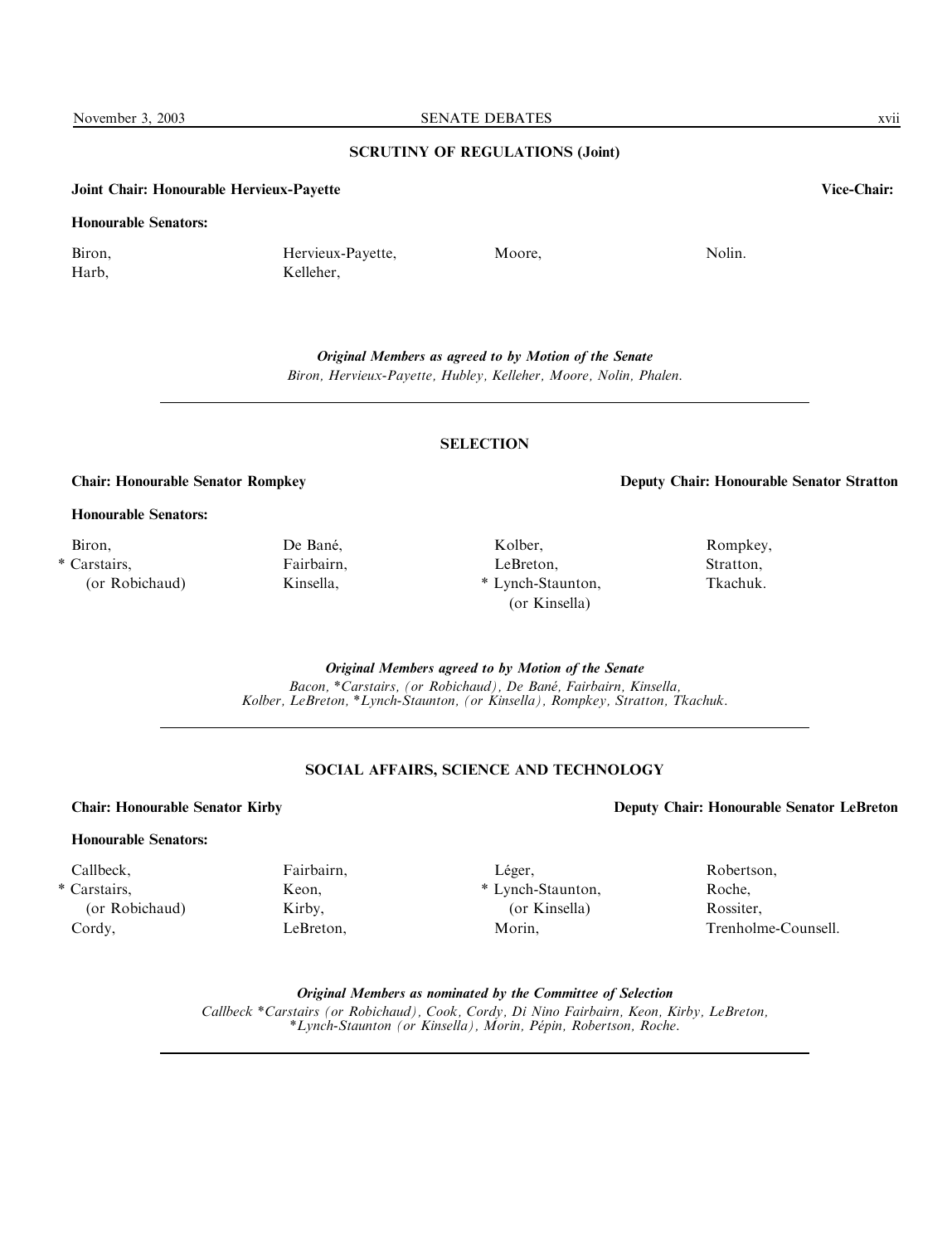xviii SENATE DEBATES November 3, 2003

## TRANSPORT AND COMMUNICATIONS

## Chair: Honourable Senator Fraser Deputy Chair: Honourable Senator Gustafson

## Honourable Senators:

Adams, \* Carstairs, (or Robichaud) Corbin,

Day, Eyton, Fraser, Graham,

Gustafson, Johnson, LaPierre, \* Lynch-Staunton, (or Kinsella)

Merchant, Phalen, Spivak.

Original Members as nominated by the Committee of Selection Adams, Biron, Callbeck, \*Carstairs (or Robichaud), Day, Eyton, Fraser, Graham, Gustafson, Johnson, LaPierre,\*Lynch-Staunton (or Kinsella), Phalen, Spivak.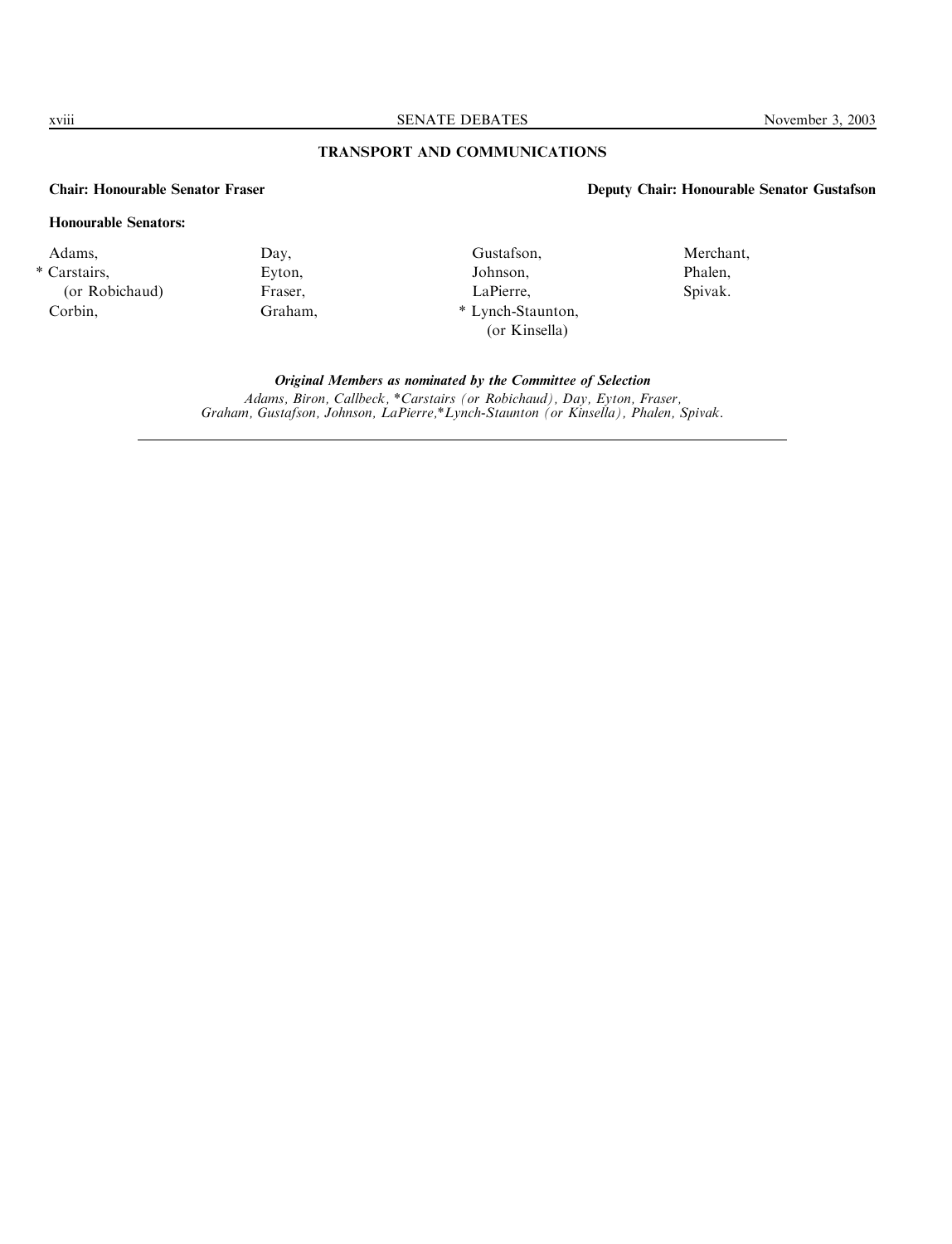### **CONTENTS**

## Monday, November 3, 2003

| PAGE                                                                                                                                                       | <b>PAGE</b>                                                                                               |
|------------------------------------------------------------------------------------------------------------------------------------------------------------|-----------------------------------------------------------------------------------------------------------|
| <b>SENATORS' STATEMENTS</b>                                                                                                                                | <b>Parliament of Canada Act</b><br>Bill to Amend-Point of Order-Speaker's Ruling.                         |
| <b>Question of Privilege</b>                                                                                                                               |                                                                                                           |
| Notice.                                                                                                                                                    | <b>ORDERS OF THE DAY</b>                                                                                  |
| <b>Official Languages</b><br>Trip of Committee to the West.                                                                                                | <b>Business of the Senate</b>                                                                             |
| <b>Visible Minorities</b>                                                                                                                                  |                                                                                                           |
| Study by Conference Board of Canada.                                                                                                                       | The Estimates, 2003-04<br>Report of National Finance Committee on<br>Supplementary Estimates (A) Adopted. |
| <b>ROUTINE PROCEEDINGS</b>                                                                                                                                 | Criminal Code (Bill C-10B)                                                                                |
| <b>Parliament of Canada Act</b><br>Bill to Amend-Report of Committee.                                                                                      | Bill to Amend-Message from Commons-<br>Motion in Amendment-Order Stands.                                  |
|                                                                                                                                                            | Bill Respecting the Effective Date of the                                                                 |
| <b>Hazardous Products Act</b>                                                                                                                              | Representation Order of 2003 (Bill C-49)<br>Second Reading-Debate Continued.                              |
| Canada-Japan Inter-Parliamentary Group<br>Twenty-Fourth General Assembly of ASEAN Inter-Parliamentary<br>Organization, September 7-12, 2003-Report Tabled. | Appropriation Bill No. 3, 2003-04 (Bill C-55)<br>Second Reading-Debate Adjourned.                         |
| <b>Official Languages</b><br>Notice of Motion to Authorize Committee to Meet During Sitting                                                                |                                                                                                           |
| of the Senate.                                                                                                                                             | <b>Business of the Senate</b>                                                                             |
|                                                                                                                                                            | Public Service Modernization Bill (Bill C-25)<br>Third Reading-Debate Continued.                          |
| <b>National Security and Defence</b><br>Notice of Motion to Authorize Committee to Meet During<br>Adjournment of the Senate.                               |                                                                                                           |
| Notice of Motion to Authorize Committee to Deposit Interim                                                                                                 | Public Safety Bill, 2002 (Bill C-17)                                                                      |
| Report with Clerk of the Senate.                                                                                                                           | Second Reading—Order Stands.                                                                              |
| <b>Official Languages</b><br>Notice of Motion to Authorize Committee to Study<br>French-Language Broadcasting in Francophone Minority<br>Communities.      | National Anthem Act (Bill S-3)<br>Bill to Amend-Third Reading-Debate Continued.                           |
|                                                                                                                                                            | Holocaust Memorial Day Bill (Bill C-459)                                                                  |
| <b>QUESTION PERIOD</b>                                                                                                                                     | Second Reading.                                                                                           |
| Questions on the Order Paper<br>Request for Answers.                                                                                                       |                                                                                                           |
|                                                                                                                                                            |                                                                                                           |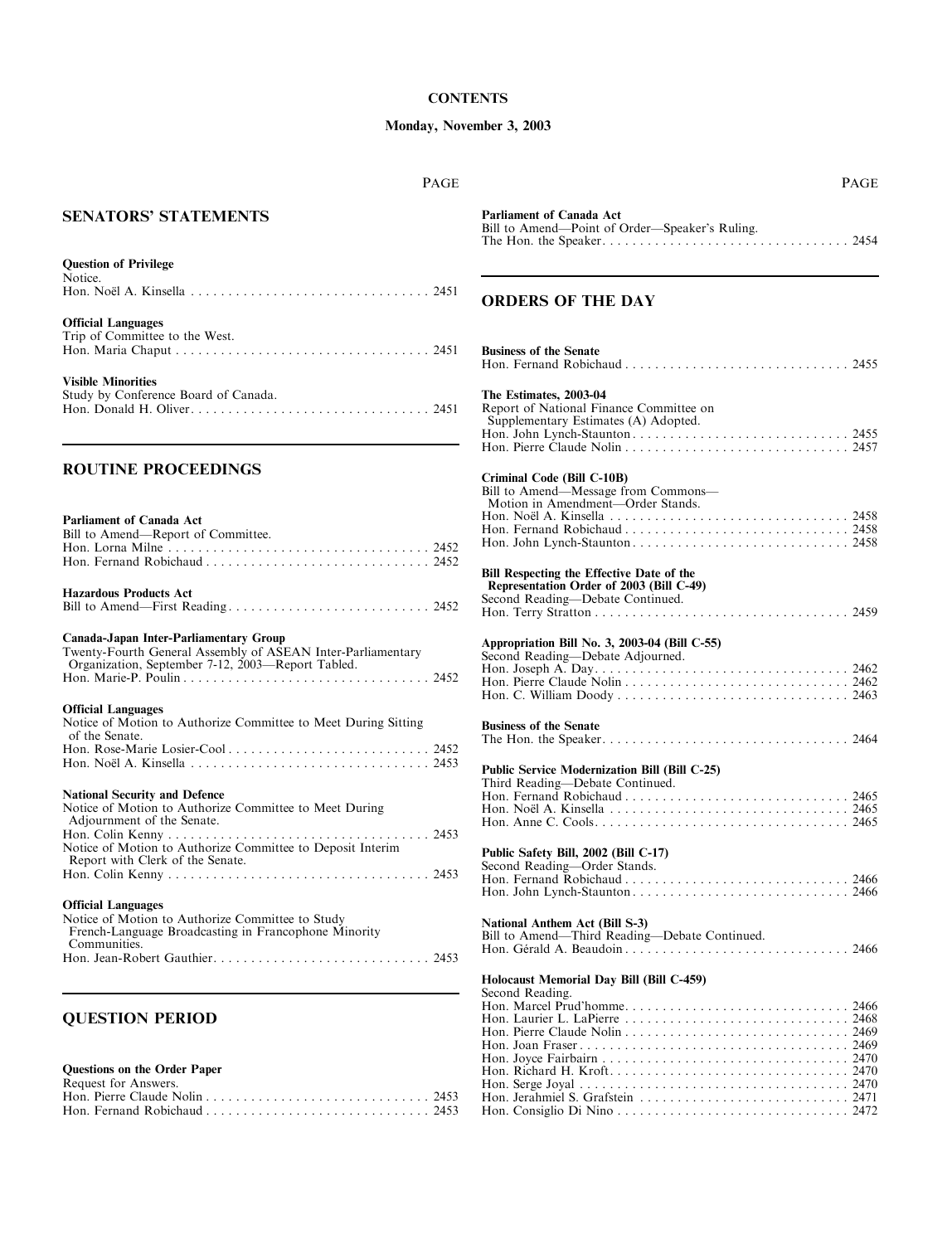| Consideration in Committee of the Whole. |
|------------------------------------------|
|                                          |
|                                          |
|                                          |
|                                          |
|                                          |
|                                          |
|                                          |
|                                          |
|                                          |
|                                          |
|                                          |
|                                          |
|                                          |
|                                          |
|                                          |
|                                          |
|                                          |
|                                          |
|                                          |
|                                          |
| Report of Committee of the Whole.        |
|                                          |
|                                          |
|                                          |
|                                          |
|                                          |

### Official Languages

| <b>Official Languages</b>                                  |  |
|------------------------------------------------------------|--|
| Committee Authorized to Meet During Sitting of the Senate. |  |
|                                                            |  |

### Business of the Senate

### Holocaust Memorial Day Bill (Bill C-459)

Consideration in Committee of the Whole.

| Report of the Committee of the Whole. |
|---------------------------------------|
|                                       |
|                                       |
|                                       |
|                                       |

| Criminal Code (Bill C-250)<br>Bill to Amend-Second Reading-Debate Continued.                                                                 |  |
|----------------------------------------------------------------------------------------------------------------------------------------------|--|
| <b>Study on Issues Affecting Urban Aboriginal Youth</b><br>Report of Aboriginal Peoples Committee-Debate Adjourned.                          |  |
| The Financial Advisors Association of Canada Bill (Bill S-21)<br>Private Bill to Amend Act of Incorporation—<br>Report of Committee Adopted. |  |
| <b>Business of the Senate</b><br>Point of Order.                                                                                             |  |
| <b>United States Ballistic Missile Defence System</b><br>Motion Recommending the Government Not to Participate—<br>Debate Continued          |  |

### Foreign Affairs

Motion to Authorize Committee to Meet During Adjournment of the Senate Withdrawn. Hon. Consiglio Di Nino . . . . . . . . . . . . . . . . . . . . . . . . . . . . . . . 2494

## The Senate

| The Senate                                          |  |
|-----------------------------------------------------|--|
| Motion to Create Special Committee to Oversee       |  |
| Implementation of Broadcasting Proceedings Adopted. |  |
|                                                     |  |

### Question of Privilege

### The Senate

| Motion for Wednesday Adjournments Adopted. |  |
|--------------------------------------------|--|
|                                            |  |
|                                            |  |
|                                            |  |

### PAGE

## PAGE